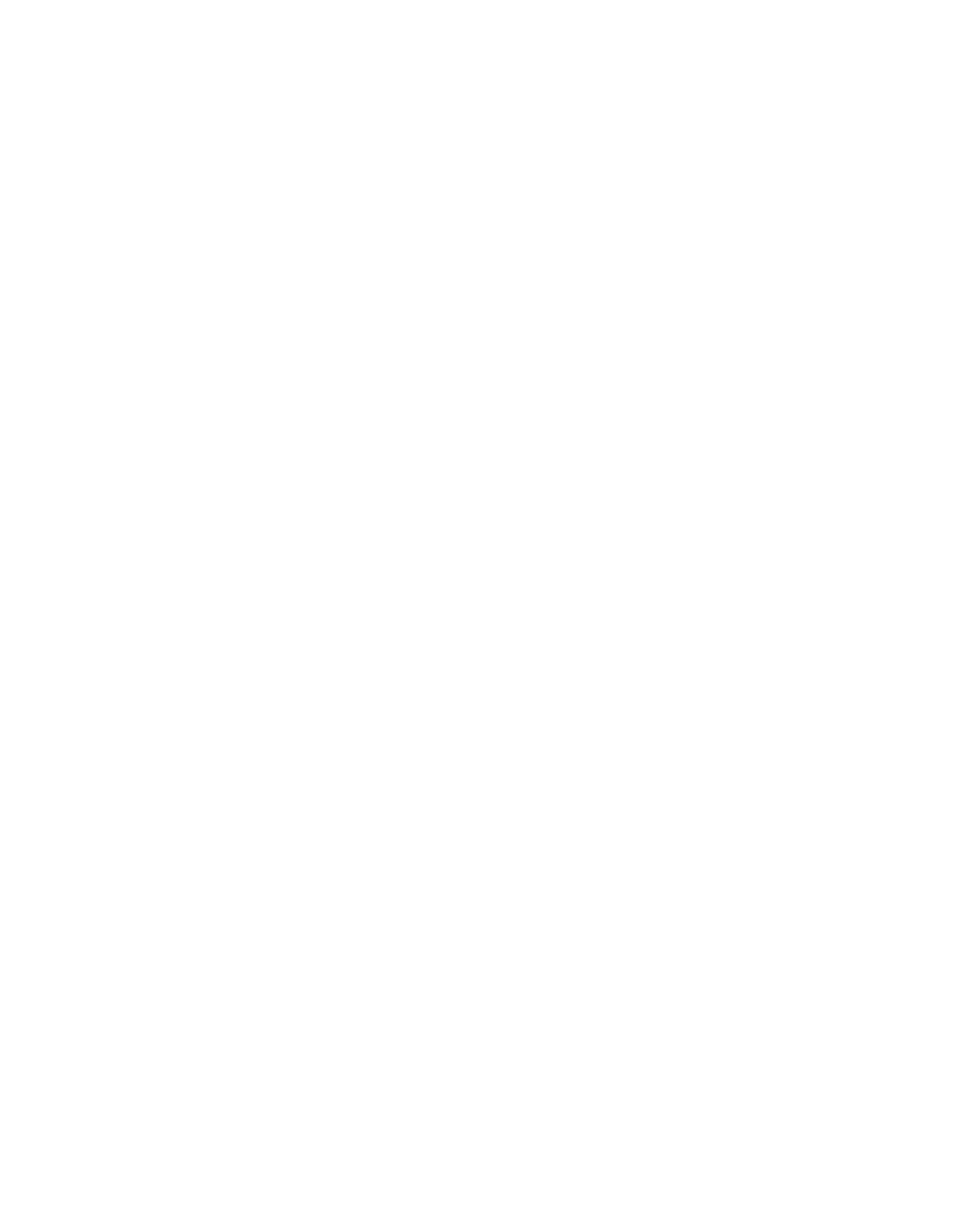

# **ANALYTICAL METHODS VALIDATION**

Val•i•da•tion (val´i-da´shən) n. Establishing documented evidence that provides a high degree of assurance that a specific process will consistently produce a product meeting its predetermined specifications and quality attributes.

*– USFDA*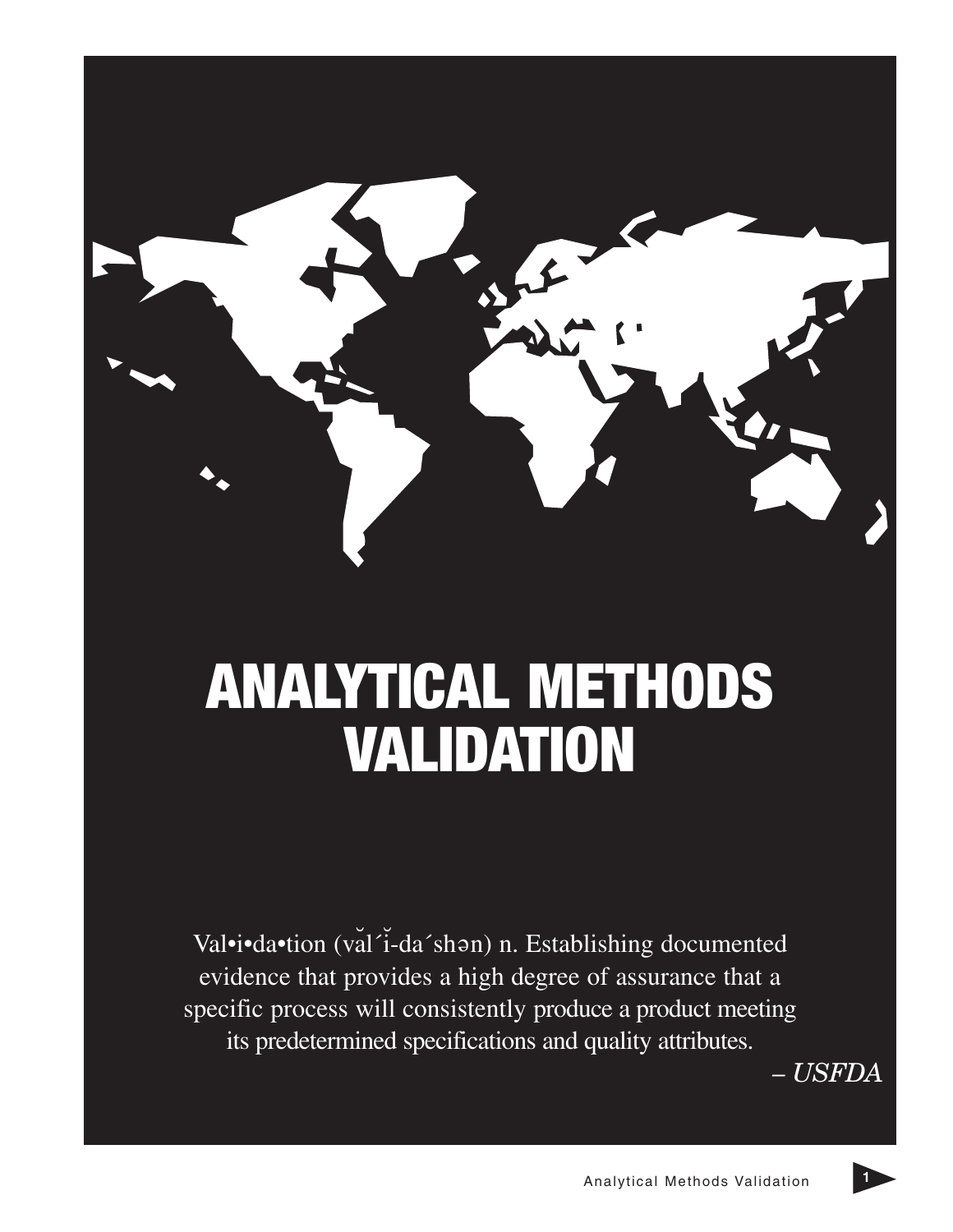### **Don't miss these informative, information-packed Journals:**

## **SUBSCRIBE TODAY!**

**when you subscribe to either JOURNAL ONLINE!**

### **Journal of GXP Compliance**

The Journal of GXP Compliance is the complete guide to compliance practice and strategy. It's the only peer-reviewed journal dedicated exclusively to providing practical approaches and the news and information you need to make more informed decisions in your work every day. **SAVE 3%**



**1 YEAR 2 YEARS**



The **JOURNAL OF GXP COMPLIANCE** is a peer-reviewed publication providing an objective forum for expanding the global knowledge base for professionals in FDA-regulated industries, including Good Manufacturing Practice (GMP), Good Laboratory Practice (GLP), and Good Clinical Practice (GCP).

### **Journal of Validation Technology**

#### • Four peer-reviewed issues annually

- Proposed validation standards
- Validation fundamentals written by Industry Experts
- Interviews with FDA officials
- In-depth Technical Guides on critical subject matter
- Roadmap articles on validation considerations

### **1 YEAR 2 YEARS** U.S. & Possessions  $\bigcirc$  \$315.00  $\bigcirc$  \$582.00 Canada/Mexico/All Others  $\bigcirc$  \$412.00  $\bigcirc$  \$752.00 **www.ivthome.com/journals**



The **JOURNAL OF VALIDATION TECHNOLOGY** is a peer-reviewed publication that provides an objective forum for the dissemination of information to professionals in FDA-regulated industries. The **JOURNAL**'s Editorial Advisory Board reviews all submissions to ensure articles have been researched thoroughly, reflect current industry standards, and are not promotional in nature.

| *Is this your home address? $\bigcirc$ Yes $\bigcirc$ No                                                                                                                                                                             |  |       |
|--------------------------------------------------------------------------------------------------------------------------------------------------------------------------------------------------------------------------------------|--|-------|
|                                                                                                                                                                                                                                      |  |       |
|                                                                                                                                                                                                                                      |  |       |
|                                                                                                                                                                                                                                      |  |       |
| Payable in U.S. funds drawn on a U.S. bank.                                                                                                                                                                                          |  |       |
| $\bigcirc$ My check enclosed (made payable to Advanstar Communications Inc.)                                                                                                                                                         |  |       |
| $\bigcirc$ Charge my subscription(s) to: $\bigcirc$ VISA $\bigcirc$ MasterCard $\bigcirc$ AMEX                                                                                                                                       |  |       |
|                                                                                                                                                                                                                                      |  |       |
| Billing Address <b>Department of the Contract Contract Contract Contract Contract Contract Contract Contract Contract Contract Contract Contract Contract Contract Contract Contract Contract Contract Contract Contract Contrac</b> |  |       |
|                                                                                                                                                                                                                                      |  |       |
|                                                                                                                                                                                                                                      |  |       |
|                                                                                                                                                                                                                                      |  |       |
| Card #                                                                                                                                                                                                                               |  |       |
| Charges will appear on your credit card statement as Advanstar Communications Inc.                                                                                                                                                   |  | JGSE: |

### **3 EASY WAYS TO SUBSCRIBE:**

**1) SAVE 3% - SUBSCRIBE ONLINE IVThome.com/journals** (Enter Priority Code **JGSE1W**) **2) PHOTOCOPY & FAX THIS COMPLETED FORM TO 1-218-723-9417 or 9437**

AN ADVANSTAR **@** PUBLICATION ©2006 Advanstar Communications Inc. All rights reserved.



**3) PHOTOCOPY & MAIL COMPLETED FORM TO Institute of Validation Technology P.O. Box 6004, Duluth, MN 55806-6004**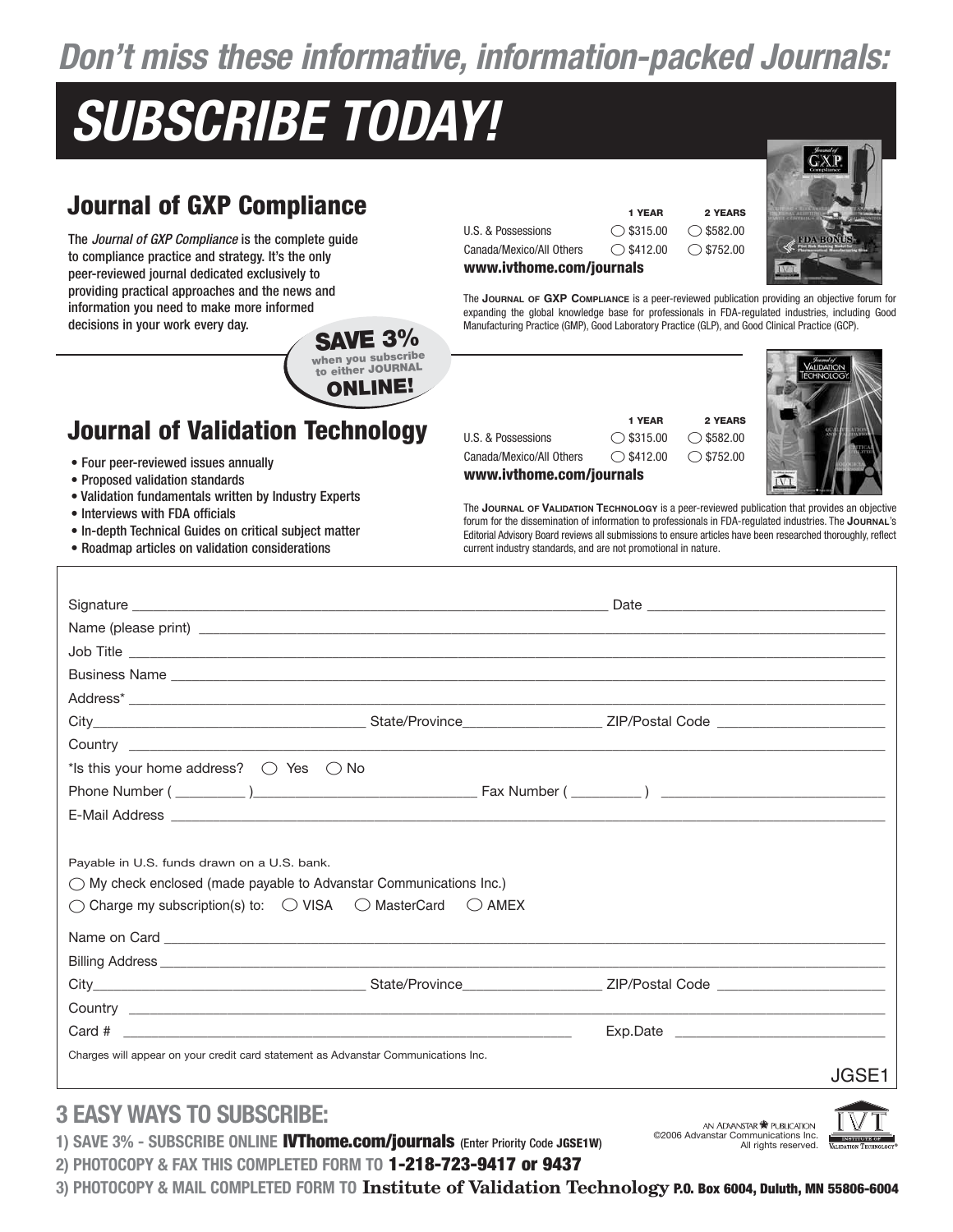# **C O N T E N T S T A B L E O F**

### **ANALYTICAL METHODS VALIDATION**

| <b>Step-by-Step Analytical Methods</b><br><b>Validation AND Protocol in the</b>                                      |
|----------------------------------------------------------------------------------------------------------------------|
| By Ghulam A. Shabir                                                                                                  |
| Validation of Analytical Methods Used in Cleaning Validation 15                                                      |
| By Herbert J. Kaiser, Ph.D. & Bruce Ritts, M.S.                                                                      |
| <b>Good Analytical Method Validation Practice:</b><br>Deriving Acceptance Criteria for the AMV Protocol: Part II  31 |
| by Stephan O. Krause, Ph.D.                                                                                          |
| <b>Good Analytical Method Validation Practice:</b><br>Setting up for Compliance and Efficiency: Part I  48           |
| by Stephen O. Krause, Ph.D.                                                                                          |
| Validating Immunoassays Using the Fluorescence Polarization                                                          |
|                                                                                                                      |
| by David Gall and Klaus Nielsen                                                                                      |

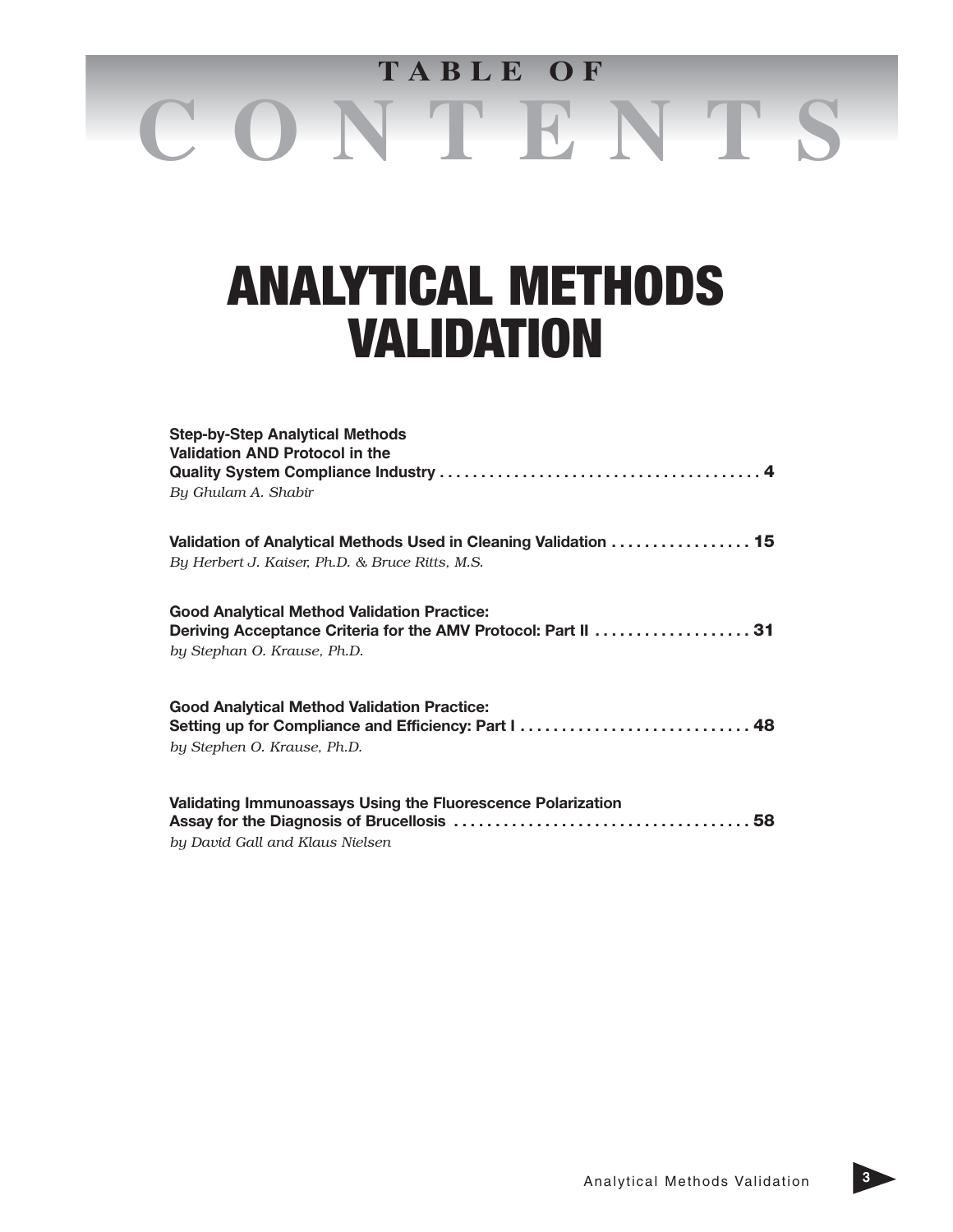## **Step-by-Step Analytical Methods Validation and Protocol in the Quality System Compliance Industry**

BY GHULAM A. SHABIR

❖

#### **Introduction**

*Methods Validation: Establishing documented evidence that provides a high degree of assurance that a specific method, and the ancillary instruments included in the method, will consistently yield results that accurately reflect the quality characteristics of the product tested.* 

Method validation is an important requirement for any package of information submitted to international regulatory agencies in support of new product marketing or clinical trials applications. Analytical methods should be validated, including methods published in the relevant pharmacopoeia or other recognized standard references. The suitability of all test methods used should always be verified under the actual conditions of use and should be well documented.

Methods should be validated to include consideration of characteristics included in the International Conference on Harmonization (ICH) guidlines<sup>1, 2</sup> addressing the validation of analytical methods. Analytical methods outside the scope of the ICH guidance should always be validated.

ICH is concerned with harmonization of technical requirements for the registration of products among the three major geographical markets of the European Community (EC), Japan, and the United States (U.S.) of America. The recent U.S. Food and Drug Administration (FDA) methods validation guidance document, $35$  as well as the United States Pharmacopoeia (USP), both refer to ICH guidelines.

The most widely applied typical validation characteristics for various types of tests are accuracy, precision (repeatability and intermediate precision), specificity, detection limit, quantitation limit, linearity, range, and robustness *(Figure 1)*. In addition, methods validation information should also include stability of analytical solutions and system suitability.

Health Canada (HC) has also issued guidance on methods validation entitled *Acceptable Methods Guidance*. 8 HC has been an observer of ICH, and has adopted ICH guidelines subsequent to its reaching Step Four of the ICH process. An acceptable method predates ICH, and HC plans to revise this guidance to reflect current ICH terminology.

*Figure 2* shows the data required for different types of analysis for method validation. Where areas of the *Acceptable Methods Guidance* are superseded by ICH Guidelines  $Q2A<sup>1</sup>$  and  $Q2B<sup>2</sup>$ . HC accepts the requirements of either the ICH or *Acceptable Methods Guidance*; however, for method validation, ICH acceptance criteria are preferred. HC's *Acceptable Methods Guidance* provides useful guidance on methods not covered by the ICH guidelines (e.g., dissolution, biological methods), and provides acceptance criteria for validation parameters and system suitability tests for all methods.

HC has also issued templates recommended as an approach for summarizing analytical methods and validation data ICH terminology was used when developing these templates.

This paper suggests one technique of validating methods. There are numerous other ways to validate methods, all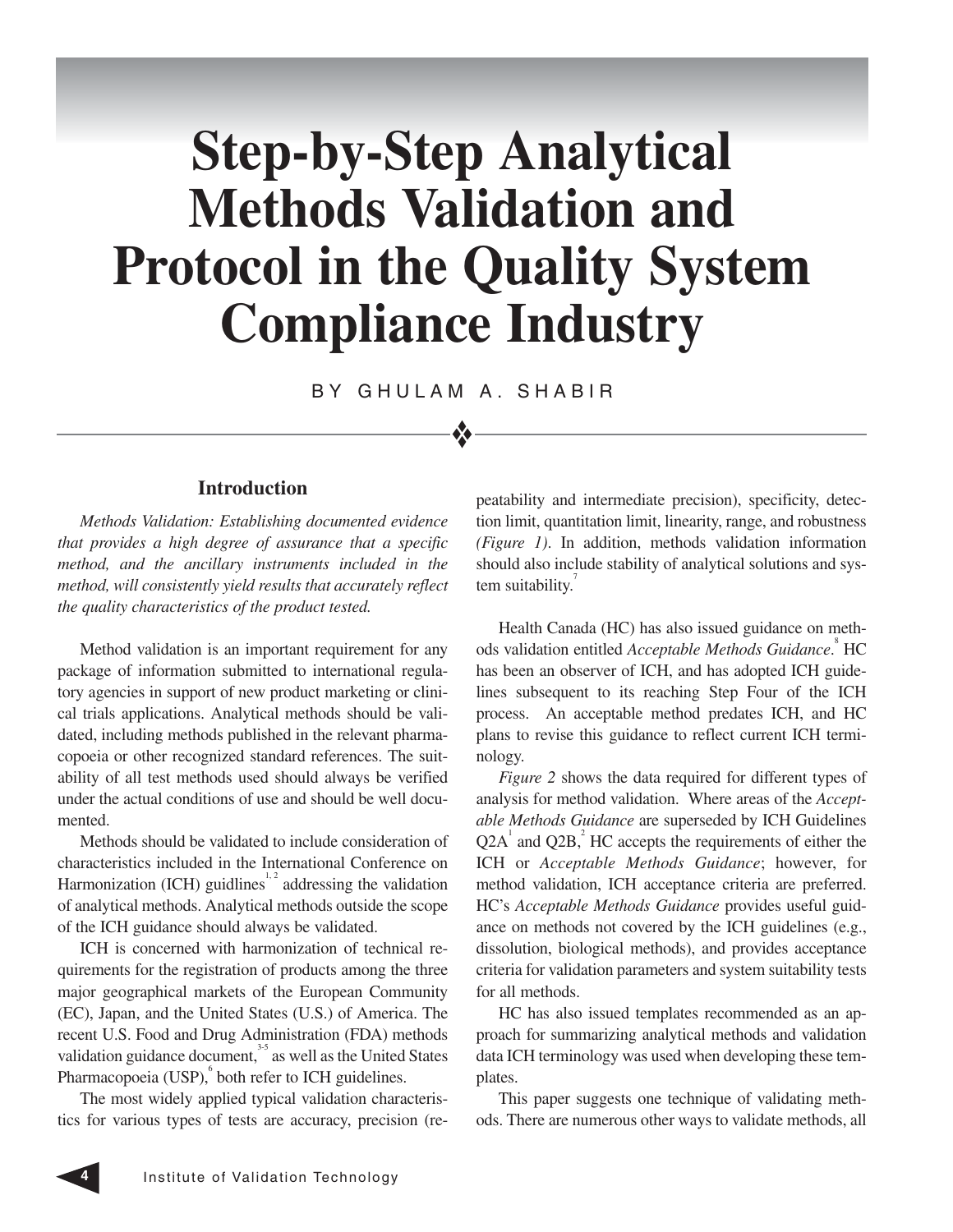#### **Figure 1**

#### **ICH, USP, and FDA Methods Validation Characteristics Requirements for Various Types of Tests**

| <b>Validation</b>         | <b>Assay</b>     | <b>Testing for Impurities</b> |           |     |  | <b>Identification</b> |
|---------------------------|------------------|-------------------------------|-----------|-----|--|-----------------------|
| <b>Characteristics</b>    |                  | <b>Quantitative</b>           | Limit     |     |  |                       |
| Accuracy                  | Yes              | Yes                           | No.       | No  |  |                       |
| Precision - Repeatability | Yes              | Yes                           | <b>No</b> | No  |  |                       |
| Precision - Intermediate  | Yes <sup>1</sup> | Yes*                          | <b>No</b> | No  |  |                       |
| Precision                 |                  |                               |           |     |  |                       |
| Specificity               | Yes              | Yes                           | Yes       | Yes |  |                       |
| Detection limit           | No               | No.                           | Yes       | No  |  |                       |
| <b>Quantitation limit</b> | No               | Yes                           | No        | No  |  |                       |
| Linearity                 | Yes              | Yes                           | <b>No</b> | No  |  |                       |
| Range                     | Yes              | Yes                           | No        | No  |  |                       |
| <b>Robustness</b>         | Yes              | Yes                           | No        | No  |  |                       |

\* In cases where reproducibility has been performed, intermediate precision is not needed.

#### **Figure 2**

#### **Health Canada Methods Validation Parameter Requirements for Various Types of Tests**

| Validation                | Identity     | Active Ingredients |           | Impurities / Degradation<br><b>Products</b> |                    | Physico-Chemical |  |  |
|---------------------------|--------------|--------------------|-----------|---------------------------------------------|--------------------|------------------|--|--|
| <b>Parameters</b>         | <b>Tests</b> | Drug               | Drug      |                                             |                    | <b>Tests</b>     |  |  |
|                           |              | Substance          | Product   | Quantitative                                | <b>Limit Tests</b> |                  |  |  |
| Precision                 |              |                    |           |                                             |                    |                  |  |  |
| (of the system)           | <b>No</b>    | Yes                | Yes       | Yes                                         |                    | Yes              |  |  |
| Precision                 |              |                    |           |                                             |                    |                  |  |  |
| (of the method)           | No.          |                    | Yes       | Yes                                         |                    | Yes              |  |  |
| Linearity                 | No           | Yes                | Yes       | Yes                                         | No                 | Yes              |  |  |
| Accuracy                  | No           | Yes                | Yes       | <b>Yes</b>                                  |                    | Yes              |  |  |
| Range                     | No           |                    | Yes       | Yes                                         | No                 | Yes              |  |  |
| Specificity               | Yes          |                    | Yes       | Yes                                         | Yes                | $\star$          |  |  |
| <b>Detection Limit</b>    |              | No                 | <b>No</b> | Yes                                         | Yes                | $\star$          |  |  |
| <b>Quantitation Limit</b> | <b>No</b>    | No.                | No        | Yes                                         | <b>No</b>          | $\star$          |  |  |
| Ruggedness                |              | Yes                | Yes       | Yes                                         | Yes                | Yes              |  |  |

\* May be required depending upon the nature of the test.

equally acceptable when scientifically justified. **Prepare a Protocol**

The first step in method validation is to prepare a protocol, preferably written, with the instructions in a clear stepby-step format, and approved prior to their initiation. This approach is discussed in this paper. The suggested acceptance criteria may be modified depending on method used,

required accuracy, and required sensitivity. (Note: Most of the acceptance criteria come from the characterization study.) Furthermore, some tests may be omitted, and the number of replicates may be reduced or increased based on scientifically sound judgment.

A test method is considered validated when it meets the acceptance criteria of a validation protocol. This paper is a step-by-step practical guide for preparing protocols and per-

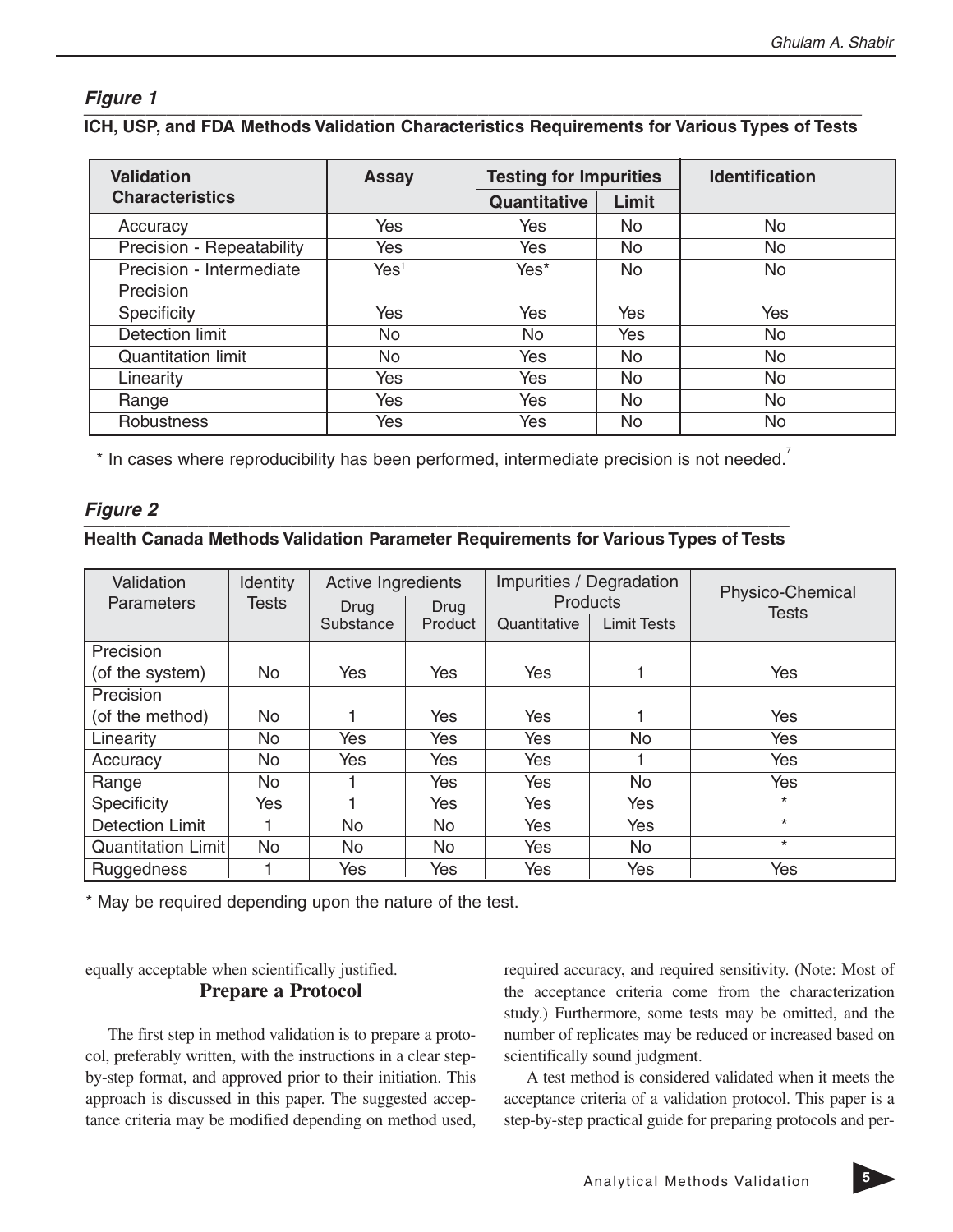forming test methods validation with reference to High Performance Liquid Chromatography (HPLC) (use similar criteria for all other instrumental test method validation) in the quality system compliance industry.

#### **Analytical Methods Validation Protocol Approval Cover Page**

Methods validation must have a written and approved protocol prior to its initiation. A project controller will select a validation Cross-Functional Team (CFT) from various related departments and functional areas. The project controller assigns responsibilities. The following tables illustrate one suggested way of documenting and preserving a record of the approvals granted at the various phases

#### **Summary Information**

| <b>Summary Information</b>       |  |  |  |
|----------------------------------|--|--|--|
| Organization name                |  |  |  |
| Site location                    |  |  |  |
| Department performing validation |  |  |  |
| Protocol title                   |  |  |  |
| Validation number                |  |  |  |
| Equipment                        |  |  |  |
| Revision number                  |  |  |  |

#### **Project Controller**

| Project    | <b>Name</b> | <b>Signature</b> | Date |
|------------|-------------|------------------|------|
| Controller |             |                  |      |

#### **Document Approval**

| <b>Document Approval</b>               |             |                  |             |  |
|----------------------------------------|-------------|------------------|-------------|--|
| Department /<br><b>Functional Area</b> | <b>Name</b> | <b>Signature</b> | <b>Date</b> |  |
| <b>Technical Reviewer</b>              |             |                  |             |  |
| End Lab Management                     |             |                  |             |  |
| Health & Safety                        |             |                  |             |  |
| <b>Quality Assurance</b>               |             |                  |             |  |
| <b>Documentation Control</b>           |             |                  |             |  |
| (reviewed and archived by)             |             |                  |             |  |

#### **Revision History**

| <b>Revision History</b>                                                             |  |  |  |  |
|-------------------------------------------------------------------------------------|--|--|--|--|
| <b>Description of change</b><br><b>Revision No.</b><br><b>Date</b><br><b>Author</b> |  |  |  |  |
|                                                                                     |  |  |  |  |
|                                                                                     |  |  |  |  |
|                                                                                     |  |  |  |  |

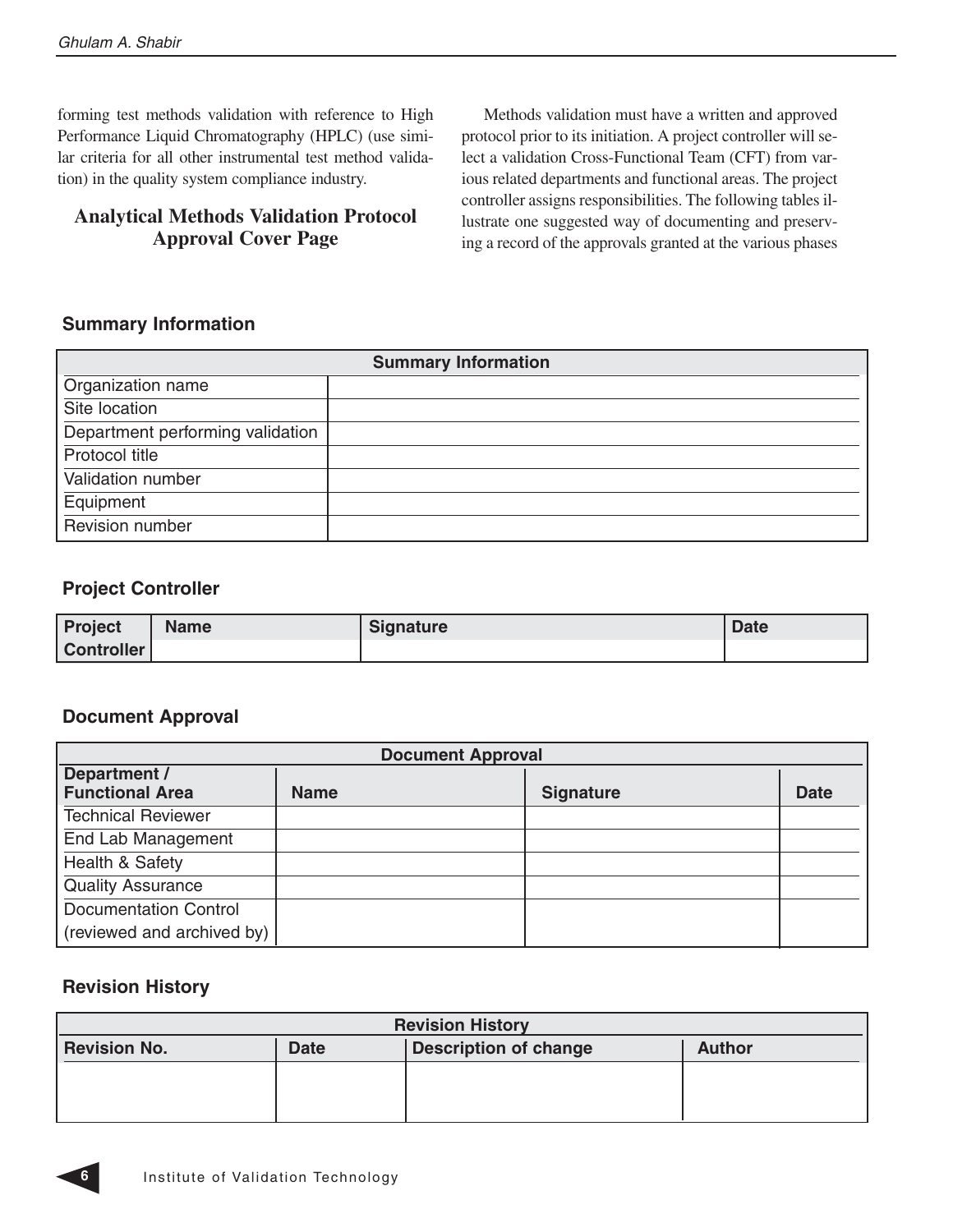of the validation:

#### **Writing a Test Method Validation Protocol**

Analytical method validations should contain the following information in detail:

**Purpose:** This section provides a short description of what is to be accomplished by the study.

Project scope: Identify the test methods and which products are within the scope of the validation.

**Overview:** This section contains the following: a general description of the test method, a summary of the characterization studies, identification of method type and validation approach, test method applications and validation protocol, the intended use of each test method application, and the analytical performance characteristics for each test method application.

**Resources:** This section identifies the following: end user laboratory where the method validation is to be performed; equipment to be used in the method validation; software to be used in the method validation; materials to be used in the method validation; special instructions on handling, stability, and storage for each material.

**Appendices:** This section contains references, signature, and a review worksheet for all personnel, their specific tasks, and the documentation of their training. Listings of all equipment and software necessary to perform the method validation should be found here along with document and materials worksheets used in the method validation and in the test method procedure(s).

#### **1. Analytical Performance Characteristics Procedure**

Before undertaking the task of methods validation, it is necessary that the analytical system itself be adequately designed, maintained, calibrated, and validated. All personnel who will perform the validation testing must be properly trained. Method validation protocol must be agreed upon by the CFT and approved before execution. For each of the previously stated validation characteristics *(Figure 1)*, this document defines the test procedure, documentation, and acceptance criteria. Specific values are taken from the ICH, U.S. FDA, USP, HC, and pertinent literature as references. (See the References section at the end of this article for further definitions and explanations.)

#### **1.1. Specificity**

#### *1.1.1. Test procedure*

The specificity of the assay method will be investigated by injecting of the extracted placebo to demonstrate the absence of interference with the elution of analyte.

#### *1.1.2. Documentation*

Print chromatograms.

#### *1.1.3. Acceptance criteria*

The excipient compounds must not interfere with the analysis of the targeted analyte.

#### **1.2. Linearity**

#### *1.2.1. Test procedure*

Standard solutions will be prepared at six concentrations, typically 25, 50, 75, 100, 150, and 200% of target concentration. Three individually prepared replicates at each concentration will be analyzed. The method of standard preparation and the number of injections will be same as used in the final procedure.

#### *1.2.2. Documentation*

Record results on a datasheet. Calculate the mean, standard deviation, and Relative Standard Deviation (RSD) for each concentration. Plot concentration (x-axis) versus mean response (y-axis) for each concentration. Calculate the regression equation and coefficient of determination (r2). Record these calculations on the datasheet.

#### *1.2.3. Acceptance criteria*

The correlation coefficient for six concentration levels will be  $\geq$  0.999 for the range of 80 to 120% of the target concentration. The y-intercept must  $\leq 2\%$  of the target concentration response. A plot of response factor versus concentration must show all values within 2.5% of the target level response factor, for concentrations between 80 and 120% of the target concentration.<sup>9,10</sup> HC states that the coefficient of determination for active ingredients should be  $\geq 0.997$ , for impurities 0.98 and for biologics  $0.95$ . $8$ 

#### **1.3. Range**

#### *1.3.1. Test procedure*

The data obtained during the linearity and accuracy studies will be used to assess the range of the method.

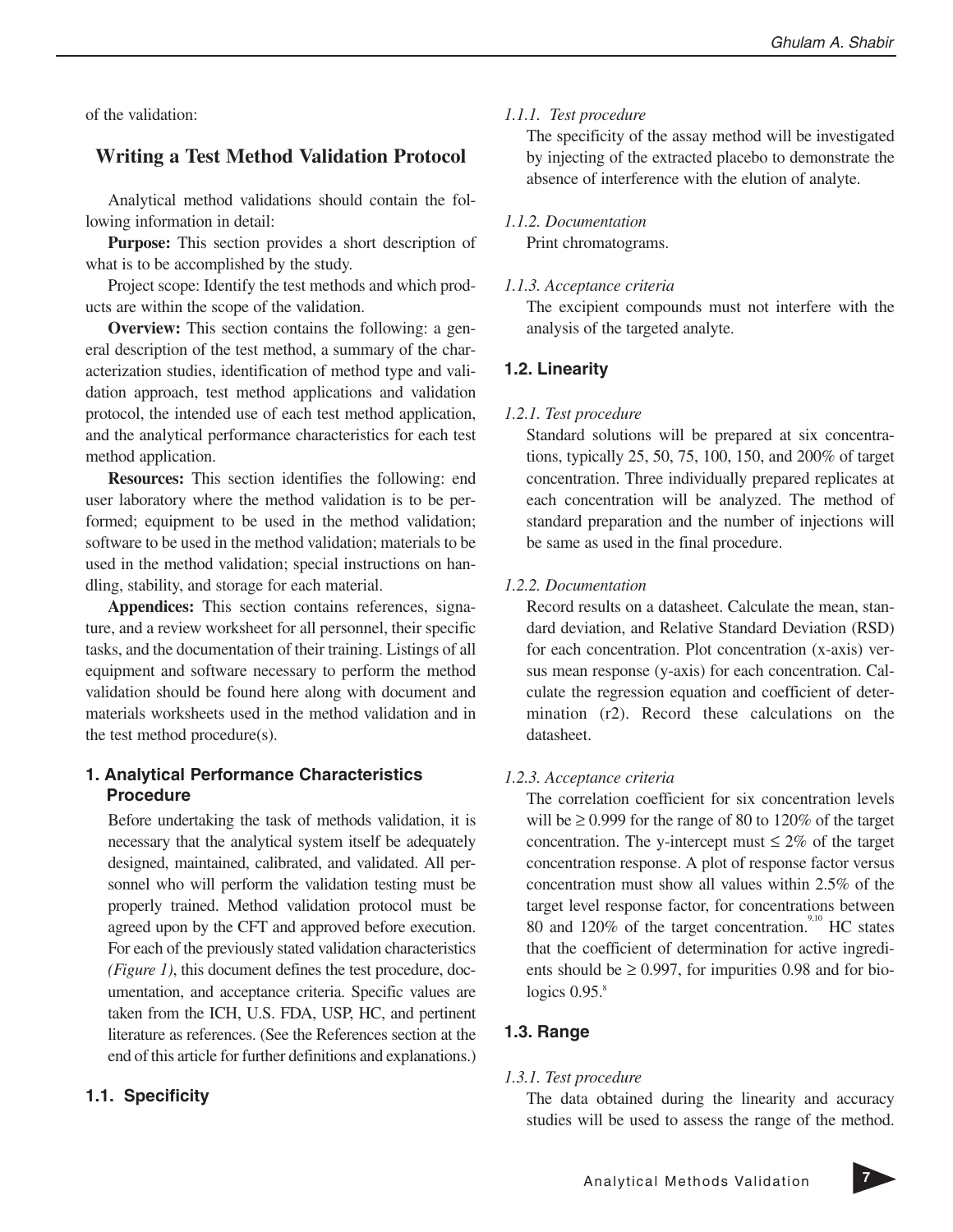L

| <b>Linearity - Data Sheet</b>    |                                         | <b>Electronic file name:</b>            |                               |
|----------------------------------|-----------------------------------------|-----------------------------------------|-------------------------------|
| <b>Concentration</b><br>(mg/ml)  | Concentration as %<br>of Analyte Target | Peak Area (mean of<br>three Injections) | <b>Peak Area</b><br>$RSD$ (%) |
|                                  |                                         |                                         |                               |
| 5(e.g.)                          | 25                                      |                                         |                               |
| 10                               | 50                                      |                                         |                               |
| 15                               | 75                                      |                                         |                               |
| 20                               | 100                                     |                                         |                               |
| 30                               | 150                                     |                                         |                               |
| 40                               | 200                                     |                                         |                               |
| Equation for regression line $=$ |                                         | Correlation coefficient $(r^2)$ =       |                               |

| <b>Range - Data Sheet</b> | <b>Electronic file name:</b> |
|---------------------------|------------------------------|
| Record range:             |                              |
|                           |                              |

| <b>Accuracy - Data Sheet</b> |                                               |               | <b>Electronic file name:</b> |  |              |
|------------------------------|-----------------------------------------------|---------------|------------------------------|--|--------------|
| <b>Sample</b>                | <b>Percent</b><br>of Nominal (mean of<br>(mg) |               | <b>Amount of Standard</b>    |  | Recovery (%) |
|                              | three injections)                             | <b>Spiked</b> | <b>Found</b>                 |  |              |
|                              | 75 (e.g.)                                     |               |                              |  |              |
| 2                            | 100                                           |               |                              |  |              |
| 3                            | 150                                           |               |                              |  |              |
| Mean                         |                                               |               |                              |  |              |
| <b>SD</b>                    |                                               |               |                              |  |              |
| RSD%                         |                                               |               |                              |  |              |

| <b>Repeatability - Data Sheet</b> |                             | <b>Electronic file name:</b> |                    |
|-----------------------------------|-----------------------------|------------------------------|--------------------|
| <b>Injection No.</b>              | <b>Retention Time (min)</b> | <b>Peak Area</b>             | <b>Peak Height</b> |
| Replicate 1                       |                             |                              |                    |
| Replicate 2                       |                             |                              |                    |
| Replicate 3                       |                             |                              |                    |
| Replicate 4                       |                             |                              |                    |
| Replicate 5                       |                             |                              |                    |
| Replicate 6                       |                             |                              |                    |
| Replicate 7                       |                             |                              |                    |
| Replicate 8                       |                             |                              |                    |
| Replicate 9                       |                             |                              |                    |
| Replicate 10                      |                             |                              |                    |
| Mean                              |                             |                              |                    |
| <b>SD</b>                         |                             |                              |                    |
| RSD%                              |                             |                              |                    |

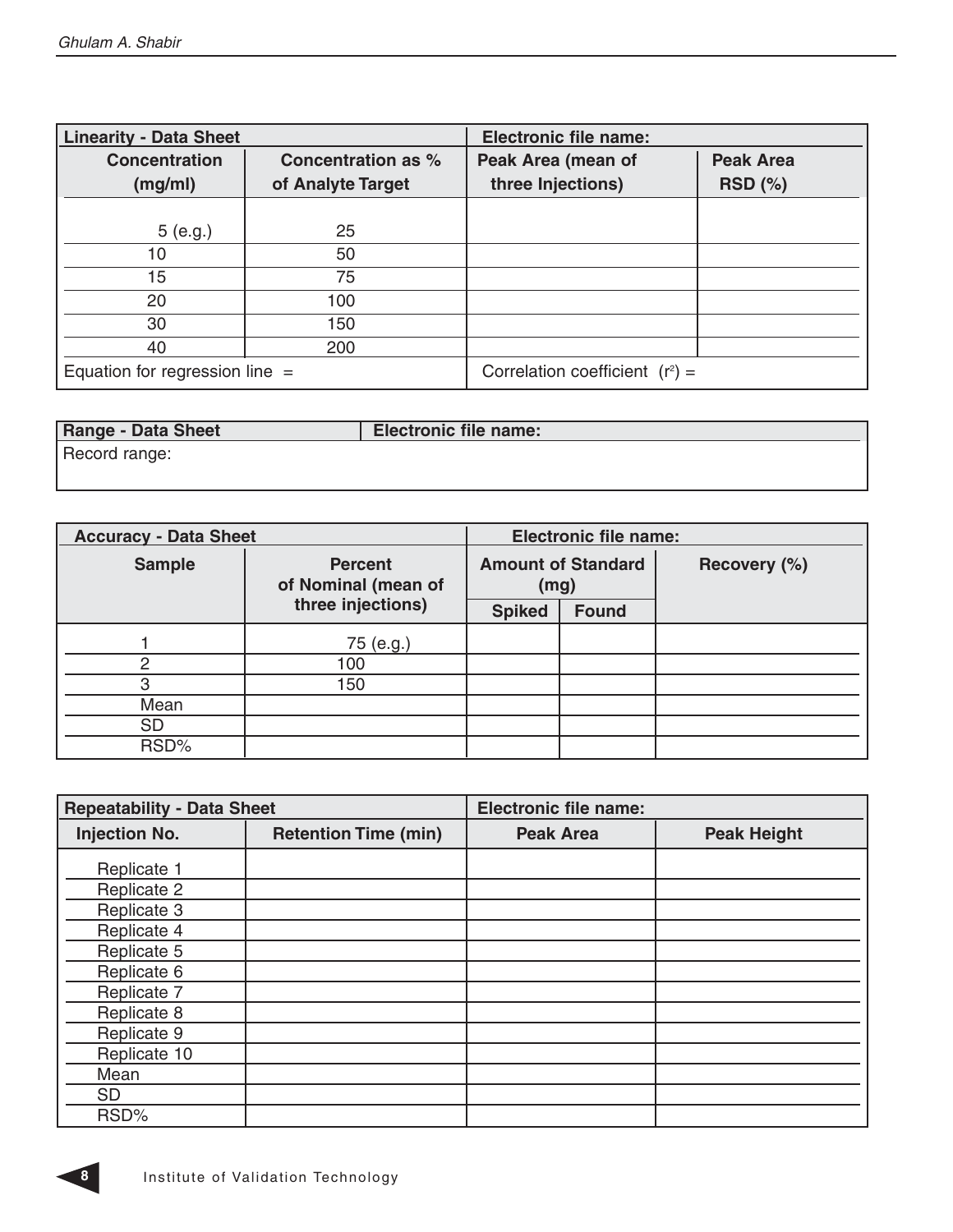The precision data used for this assessment is the precision of the three replicate samples analyzed at each level in the accuracy studies.

*1.3.2. Documentation*

Record the range on the datasheet.

*1.3.3. Acceptance criteria*

The acceptable range will be defined as the concentration interval over which linearity and accuracy are obtained per the above criteria, and in addition, that yields a precision of  $\leq 3\%$  RSD.<sup>9</sup>

#### **1.4. Accuracy**

#### *1.4.1. Test procedure*

Spiked samples will be prepared at three concentrations over the range of 50 to 150% of the target concentration. Three individually prepared replicates at each concentration will be analyzed. When it is impossible or difficult to prepare known placebos, use a low concentration of a known standard.

#### *1.4.2. Documentation*

For each sample, report the theoretical value, assay value, and percent recovery. Calculate the mean, standard deviation, RSD, and percent recovery for all samples. Record results on the datasheet.

#### *1.4.3. Acceptance criteria*

The mean recovery will be within 90 to 110% of the theoretical value for non-regulated products. For the U.S. pharmaceutical industry,  $100 \pm 2\%$  is typical for an assay of an active ingredient in a drug product over the range of 80 to 120% of the target concentration. $\degree$  Lower percent recoveries may be acceptable based on the needs of the methods. HC states that the required accuracy is a bias of  $\leq 2\%$  for dosage forms and  $\leq 1\%$  for drug substance.<sup>8</sup>

#### **1.5. Precision - Repeatability**

#### *1.5.1. Test procedure*

One sample solution containing the target level of analyte will be prepared. Ten replicates will be made from this sample solution according to the final method procedure.

#### *1.5.2. Documentation*

Record the retention time, peak area, and peak height on the datasheet. Calculate the mean, standard deviation, and RSD.

#### *1.5.3. Acceptance criteria*

The FDA states that the typical RSD should be 1% for drug substances and drug products,  $\pm 2\%$  for bulk drugs and finished products. HC states that the RSD should be 1% for drug substances and 2% for drug products. For minor components, it should be  $\pm$  5% but may reach  $10\%$  at the limit of quantitation.

#### **1.6. Intermediate Precision**

#### *1.6.1. Test procedure*

Intermediate precision (within-laboratory variation) will be demonstrated by two analysts, using two HPLC systems on different days and evaluating the relative percent purity data across the two HPLC systems at three concentration levels (50%, 100%, 150%) that cover the analyte assay method range 80 to 120%.

#### *1.6.2. Documentation*

Record the relative  $\%$  purity ( $\%$  area) of each concentration on the datasheet.

Calculate the mean, standard deviation, and RSD for the operators and instruments.

#### *1.6.3. Acceptance criteria*

The assay results obtained by two operators using two instruments on different days should have a statistical  $RSD \leq 2\%$ <sup>9, 10</sup>

#### **1.7. Limit of Detection**

#### *1.7.1. Test procedure*

The lowest concentration of the standard solution will be determined by sequentially diluting the sample. Six replicates will be made from this sample solution.

#### *1.7.2. Documentation*

Print the chromatogram and record the lowest detectable concentration and RSD on the datasheet.

#### *1.7.3. Acceptance criteria*

The ICH references a signal-to-noise ratio of  $3:1<sup>2</sup>$  HC recommends a signal-to-noise ratio of 3:1. Some analysts calculate the standard deviation of the signal (or response)

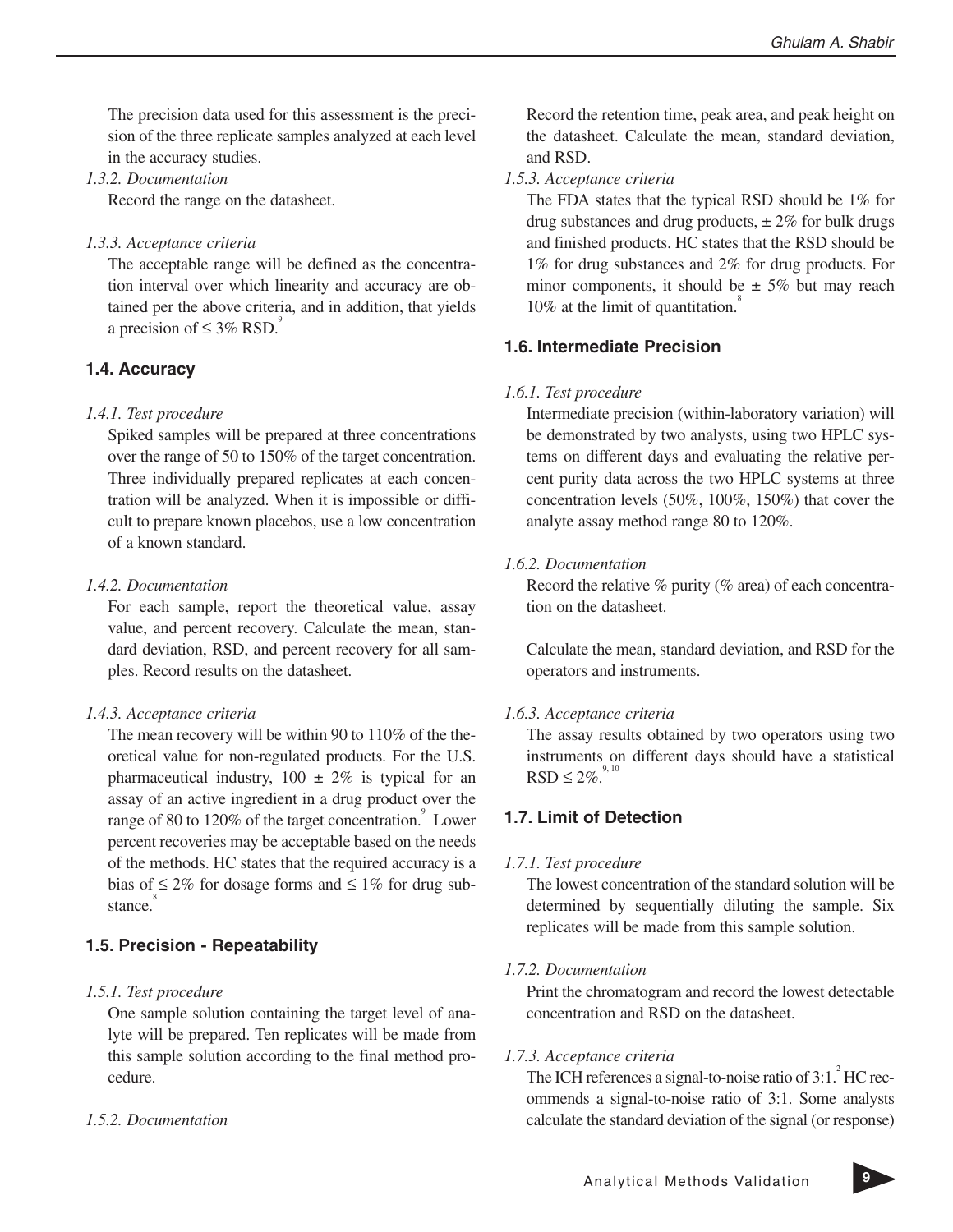| <b>Intermediate Precision - Datasheet</b> |                         |                             |                          | <b>Electronic file name:</b> |                             |                     |  |
|-------------------------------------------|-------------------------|-----------------------------|--------------------------|------------------------------|-----------------------------|---------------------|--|
|                                           |                         |                             |                          | Relative % Purity (% area)   |                             |                     |  |
|                                           | <b>Instrument 1</b>     |                             |                          | <b>Instrument 2</b>          |                             |                     |  |
| <b>Sample</b>                             | S <sub>1</sub><br>(50%) | S <sub>2</sub><br>$(100\%)$ | S <sub>3</sub><br>(150%) | S <sub>1</sub><br>(50%)      | S <sub>2</sub><br>$(100\%)$ | <b>S3</b><br>(150%) |  |
| Operator 1, day 1                         |                         |                             |                          |                              |                             |                     |  |
| Operator 1, day 2                         |                         |                             |                          |                              |                             |                     |  |
| Operator 2, day 1                         |                         |                             |                          |                              |                             |                     |  |
| Operator 2, day 2                         |                         |                             |                          |                              |                             |                     |  |
| Mean (Instrument)                         |                         |                             |                          |                              |                             |                     |  |
| Mean (Operators)                          |                         |                             |                          |                              |                             |                     |  |
| RSD%                                      | $S1 + S1$               | $S2 + S2$                   | $S3 + S3$                |                              |                             |                     |  |
| Instruments                               |                         |                             |                          |                              |                             |                     |  |
| <b>Operators</b>                          |                         |                             |                          |                              |                             |                     |  |

#### Limit of Detection - Data Sheet | Electronic file name:

Record sample data results: (e.g., concentration, S/N ratio, RSD%)

#### **Limit of Quantitation - Data Sheet Electronic file name:**

Record sample data results: (e.g., concentration, S/N ratio, RSD%)

of a number of blank samples and then multiply this number by two to estimate the signal at the limit of detection. centration that gives an RSD of approximately 10% for a minimum of six replicate determinations.<sup>8</sup>

#### **1.8. Limit of Quantitation**

#### *1.8.1. Test procedure*

Establish the lowest concentration at which an analyte in the sample matrix can be determined with the accuracy and precision required for the method in question. This value may be the lowest concentration in the standard curve. Make six replicates from this solution.

#### *1.8.2. Documentation*

Print the chromatogram and record the lowest quantified concentration and RSD on the datasheet. Provide data that demonstrates the accuracy and precision required in the acceptance criteria.

#### *1.8.3. Acceptance criteria*

The limit of quantitation for chromatographic methods has been described as the concentration that gives a signal-to-noise ratio (a peak with height at least ten times as high as the baseline noise level) of  $10:1<sup>2</sup>$  HC states that the quantitation limit is the best estimate of a low con-

#### **1.9. System Suitability**

#### *1.9.1. Test procedure*

System suitability tests will be performed on both HPLC systems to determine the accuracy and precision of the system by injecting six injections of a solution containing analyte at 100% of test concentration. The following parameters will be determined: plate count, tailing factors, resolution, and reproducibility (percent RSD of retention time, peak area, and height for six injections).

#### *1.9.2. Documentation*

Print the chromatogram and record the data on the datasheet

#### *1.9.3. Acceptance criteria*

Retention factor (k): the peak of interest should be well resolved from other peaks and the void volume; generally k should be  $\geq 2.0$ . Resolution (Rs): Rs should be  $\geq 2$ between the peak of interest and the closest eluted peak,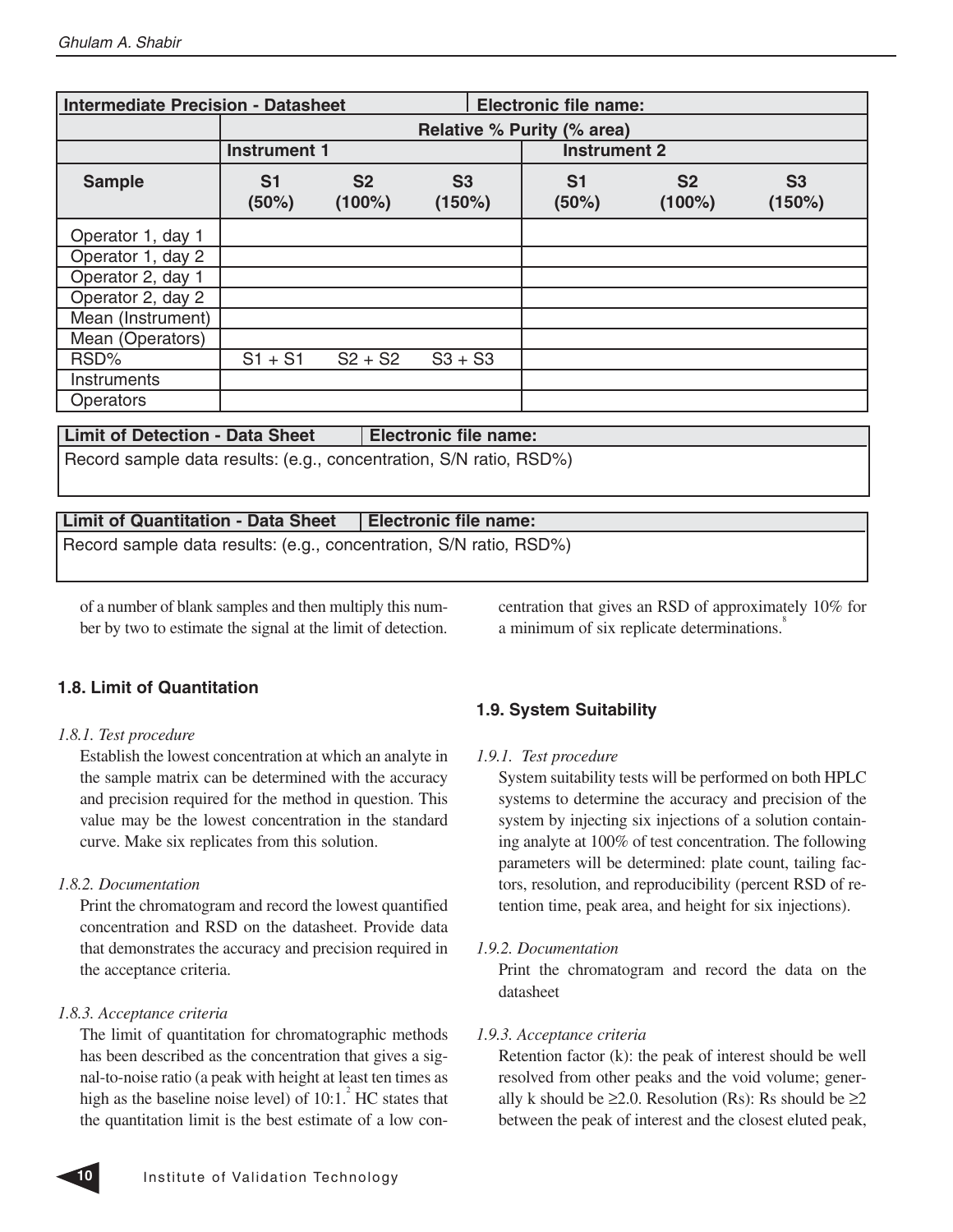| <b>System Suitability - Data Sheet</b>                                                |                |               | <b>Electronic file name:</b> |                   |                                        |  |
|---------------------------------------------------------------------------------------|----------------|---------------|------------------------------|-------------------|----------------------------------------|--|
| <b>System Suitability</b><br><b>Acceptance</b><br><b>Criteria</b><br><b>Parameter</b> |                |               |                              | <b>Results</b>    | <b>Criteria Met/</b><br><b>Not Met</b> |  |
|                                                                                       |                | <b>HPLC 1</b> |                              | HPLC <sub>2</sub> |                                        |  |
| Injection precision for                                                               |                |               |                              |                   |                                        |  |
| retention time (min)                                                                  | $RSD \leq 1\%$ |               |                              |                   |                                        |  |
| Injection precision for                                                               |                |               |                              |                   |                                        |  |
| peak area $(n = 6)$                                                                   | $RSD \leq 1\%$ |               |                              |                   |                                        |  |
| Injection precision for                                                               |                |               |                              |                   |                                        |  |
| peak height                                                                           | $RSD \leq 1\%$ |               |                              |                   |                                        |  |
| Resolution (R <sub>s</sub> )                                                          | $Rs = 2.0$     |               |                              |                   |                                        |  |
| USP tailing factor (T)                                                                | $T = \leq 2.0$ |               |                              |                   |                                        |  |
| Capacity factor (k)                                                                   | $K = \ge 2.0$  |               |                              |                   |                                        |  |
| Theoretical plates (N)                                                                | $N = \ge 2000$ |               |                              |                   |                                        |  |

#### Robustness - Data Sheet **Electronic file name:**

Explain / record sample data:

which is potentially interfering (impurity, excipient, and degradation product). Reproducibility: RSD for peak area, height, and retention time will be 1% for six injections. Tailing factor (T): T should be 2. Theoretical plates (N):  $\geq 2000^3$ 

#### **1.10. Robustness**

As defined by the USP, robustness measures the capacity of an analytical method to remain unaffected by small but deliberate variations in method parameters. Robustness provides some indication of the reliability of an analytical method during normal usage.

Parameters, which will be investigated, are percent organic content in the mobile phase or gradient ramp, pH of the mobile phase, buffer concentration, temperature, and injection volume. These parameters may be evaluated one factor at a time or simultaneously as part of a factorial experiment.

The chromatography obtained for a sample containing representative impurities, when using modified parameter(s), will be compared to the chromatography obtained using the target parameters. The effects of the following changes in chromatographic conditions will be determined: methanol content in mobile phase adjusted by  $\pm$ 2%, mobile phase pH adjusted by  $\pm$  0.1 pH units, column temperature adjusted by  $\pm$  5°C. If these changes are within the limits that produce acceptable chromatography, they will be incorporated in the method procedure.<sup>9</sup>

#### **2. Appendices**

List all appendices associated with this protocol. Each appendix needs to be labeled and paginated separately

#### **Article Acronym Listing**

| CFT:     | Cross-Functional Team              |
|----------|------------------------------------|
| EC:      | <b>European Community</b>          |
| FDA:     | Food and Drug Administration       |
| HC:      | Health Canada                      |
| HPLC:    | High Performance Liquid            |
|          | Chromatography                     |
| ICH:     | International Conference on        |
|          | Harmonization                      |
| RSD:     | <b>Relative Standard Deviation</b> |
| $U.S.$ : | <b>United States</b>               |
| USP:     | United States Pharmacopoeia        |
|          |                                    |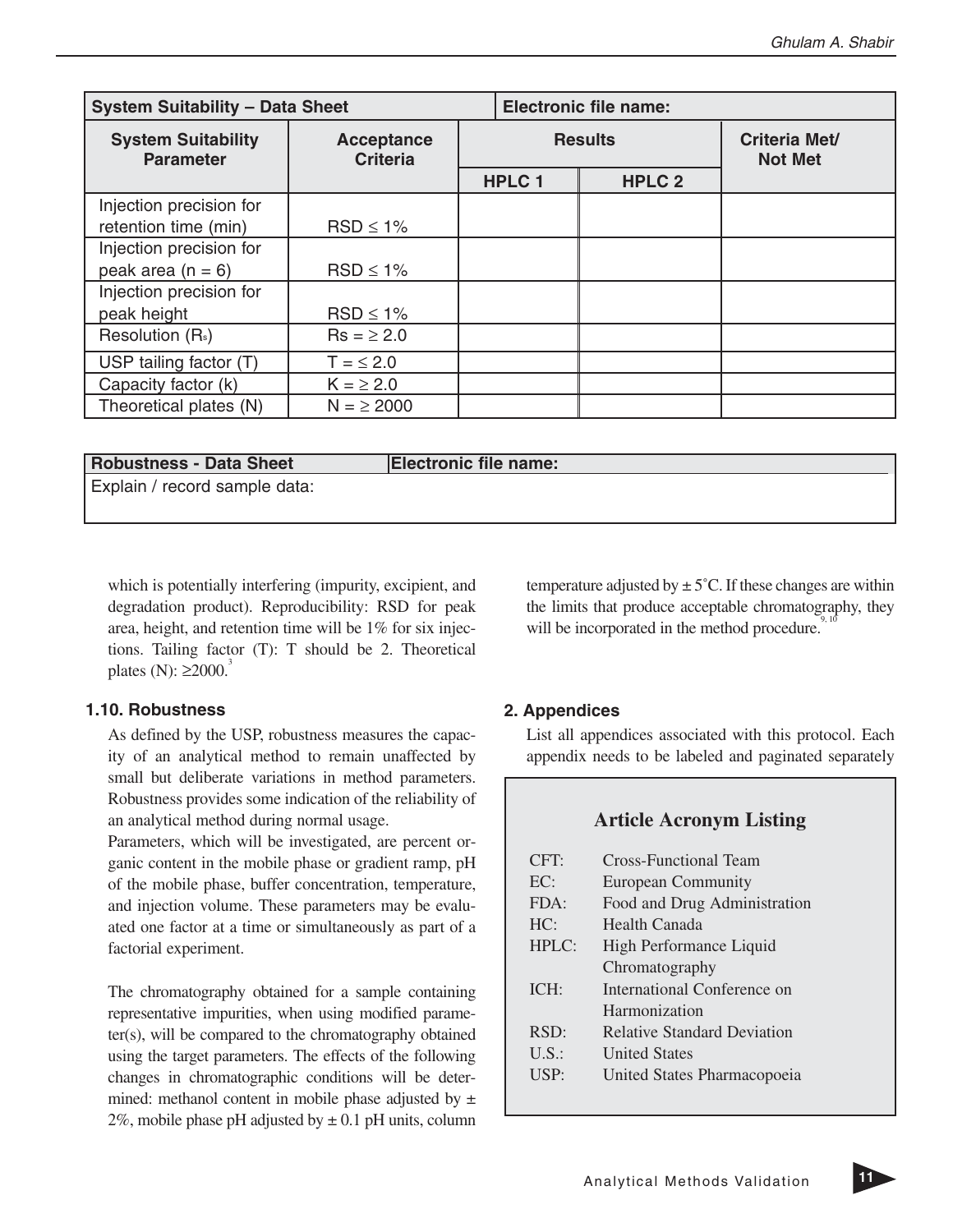#### **List of Appendices**

| Appendix<br>No. | <b>Document Title</b> | <b>Total Pages</b> |
|-----------------|-----------------------|--------------------|
|                 |                       |                    |
|                 |                       |                    |
|                 |                       |                    |
|                 |                       |                    |
|                 |                       |                    |
|                 |                       |                    |
|                 |                       |                    |
|                 |                       |                    |

#### **Appendix 1**

### \_\_\_\_\_\_\_\_\_\_\_\_\_\_\_\_\_\_\_\_\_\_\_\_\_\_\_\_\_\_\_\_\_\_\_\_\_\_\_\_\_\_\_\_\_\_\_\_\_\_\_\_\_\_\_\_\_\_\_\_\_\_\_\_\_\_\_\_\_\_\_\_\_\_\_\_\_\_ **Method Validation Personnel Signature and Review Worksheet**

| <b>Analyst Name</b> | Dept. | <b>Validation</b><br><b>Activity</b> | <b>Protocol</b><br><b>Reference</b> | <b>Analyst</b><br><b>Signature</b> | <b>Date</b> |
|---------------------|-------|--------------------------------------|-------------------------------------|------------------------------------|-------------|
|                     |       |                                      |                                     |                                    |             |
|                     |       |                                      |                                     |                                    |             |
|                     |       |                                      |                                     |                                    |             |
|                     |       |                                      |                                     |                                    |             |
|                     |       |                                      |                                     |                                    |             |
|                     |       |                                      |                                     |                                    |             |
|                     |       |                                      |                                     |                                    |             |
| Comments:           |       |                                      |                                     |                                    |             |
| Completed By:       |       | Signature:                           |                                     | Date:                              |             |

#### **Appendix 2**

\_\_\_\_\_\_\_\_\_\_\_\_\_\_\_\_\_\_\_\_\_\_\_\_\_\_\_\_\_\_\_\_\_\_\_\_\_\_\_\_\_\_\_\_\_\_\_\_\_\_\_\_\_\_\_\_\_\_\_\_\_\_\_\_\_\_\_\_\_\_\_\_\_\_\_\_\_\_ **Equipment and Software Used in Method Validation Worksheet**

| <b>Equipment</b><br>Name/Module # | Last<br><b>Calibration Date</b> | <b>Next</b><br><b>Calibration Date</b> | <b>Software</b><br><b>Name and Version</b> | <b>Validation</b><br><b>Reference</b> |
|-----------------------------------|---------------------------------|----------------------------------------|--------------------------------------------|---------------------------------------|
|                                   |                                 |                                        |                                            |                                       |
|                                   |                                 |                                        |                                            |                                       |
|                                   |                                 |                                        |                                            |                                       |
|                                   |                                 |                                        |                                            |                                       |
|                                   |                                 |                                        |                                            |                                       |
|                                   |                                 |                                        |                                            |                                       |
|                                   |                                 |                                        |                                            |                                       |
| Comments:                         |                                 |                                        |                                            |                                       |
| <b>Completed By:</b>              | <b>Signature:</b>               |                                        |                                            | Date:                                 |

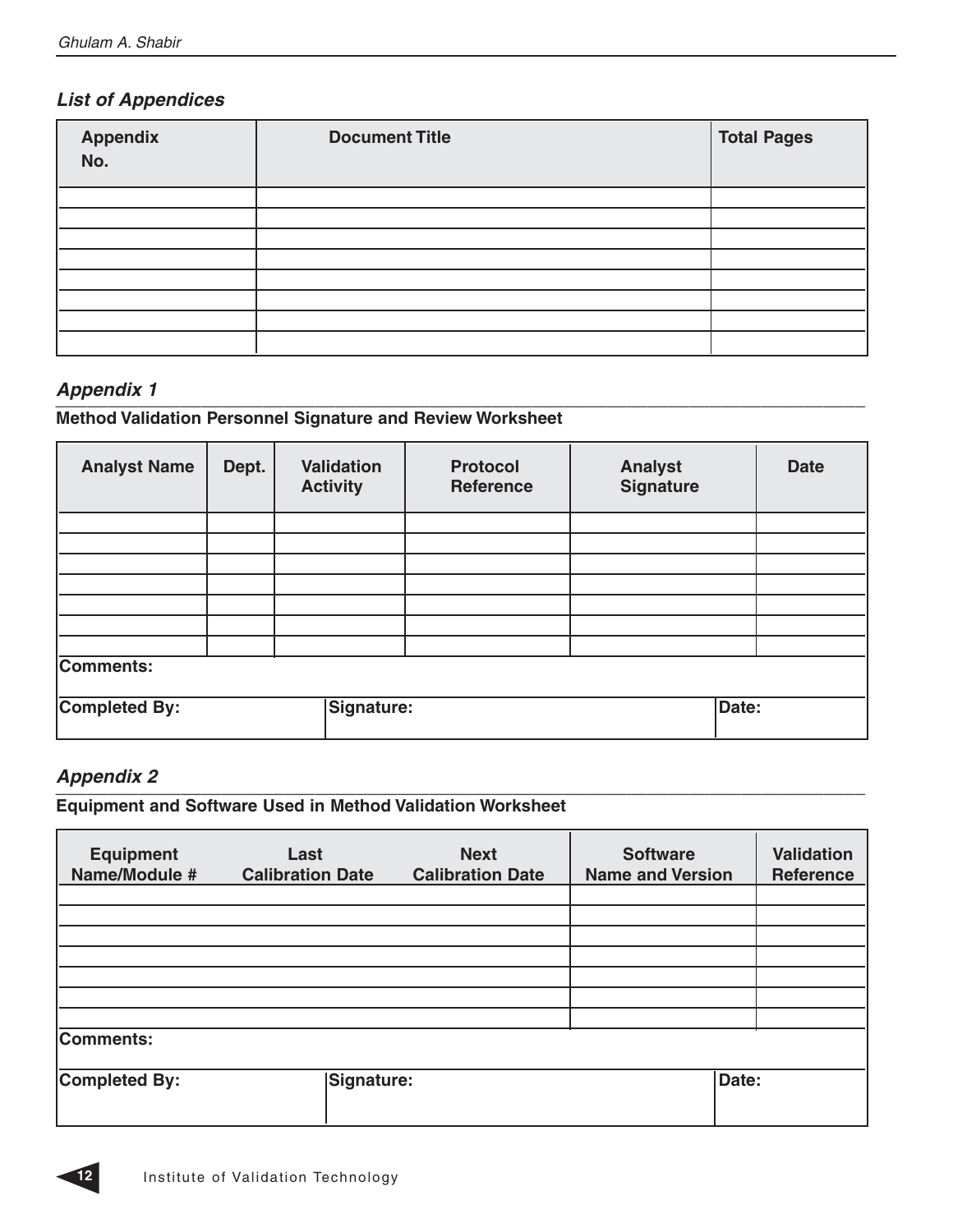#### **Appendix 3**

| <b>Complete Pre-protocol Execution</b> |                                         |                      |                                |                                  |  |
|----------------------------------------|-----------------------------------------|----------------------|--------------------------------|----------------------------------|--|
| <b>Document</b><br>Name/Ref. No.       | <b>Edition/Version</b><br><b>Number</b> | <b>Material Name</b> | Supplier/<br><b>Lot Number</b> | <b>Expiration</b><br><b>Date</b> |  |
|                                        |                                         |                      |                                |                                  |  |
|                                        |                                         |                      |                                |                                  |  |
|                                        |                                         |                      |                                |                                  |  |
| <b>Comments:</b>                       |                                         |                      |                                |                                  |  |
| <b>Completed By:</b>                   | Signature:                              |                      | Date:                          |                                  |  |
|                                        |                                         |                      |                                |                                  |  |

#### **Document and Materials Used in Method Validation Worksheet**

#### **Appendix 4**

#### **Analytical Test Method Procedure**

This procedure should include the entire testing method and all procedures associated with it. This appendix can appear in any format, but it should always be included in the documentation

from the body of the document. The following information must be found on every page of each appendix: validation protocol number; validation protocol title; appendix number (e.g.,  $1, 2, 3, \ldots$  or A, B, C, ...); and page  $X$  of  $Y$   $\Box$ 

#### **Acknowledgements**

I thank Abbott Laboratories and MediSense for permission to publish this article. I also thank Dr. Alison Ingham (Health Canada) for his comments on the text.

#### **About the Author**

Ghulam Shabir is a Principal Scientist at Abbott Laboratories, MediSense UK. His group is responsible for materials characterization, analytical methods development, and validation and equipment qualification. Ghulam is a Fellow of the Institute of Quality Assurance and a Companion of the Institute of Manufacturing with 17 years of broad-based experience in the areas of production, quality control,

quality assurance, in-process control, R&D, and validation in the pharmaceutical industry. Ghulam has received many technical excellence industrial awards as well as academic awards for authoring 'best scientific papers.' Ghulam's work has appeared in many publications. He has given several presentations at international conferences as well as having organized and moderated at symposiums. He holds a Master's Degree in Chemistry and Pharmaceutical Sciences. He can be reached by phone at 44-1993-863099, by fax at 44-1235- 467737, or by e-mail at ghulam.shabir@abbott.com.

#### **References**

- 1. International Conference on Harmonization (ICH), Q2A: Text on Validation of Analytical Procedures, March 1995.
- 2. International Conference on Harmonization (ICH), Q2B: Validation of Analytical Procedures: Methodology, May 1997.
- 3. U.S. Center for Drug Evaluation and Research, Reviewer Guidance: Validation of Chromatographic Methods, November 1994.

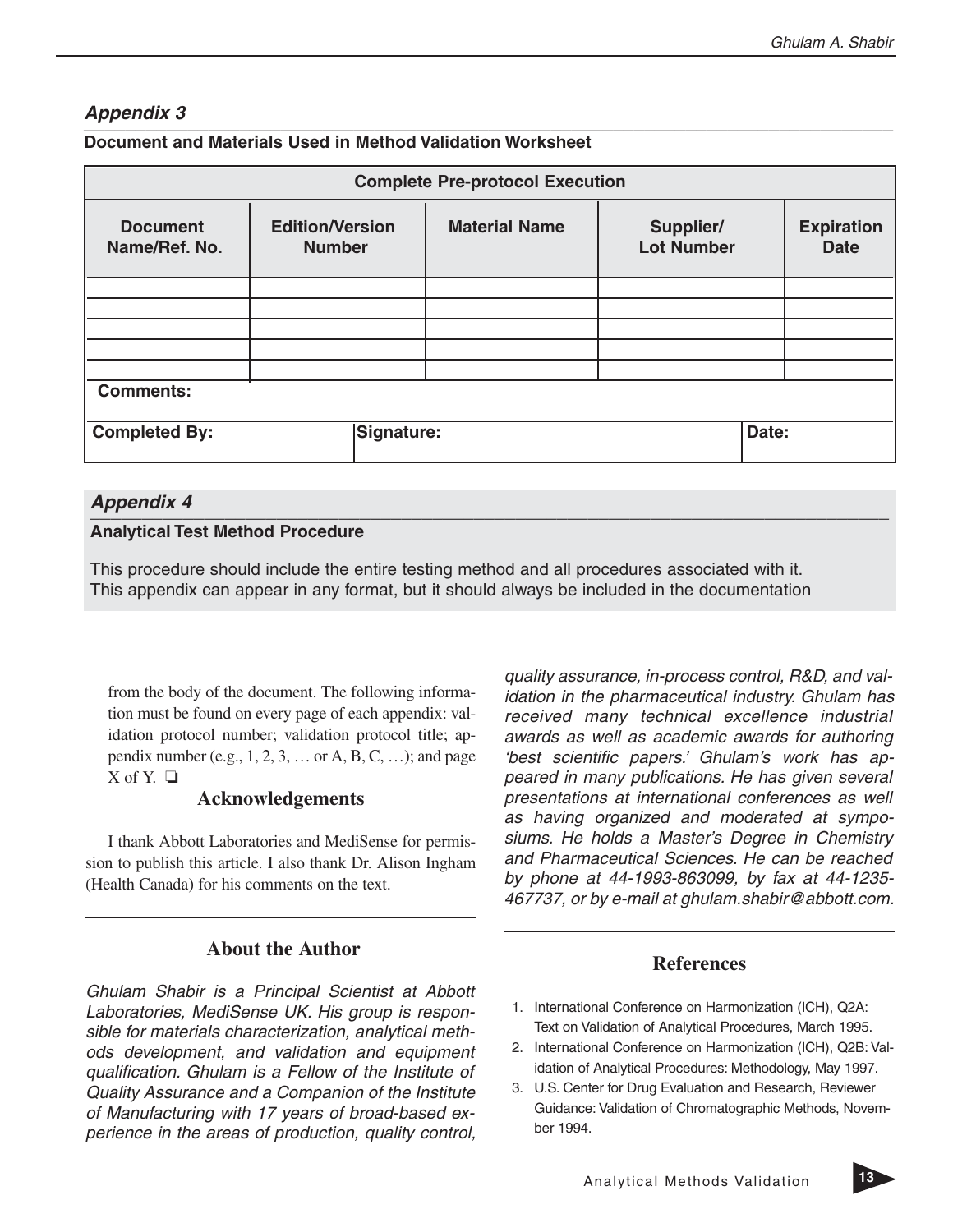- 4. U.S. FDA, Guidance for Submitting Samples and Analytical Data for Methods Validation, Rockville, Md., USA, Center for Drugs and Biologics, Department of Health and Human Services, February 1987.
- 5. U.S. FDA DHHS, 21 CFR Parts 210 and 211, Current Good Manufacturing Practice of Certain Requirements for Finished Pharmaceuticals, Proposed Rule, May 1996.
- 6. Validation of Compendial Methods, <1225>, U.S. Pharmacopoeia 26-National Formulary 21, United States Pharmacopeial Convention, Rockville MD, 2003.
- 7. U.S. FDA, Guidance for Industry: Analytical Procedures and Methods Validation: Chemistry, Manufacturing and Controls Documentation, August 2000.
- 8. Drugs Directorate Guidelines, Acceptable Methods, National Health and Welfare, Health Protection Branch, Canada, July 1994. (This guidance is available from HC as a print copy, but is soon to be released on the website http://www.hc-sc.gc.ca/hpfb-dgpsa/tpd-dpt/).
- 9. M.J. Green, Anal. Chem., Vol. 68, 1996. p. 305A.
- 10. G.A. Shabir, J. Chromatogra. A, Vol. 987, 2003. p. 57.

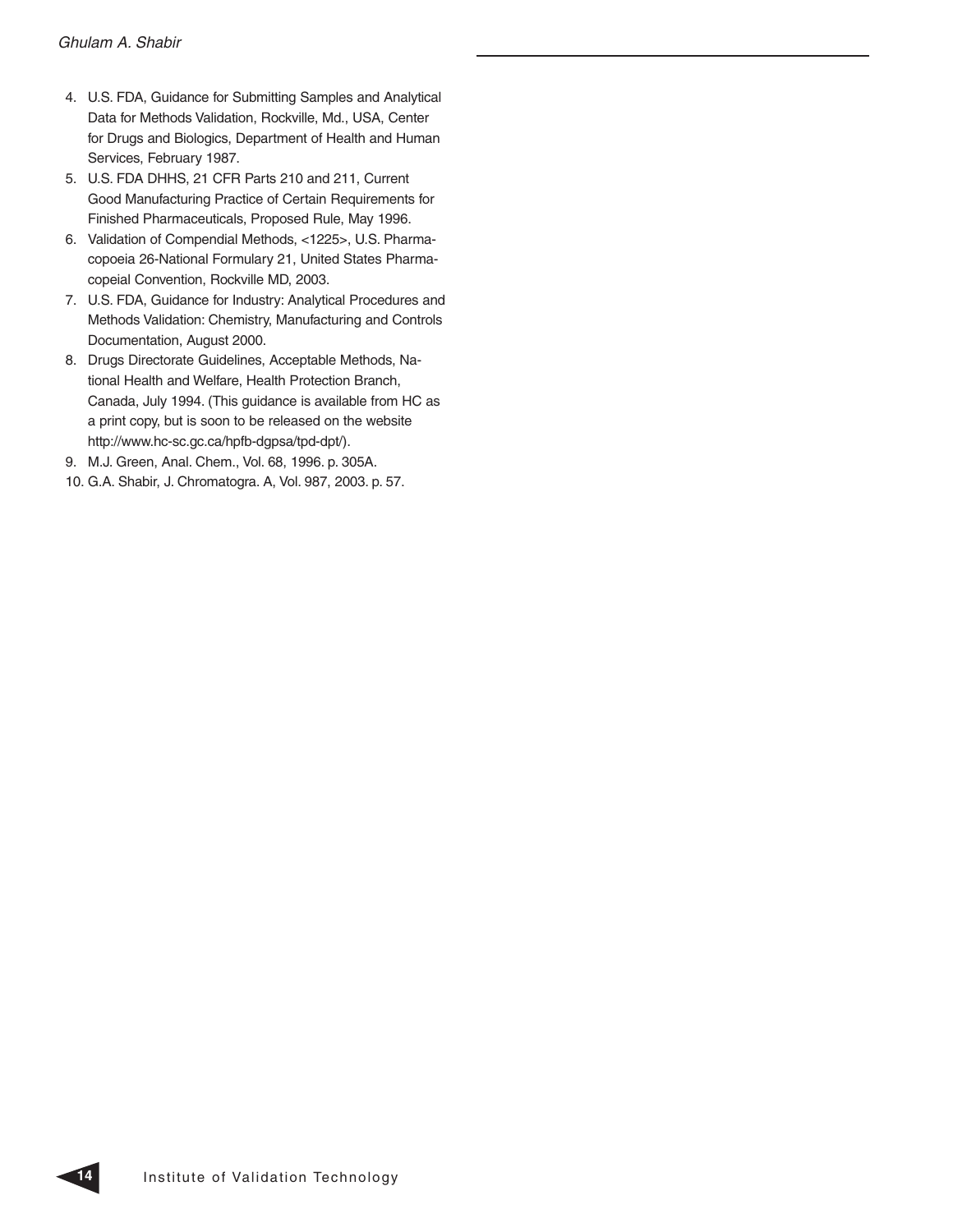## **Validation of Analytical Methods Used in Cleaning Validation**

BY HERBERT J. KAISER, PH.D. & BRUCE RITTS, M.S.

❖

*The information used to establish a positive cleaning validation is based on the result of validated analytical measurements. There must be a high degree of confidence in these results, as human safety depends on the lack of residues remaining on equipment. This article will describe various aspects regarding the validation of analytical methods used in cleaning validations. The validation elements are explored from both a theoretical point of view and through examples. References are provided to guide the reader to more in-depth information.*

analytical method is one of the deciding factors in<br>establishing the cleanliness of pharmaceutical man-<br>ufacturing equipment. It is, therefore, important that<br>there be a high level of confidence in the results obtained establishing the cleanliness of pharmaceutical manufacturing equipment. It is, therefore, important that there be a high level of confidence in the results obtained using the method. This high level of confidence is established by testing and defining the usefulness of the analytical method. A properly developed cleaning validation strategy includes the analytical method validation, which defines the method parameters necessary in providing a high level of confidence in the cleaning results. The analytical method validation study demonstrates to scientific staffs, manufacturing personnel, and regulatory agencies, that the method performs as required, and that the results are reliable. There are many articles available that address analytical method validation within and outside of the pharmaceutical industry, both domestically and worldwide.<sup>1</sup>

Personnel other than analytical chemists may not understand the need for analytical method validation, let alone the extent to which these methods need to be evaluated. They may not understand that analytical method validation, as well as cleaning validation, has an important impact on everyday pharmaceutical manufacturing.<sup>9</sup> As is the case

with cleaning validation, analytical methods may need to be revalidated.<sup>10</sup> This revalidation may arise from changes in instrumentation, analytes or manufacturing methods, or cleaning processes that affect the ability of the analytical method to determine the correct analyte level.

Measuring cleanliness is a difficult task. Essentially, trace residues on surfaces are the target analytes. The residue must first be extracted from a surface, recovered from the extraction medium, and then suitably quantitated. Residue analysis is quite different from analyzing bulk or formulated drug actives, as obtainable precisions and accuracies may be larger than the analyst is accustomed. Sensitivity levels of the techniques employed need to be considered for linearity, precision, and accuracy. The first decision to be made is the decision as to which residue will be measured. This residue could be the active drug, formulation excipients, or a component of the cleaner.<sup>11</sup> In most cases, the residue being analyzed has the potential to be a combination of all of these. The next step is to decide on the allowed residue limit, $12,13$ followed by the choice of whether to use a specific or nonspecific technique. It is only after these decisions have been made, that the analytical technique can be selected.

Analytical method validation is the analysis of reproducibility of the method developed. There should not be any surprises in a validation study. All of the parameters required in a validation study need to be preliminarily evaluated during method development. Method development is the process by which the analytical chemist obtains the initial information to establish the limits and goals that are listed in a validation protocol, e.g., precision of 5% between analysts, linearity, accuracy, repeatability, etc. Understanding the required parameters during method development is a requirement for successful analytical method validation.

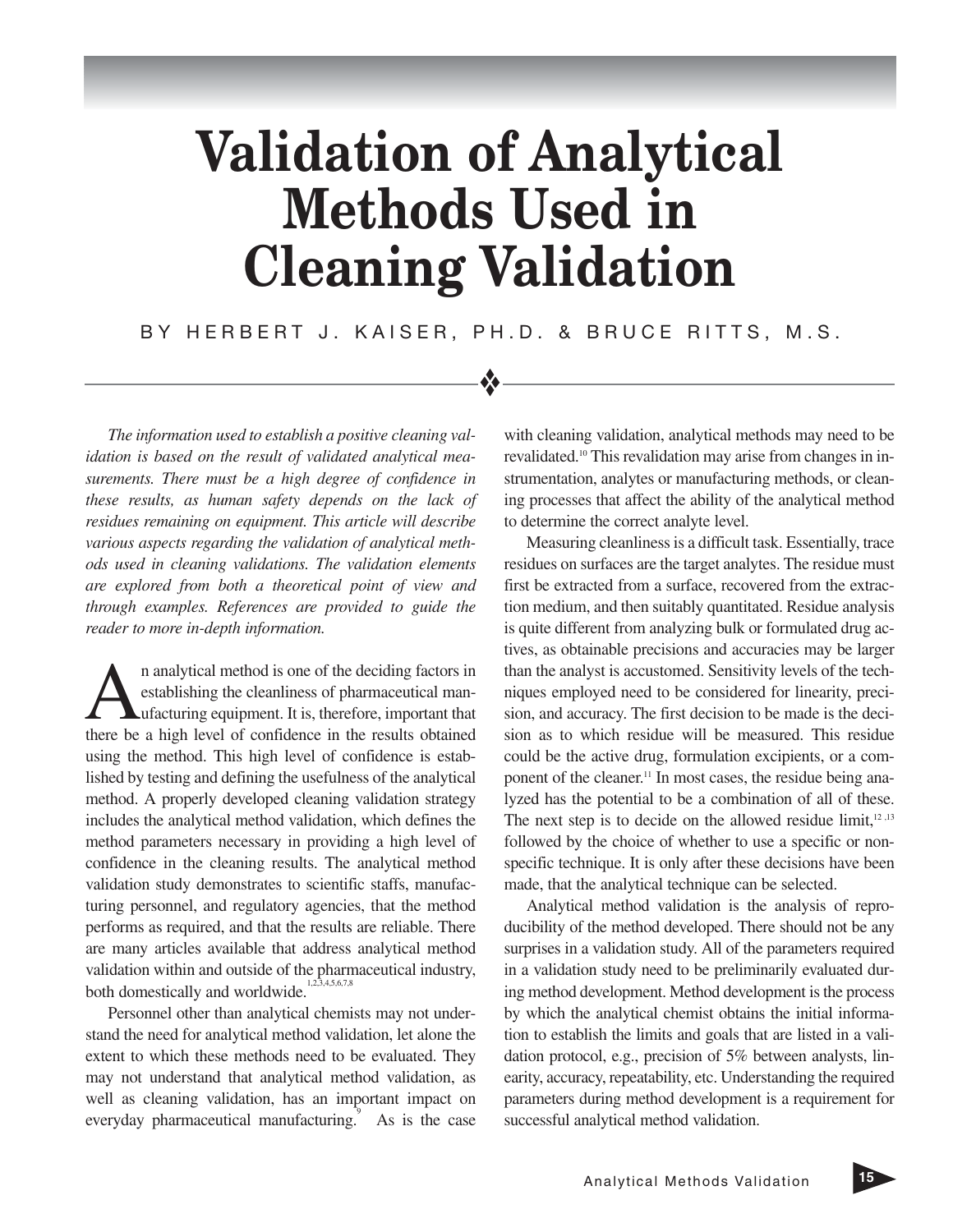#### **Regulations**

The requirement for analytical method validation is identified in the Good Manufacturing Practice (GMP) regulations (21 CFR 211). The United States Pharmacopoeia (USP) provides a widely used standard for analytical method validation, and is probably the most often used reference regarding the subject.14 The Food and Drug Administration (FDA) submitted guidelines for analytical method validation<sup>15</sup> in 1995 that correlate with the recommendations of the International Conference on Harmonization  $\left($ ICH $\right)$ <sup>16</sup>. The ICH then issued a document describing different approaches that can be used in analytical method validation.<sup>17</sup> The FDA has also issued a guide for the validation of cleaning processes that state the need for validated analytical methods $\frac{18}{3}$  in cleaning validations.

The ICH documents, along with the USP document, describe validation guidelines for methods used in different applications. The USP describes four different categories of methods. Category I methods involve the quantitation of major components of bulk drug substances or active ingredients in finished pharmaceutical products. Category II methods involve the determination of impurities in bulk drug substances, or degradation compounds in finished pharmaceutical products. These include quantitative and limit tests. Category III methods are used for the evaluation of performance characteristics, and Category IV methods are identification tests. The ICH guidelines define the same categories as the USP, except for USP Category III. *Table 1* lists the ICH categories and required parameters.

What parameters apply to analytical methods used in cleaning validations? The residues being determined are potential impurities. Therefore, the parameters that should be evaluated are most closely associated with Category II requirements (quantitative analysis of residues). It could be argued that the most important parameters are the limits of quantitation and detection, because these are the measures of sensitivity of the analytical method.

#### **Chromatographic versus non-Chromatographic Methods**

While various chromatographic methods, specifically High Performance Liquid Chromatography (HPLC), may be the more common methods used in analytical laboratories, there are certainly other applicable methods.<sup>19,20</sup> Some examples are Total Organic Carbon  $(TOC)^{21}$  capillary electrophoresis<sup>2</sup>, Atomic Absorption (AA), Inductively Coupled Plasma (ICP), titrations, ultraviolet spectroscopy, near infrared, $2^{23}$  enzymatic, $2^{4}$  etc. These "other" methods also require

| Table 1                |                 |                                       |                |              |
|------------------------|-----------------|---------------------------------------|----------------|--------------|
| ICH method parameters. |                 |                                       |                |              |
| <b>Parameter</b>       | <b>Identity</b> | <b>Impurities</b>                     |                | <b>Assay</b> |
|                        |                 | Quantitative                          | Limit          |              |
| Accuracy               |                 | $+$                                   | $\overline{a}$ | $\ddot{}$    |
| <b>Precision</b>       |                 |                                       |                |              |
| Repeatability          |                 | $\pm$                                 |                | $+$          |
| Intermediate           |                 | $^{+}$                                |                | $+$          |
| Specificity            | $+$             | $+$                                   | $+$            | $+$          |
| <b>LOD</b>             |                 | $\mathbf{r}$                          | $\ddot{}$      |              |
| <b>LOQ</b>             |                 | $+$                                   |                |              |
| Linearity              |                 | $+$                                   |                | $+$          |
| Range                  |                 | $\ddot{}$                             | -              | $^{+}$       |
|                        |                 | * May be needed for some applications |                |              |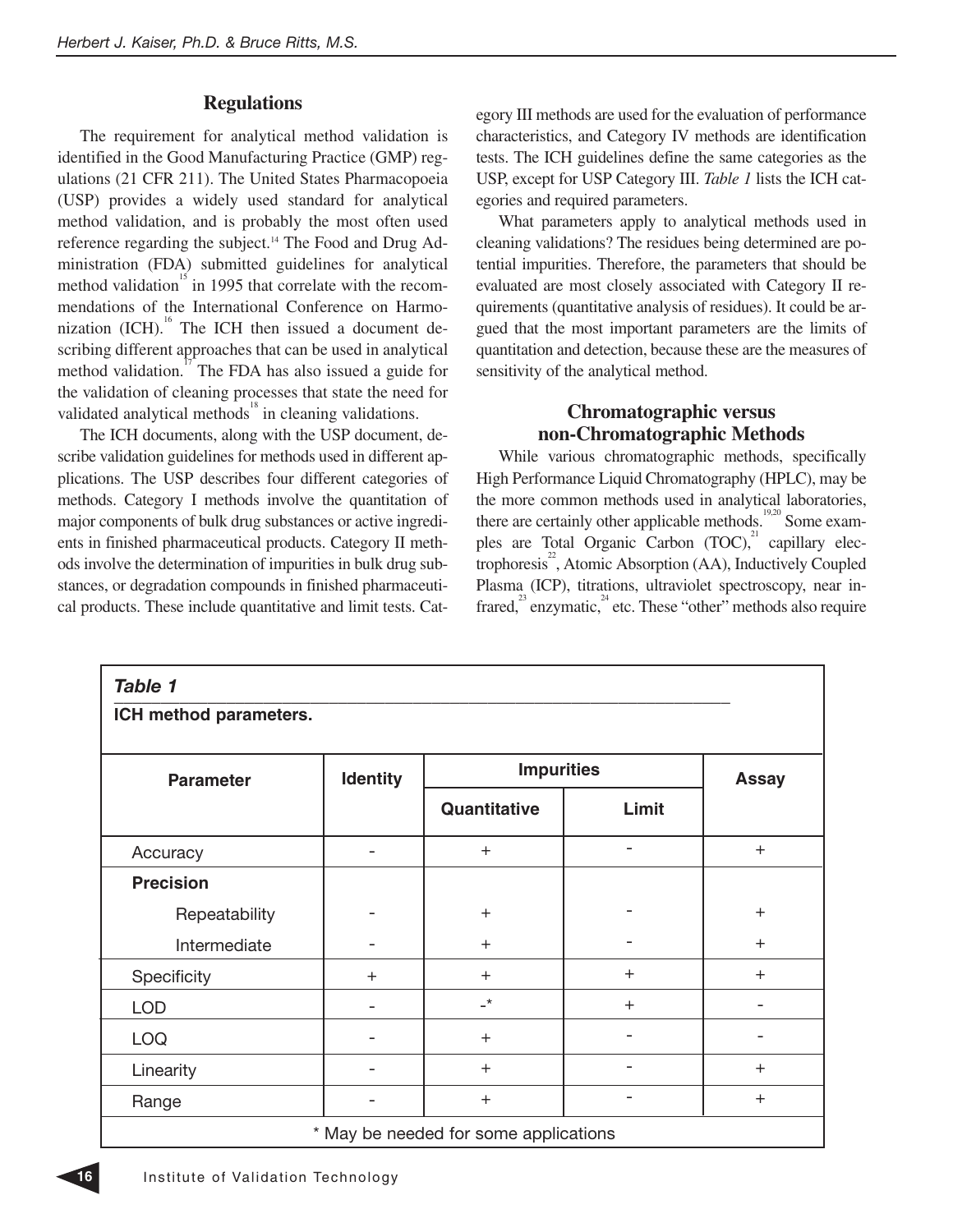validation, and while the USP and ICH parameters may appear more suitable for chromatographic methods, they are certainly applicable to non-chromatographic methods. $35$  A good understanding of how to adapt and measure the required parameters using the specified analytical technique, is all that is required. In fact, various methods can be used to validate each other, $^{26}$  i.e., a mass spectroscopic technique could be used to determine the specificity of another technique.

#### **Specificity**

Specificity is the ability of a method to measure the analyte in the presence of components, which may be expected to be present. For cleaning validation methods, the potential presence of drug actives, formulation excipients, impurities, known degradation products, and cleaner compo-

nents (if any) $\frac{27}{3}$  should be anticipated. Experiments must be conducted that demonstrate the absence of interferences when the analyte is in a typical matrix.

Co-elution of components in chromatographic methods is typically the primary concern here. If HPLC with diode array capabilities is utilized, peak purity can be evaluated by examining the spectra across the peak. Most HPLC software programs will automatically calculate peak purity. Poor peak purity may be an indication of the presence of excipients, degradants, or cleaning components within the peak of interest.

Cleaning validation methods should be carefully evaluated for interferences. Studies should be conducted involving the analyte in the presence of the cleaning agent. If the cleaning agent is being quantitated, the effect of the drug active and formulation components should be evaluated. If the drug active or a formulation component is being analyzed, it must be shown that the cleaning process does not affect the analyte. This means that the effect of the cleaning process does not change the analyte in such a manner that it is no longer analyzable using the method being validated. One approach is to perform a recovery study of the analyte, by exposing it to the cleaning agent at use concentrations, time, and temperature. If suitable, recovery can be obtained, then the method can be used. If not, the method must be modified, or a new method developed.

| Table 2                             |                 |                                     |         |  |  |  |
|-------------------------------------|-----------------|-------------------------------------|---------|--|--|--|
| Data used for linearity evaluations |                 |                                     |         |  |  |  |
| [Active X],<br>ppm                  | <b>Response</b> | <b>Standard</b><br><b>Deviation</b> | $%$ RSD |  |  |  |
| 0.10                                | 613             | 72.5                                | 11.80   |  |  |  |
| 0.40                                | 900             | 100.0                               | 11.00   |  |  |  |
| 0.70                                | 998             | 33.3                                | 3.33    |  |  |  |
| 1.1                                 | 1472            | 51.1                                | 3.50    |  |  |  |
| 1.7                                 | 2398            | 53.0                                | 2.21    |  |  |  |
| 2.5                                 | 3398            | 55.3                                | 1.63    |  |  |  |
| 5.0                                 | 6800            | 100.0                               | 1.50    |  |  |  |
| 10.0                                | 13467           | 153.0                               | 1.10    |  |  |  |
| 20.0                                | 27133           | 208.0                               | 0.77    |  |  |  |
| 30.0                                | 40417           | 284.0                               | 0.70    |  |  |  |
| 40.0                                | 49500           | 500.0                               | 1.00    |  |  |  |

#### **Linearity and Range**

The linearity of a method is the ability of an assay to elicit a direct and proportional response to changes in analyte concentration. There are some detectors that produce, or have the ability to produce, non-linear responses (e.g., gas chromatography with flame photometric detectors and others, such as evaporative light scattering or mass spectrometers may have limited linear ranges when compared to flame ionization or UV-visible detectors). However, specific ranges could be found within the non-linear response that approach near linearity. If a non-linear curve must be used, a suitable number of points need to be utilized that will accurately describe the curve.

The range of a method is the interval between the upper and lower concentrations of analyte for which the method has been shown to have suitable precision, linearity, and accuracy. ICH recommends a range of 80 to 120% of the test concentration for finished drug products, 70 to 130% of the test concentration for content uniformity, and up to 120% of the reporting level for impurities, ensuring that the detection and quantitation limits are lower than the controlled level. For cleaning validation analysis, the range will potentially be much greater than what ICH recommends for drug actives and impurities. Generally, the range will extend from the limit of quantitation to perhaps 200% or greater for the amount of allowable residue in the sample. The wide range is important

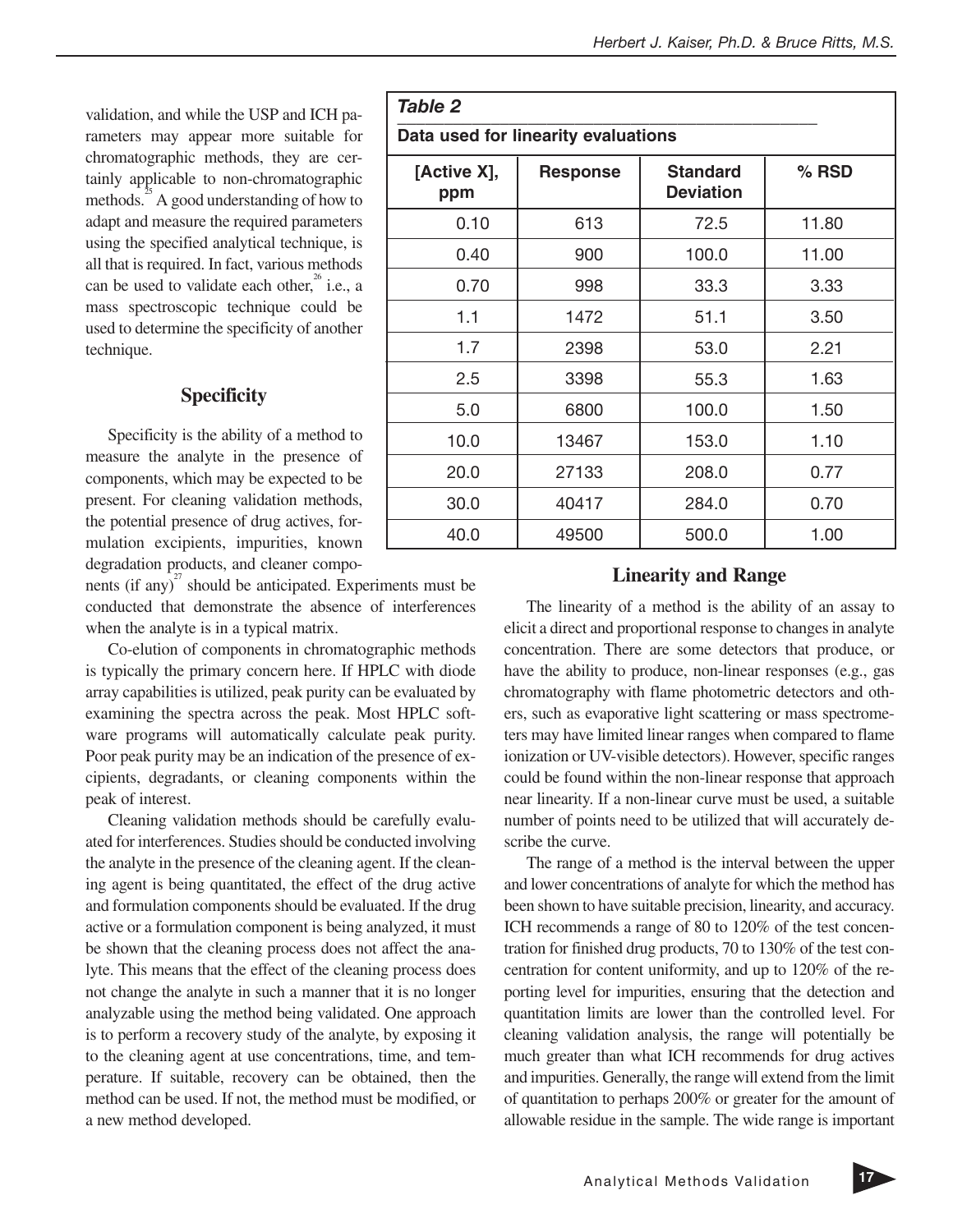

in order to allow monitoring of the residue. If the low end of the range was equal to the allowable residue limit, process monitoring would not allow for early warning of potential problems. Again, the key requirement for the range is that it is suitable with regard to precision, linearity, and accuracy.

There are several methods described in industry literature to determine the linearity and the range of a method.<sup>28, 29, 30</sup> These methods range from simple observation to comprehensive statistical treatments. Statistical methods should be used to verify observed results. The method of choice will normally be dictated by a pharmaceutical company's policies. The specifics should be described in the validation, protocol if not in Standard Operating Procedures (SOPs).

The linearity criteria are to be set prior to the validation. For example, for an HPLC analysis, the criteria for linearity may be that injections at each level must have an  $\text{RSD} < 3\%$ , and the regression analysis yield an  $\mathbb{R}^2$  value of greater than 0.999 over the defined range. It should be noted that these requirements will vary greatly by method type and instrumentation in use. Acceptable %RSD values will also vary greatly, depending on the level of analyte. This will be covered in detail later.

The linearity experiment should include a minimum of five concentration levels. Each concentration level should be analyzed minimally in duplicate. Three analysis for each point are generally utilized, but more are preferred. The %RSD is then calculated for each injected level. This data is the base information set that will be utilized in establishing the linearity and range of the method.

Two simple methods for determining linearity will be described here. Both methods involve preparing a series of solutions containing known concentrations of the analyte of interest. This series encompasses the range of results expected from the analysis of actual samples. Usually, these solutions are free of expected matrix components. For the following examples, the pre-established (and somewhat arbitrary) criteria that was applied, is that all points must have a  $%$ RSD < 5 and  $R^2 > 0.999$ . These solutions would then be analyzed by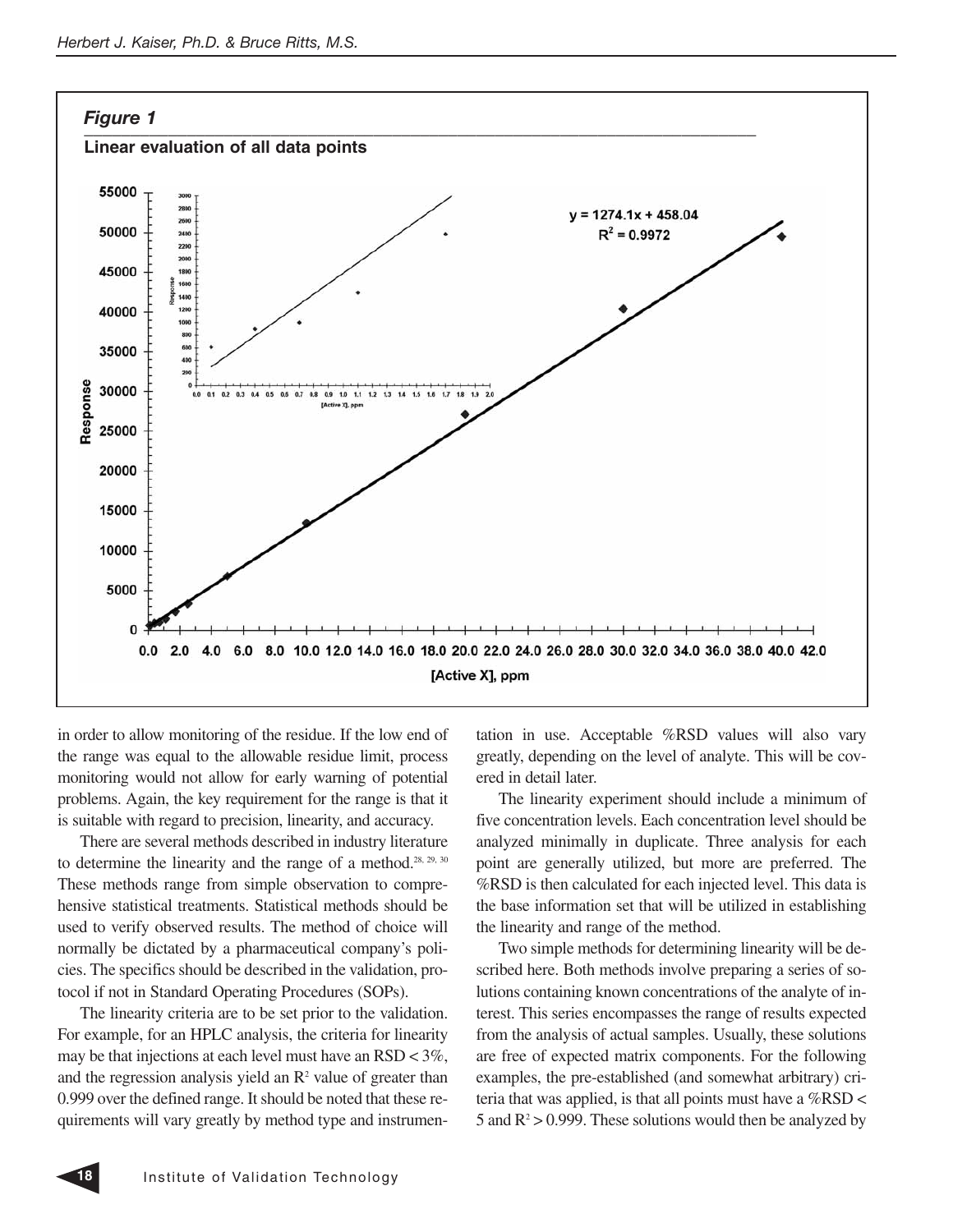

the method of choice. *Table 2, (see prior page)* presents the data that will be used for both examples. These data are only presented by way of example. A graph of the response versus the concentration shown earlier in *Figure 1*.

The first step would be to examine the %RSD values for each point. The very low concentrations of 0.10 and 0.40 ppm produce a %RSD of 12 and 11, respectively. Since these %RSDs are greater than the 5% RSD required, these data would be eliminated from the curve. The rest of the data meet the criteria. It should be noted that data cannot be arbitrarily eliminated. For example, if the 0.10 ppm data point produced an acceptable %RSD, but the 0.40 ppm point did not, the 0.40 ppm alone could not be eliminated. All data below 0.40 ppm would have to be eliminated. There may also be a need to investigate the discrepancy in RSD values.

*Figure 2* shows the resulting graph after the lowest concentration levels have been eliminated. The  $R<sup>2</sup>$  value has decreased, due to the shortening of the range. Since the lower concentration levels have been eliminated, it is not surprising

that the y-intercept has also increased. The y-intercept value is a good indication of bias. If the y-intercept is 0, no bias exists. Bias exists if the y-intercept deviates from 0. Statistical significance testing of the regression can provide evidence of bias. Examination of the y-intercept can be used to justify single point calibration criteria. If there is no statistical evidence of bias, or the bias is judged to be small, then single point calibration can be successfully used. In making this evaluation of the statistical evidence, it is the P-value and the upper and lower 95% confidence intervals for the y-intercept that are important to examine. These are typically values obtained from automated regression analysis as is shown in *Figure 3 (see next page)*. If the P-value is large and 0 is included in the confidence interval, there is no evidence that the y-intercept is anything other than 0.

Close examination of this calibration curve reveals that the highest concentration point (40 ppm) may be deviating from linearity. This concentration level is eliminated from the data set as a result of the fact that the inclusion of this data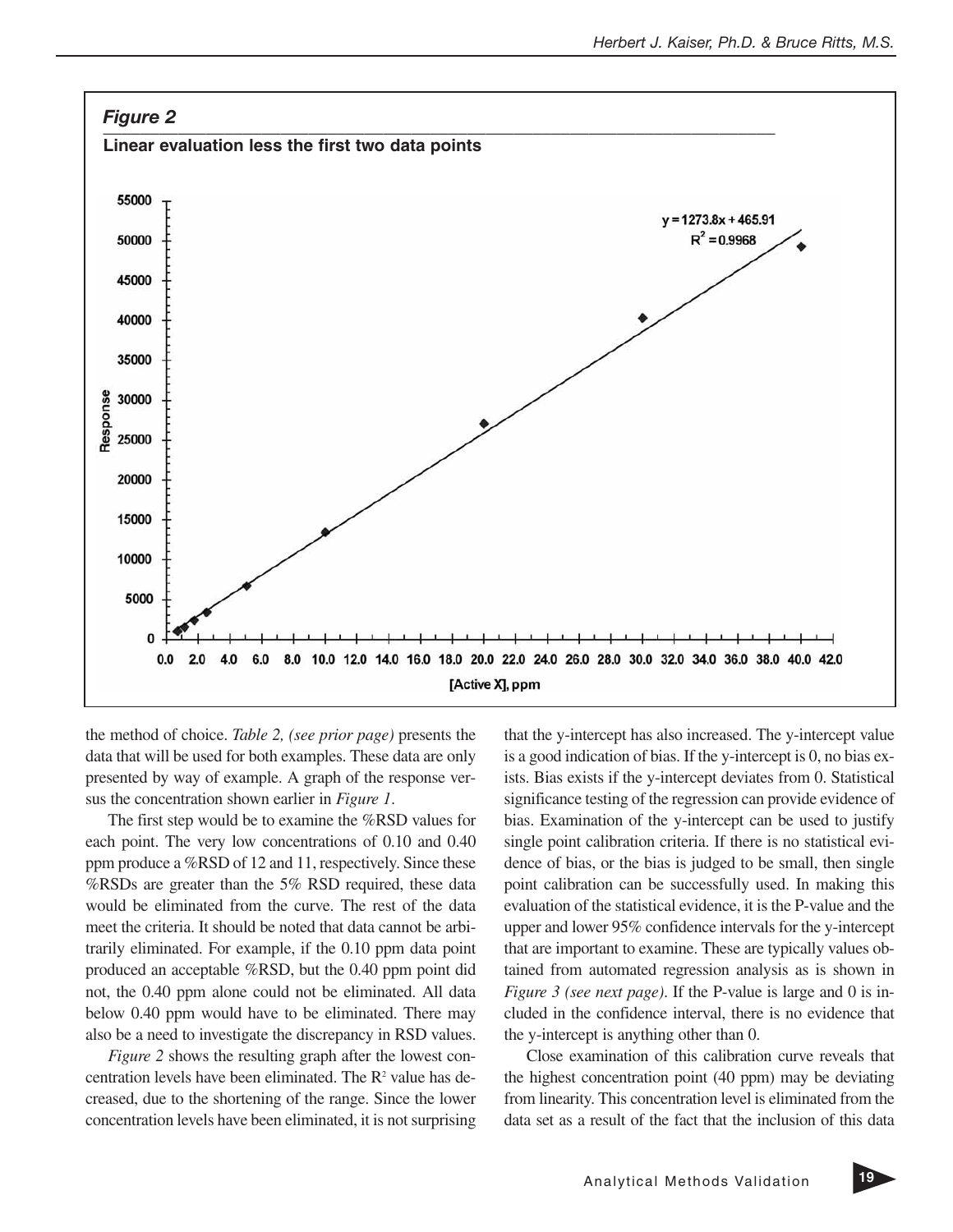#### *Figure 3 \_\_\_\_\_\_\_\_\_\_\_\_\_\_\_\_\_\_\_\_\_\_\_\_\_\_\_\_\_\_\_\_\_\_\_\_\_\_\_\_\_\_\_\_\_\_\_\_\_\_\_\_\_\_\_\_\_\_\_\_\_\_\_\_\_\_\_\_\_\_\_\_*

#### **Typical output from a regression**

#### SUMMARY OUTPUT

| <b>Regression Statistics</b> |              |                       |             |             |                |             |
|------------------------------|--------------|-----------------------|-------------|-------------|----------------|-------------|
| <b>Multiple R</b>            | 0.999930643  |                       |             |             |                |             |
| R Square                     | 0.999861291  |                       |             |             |                |             |
| <b>Adjusted R Square</b>     | 0.999843952  |                       |             |             |                |             |
| <b>Standard Error</b>        | 339.9654599  |                       |             |             |                |             |
| Observations                 | 10           |                       |             |             |                |             |
| <b>ANOVA</b>                 |              |                       |             |             |                |             |
|                              | df           | SS                    | MS          | F           | Significance F |             |
| Regression                   |              | 6664892272            | 6664892272  | 57666.49335 | 1.01229E-16    |             |
| Residual                     | 8            | 924612.1115           | 115576.5139 |             |                |             |
| Total                        | 9            | 6665816884            |             |             |                |             |
|                              | Coefficients | <b>Standard Error</b> | t Stat      | P-value     | Lower 95%      | Upper 95%   |
| Intercept                    | 324.5939254  | 133.9655524           | 2.422965603 | 0.041656901 | 15.66860789    | 633.519243  |
| X Variable 1                 | 2684.578938  | 11.17929476           | 240.1384879 | 1.01229E-16 | 2658.799422    | 2710.358455 |



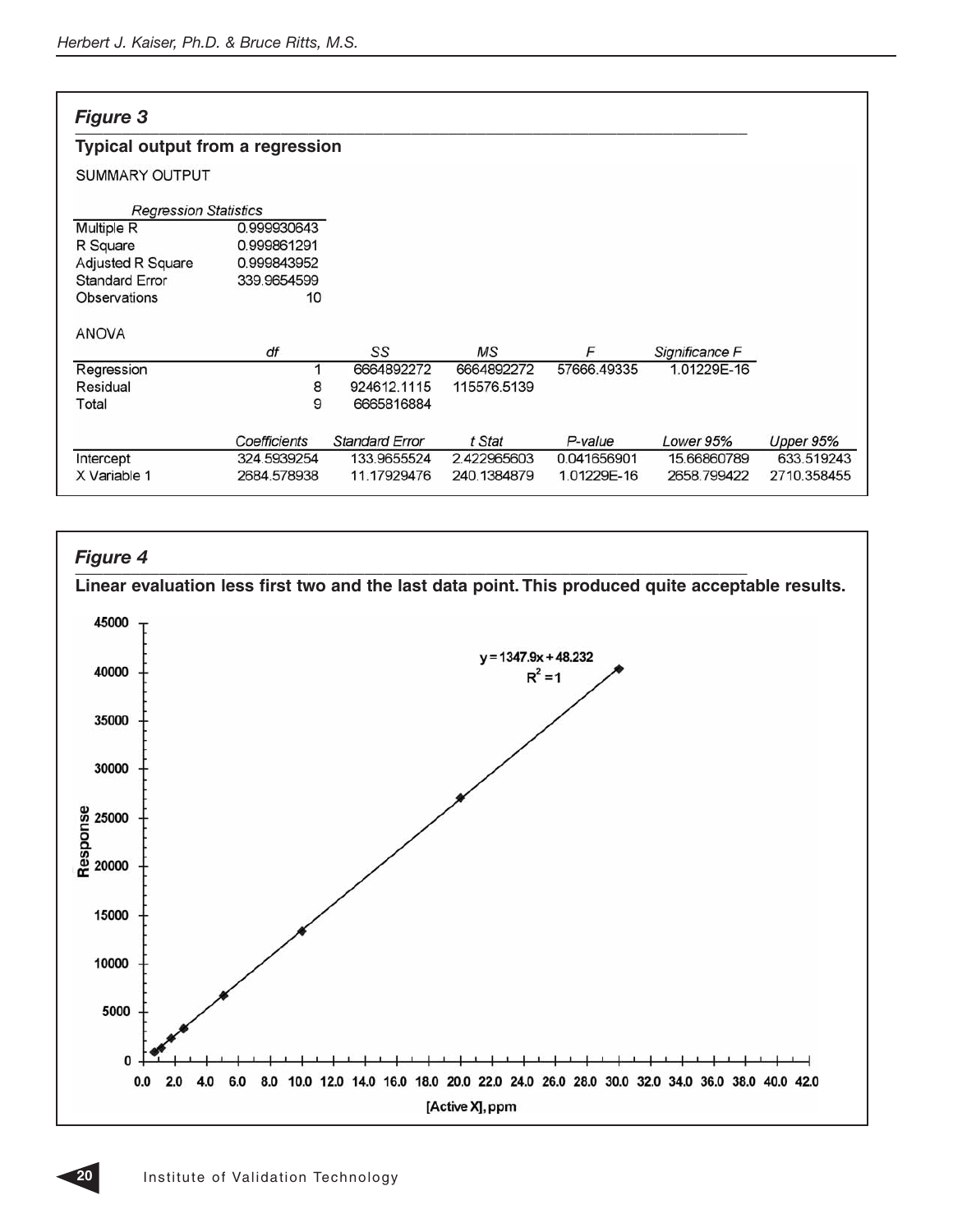

point results in a failure to meet the regression acceptance criteria ( $R^2 = 0.999$ ). *Figure 4* shows the resulting graph after eliminating the lowest two concentration points, along with the highest concentration point. The  $\mathbb{R}^2$  value now equals 1.000. This meets the pre-established criteria, and the linearity experiment has been completed. Note that the y-intercept has now also dramatically dropped. The use of a single point calibration for future analysis may be justified after checking for significance of the intercept. Based on the results of this

example analysis, the linearity of the method has been established for the range of 0.70 ppm up to 30 ppm.

The responses of analytes across a linear range should be relatively constant.<sup>28</sup> The plot of the quotients of the responses and their respective concentrations versus the concentrations is shown in *Figure 5*. A line of constant response is drawn that will fit the more similar points. Two lines representing 95% and 105% of the constant response line are then drawn. Points that lie above 105% or below 95% are

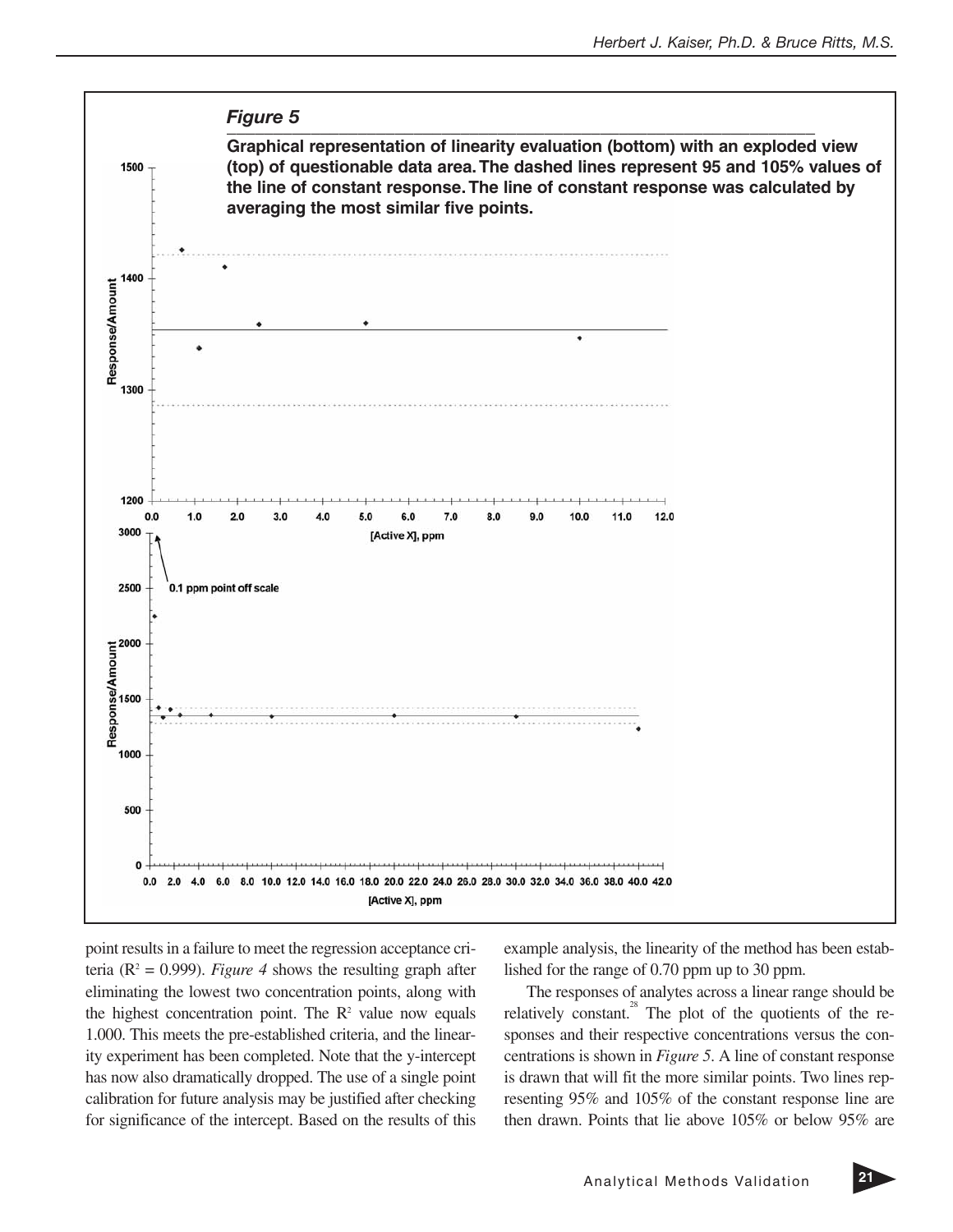considered to be outside of the linear range. As in the previous technique, the lowest two data points are obviously not linear, and are eliminated from the data set. The highest concentration point is also outside of this range, and can be eliminated. The third lowest concentration is borderline acceptable, as is shown in the top graph of *Figure 5*. The inclusion or elimination of this point is insignificant to the line. The elimination of this point does not change the slope, and only decreases the y-intercept from 48.232 to 46.439. The results of this second technique are in close agreement with the first technique for determining linearity.

#### **Accuracy**

The accuracy of measurements must be established. Accuracy is also referred to as "recovery" or "trueness." Accuracy is a measurement of how close the analytical result is to the actual value. This parameter is obtained through the evaluation of known analyte concentrations, or results from another accepted method. The result is typically expressed as a percentage of the calculated concentration. The accuracy needs to be determined across the analysis range. *Table 4* presents example data for a recovery or accuracy experiment.

Recovery studies provide assurances that an analyte can be analyzed in a matrix. The matrix can be a process sample containing a variety of reactants, formulation, swab, rinse sample, surface, body fluid, etc. The goal is to accurately define the amount of the analyte that can be recovered from a sample. In some cases, this amount will need to be as close to 100% as possible. In other cases, an acceptable recovery may be as low as  $50\%$ .

In cleaning validation studies, both specific and nonspecific methods are commonly used. If a nonspecific method is being used (i.e., TOC) then the total response is usually assumed to be that of the analyte. Sampling is sometimes done by indirect methods (i.e., rinse solutions $3^{2}$ ), but direct methods (swabbing) are usually preferred. The choice is usually dependent on the accessibility of the surfaces to be sampled and the solubility of the residues.

When using analyte specific methods, i.e., HPLC, IMS for rinse samples (indirect sampling) it is generally sufficient to show that the presence of matrix components does not interfere with the determination of the analyte over the range required. Matrix components can be defined as excipients used in the formulation of a formulated drug, or impurities/solvents present in the bulk drug, depending on what is being manufactured. If a cleaning agent is used, the components of the cleaning agent should be considered. One ap-

| Table 4                            |                                          |                       |  |  |  |
|------------------------------------|------------------------------------------|-----------------------|--|--|--|
| Recovery data                      |                                          |                       |  |  |  |
| <b>Found</b><br>[Active X],<br>ppm | <b>Theoretical</b><br>[Active X],<br>ppm | ℅<br><b>Recovered</b> |  |  |  |
| 0.691                              | 0.701                                    | 98.6                  |  |  |  |
| 0.710                              | 0.701                                    | 101.0                 |  |  |  |
| 0.693                              | 0.701                                    | 98.9                  |  |  |  |
| 9.970                              | 9.990                                    | 99.8                  |  |  |  |
| 9.950                              | 9.990                                    | 99.6                  |  |  |  |
| 10.100                             | 9.990                                    | 101.0                 |  |  |  |
| 29,800                             | 30.100                                   | 99.0                  |  |  |  |
| 30.500                             | 30.100                                   | 101.0                 |  |  |  |
| 29.600                             | 30.100                                   | 98.3                  |  |  |  |
|                                    | 99.7                                     |                       |  |  |  |
| Standard Deviation:<br>1.17        |                                          |                       |  |  |  |

proach for evaluating recovery is to spike solutions containing common or perhaps maximum possible levels of drug impurities, drug excipients, and cleaning formulation components with the analyte of choice, and demonstrate that the method results are close to the amounts calculated. The solvents used in these experiments should be representative of those used in the final rinse of the equipment being cleaned. Usually, these are aqueous-based solutions, but can be aqueous/solvent (such as alcohol) combinations or other solvents used in the manufacturing process. Several solutions are prepared having the appropriate concentrations of impurities, excipients, and cleaner components. The analyte is then spiked into these solutions at various concentrations. These concentrations should bracket the concentration that represents the allowable limit of the analyte. The range used is typically 25 to 150% of the allowable limit of analyte, although values ranging from 10 to 500% of the allowable limit have been used. Again, the stability of the analyte in these solutions should be documented.

For swab samples, the chore becomes a little more tedious, as the ability of the swab to remove the analyte from the surface being cleaned, ability of the sample preparation procedure to remove the analyte from the swab, and the potential of interferences from impurities, formulation excipients, cleaning agents, and the swabbing material itself need to be considered. Assuming that the analytical method is thought to have sufficient accuracy, all of these parameters can be studied as a whole. If poor results are obtained, then separate testing of each step cannot only identify the step re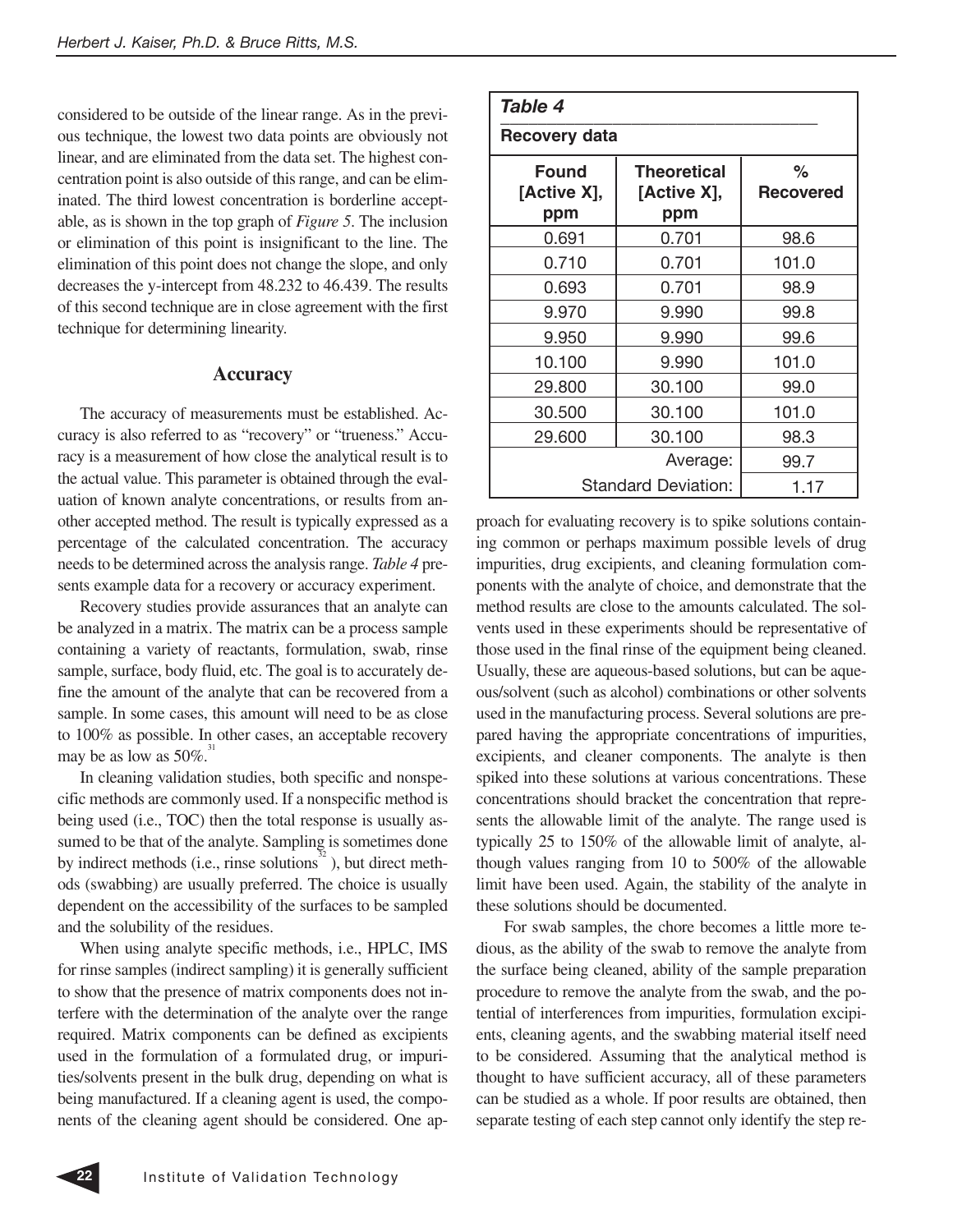sponsible for the poor results, but also allow the testing of alternate solvents or swab materials that lead to improved recovery. Ideally, the accuracy of these different steps is considered during method development so that the analyst is not surprised during the validation process. As mentioned before, there should not be any surprises during validation. If there are, then sufficient method development was not done.

In a typical experiment, the surface area that is to be swabbed during the cleaning validation is established. This is usually based on the levels of analyte expected and/or the sensitivity of the method. Coupons representing the composition and size of this surface(s) are obtained (e.g., 5x5 inch sections of 304 stainless steel, 316 stainless steel, Teflon<sup>®</sup>, Tygon®, or other product contact materials). Solutions of the analyte and matrix components are prepared, and aliquots evenly applied to the coupon surface. The coupon is allowed to dry for a specified period (e.g., overnight). As an example, assume that the active ingredient of a formulation or a cleaner is the target analyte with an allowable limit in the final prepared sample of 20 µg/mL. Solutions containing 1500, 1000, 250, and 0 µg/mL of the analyte, as well as appropriate amounts of cleaner components, formulation excipients, and/or impurities, are prepared. Since the solvents are evaporated, the solvent composition of this solution is usually less important than in rinse samples, but should be similar to those used in the cleaning process. Typically, a 100 µL aliquot of each solution is applied as evenly as possible to separate coupons. This can be accomplished by slowly dragging the pipette tip across the coupon surface in a uniform row pattern. The residue is allowed to dry for several hours, typically overnight. Care should be taken to ensure the coupons dry on a flat surface, and are protected from contamination during the drying process. If the equipment being cleaned is heated, then the coupons can be placed in an oven to simulate the temperatures seen during the cleaning process. Once dry, the analyte is recovered for analysis by rubbing a swab uniformly across the surface of the coupon. Cotton and synthetic swabs have been cited in industry literature. The type of swab used will depend on the method of analysis.<sup>21</sup> Prior to swabbing the surface, the swab is usually dipped into the solvent that will be used to extract the residue. The excess solvent is removed by squeezing the swab against the inside of the vial containing the extraction solvent. The swab is usually rubbed along the coupon surface side-to-side from both a vertical and horizontal perspective. The swab is periodically rotated, so that both sides of the swab surface are used. In some instances, a second swab can be used to pick up any remaining analyte from the coupon surface. Oftentimes, the second swab is dry and picks up excess solvent and residue left by the first swab. Sometimes, the second swab is wetted with the same extraction solvent to help pick up stubborn residuals still dried to the coupon surface. Any swabbing pattern can be used, as long as the same pattern is used, both in the recovery study from the coupon and in the actual sampling of the equipment. The important consideration is that it is done consistently each and every time. Insufficient training is often a source of errors. Appropriate diagrams should be placed in SOPs, accompanied by specific training and qualification of the person(s) performing the swabbing.

The analyte can then be extracted from the swab by placing the swab in the same extraction vial used to wet the swab. This vial contains the appropriate amount of extraction solvent. Ideally, this solvent is appropriate for direct use in the analysis. For TOC, ultra-pure water is used as the solvent. With an HPLC method, water, mobile phase or a solvent (weaker than the mobile phase) can be used. If a stronger solvent is used, dilution or other modifications may be necessary prior to analysis. In this example, 5mL of water or mobile phase would be used. Assuming 100% recovery, these final solutions would represent 150, 100, 25, and 0% of the allowable limit. It is common practice to cut the handle from the swab (swabs are available that break upon bending), and allow the portion of the swab that came in contact with the coupon to be fully immersed in a minimum amount of extraction solvent. The swab is often allowed to sit immersed for long periods or sonicated to produce the highest recoveries. Studies should be conducted to be certain that samples are stable if long periods are expected between the sampling time and the time of analysis. The extraction solvent can then be filtered (if necessary) and analyzed. TOC samples are generally not filtered. Results are expressed as % recovery, by comparing the experimentally found results with the theoretical values. The 0 concentration (blank) experiment can be used to determine whether any interferences are present in the system. Ideally, a system is found where the blank has no effect on the results. It is acceptable, however, for the blank values to be subtracted from the other results to adjust for possible interferences.

Acceptable levels of recovery for analytical methods used in cleaning validation are a source of debate. The FDA's guideline on cleaning validation<sup>18</sup> states that the  $\%$  recovery should be determined, and lists 50% and 90% recoveries as examples. The recovery value should either be used in calculating the found value, or factored into the acceptance criteria, but not included as a factor in both. Acceptance crite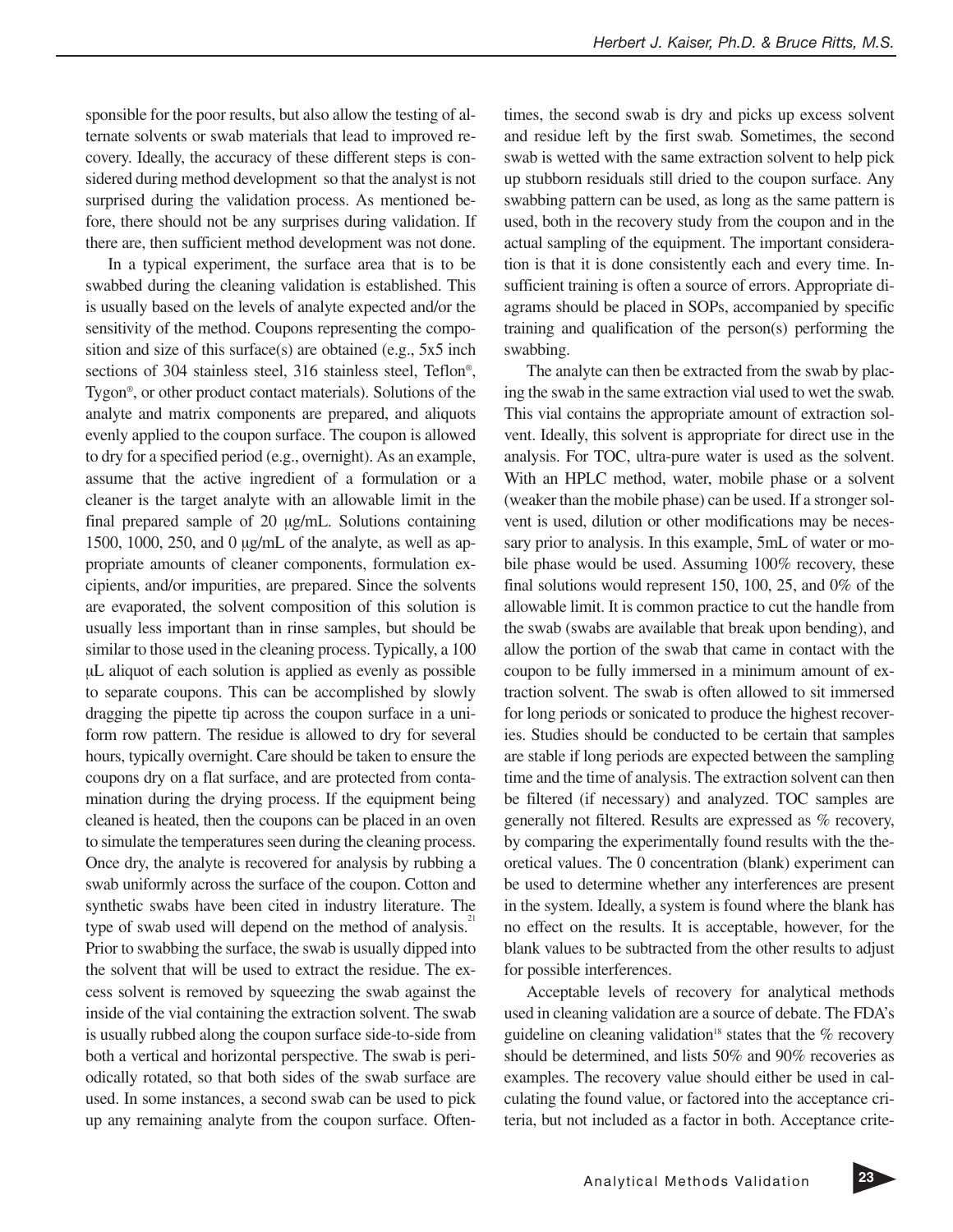ria based on the results obtained with a particular designated method, is a logical approach.

For example, the recovery for a specific sampling method was determined to be 75%. The acceptable limit in an analytical sample had been previously calculated to be 5 ppm in the analytical sample (independent of recovery). A sample is analyzed and found to contain 4 ppm of the target analyte. Utilizing the recovery value, the actual value for the sample is 4 ppm  $/ 0.75 = 5.33$  ppm. This is above the acceptance criteria, and the sample fails. The recovery factor can be applied to the acceptance criteria: 5 ppm  $x\,0.75 = 3.75$  ppm. This would then be the new limit per analytical sample. Again, be certain not to apply the factor to both the analytical result and the limit criteria.

If the % recoveries are lower than desired, additional recovery experiments should be conducted in such a way that the major source of the reduced recovery can be ascertained. A common experiment is to spike the swab material with the solutions that were used to prepare the coupons. If the spiking solution is different than the extraction solution, the swabs are allowed to dry, and then placed directly into the extraction solvent. If this experiment yields low recoveries, stronger extraction solvents or alternate swabbing materials can be tried. If the recoveries are acceptable, the problem can be assumed to arise from removing the residue from the coupon itself. Again, alternate swabbing materials, stronger swabbing/extraction solvents, or a variation in the swabbing technique (i.e., more swabs, wet/dry variations, more forceful swabbing) can be tried. A reexamination of the potential volatility of the analyte should not be overlooked. This is especially true if a heating or vacuum oven is used in the drying process.

evaluated for each injection with respect to one another. This is a measurement of instrument precision, such as the injector and integrator performance. *Table 5* presents example data obtained for a repeatability experiment using six analysis. If an auto-injector is utilized, care must be taken to assure that the septa are not damaged from repeated penetrations. This may introduce errors into the precision experiments. It is wise to limit the number of injections from a single vial. For non-chromatographic methods that utilize a sampling device, such as a cell, the repeatability can be measured by loading the cell, scanning, emptying the cell, and repeating this procedure for up to six replicates. Concentration may not be the only parameter measured for precision. The wavelength, retention time, etc. may be important parameters to characterize.

Intermediate precision evaluates intra-laboratory variations. For example, samples may be analyzed on different days by various analysts using different equipment (or at least a different column if a chromatographic method is being evaluated). Intermediate precision evaluates the precision between analysts and instruments. It has the potential to account for often overlooked environmental conditions. Fluctuations in lab temperature, or even humidity, may add (or subtract) to the intermediate precision. Intermediate precision can be determined by having a second analyst repeat the accuracy and/or repeatability study, performing three replicates at each level being determined, or six replicates at the target value. If duplicate equipment is available, the analyst should use a different piece of equipment (i.e., a second HPLC or TOC). If a chromatographic method is employed, a second column, preferably from a different lot or even a different supplier, should be used. For swab studies, alternate sources or lots of

#### **Precision**

Precision is a measurement of how close a series of numbers are to each other with no regard to the actual value (accuracy). Precision is broken down into three subgroups: repeatability, intermediate precision, and reproducibility. Precision is typically expressed as a percentage of the relative standard deviation.

Repeatability refers to the precision under the same operating conditions over a short interval of time. For example, the same sample may be injected six consecutive times and the results

| Table 5                    |         |  |  |  |  |
|----------------------------|---------|--|--|--|--|
| <b>Repeatability data</b>  |         |  |  |  |  |
| Result<br><b>Injection</b> |         |  |  |  |  |
|                            | 0.691   |  |  |  |  |
| 2                          | 0.705   |  |  |  |  |
| 3                          | 0.699   |  |  |  |  |
| 4                          | 0.705   |  |  |  |  |
| 5                          | 0.715   |  |  |  |  |
| 6                          | 0.690   |  |  |  |  |
| Average:                   | 0.701   |  |  |  |  |
| <b>Standard Deviation:</b> | 0.00952 |  |  |  |  |
| %RSD:                      | 1.36    |  |  |  |  |

swabs may be included. *Table 6 (see next page)* presents example data for an intermediate precision experiment.

Reproducibility evaluates the precision between laboratories. This is utilized when methods are transferred, or when collaborative method standardizations are being made. One such example is the transfer of an analytical method from a Research and Development (R&D) laboratory to a quality control laboratory.

In most instances, since materials of construction and cleaning procedures are generally site specific, validations of analytical methods used in cleaning validations will be concerned with repeatability

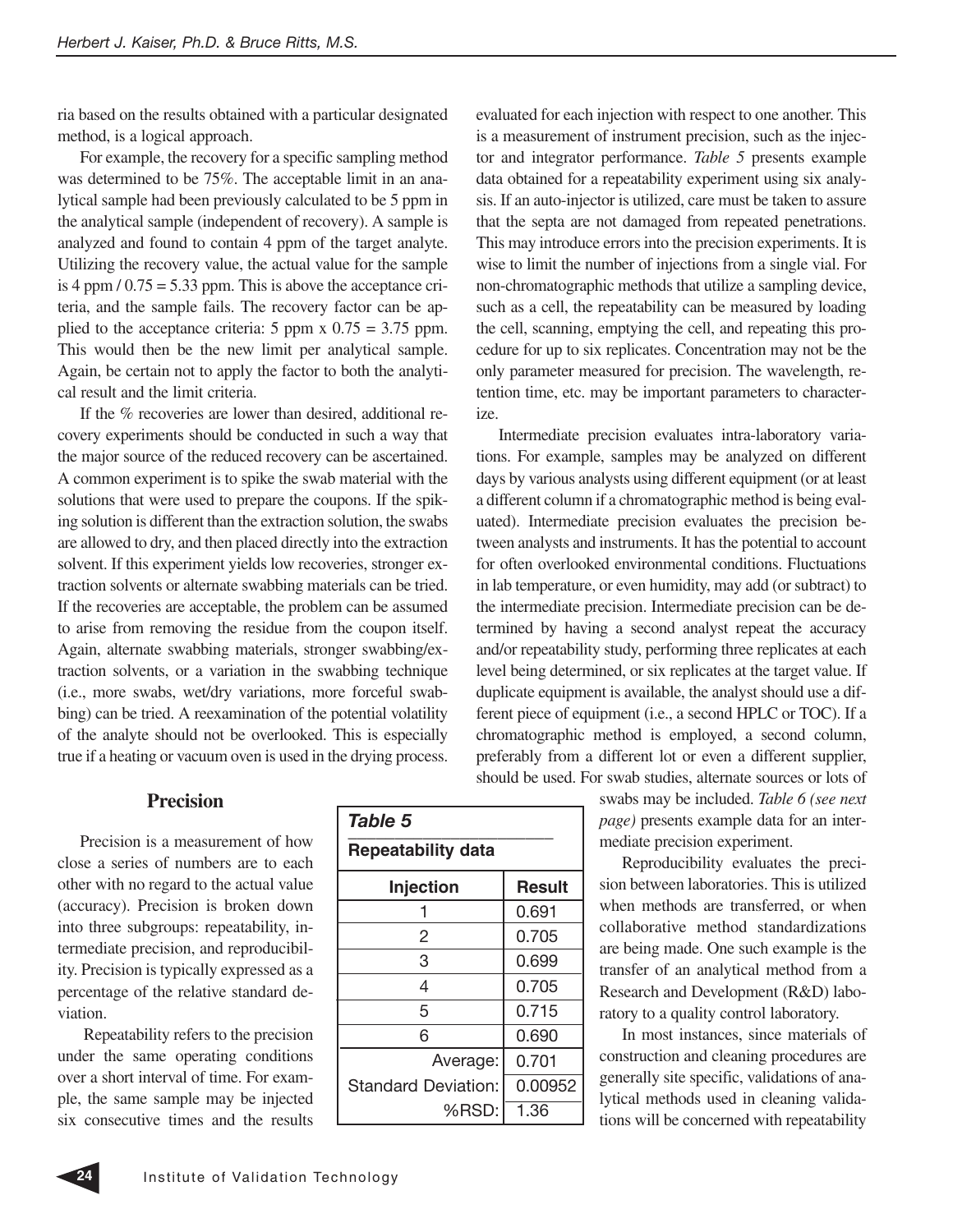| Table 3                                                           |         |         |                    |         |         |  |  |
|-------------------------------------------------------------------|---------|---------|--------------------|---------|---------|--|--|
| Simplistic evaluation of precision as a function of analyte level |         |         |                    |         |         |  |  |
|                                                                   | Level 1 | Level 2 | Level <sub>3</sub> | Level 4 | Level 5 |  |  |
| <b>Injection 1</b>                                                | 100     | 75      | 50                 | 25      | 5       |  |  |
| <b>Injection 2</b>                                                | 101     | 76      | 51                 | 26      | 6       |  |  |
| <b>Injection 3</b>                                                | 99      | 74      | 49                 | 24      |         |  |  |
| Average:                                                          | 100     | 75      | 50                 | 25      | 5       |  |  |
| <b>Standard Deviation:</b>                                        | 1.0     | 1.0     | 1.0                | 1.0     | 1.0     |  |  |
| %RSD:                                                             | 1.0     | 1.3     | 2.0                | 4.0     | 20      |  |  |

and intermediate precision. If another facility within an organization does not have the exact same procedures and equipment, reproducibility may be of concern. Including other facilities in the validation or performing method transfer after validation should be considered.

ICH guidelines recommend that a minimum of nine determinations throughout the range of interest or six determinations at the test concentration be used to determine repeatability. The limits of quantitation are oftentimes being approached during validation of the analytical method. Repeating the accuracy testing outlined above, so that three data points are collected for each level, allows separate estimates of %RSD to be calculated at each of the three levels. Additional data points at each

level are a benefit, and additional statistical testing can be used to determine if the different levels have different %RSDs.

It is not uncommon for the accuracy and repeatability of the method to change with the amount of analyte being determined. It is also common for the %RSD to be a function of the accuracy. If there are significant changes in accuracy, as the amount of analyte determined decreases, it is not unusual to also see the repeatability of the method decrease with decreasing amounts of analyte. $31, 33$ 

A simple example of this is shown in Table 3. If five levels of an analyte are determined, and in each case, the differences in three injection values differ by only 1 ppm from the average, the precision can vary significantly. In this case, the repeatability ranged from 1% for a 100 ppm sample, up to 20% for a 5 ppm sample. This is something that is also often overlooked when establishing acceptance criteria for trace levels of analyte. It is a rare case indeed that identical precision will be obtained for both bulk analysis and trace

#### *Table 6 \_\_\_\_\_\_\_\_\_\_\_\_\_\_\_\_\_\_\_\_\_\_\_\_\_\_\_\_\_\_\_\_\_\_\_\_\_\_\_\_\_\_*

#### **Intermediate precision data**

| <b>Sample</b>              | <b>Analyst A</b> | <b>Analyst B</b> | <b>Combined</b> |
|----------------------------|------------------|------------------|-----------------|
|                            | <b>Result</b>    | <b>Result</b>    |                 |
|                            | 0.715            | 0.702            |                 |
| $\mathbf{2}$               | 0.725            | 0.720            |                 |
| 3                          | 0.730            | 0.699            |                 |
| 4                          | 0.715            | 0.691            |                 |
| 5                          | 0.709            | 0.698            |                 |
| 6                          | 0.720            | 0.695            |                 |
| Average:                   | 0.719            | 0.701            | 0.710           |
| <b>Standard Deviation:</b> | 0.00762          | 0.0101           | 0.0128          |
| %RSD:                      | 1.06             | 1.44             | 1.80            |

analysis of the same analyte.

#### **Limits of Detection and Quantitation**

The American Chemical Society (ACS) has extensively addressed the concept of Limits Of Detection (LOD) and Limits Of Quantitation (LOQ).<sup>34,35</sup> *Figure 6 (see next page)* presents a graphical representation of LOD and LOQ. The LOD of an individual analytical procedure is the lowest amount of analyte in a sample that can be detected, but not necessarily quantitated as an exact value. The LOQ of an individual analytical procedure is the lowest amount of analyte in a sample that can be quantitatively determined with suitable precision and accuracy.

In routine assays of bulk or formulated analytes, the LOD and LOQ values are generally not of great concern. This is because the levels of analytes are generally large, and the methods are applied well above the LOQ value. In cleaning validation analysis, this is not the case, because the analysis

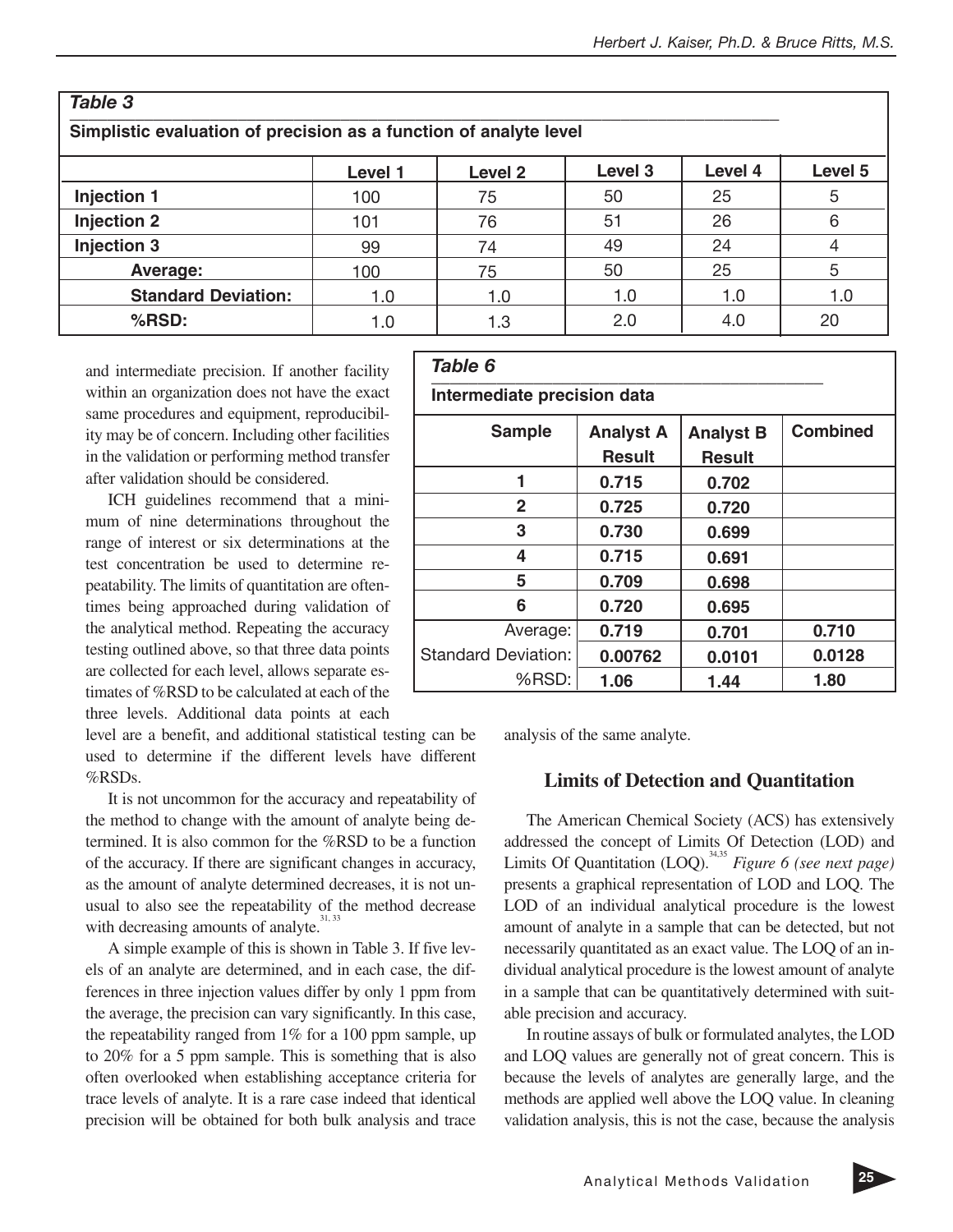

are typically looking for trace residues, and the results are oftentimes "bumping" against these values. These values need to be defined during the validation of the analytical methods used for cleaning validation.

The traditional method is based on signal-to-noise ratio. The majority of chromatographic and spectroscopic data analysis software available today incorporate a means of measuring the noise. The LOD would then be the concentration equivalent to three times the signal-to-noise ratio. The LOQ would be the concentration equivalent to ten times the signal-to-noise ratio. A common method for establishing LOD and LOQ is the same as that used for establishing the lower limit for the range of the method. The LOQ is the concentration that meets a certain pre-established precision and satisfies the linearity requirement. In the example used for the linearity and range experiment, the LOQ was found to be 0.70 ppm. The LOD would then be (3/10) x LOQ or 0.21 ppm.

There are numerous approaches to calculating the LOD and LOQ values.<sup>17,36,37,38</sup> There is, however, no specific method recommended in any regulatory document. The establishment of these values is up to the analyst. The method used for determining LOD and LOQ values needs to be written in an official document, such as the analytical method or an SOP. Residue limits should not be based on LOD values, since values measured below the LOQ have an inherently high degree of uncertainty. Likewise, if a process is to be monitored with alert and action limits in place, residue limits should not be based on the LOQ, if at all possible. A single approach or methodology of LOD and LOQ determination should never be blindly followed. The good judgment of a well-trained, experienced analyst should be regarded as a valuable asset. The discussion of several methodologies found in the literature follows.

*Figure 7* on the facing page, shows an example of one such method for the determination of LOQ and LOD using confidence intervals.<sup>39</sup> Data are collected approaching the LOD, plotted and fitted with a regression line. The upper and lower 95% Confidence Intervals (CI) for the regression are then plotted. This example shows the CIs to be linear, but they typically are not. A line is then drawn horizontally from the end of the upper CI to the lower CI parallel to the x-axis. A line is then dropped vertically to the x-axis. The intersection point on the x-axis is regarded as the LOD. The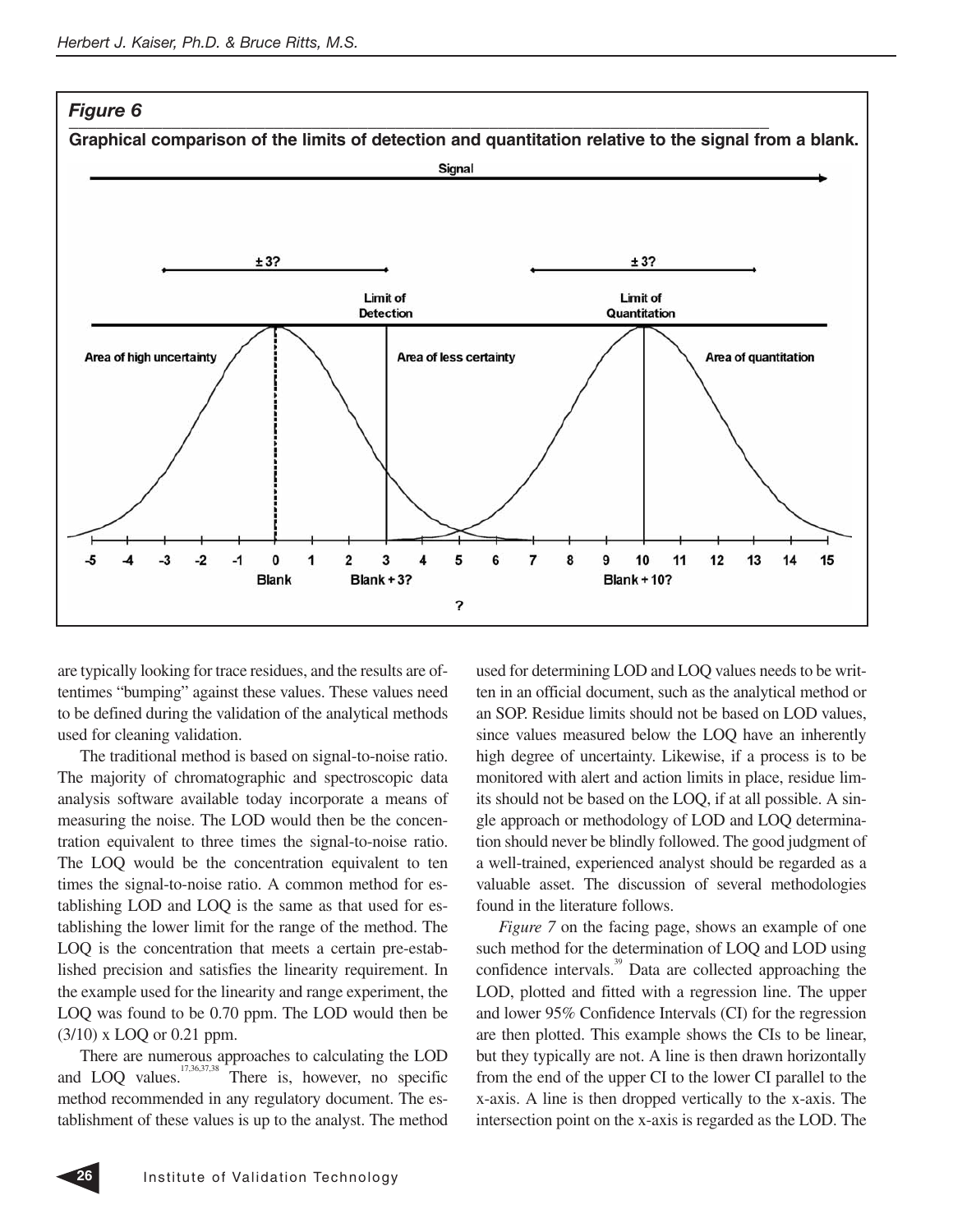

LOQ is then 3.3 x LOD. For this example, the LOD was found to be 0.33 ppm and the LOQ was 1.1 ppm.

Another approach makes use of the slope and standard error of the regression line.<sup>17,37</sup> *Figure 8* provides an example using the same data as *Figure 7*. The LOD and LOQ values of 0.84 and 2.5 ppm, respectively, are defined by Equation 2 and Equation 1, where  $\sigma$  is the standard error of the regression, and S is the slope of the regression line.

All of the methods used here *(See Equations 1 and 2)* for the LOD and LOQ calculations were based on the same set of hypothetical data. These calculations produced different results. The statistical significance of these differences can be argued, but in actuality they are quite similar. In most realworld cases, the experimentally determined LOQ will be higher than the values that are calculated.

The LOD value, being free of stringent precision requirements, will be primarily based on instrumental or technique considerations, whereas LOQ values will not only be based on the instrument or technique, but also on all of the steps and manipulations included in the method. In addition, all of these literature LOD and LOQ techniques assume that there is a constant matrix that contributes to a constant noise level. In

| <b>Equation 1</b> |  |             |  |                                        |  |            |
|-------------------|--|-------------|--|----------------------------------------|--|------------|
|                   |  |             |  | <b>LOD calculation from linear fit</b> |  |            |
| LOD               |  | $3.3\sigma$ |  | 3.3(339.97)<br>1342.3                  |  | $0.84$ ppm |

| <b>Equation 2</b>                      |  |            |  |                      |  |           |
|----------------------------------------|--|------------|--|----------------------|--|-----------|
| <b>LOQ calculation from linear fit</b> |  |            |  |                      |  |           |
| LOC                                    |  | $10\sigma$ |  | 10(339.97)<br>1342.3 |  | $2.5$ ppm |

cleaning validations, where residues are being recovered from the surfaces of manufacturing equipment, a constant matrix cannot be assumed (this is one reason why residue limits based on the LOD or LOQ of a method are not advisable).

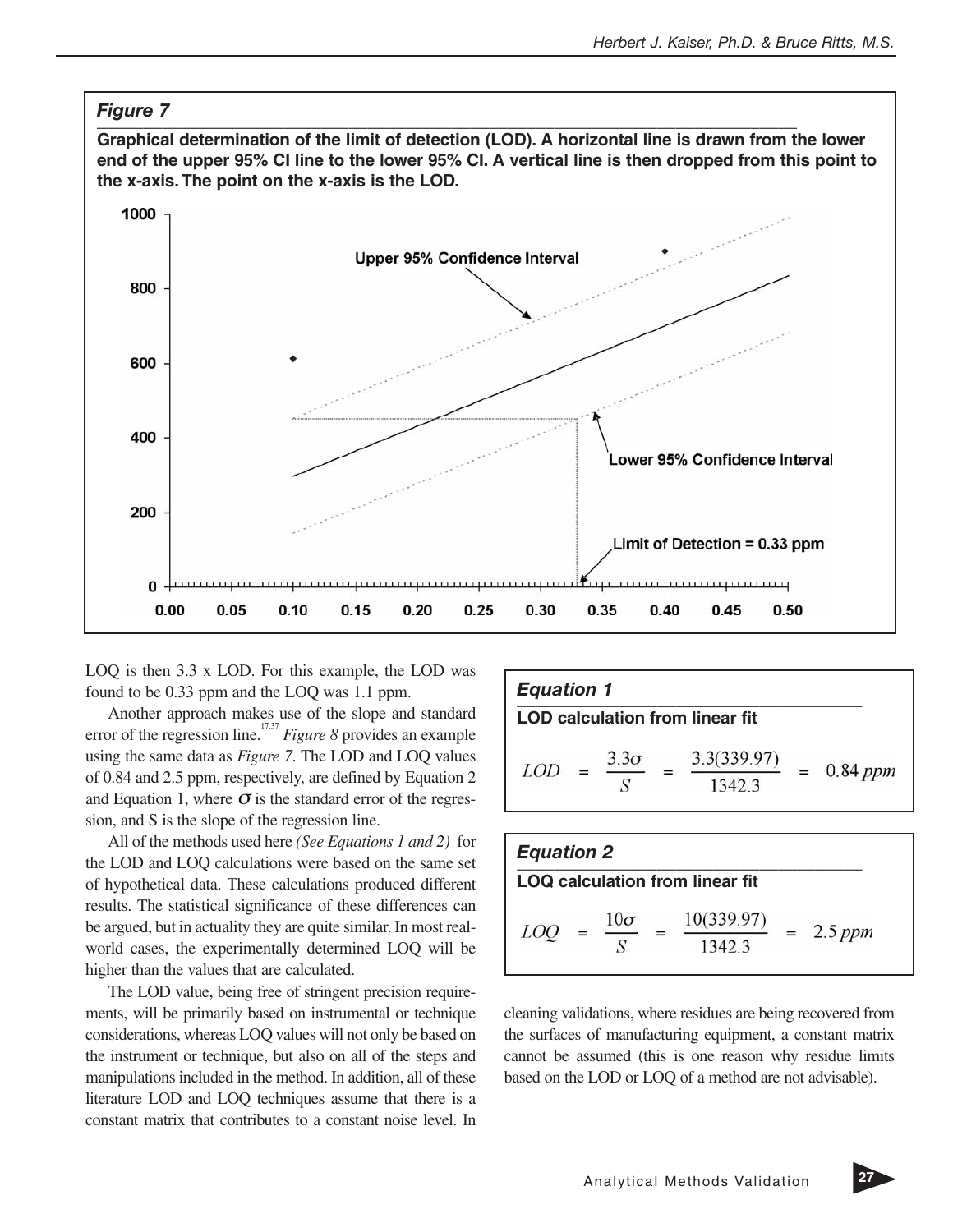

#### **Ruggedness**

All analytical methods that are used routinely by a variety of personnel should be rugged. That is, a method should not be affected by small changes that may occur on a day-today basis. For example, a chromatographic method that ordinarily does not use a column heater should not be affected by changes of temperature in a laboratory. If it is, then this should be evaluated and defined.

There are no regulatory requirements for ruggedness and ruggedness studies, and do not need to be included in a validation report. However, it is assumed by regulatory agencies that the effects of changes to various parameters of the method have been explored during method development, that those parameters that do affect the method are controlled, and that these controls are included in the method.

Again, the ruggedness of a method is usually explored during method development. Ruggedness can be explored through experimental designs $\degree$  or by simply varying parameters in a stepwise process. Examples of parameters that could be studied are column temperature, injection size, flow rates, buffer concentrations, pH, solvent concentrations, etc.

#### **Summary**

The output of an analytical method validation is an analytical method validation report. It is suggested (but not required) that the report follow the same format as other documents in the validation process. The similar formatting will make it easier for both internal and external agencies to understand and follow. The report should contain all of the parameters studied, along with whether or not the pre-established criteria were met.

The validation of an analytical method is the last step in the process prior to implementation. The various parameters required in an analytical method validation are first explored during method development, and then rigorously defined

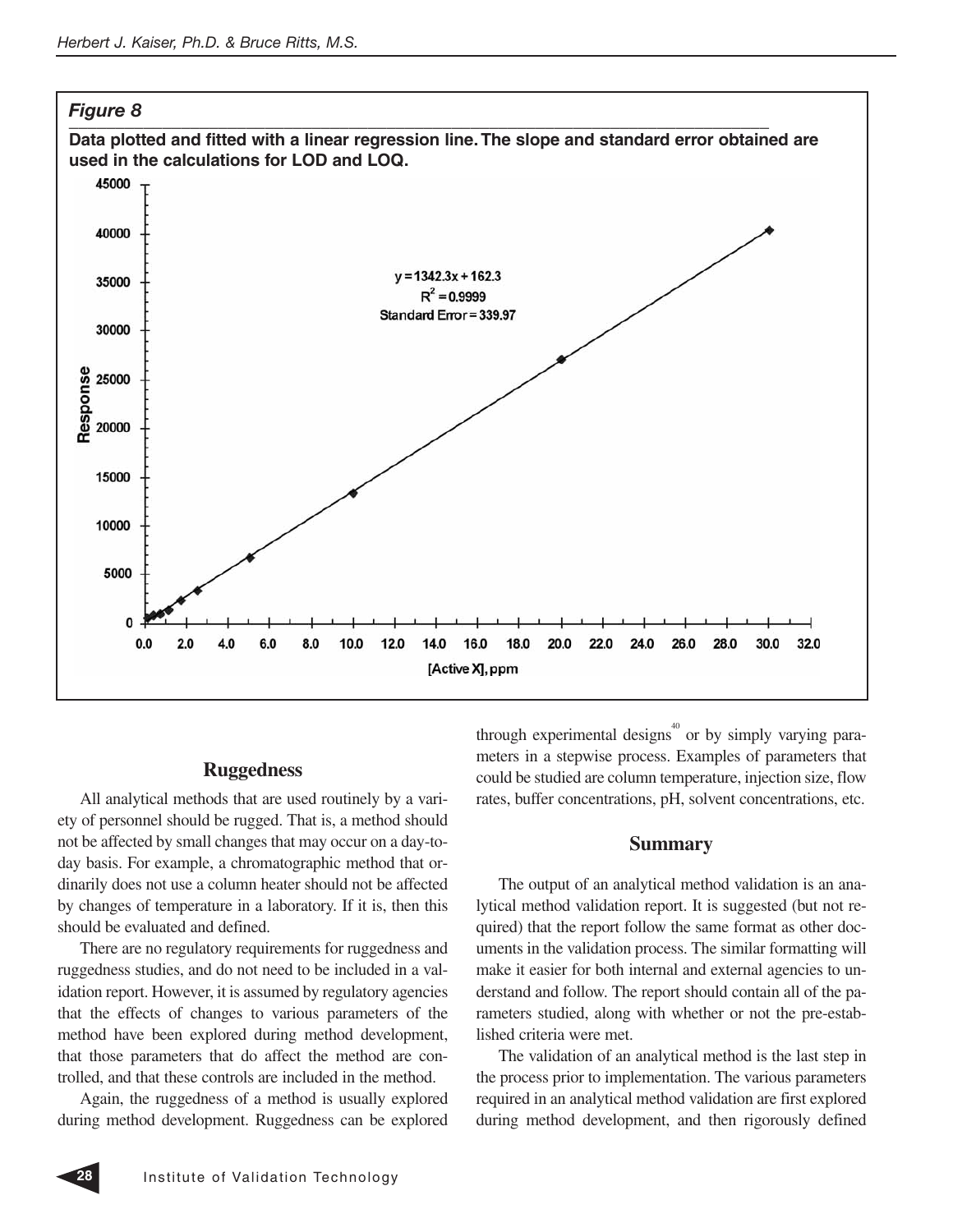during the method validation process. These parameters are dictated by various regulatory bodies around the world, and necessitated by the need to understand the process. The validation of analytical methods should not only be understood by the chemists who perform them, but also by the personnel involved in cleaning validation, as it is an integral part of the process. It is important that all personnel involved in a cleaning validation understand that changes in the overall process may affect the method and lead to the necessity for revalidation. Industry literature is full of information, resources, and examples that should be called upon and utilized. A chemist is only as good as her/his resources. ❏

#### **About the Author**

*Herbert J. Kaiser, Ph.D., Senior Manager – Analytical Services and Development, at STERIS Corporation, has twenty-two years experience in cleaning and surface technologies. Dr. Kaiser received his B.A. degree from St. Mary's University in San Antonio, Texas, his M.S.(R) from St. Louis University, and his Ph.D. from the University of Missouri. He is a member of the American Chemical Society, and the editorial advisory board for the Journal of Validation Technology.*

*Bruce Ritts, M.S., Senior Scientist – Analytical Services and Development, at STERIS Corporation, has twenty years of expedience in the development and validation of analytical methods. Mr. Ritts received both his B.S. and M.S. degrees from the University of Missouri. He is a member of the American Chemical Society.*

#### **References**

- 1. "Guidelines for Single-Laboratory Validation of Analytical Methods for Trace-Level Concentrations of Organic Chemicals" Special Publication - Royal Society of Chemistry: Principles and Practices of Method Validation, 2000, 256, 179- 252.
- 2. Chowdary, K. P. R.; Rao, G. D.; Himabindu, G. "Validation of Analytical Methods" Eastern Pharmacist, 1999, 42(497), 39- 41.
- 3. Hsu, H.; Chien, C. "Validation of Analytical Methods: A Simple Model for HPLC Assay Methods" Yaowu Shipin Fenxi, 1994, 2(3), 161-76.

#### **Article Acronym Listing**

| $AA$ :  | Atomic Absorption                         |
|---------|-------------------------------------------|
| ACS:    | <b>American Chemical Society</b>          |
| CI:     | Confidence Interval                       |
| FDA:    | Food and Drug Administration              |
| GMP:    | Good Manufacturing Practice               |
| HPLC:   | High Performance Liquid Chromatography    |
| ICH:    | International Conference on Harmonization |
| ICP:    | <b>Inductively Coupled Plasma</b>         |
| LOD:    | Limits of Detection                       |
| LOQ:    | Limits of Quantitation                    |
| $R&D$ : | <b>Research and Development</b>           |
| RSD:    | <b>Relative Standard Deviation</b>        |
| SOP:    | <b>Standard Operating Procedure</b>       |
| TOC:    | <b>Total Organic Carbon</b>               |
| USP:    | United States Pharmacopoeia               |
| UV:     | Ultra Violet                              |
|         |                                           |

- 4. Collard, J.; Kishi, Y.; Costanza, C. "Analytical Method Validation in the Semiconductor Industry Applied to High Purity Hydrogen Peroxide" 2001 Semiconductor Pure Water and Chemicals Conference, 20th, 190-213.
- 5. Seno, S.; Ohtake, S.; Kohno, H. "Analytical Validation in Practice at a Quality Control Laboratory in the Japanese Pharmaceutical Industry" Accreditation and Quality Assurance, 1997, 2(3), 140-145.
- 6. Clarke, G. S. "The Validation of Analytical Methods for Drug Substances and Drug Products in UK Pharmaceutical Laboratories" Journal of Pharmaceutical and Biomedical Analysis, 1994, 12(5), 643-52.
- 7. Kirsch, R. B. "Validation of Analytical Methods Used in Pharmaceutical Cleaning Assessment and Validation" Pharmaceutical Technology (Supplement), 1998, 40-46.
- 8. Frewein, E.; Geisshuesler, S.; Sibler, E. "Pharmaceutical Quality Assurance. Validation of Analytical Methods in Vitamin Assays" Swiss Chem, 1996, 18(7/8), 10-16.
- 9. Hokanson, G.C. "A Life Cycle Aproach to the Validation of Analytical Methods During Pharmaceutical Product Development. Part I: The Initial Method Validation Process" Pharmaceutical Technology, 1994, 18(9), 118-130.
- 10. Hokanson, G.C. "A Life Cycle Approach to the Validation of Analytical Methods During Pharmaceutical Product Development. Part II: Changes and the Need for Additional Validation" Pharmaceutical Technology, 1994, 18(10), 92-100.
- 11. Kaiser, H. J.; Tirey, J. F.; LeBlanc, D. A. "Measurement of Organic and Inorganic Residues Recovered from Surfaces" Journal of Validation Technology 1999, 6(1), 424-436.
- 12. Fourman, G. L.; Mullen, M. V. "Determining Cleaning Validation Acceptance Limits for Pharmaceutical Manufacturing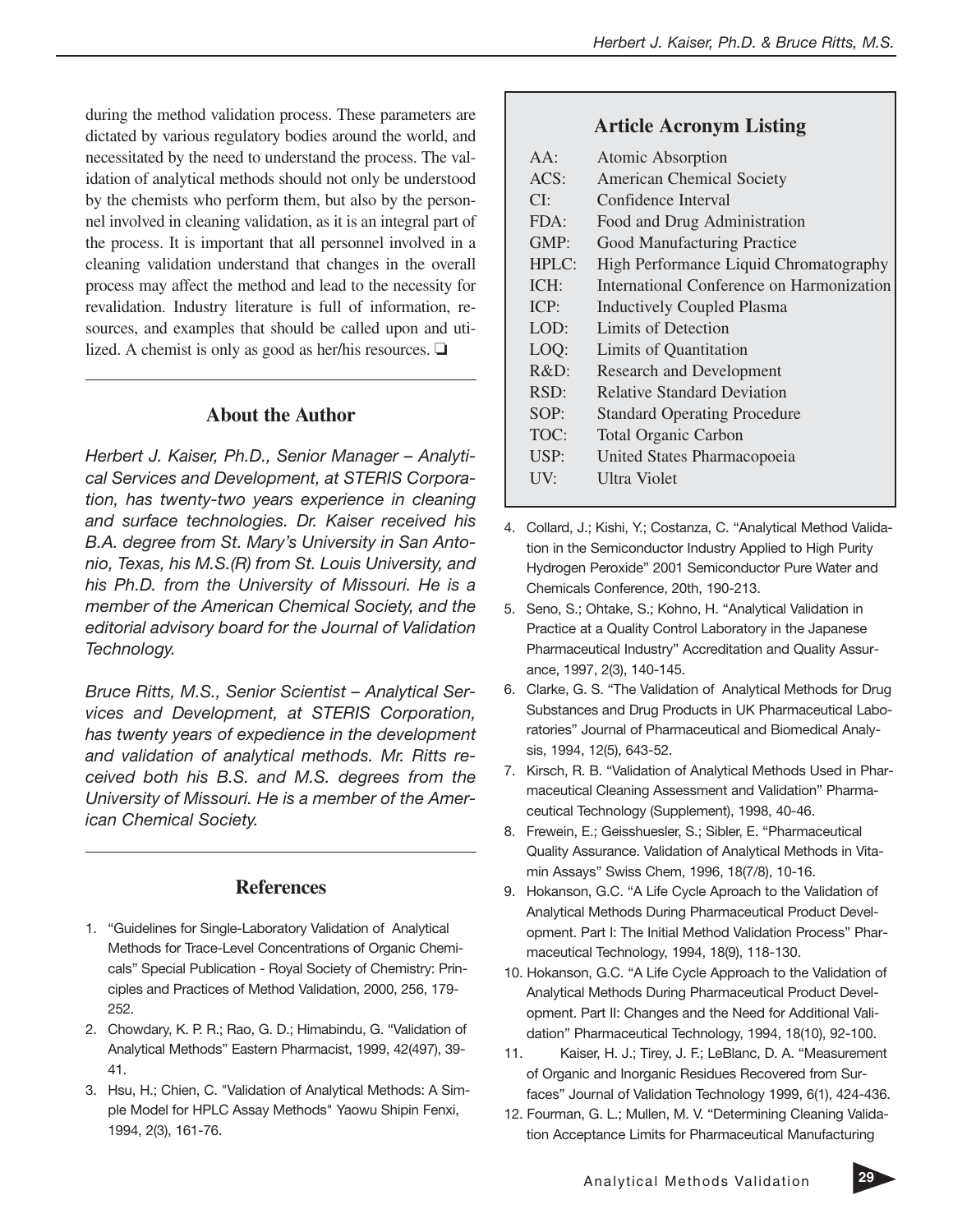Operations" Pharmaceutical Technology, 1993, 17(4), 54-60.

- 13. LeBlanc, D. A. "Establishing Scientifically Justified Acceptance Criteria for the Cleaning Validation of APIs" Pharmaceutical Technology, 2000, 24(10), 160-168.
- 14. <1225> Validation of Compendial Methods" United States Pharmacopoeia XXVI, 2003.
- 15. Food and Drug Administration "International Conference on Harmonization; Guideline on Validation of Analytical Procedures: Definition and Terminology; Availability" Federal Register, 1995, 60 (40), 11260-11262.
- 16. International Conference on Harmonization of Technical Requirements for the Registration of Pharmaceuticals for Human Use "Validation of Analytical Procedures" ICH-Q2A, Geneva, 1994.
- 17. International Conference on Harmonization of Technical Requirements for the Registration of Pharmaceuticals for Human Use "Validation of Analytical Procedures: Methodology" ICH-Q2B, Geneva, 1996.
- 18. Food and Drug Administration "Guide to Inspections, Validation of Cleaning Processes" Office of Regulatory Affairs, FDA, Rockville, MD, 1993.
- 19. Kaiser, H. J.; Minowitz, M. "Analyzing Cleaning Validation Samples: What Method?" Journal of Validation Technology 2001, 7(3), 226-236.
- 20. Kaiser, H. J. "Methods for Pharmaceutical Cleaning Validations" in Surface Contamination and Cleaning; Mittal, K.L., Ed.; VSP BV: Utrecht, The Netherlands, 2003; Vol. 1, pp 75- 84.
- 21. Jenkins, K. M., Vanderwielen, A. J., Armstrong, J. A., Leonard, L. M., Merphy, G. P., Piros, N. A., "Application of Total Organic Carbon Analysis to Cleaning Validation" PDA Journal of Pharmaceutical Science & Technology, 1996, 50, 6-15.
- 22. Altria, K. D.; Chanter, Y. L. "Validation of a Capillary Electrophoresis Method for the Determination of a Quinolone Antibiotic and Its Related Impurities" Journal of Chromatography A, 1993, 652, 459-463.
- 23. Ciurczak, E. "Validation of Spectroscopic Methods in Pharmaceutical Analysis" Pharmaceutical Technology, 1998, 22(3), 92-102.
- 24. Goez, C. E.; Luu, T. D.; Meier, D. J. "The Luciferin-Luciferase Assay. An Example of Validating an Enzymic Analytical Method" Swiss Chem, 1996, 18(6), 9-11.
- 25. Brittain, H. G. "Validation of Nonchromatographic Analytical Methodology" Pharmaceutical Technology, 1998, 22(3), 82-  $90^{\circ}$
- 26. Van Zoonen, P.; Van 't Klooster, H.; Hoogerbrugge, R.; Gort, S. M.; Van De Wiel, H. J. "Validation of Analytical Methods and Laboratory Procedures for Chemical Measurements" Arhiv za Higijenu Rada i Toksikologiju 1998, 49(4), 355-370
- 27. Vessman, J. "Selectivity or specificity? Validation of Analytical Methods from the Perspective of an Analytical Chemist

in the Pharmaceutical Industry" Journal of Pharmaceutical and Biomedical Analysis, 1996, 14(8-10), 867-869.

- 28. Huber, L. "Validation of Analytical Methods: Review and Strategy" LC-GC International, February 1998, 96-105.
- 29. Boque, R.; Maroto, A.; Riu, J.; Rius, F. X. "Validation of Analytical Methods" Grasas y Aceites 2002, 53(1), 128-143.
- 30. Kirsch, R. "Validation of Methods Used in Pharmaceutical Cleaning Validation" Pharmaceutical Technology, 1998 (Supplement), 40-46.
- 31. Ellis, R. L., "Validation and Harmonization of Analytical Methods for Residue Detection at the International Level" in Residues of Veterinary Drugs and Mycotoxins in Animal Products; Enne, G.; Kuiper, H. A.; Valentini, A., Eds.; Wageningen Pers: Wageningen, The Netherlands, 1996; pp 52- 62.
- 32. LeBlanc, D. A. "Rinse Sampling for Cleaning Validation Studies" Pharmaceutical Technology, 1998, 22(5), 66-74.
- 33. AOAC Peer Verified Methods Program "Manual on Policies and Procedures" Arlington, Virginia, 1993.
- 34. American Chemical Society Committee Report "Guidelines for Data Acquisition and Data Quality Evaluation in Environmental Chemistry" Analytical Chemistry, 1980, 52(14), 2242- 2249.
- 35. American Chemical Society Committee Report "Principles of Environmental Analysis" Analytical Chemistry, 1983, 55(14), 2242-2249.
- 36. Paine, T. C.; Moore, A. D. "Determination of the LOD and LOQ of an HPLC Method Using Four Different Techniques" Pharmaceutical Technology, 1999, 23(10), 86-90.
- 37. Krull, I.; Swartz, M. "Determining Limits of Detection and Quantitation" LC-GC, 1998, 16(10), 922-924.
- 38. Thomsen, V.; Schatzlein, D.; Mercuro, D. "Limits of Detection in Spectroscopy" Spectroscopy, 2003, 18(12), 112-114.
- 39. Hubaux, A.; Vos, G. "Decision and Detection Limits for Linear Calibration Curves" Analytical Chemistry, 1970, 42(8), 849-855.
- 40. Virlichie, J. L.; Ayache, A. "A Ruggedness Test Model and Its Application for HPLC Method Validation" S.T.P. Pharma Pratiques, 1995, 5(1), 49-60.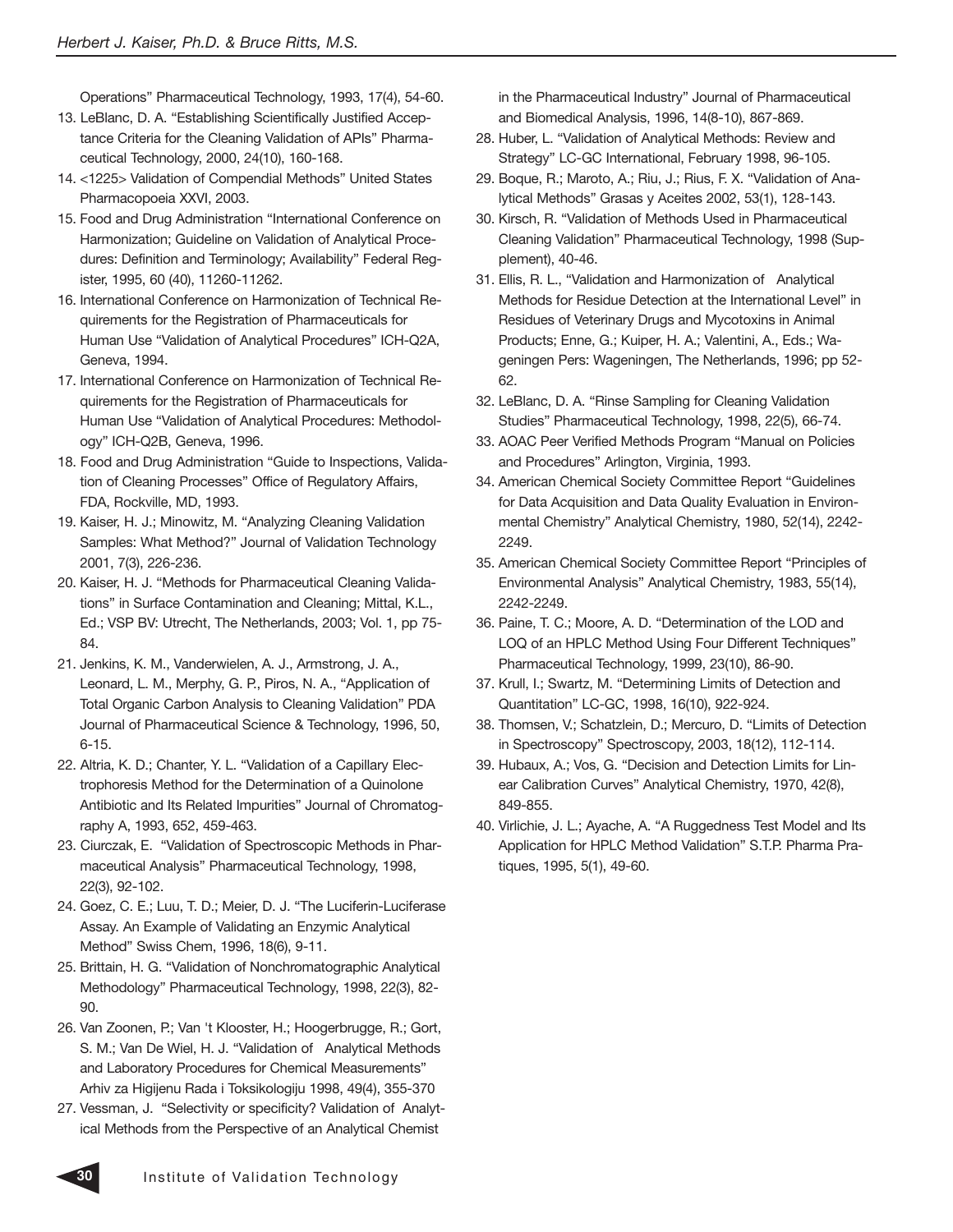## Good Analytical Method Validation Practice Deriving Acceptance Criteria for the AMV Protocol: Part II

Stephan O. Krause, Ph.D. **Bayer HealthCare Corporation**

❖

**T**o avoid potential inspection<br>observations for test method<br>validations by the regulatory<br>agencies it has become critical for observations for test method validations by the regulatory agencies, it has become critical for pharmaceutical companies to derive reasonable acceptance criteria for the Analytical Method Validation (AMV) protocol. Part I of Good Analytical Method Validation Practice (GAMVP) (November 2002 issue, *Journal of Validation Technology*) mostly emphasized ground rules for the AMV department to be compliant and efficient within the Quality Control (QC) unit. The scope of this article provides more detail on how to systematically derive reasonable acceptance criteria for AMVs, and how to integrate those into the AMV protocol. One specific example to describe the process of deriving AMV

acceptance criteria is provided. This example summarizes most aspects to be considered in order to generate an AMV protocol that can readily be executed, and lead to a solid AMV report.

For successful AMVs, available data and other supporting information for the test method to be validated must be carefully reviewed against current in-process or product specifications. This process takes time and

❝**The scope of this article provides more detail on how to systematically derive reasonable acceptance criteria for AMVs, and how to integrate those into the AMV protocol.**❞

requires a certain expertise, since acceptance criteria should balance method performance expectations with method requirements (from product specifications) and AMV execution conditions (conducted by QC analysts under routine QC testing). In general, the time required to prepare the AMV protocol should account for about 50% of the total time allocated to the complete (approved) validation. Less time spent on the protocol may result in time-consuming discrepancy reports, and validation retesting when acceptance criteria failed during execution. Or, the acceptance criteria do not sufficiently challenge the test system suitability, so this validation failed to demonstrate that this method will yield accurate and reliable results under

normal testing conditions. In addition, invalid and potential Out-Of-Specification (OOS) results may be obtained when test system suitability is not properly demonstrated. Management should keep in mind that a rigorous AMV program, employing reasonable acceptance criteria, may prevent discrepancy reports, OOS results, and potential product loss, since unsuitable test methods should not be used for routine QC testing.

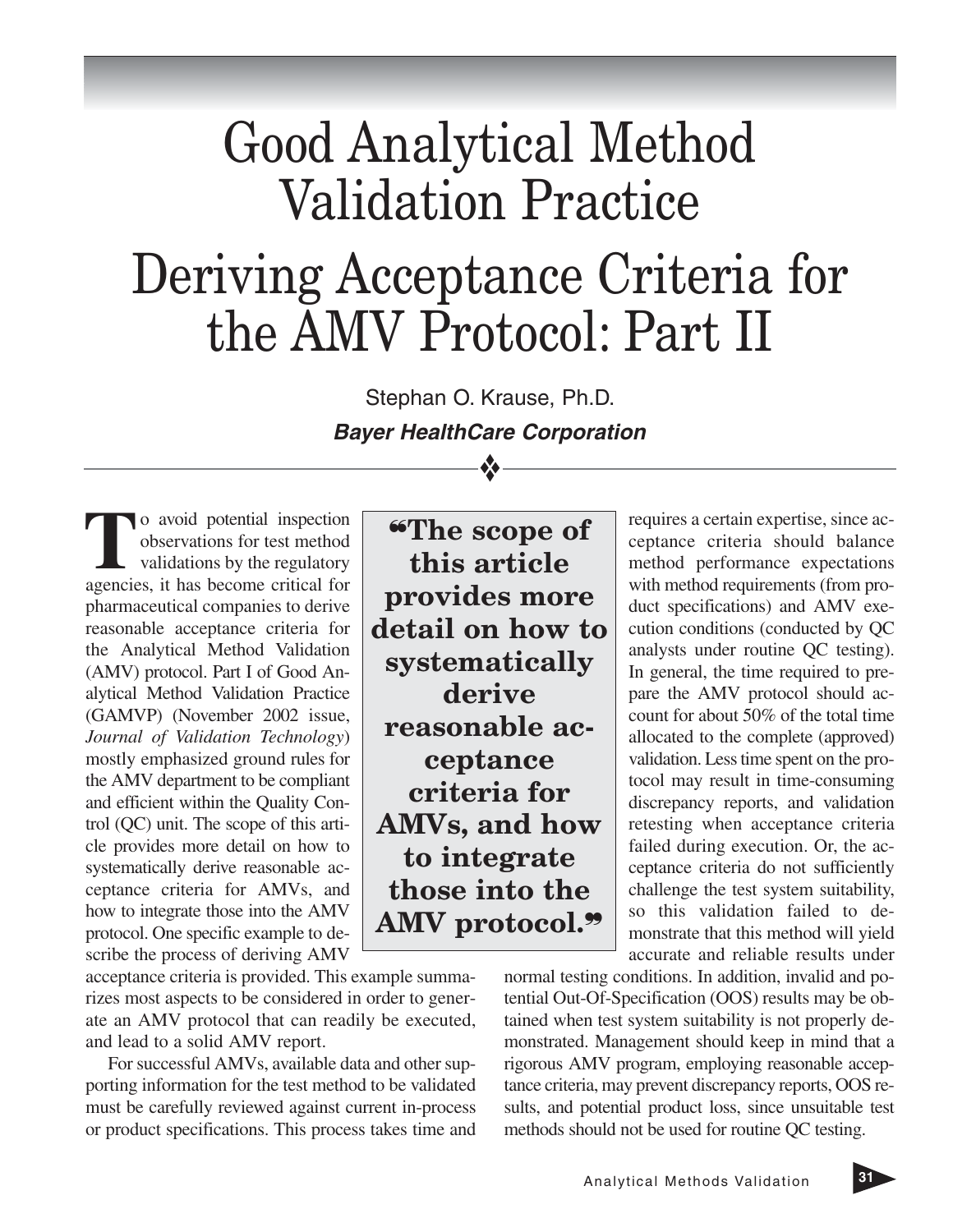#### **Selecting Assay Categories**

When an AMV is generated to demonstrate test system suitability to bring a routine testing procedure into compliance, an assay category must be selected. Guidelines published by the International Conference on Harmonization (ICH), United States Pharmocopeia (USP), and the Food and Drug Administration (FDA) are similar in content and terminology used. Following ICH guidelines is advisable when product is distributed worldwide. This article will only focus on following ICH guidelines. The FDA accepts these guidelines as long as those are consistently followed, as intended by the ICH. The ICH Q2A guidelines list four assay categories:

- Category I: Identification Tests
- Category II: Quantitation of Impurities
- Category III: Qualitative Limit Test for Impurities
- Category IV: Quantitation of Active Ingredients

Once an assay category is appropriately chosen, all validation parameters required for that category must be included in the AMV protocol. All product or in-process specifications can be classified within five specification "codes."

- 1. Match/No Match (Yes/ No)
- 2. No More Than (NMT; i.e.,  $\leq 1.0\%$ )
- 3. Less Than (i.e.,  $\lt 1\%$ )
- 4. No Less Than (NLT; i.e.,  $\geq 85\%$ )
- 5. Range (i.e., 80 120 units/mL)

Specification code no. 1 (Match/No Match) will require validation as per ICH category I. Specification code no.  $2 \leq 1.0\%$ ) will require ICH category II validation, because results are numerically reported (quantitated). Code no. 3 requires ICH category III, since results are reported as "less than"  $(< 1\%$ ). Codes no. 4 and 5 ( $\geq$  85% and 80 – 120 units/mL) require validation per ICH category IV. The relevant required validation parameters (i.e., Accuracy) for each product specification code and ICH category are listed in *Figure 1*.

Three out of five specification codes (nos. 2, 4, and 5) require numerical (quantitative) results. Those are graphically illustrated in *Figure 2*. In this figure, product specifications are related to ICH Q2B and method

### **Required Validation Parameters for ICH Assay Categories and Specification Codes**

|                                | <b>Required Validation Parameters</b><br>for ICH Category (I - IV) |           |           |           |  |
|--------------------------------|--------------------------------------------------------------------|-----------|-----------|-----------|--|
| <b>Specification Code</b>      |                                                                    | 2         | 3         | $4$ and 5 |  |
| <b>ICH Category</b>            |                                                                    | Ш         | Ш         | IV        |  |
| Accuracy                       | No                                                                 | Yes       | No        | Yes       |  |
| <b>Repeatability Precision</b> | No                                                                 | Yes       | No        | Yes       |  |
| Intermediate Precision         | No                                                                 | Yes       | <b>No</b> | Yes       |  |
| Specificity                    | Yes                                                                | Yes       | Yes       | Yes       |  |
| Linearity                      | No                                                                 | Yes       | No        | Yes       |  |
| Assay Range                    | No                                                                 | Yes       | No        | Yes       |  |
| <b>Limit of Detection</b>      | No                                                                 | <b>No</b> | Yes       | No        |  |
| <b>Limit of Quantitation</b>   | No                                                                 | Yes       | No        | No        |  |

capability expectations. All factors should be evaluated and integrated to derive acceptance criteria. Product specifications for qualitative assays are generally "coded" as Match/No Match (or pass/fail, present/absent, etc.), and should be qualified or validated on a case-by-case basis. Many microbiological assays have abnormal (non-gaussian) data distributions (usually well-described by Poisson statistics), and are more difficult to generally classify for validation.

#### **ICH Validation Parameters**

When an AMV protocol is generated, the assay category must be selected first. Then, the scientific approach to demonstrate assay suitability for each required validation parameter must be described in detail in the protocol. General guidance and considerations are described for each validation parameter. These should be followed when acceptance criteria are derived. Additional information can be found in the specific example used in this article.

*Accuracy* is usually demonstrated by spiking an accepted reference standard into the product matrix. Percent recovery (observed/expected x 100%) should ideally be demonstrated over the entire assay range by using multiple data points for each selected analyte concentration. In practice, the demonstration of accuracy is mostly affected by how well systematic errors can be controlled. When deriving acceptance criteria, one must keep in mind that in addition to ideal accu-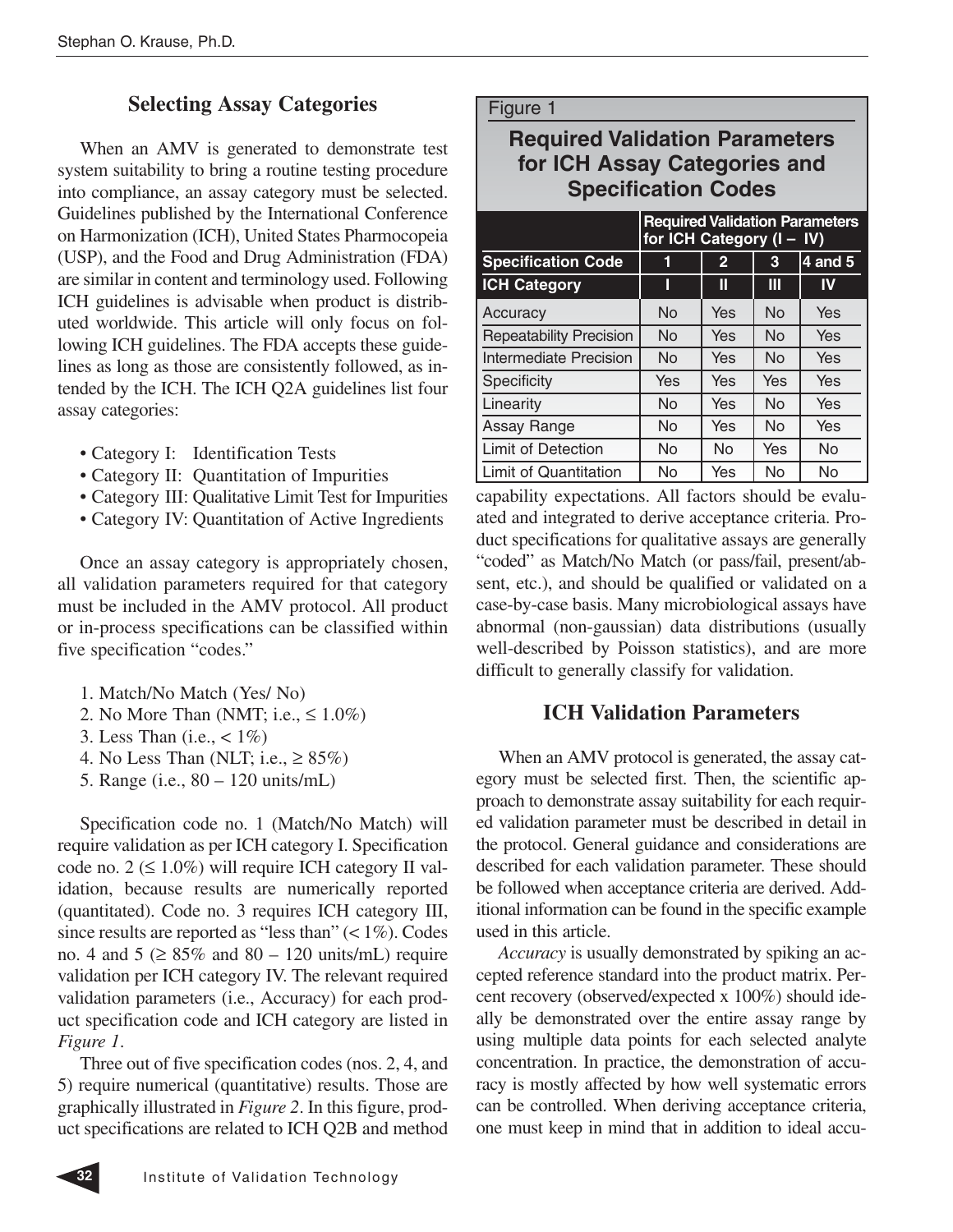

racy expectations (assuming expected equals true), potential systematic error (i.e., different response factor of spiked reference material) must be evaluated and factored into the acceptance criteria, unless the AMV protocol permits 'normalization,' if required. To keep systematic error at a minimum, common scientific sense should be used when describing spike sample preparation in the protocol (i.e., large volumes for spiked stock solutions, only calibrated equipment).

Many quantitative assays have ranges for their product specifications (code no. 5). The midpoint of this range is the target concentration that was either set historically from testing results, or as a manufacturing process target. When deriving acceptance criteria, one should consider that test system suitability must be demonstrated for this target range, which is exactly half of the specification range (target range = target concentration  $\pm 0.5$  x specification range). During QC routine testing, the test system must be capable to readily meeting this target range, and must be demonstrated in the AMV. It must therefore be demonstrated that the combined effects of lack of accuracy and reli-

ability (precision) within the assay range can routinely be limited in order to support results within and outside product specifications (OOS). In other words, the acceptance criteria for accuracy and precision, combined within the assay range, should not be wider than half of the product specifications range, (at maximum) because one would otherwise fail to demonstrate test system suitability for this product. Intermediate precision should ideally be used here, since all routine testing samples could be tested by any trained operator on any qualified instrument on any given day. Repeatability precision (less variability) simply would not reflect this overall assay variability. The derivation of acceptance criteria for the remaining quantitative assays (code nos. 2 and 4) should also be dealt with in a similar matter.

Given what was mentioned above, there are several ways to derive acceptance criteria for accuracy. One way is: intermediate precision acceptance criteria could be derived first from historical data (Analytical Method Development [AMD] or QC testing). The numerical limits for intermediate precision are then

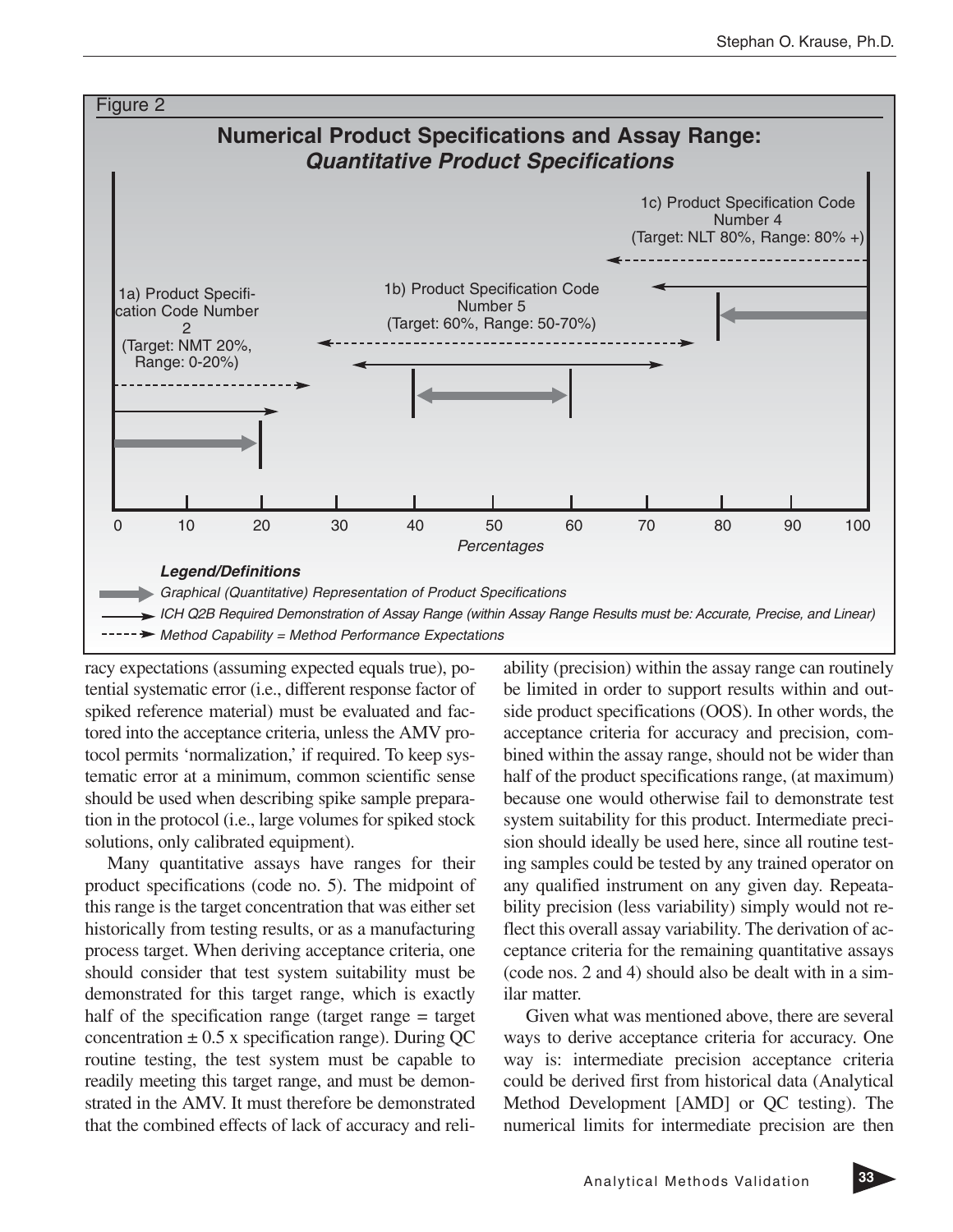subtracted from the target range, and the remaining difference will set the maximum permissible acceptance criteria range for accuracy. This is illustrated in the AMV acceptance criteria example (*Figure 6*).

It may be more advisable not to use statistical approaches to demonstrate accuracy, such as t-statistics (comparing means of observed versus expected percent recoveries of various spike concentrations). The reason is that a potential systematic error is not accounted for in the expected recovery (mean = 100%, variance  $= 0$ ). The expected recovery will then be compared to the observed recovery (mean  $\neq 100\%$ , variance  $\neq 0$ ), so that a statistical difference (i.e., t-test at 95% confidence) is likely to occur, although this difference may not be significant when compared to a numerical limit (percent or units). It may therefore be more practical to give numerical limits for accurate acceptance criteria.

Data generated for accuracy may be used to cover required data for other validation parameters, such as, repeatability precision, linearity, assay range, and Limit of Quantitation (LOQ).

*Repeatability Precision* indicates how precise the test results are under ideal conditions (same sample, operator, instrument, and day). Repeatability precision should be demonstrated over the entire assay range, just like accuracy and data generated for this parameter may be used. This has the advantage that fewer samples will have to be run. Even more important, when acceptance criteria are derived and connected, only one data set will be used, therefore, decreasing potential random error introduced by multiple sample preparations. The demonstration of repeatability precision is mostly affected by how well random errors in sample preparation can be controlled. Random experimental errors can only be controlled to some degree, since the Standard Operating Procedure (SOP) and AMV protocol should be followed as written by operators routinely generating QC testing results.

When using AMD data, the actual generation conditions of this data must be evaluated and put into perspective to set AMV acceptance criteria. When using QC routine testing data, data for the assay control can be summarized and used as a worse-case scenario for the AMV protocol. The Standard Deviation (SD) of this historical data can be expressed as confidence limits (i.e., 95% confidence  $\approx$  2 x SD), units, or percent (coefficient of variation,  $CV = SD/Mean \times 100\%$ ), and should be used as the absolute limit for the AMV data, since historical data (several operators, instruments, days) should have less precision (greater CV) than AMV data.

*Intermediate Precision* should be demonstrated by generating a sufficiently large data set that includes replicate measurements of 100% product (analyte) concentration. This data should ideally be generated by three operators on each of three days, on each of three instruments. Different analyte concentrations to demonstrate intermediate precision over the entire assay range could be used, but results must be converted to percent recoveries before those can be compared. A data matrix where the total amount of samples can be limited, but differences among or between variability factors, such as operators and days, can still be differentiated, is illustrated in *Figure 3.*

The complete data set should then be statistically evaluated by an Analysis of Variance (ANOVA), where results are grouped by each operator, day, and instrument, but analyzed in one large table. Acceptance criteria state no significant difference at 95% confidence  $(p > 0.05)$  of data sets evaluated by ANOVA. It is advisable to include a numerical limit (or percentage) because the likelihood of observing statistical differences increases with the precision of the test method. In addition, some differences among various instruments, operator performances, and days (i.e., sample stability or different sample preparations for each day) are normal. The overall intermediate precision allowed should be relative to the expected accuracy, and must be within the combined limits for accuracy and intermediate pre-

| Figure 3                                              |              |                                    |                                    |  |  |  |
|-------------------------------------------------------|--------------|------------------------------------|------------------------------------|--|--|--|
| <b>Intermediate Precision</b><br><b>Sample Matrix</b> |              |                                    |                                    |  |  |  |
| <b>Sample</b>                                         | <b>Day</b>   | <b>Operator</b><br>Number   Number | <b>Instrument</b><br><b>Number</b> |  |  |  |
| 3x 100% Conc.                                         |              |                                    |                                    |  |  |  |
| 3x 100% Conc.                                         |              | $\mathbf{P}$                       | $\overline{c}$                     |  |  |  |
| 3x 100% Conc.                                         |              | 3                                  | 3                                  |  |  |  |
| 3x 100% Conc.                                         | 2            | 1                                  | $\mathfrak{p}$                     |  |  |  |
| 3x 100% Conc.                                         | $\mathbf{P}$ | $\mathcal{P}$                      | 3                                  |  |  |  |
| 3x 100% Conc.                                         | $\mathbf{P}$ | 3                                  |                                    |  |  |  |
| 3x 100% Conc.                                         | 3            |                                    | 3                                  |  |  |  |
| 3x 100% Conc.                                         | 3            | 2                                  |                                    |  |  |  |
| 3x 100% Conc.                                         | З            | 3                                  | 2                                  |  |  |  |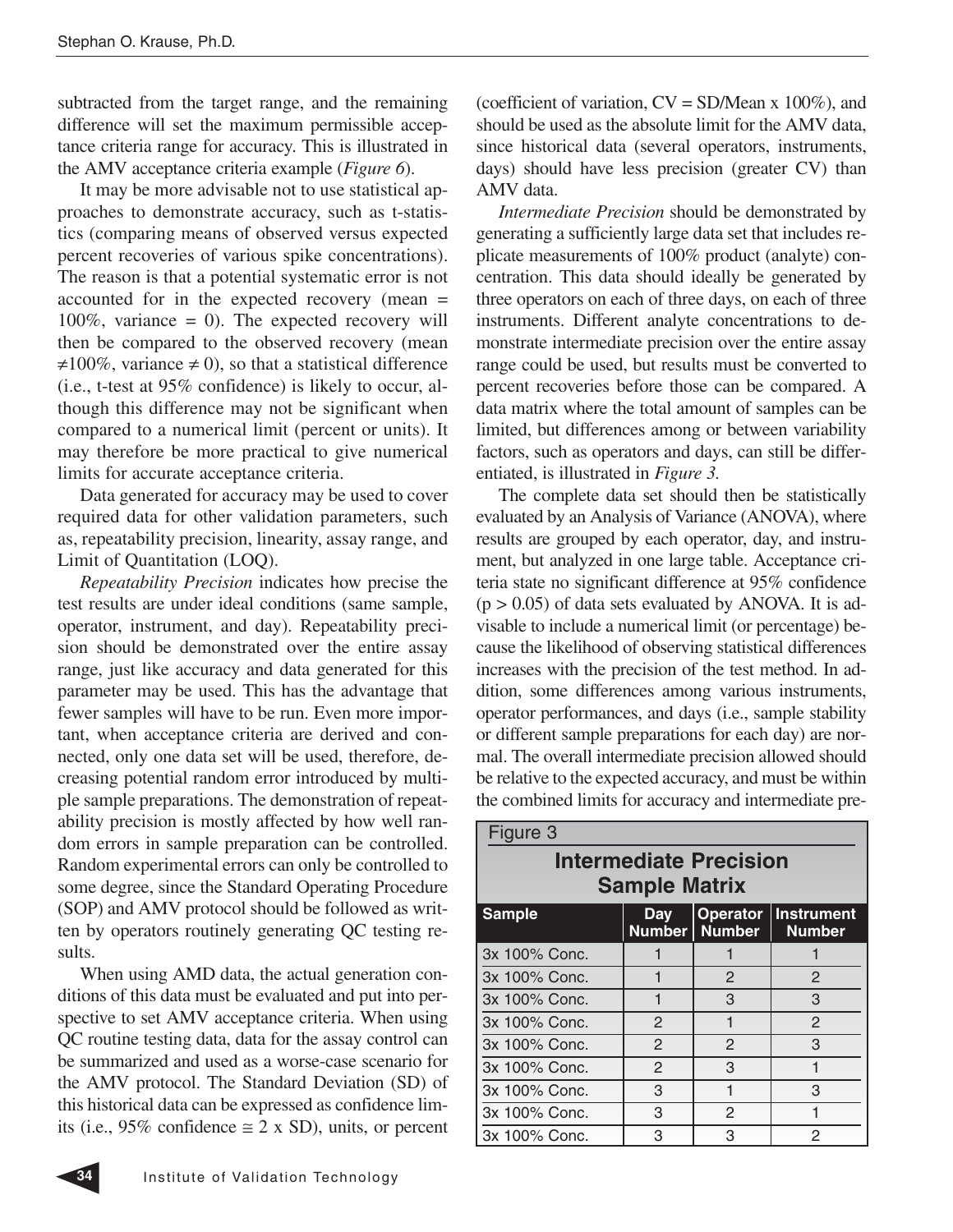cision. Additional F-tests and T-tests should be performed if overall p-value is less than 0.05 to evaluate the differences among factors and within factors. More detail will be provided in Part III of GAMVP: Data Analysis and the AMV Report.

*Specificity* of an assay is usually ensured by demonstrating none or insignificant matrix and analyte interference. The matrix may interfere with assay results by increasing the background signal (noise). Or, matrix components may bind to the analyte of interest, therefore potentially decreasing the assay signal. Spiking of the analyte of interest into the product (liquid), and comparing the net assay response increase versus the same spike in a neutral liquid (i.e., water or buffer), provides information on potential matrix interference. Reasonable acceptance criteria are: No observed statistical difference (t-test at 95% confidence) between assay responses of spiked samples of product matrix, versus those of buffer matrix. If the assay precision is relatively high, it is advisable to also include a numerical limit, in case  $p < 0.05$ , which should be similar to the limit stated under the validation parameter repeatability precision. This has the advantage that in case a statistical difference is observed, a reasonably derived numerical limit should be able to compensate for differences in sample preparation.

Other analytes potentially present in the product matrix should be spiked in proportional concentrations into the product matrix (keeping final analyte concentrations constant). Results of unspiked versus spiked product should also be compared by a t-test, and the acceptance criteria should be the same as those for matrix interference.

*Linearity* of the assay response demonstrates proportionality of assay results to analyte concentration. Data from accuracy may be used to evaluate this parameter. Linearity should be evaluated through a linear regression analysis, plotting individual results of either analyte concentration versus assay results, or observed versus expected results. The later approach should ideally yield a linear regression line slope of one (1). A slope smaller than one indicates a decreasing assay response with increasing analyte concentrations and vice versa. A y-intercept significantly greater or less than 0 with a slope of one, suggests a systematic error (i.e., sample preparation or spiked sample response factor  $\neq$  1). A correlation coefficient less

than one may reflect a lack of linearity, inaccuracy, imprecision, or all of the above. ICH Q2B requires reporting the regression line y-intercept, slope, correlation coefficient, and the residual sum of squares. Only acceptance criteria for the slope and the correlation coefficient need to be reported for linearity. Deriving these from accuracy and precision expectations is rather complex, and may not be practical. Depending on the sample preparation and the method capabilities for accuracy and precision, reasonable acceptance criteria should be stated in the AMV protocol. Reasonable criteria are:  $r \ge 0.98$  (98% curve fit) and the 95% confidence interval of the regression line slope should contain 1.

The *Assay Range* of a method must bracket the product specifications. By definition, the LOQ constitutes the lowest point of the assay range, and is the lowest analyte concentration that can be quantitated with accuracy and precision. In addition to the required accuracy and precision for all analyte concentration points within the assay range, the assay response must also be linear, as indicated by the regression line coefficient. Data for the assay range may be generated in the AMV protocol under accuracy. Again, the advantages are a limited sample size to be run and evaluated, and the ability to evaluate this and other validation parameters from one set of prepared samples. Acceptance criteria for assay range should therefore be identical to those of accuracy, repeatability precision, and linearity.

*Limit of Detection (LOD)* of an analyte may be described as that concentration giving a signal significantly different from the blank or background signal. ICH Q2B suggests three different approaches to determine the LOD. Other approaches may also be acceptable when these can be justified. Per ICH, the LOD may be determined by visual inspection (A), signal-to-noise ratio (B), or the SD of the response and the slope (C).

Visual inspection should only be used for qualitative assays where no numerical results are reported. The signal-to-noise approach (B) may be used whenever analyte-free product matrix is available. The analyte should then be spiked at low concentrations in small increasing increments into the product matrix. The LOD is then determined as the signal-to-noise ratio that falls between 2:1 and 3:1. This is the simplest and most straightforward quantitative approach.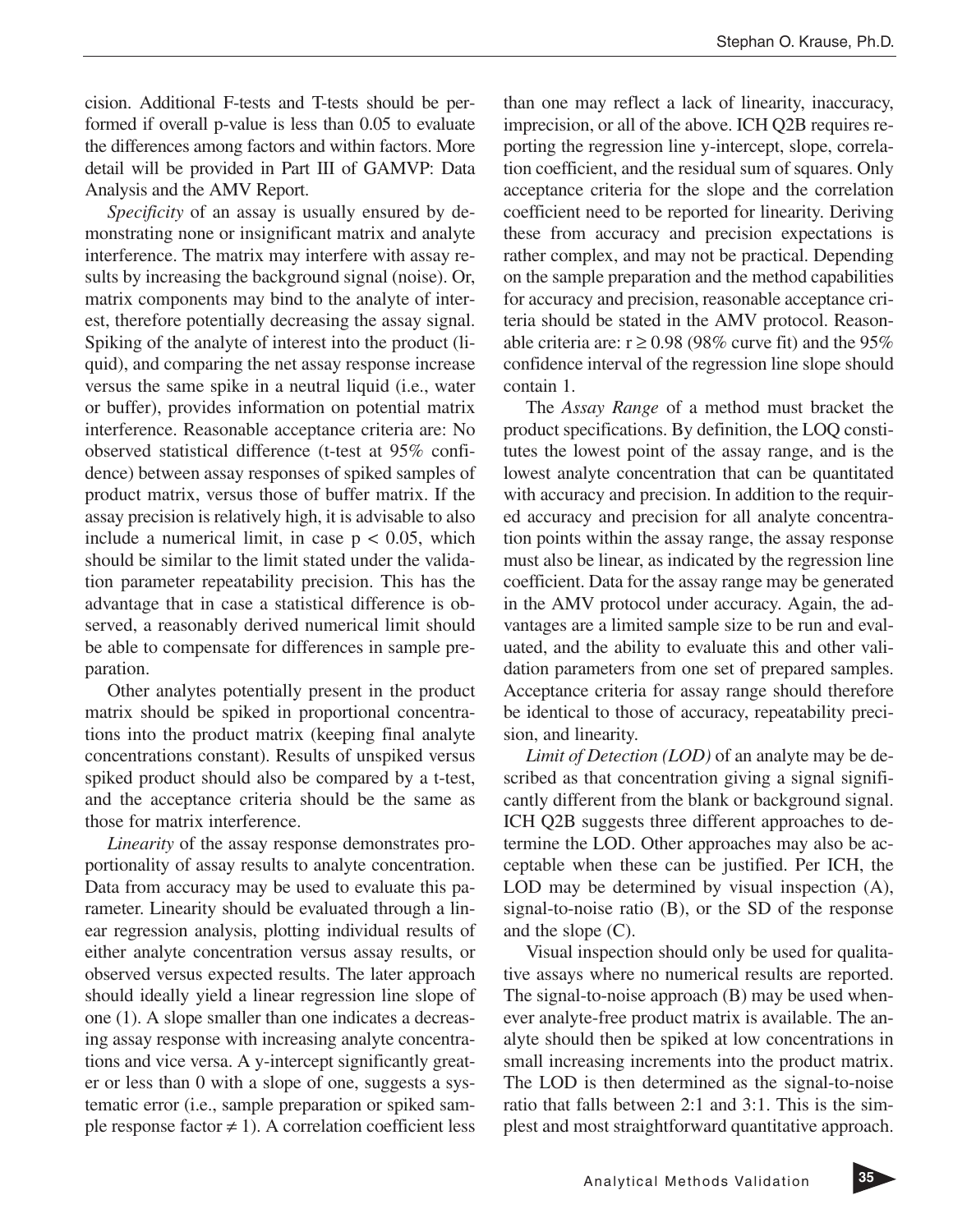Acceptance criteria derived for approach B should be similar to those based on repeatability precision. Criteria could be, for a desired signal-to-noise ratio of 3:1, three times the SD of repeatability precision.

Approach C uses the following formula:  $LOD =$ 3.3 s/m , where s is the SD of the response, and m is the slope of the calibration or spiked-product regression line. An estimate of the LOD is then obtained by the principle of the method of standard additions. This is graphically represented in *Figure 4*. If an assay simultaneously quantitates the active product and the impurity, data generated in the accuracy section and evaluated in linearity may be used to estimate the LOD using the regression line approach. Sufficient low analyte (impurity) concentrations must be included in the initial data set for accuracy to evaluate the LOD from one sample preparation set. The LOD acceptance criteria for approach C should be identical to those based on repeatability precision if the identical data set was used. When linearity data is evaluated by regression analysis, the LOD must not exceed the repeatability precision criteria when the predicted SD regression line y-intercept is multiplied by 3.3, and divided by the regression line slope (slope  $\leq$  1).

For approach A, B, or C, and any other justified approaches, the LOD acceptance criteria must be significantly lower than the product specifications and



the LOQ. Selecting and justifying a particular approach should be done with a knowledge of method capabilities, in particular the level of precision. One cannot expect to determine a relatively low LOD, as the variance within low analyte concentrations is relatively high.

*Limit of Quantitation (LOQ)* is by definition the lowest analyte concentration that can be quantitated with accuracy and precision. Since the LOQ constitutes the beginning of the assay range, the assay range criteria for linearity must be passed for the particular analyte concentration determined to be the LOQ. The determination of the LOQ involves the same approaches (A, B, and C) as those for LOD. The only difference is the extension of the required signal-tonoise ratio to 10:1 (approach B), or the change in the formula (approach C) to:  $LOQ = 10$  s/m. The acceptance criteria for LOQ should therefore be set proportionally similar to those indicated for LOD. In addition, the LOQ acceptance criteria should contain the same limits for accuracy, repeatability precision, and linearity, as set for each of these validation parameters.

Two reasons of caution should be considered when following ICH approach C. One, the determination of particular analyte concentrations for LOD and LOQ are independent of sample size, but sample size should  $be \ge 6$ . Individual results plotted for each analyte concentration tested (instead of averages) generally yield higher SDs, and therefore higher LODs and LOQs. Two, approach C only delivers acceptable LODs and LOQs when the assay response is highly linear, precise, and accurate over the plotted concentration range. In addition, the spiked sample preparation must be accurately performed to prevent further random deviations from the regression line. If any of these raised issues may be a real concern, a different justified approach should be chosen.

*Robustness* should be addressed during method development. The main reason is that a method and its governing SOP are not to be changed for routine testing and the validation of that SOP. The SOP controls operational limits within the overall system suitability criteria that are set during AMD. Deliberate small changes to the test system should be done during development, because significant differences in the AMV results may not be easily explained in the AMV report.

*System Suitability* should be demonstrated by showing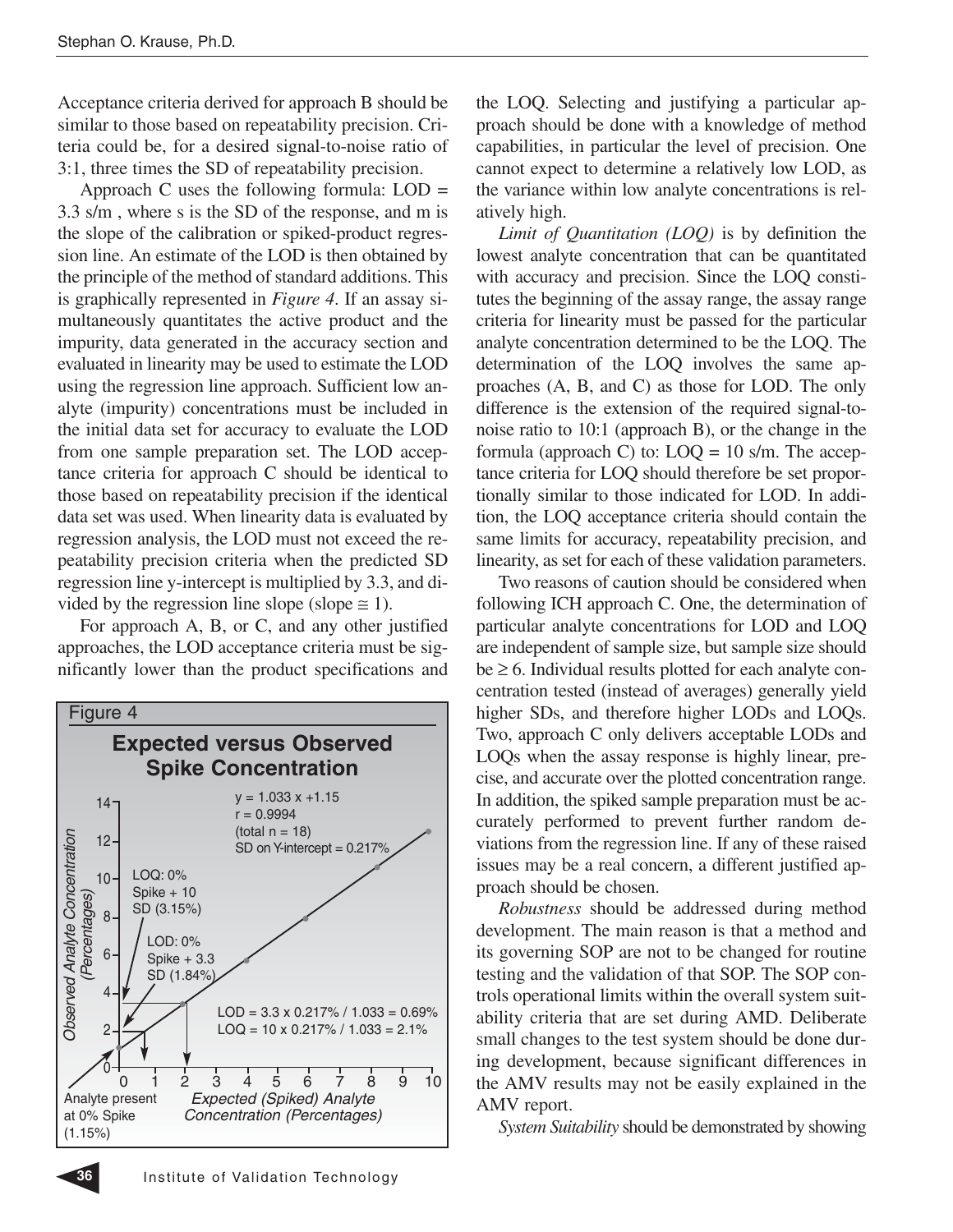that a complete test system is capable of delivering accurate and reliable results over time when used under routine QC testing conditions. All materials to be tested or used in testing should be stable in excess of the duration of the test procedure. Appropriate reference material (standards and/or controls) should be used to establish and control system suitability. Standards and controls should have reasonable acceptance limits properly derived from historical data. These limits should be regularly monitored and adjusted to account for minor changes, such as those potentially expected from switching reagents.

Overall test system suitability is generally demonstrated by passing the acceptance criteria of all AMV parameters evaluated. During the AMV execution, all invalids, repeats, and OOS results generated should be evaluated in the AMV report. More detail will be provided in Part III of GAMVP.

# **AMV Acceptance Criteria Example**

Once it has been decided that a test method must be validated, as per standard practice instructions (see also GAMVP, Part I, November 2002 issue, *Journal of Validation Technology*), a successful AMV approach should be thoroughly planned. Provided below is an example how to select the appropriate assay categories (therefore the required validation parameters), develop and describe a validation strategy, and systematically derive reasonable acceptance criteria for the AMV protocol.

# **Hypothetical Scenario**

The formulation of a therapeutic protein will be changed (minor) at a late stage of the purification process. Several final container test methods require complete revalidations (current method) or validations (new method), while some will require only partial revalidations, depending on the formulation change impact on each test method. It was decided that the purity test requires a complete revalidation. Quantitative Capillary Zone Electrophoresis (CZE) is used to simultaneously provide results for the active protein and the impurities present in low, but reported concentrations. All protein components present are quantitated as Relative Percent Area (RPA) out of all components present (100%). Final container product specifications are NLT 90% for active protein, NMT 5% of protein impurity A, NMT 10% of protein impurity B.

# **Approach**

The CZE test method must be validated for content/potency (major component) and for quantitation of impurities. From the information listed in *Figure 1*, the CZE test method must be validated simultaneously for ICH category I and II. The required validation parameters are accuracy, repeatability precision, intermediate precision, specificity, linearity, assay range, LOD, and LOQ.

The next step is to analyze product specifications, and compare those to the historical assay performance. In general, the historical assay performance can be evaluated from AMD data, previous validation data, historical product final container QC testing data, and historical assay control data. Since we are revalidating this CZE test procedure without having changed test method system parameters besides our minor product reformulation, there is no need to evaluate AMD and previous validation data. Assuming that there were no recent minor changes (i.e., change in reagent manufacturer) that could have shifted historical results for the assay control (and product), historical QC data for final containers of product, and the assay control of the last several months ( $n \ge 30$ ) should be evaluated. Historical product results will contain lot-to-lot variation due to an expected lack of complete product uniformity. These results are therefore expected to have a greater variation than those of the assay control. The historical QC testing data for the control and product are listed in *Figure 5.*

#### Figure 5

# **Historical Testing Data for the Assay Control and Product Over the Last Six Months**

| <b>Sample/Statistic</b>                       | <b>Percent</b><br><b>Purity</b> |      | <b>Percent</b><br>Impurity A Impurity B |                 | <b>Percent</b> |      |
|-----------------------------------------------|---------------------------------|------|-----------------------------------------|-----------------|----------------|------|
| <b>Sample</b>                                 | Prod. Cont.                     |      |                                         | Prod. Cont.     | Prod. Cont.    |      |
| Product<br>Specifications                     | 90%                             |      | 5%                                      |                 | 10%            |      |
| n                                             | 90                              | 90   | 90                                      | 90              | 90             | 90   |
| Mean<br>(in percentages)                      | 94.1                            | 91.4 | 2.0                                     | 2.8             | 3.9            | 5.8  |
| <b>Standard Deviation</b><br>(in percentages) | 1.32                            | 1.14 | 0.43                                    | 0.31            | 0.55           | 0.39 |
| C <sub>V</sub><br>(in percentages)            | 1.41                            | 1.25 | 28.6                                    | 11.1            | 13.8           | 6.72 |
| <b>KEY:</b><br>Prod. (Product)                |                                 |      |                                         | Cont. (Control) |                |      |

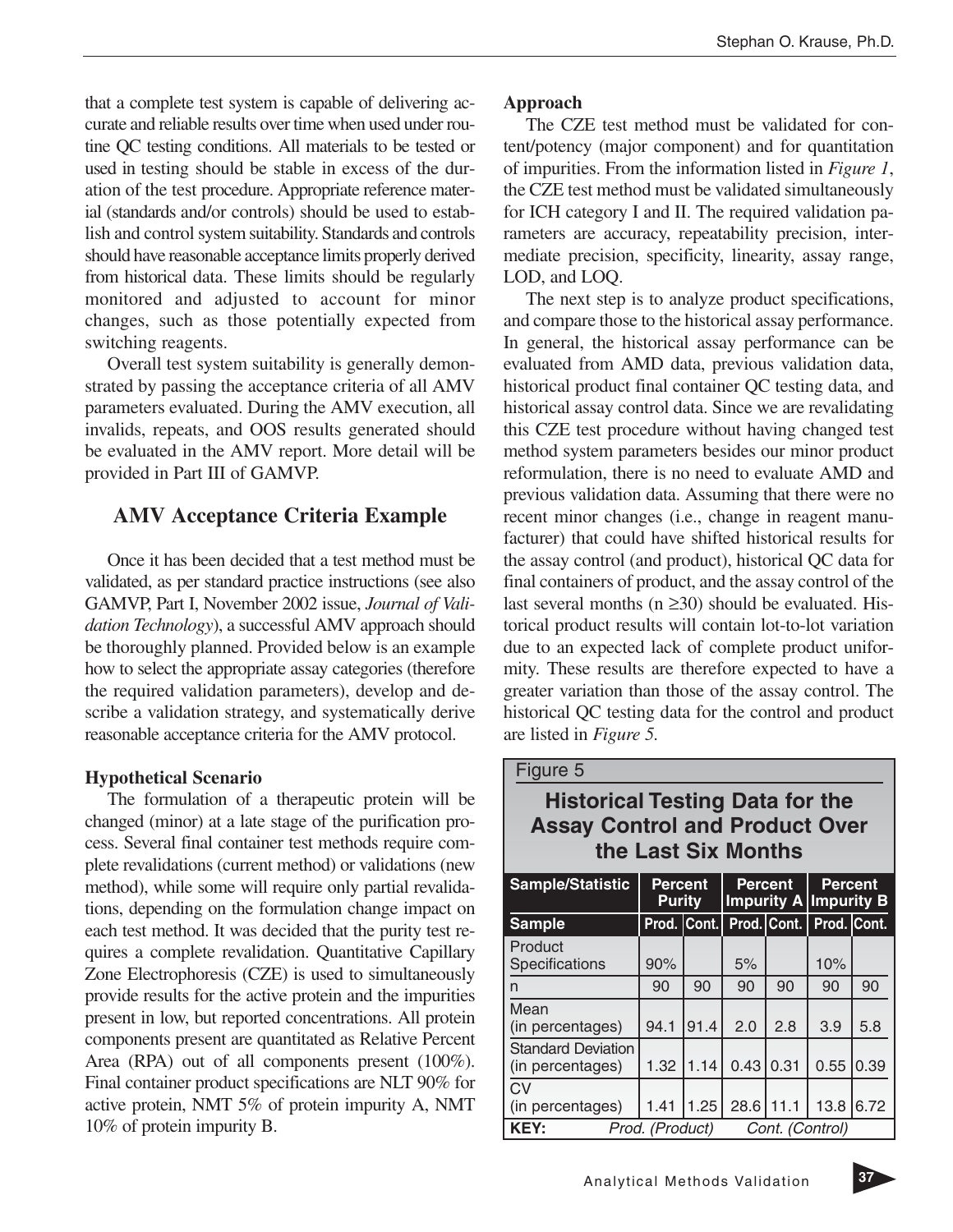The data of *Figure 5* may then be used to generate the acceptance criteria for all required validation parameters. *Figure 6* lists each validation parameter with the relevant AMV design, brief sample preparation, reported results, acceptance criteria, and a rationale for acceptance criteria for those areas.

# **The Validation Protocol**

The AMV protocol may consist of sections listed in *Figure 7*. In general, the protocol should have sufficient detail to be executed by the operators routinely performing the test procedure to be validated. The SOP (or draft version) must be followed as written, unless specified and reasoned in the protocol. This is important because the SOP, which includes sample preparation and instructions as to how results are generated and reported, should be validated as a complete test system.

Following a signature page and a list of content sections, reasons, and scope of the AMV, as well as previous or supporting validations, should be mentioned in the introduction section. A brief description of the principle of the test methodology should be given in the principle section. Materials, equipment, and instrumentation to be used must be described in detail, including Certificates of Analysis (CoA) for all reference materials, instrument ID numbers, and all products or in-process material to be tested. Historical assay performance should be summarized from analytical method development data (new method) or routine testing results (revalidation), and integrated into the acceptance criteria. The selected assay classification (i.e., category IV assay validation to be used for the quantitation of the main drug component) should be clearly given in the beginning of the section on validation parameters and design. The validation approach used to demonstrate system suitability for each validation parameter should be described and justified, and reported results and their acceptance criteria should be provided. In addition, detailed instructions for sample preparation, AMV execution, and validation result generation should be included. A section, data analysis, should indicate which software (validated) should be used to statistically evaluate results versus acceptance criteria.

A table (validation execution matrix) should be included in the protocol, listing which validation parameter will be executed by which operator, on which day, and on which instrument. This table will demonstrate to the reader of this document that the proposed validation is well-planned, and should furthermore prevent execution deviations by the operators. A validation execution matrix example is given in *Figure 8*.

A list of references to the governing Standard Practice (SP) and supporting documents ensures the reader that all relevant procedures are followed, and that relevant supporting documents (CoA, product specifications, historical data, and supporting reports) were consulted. All supporting documents should be attached (list of attachments) and filed with the protocol. A final section, AMV matrix and acceptance criteria, in which the reader can refer to a table where each validation parameter's validation approach, reported results, and acceptance criteria are summarized, will be helpful. Information can be copied from the validation parameter section.

# **Significant Digits of Reported Results**

Final container and in-process product specifications should report test results with the appropriate number of significant digits. AMVs should generate this number by consistently following a designated SP. Test results must be reported reflecting the uncertainty in these results. This uncertainty can be expressed by using the appropriate number of significant digits based on assay precision. How exactly this is to be done, depends on definitions and instructions within the SP(s). One relatively simple way of dealing with this issue is to use a widely accepted SP, such as E 29-02, published by the American Society for Testing and Materials  $(ASTM E 29-02).$ <sup>1</sup> This practice gives clear instructions on how to generate significant digits from repeatability precision, which is required of quantitative AMVs, as per ICH, USP, and FDA guidelines. The reason that AMVs should deliver the appropriate reported uncertainty for test results lies mostly in the fact that by the time an AMV is executed, at a minimum, a draft version of the SOP is already in place on which QC operators have been trained. Following this ASTM E 29-02 practice, in which the definition for repeatability precision matches those of ICH, USP, and FDA, provides the advantage of having reference to an accepted federal document.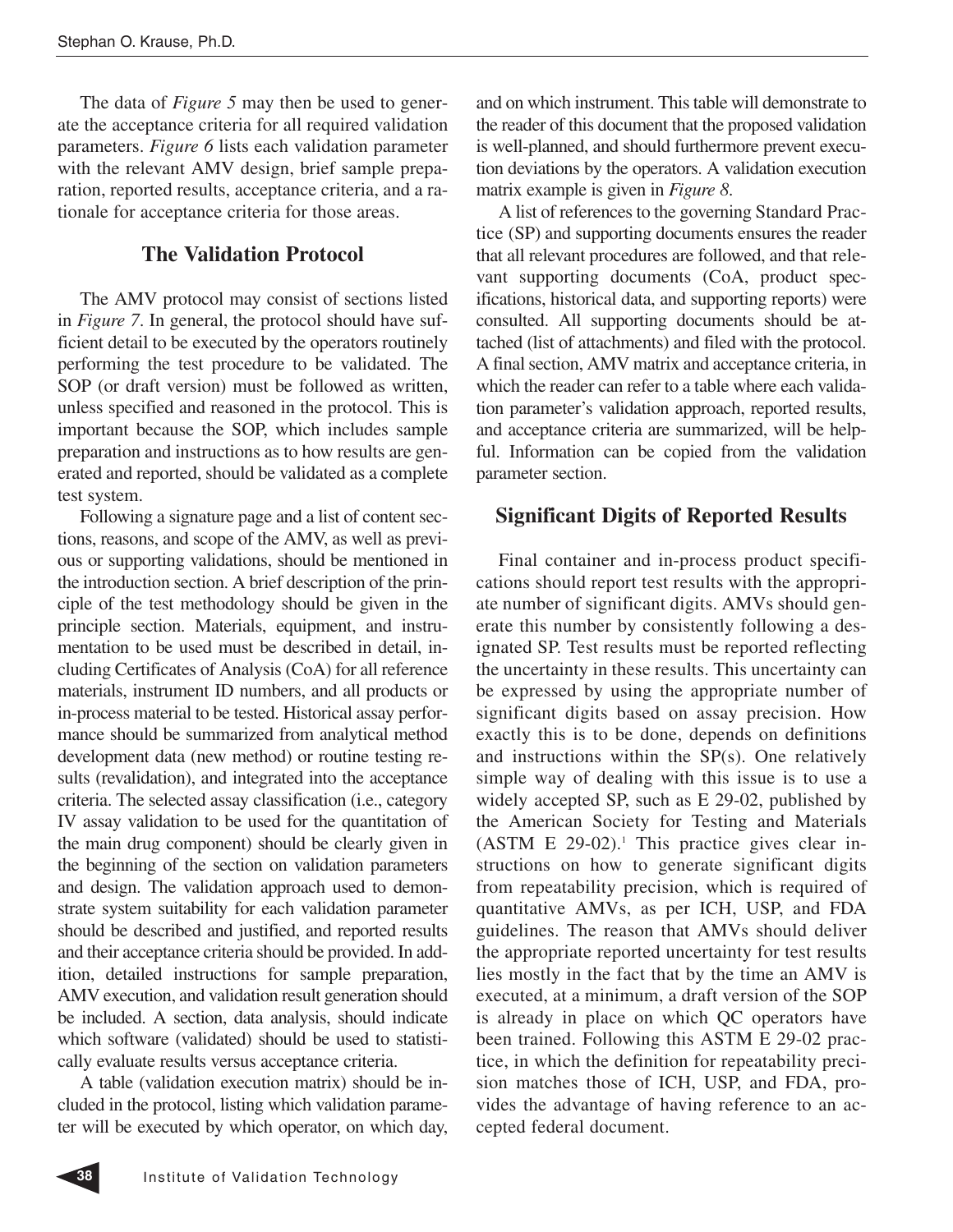| Figure 6                              |                                                                                                                                                                                                                                                                                                                                                                                                                                                                                                                                                                                             |                                                                                                                                                                                                                                                                                                    |                                                                                          |                                                                                                                                                                                                                                          |                                                                                                                                                                                                                                                                                                                            |                                                                                                                                                                                                                                                                                                                                                                                                                                                                                                                                                                                                                                                                                                      |  |
|---------------------------------------|---------------------------------------------------------------------------------------------------------------------------------------------------------------------------------------------------------------------------------------------------------------------------------------------------------------------------------------------------------------------------------------------------------------------------------------------------------------------------------------------------------------------------------------------------------------------------------------------|----------------------------------------------------------------------------------------------------------------------------------------------------------------------------------------------------------------------------------------------------------------------------------------------------|------------------------------------------------------------------------------------------|------------------------------------------------------------------------------------------------------------------------------------------------------------------------------------------------------------------------------------------|----------------------------------------------------------------------------------------------------------------------------------------------------------------------------------------------------------------------------------------------------------------------------------------------------------------------------|------------------------------------------------------------------------------------------------------------------------------------------------------------------------------------------------------------------------------------------------------------------------------------------------------------------------------------------------------------------------------------------------------------------------------------------------------------------------------------------------------------------------------------------------------------------------------------------------------------------------------------------------------------------------------------------------------|--|
|                                       | <b>Summary of Overall AMV Design and Acceptance Criteria</b>                                                                                                                                                                                                                                                                                                                                                                                                                                                                                                                                |                                                                                                                                                                                                                                                                                                    |                                                                                          |                                                                                                                                                                                                                                          |                                                                                                                                                                                                                                                                                                                            |                                                                                                                                                                                                                                                                                                                                                                                                                                                                                                                                                                                                                                                                                                      |  |
| <b>Validation</b><br><b>Parameter</b> | <b>AMV Design</b>                                                                                                                                                                                                                                                                                                                                                                                                                                                                                                                                                                           | <b>Sample</b><br><b>Preparation</b>                                                                                                                                                                                                                                                                | <b>Minimum</b><br>ICH Q2B<br><b>Requirements</b>                                         | Reported<br><b>Results</b>                                                                                                                                                                                                               | <b>Acceptance</b><br><b>Criteria</b>                                                                                                                                                                                                                                                                                       | <b>Rationale for</b><br><b>Acceptance</b><br><b>Criteria</b>                                                                                                                                                                                                                                                                                                                                                                                                                                                                                                                                                                                                                                         |  |
| Pre-require-<br>ment $(1)$            | Identification and<br>purity of commer-<br>cially purchased<br>protein impurity A<br>and B must be<br>determined using<br>complimentary<br>tests (other meth-<br>ods such as SDS-<br>PAGE, HLPC,<br>HPSEC, MS,<br>Western Blot).<br>Run in triplicates.                                                                                                                                                                                                                                                                                                                                     | Follow corre-<br>sponding SOPs<br>for other tests.                                                                                                                                                                                                                                                 | N/A                                                                                      | Mean purity<br>$(n=3)$ in %,<br>identification<br>$(n=3)$ : Yes/no                                                                                                                                                                       | Identification<br>of commer-<br>cially pur-<br>chased pro-<br>teins must<br>match impu-<br>rity protein A<br>and B, respec-<br>tively.                                                                                                                                                                                     | We cannot expect<br>100% purity of com-<br>mercial proteins. Less<br>than 100% purity can<br>be normalized for per-<br>cent recovery calcula-<br>tions. Identification(s)<br>must match because<br>response factors for<br>impurity protein A and<br>B (Accuracy) can oth-<br>erwise not be vali-<br>dated.                                                                                                                                                                                                                                                                                                                                                                                          |  |
| Pre-require-<br>ment $(2)$            | Potential response<br>factor differences<br>for protein impurity<br>A and B must be<br>determined. Differ-<br>ences in purity<br>and/or response<br>factors must be<br>'normalized' for<br>percent recovery<br>calculations. Run<br>in triplicates.                                                                                                                                                                                                                                                                                                                                         | Follow SOP for<br>CZE. Ideally, pro-<br>tein impurity A<br>and B should be<br>tested individu-<br>ally at product<br>specification<br>concentration,<br>and final con-<br>tainer product lot<br>(A) should be<br>tested at 100%.                                                                   | N/A                                                                                      | Mean area<br>counts for<br>each of impu-<br>rity A and B.<br>Response fac-<br>tors.                                                                                                                                                      | None                                                                                                                                                                                                                                                                                                                       | (Caution must be<br>exerted here be-<br>cause we are cur-<br>rently using the<br>CZE test (validated<br>for final product re-<br>lease testing).                                                                                                                                                                                                                                                                                                                                                                                                                                                                                                                                                     |  |
| Accuracy                              | Percent recoveries<br>of commercially<br>purchased refer-<br>ence material for<br>protein impurity A<br>and B will be de-<br>termined from in-<br>creasing spike<br>concentrations by<br>using Relative<br>Percent Area<br>(RPA). RPAs for<br>each protein impu-<br>rity and corre-<br>sponding thera-<br>peutic protein will<br>be determined<br>using individual<br>response factors (if<br>required). All spike<br>concentrations will<br>be run in triplicates<br>by Operator 1 on<br>Day 1 using Instru-<br>ment 1.<br>Percent Recovery<br>= (Observed<br>RPA/Expected<br>RPA) x 100%. | Spike commer-<br>cially purchas-<br>ed protein im-<br>purity A and B<br>each into refor-<br>mulated final<br>container prod-<br>uct (lot A) with<br>increasing con-<br>centrations (0.0,<br>0.5, 1.0, 2.0,<br>5.0, 10.0, 15.0,<br>20.0 %) keep-<br>ing final protein<br>concentration<br>constant. | Data: three repli-<br>cates over three<br>concentrations<br>covering the<br>Assay Range. | Mean percent<br>recoveries<br>$(n=3)$ for each<br>spiked con-<br>centration<br>$(n=7)$ for impu-<br>rity A, impurity<br>B, and the cor-<br>responding<br>percent recov-<br>eries for the<br>therapeutic<br>protein will be<br>tabulated. | Mean spike<br>recoveries for<br>impurity A and<br>impurity B for<br>each spike<br>concentration<br>$(n=7)$ must fall<br>within<br>100±40% and<br>$100+ -20\%$ ,<br>respectively.<br>Each corre-<br>sponding<br>mean spike<br>recovery<br>$(n=2x7)$ for<br>the therapeu-<br>tic protein<br>must fall<br>within 98-<br>102%. | The combination<br>(worst-case sce-<br>nario) of assigned<br>limits for Interme-<br>diate Precision and<br>Accuracy must be<br>no greater than the<br>difference between<br>historical mean prod-<br>uct results (n=3, see<br>Table 3) and their<br>corresponding prod-<br>uct specifications<br>$(n=3)$ . A worst-case<br>limit of historically<br>recorded 2 SDs (of<br>assay control, see<br>Intermediate Pre-<br>cision) has been as-<br>signed to Interme-<br>diate Precision. This<br>limit is then sub-<br>tracted from the<br>product specifica-<br>tions, and constitutes<br>the maximum value<br>for the acceptance<br>criteria for Accuracy.<br>An example for the<br>therapeutic protein |  |

**Continued** 

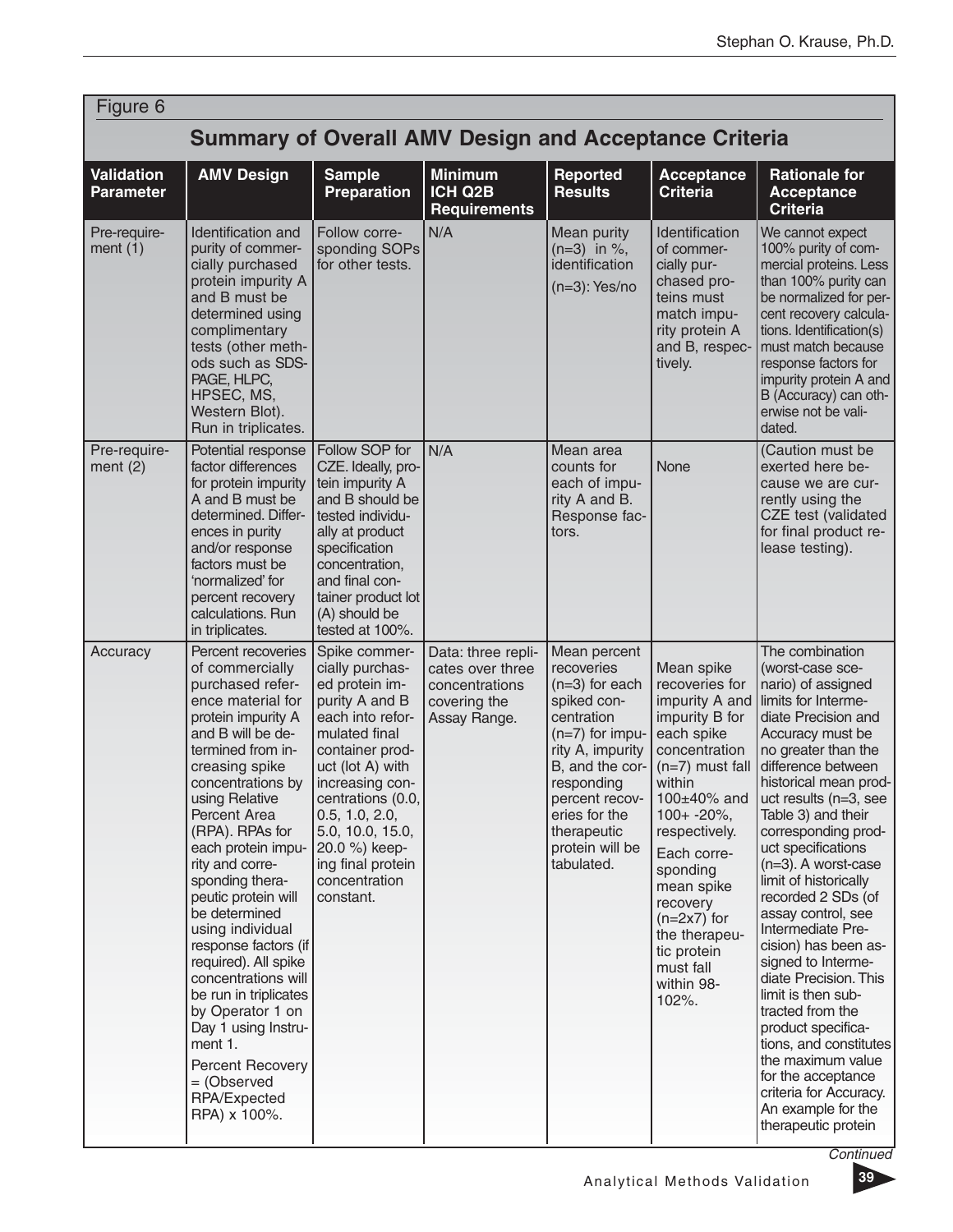| Figure 6 (Continued)                  |                                                                                                                                                                                                                                                                                                                                                                                                                                                                                                                                |                                                                                        |                                                                                                                                                                                                                                                                                                |                                                                                                                                                                                                                                                                                                                                                                                              |                                                                                                                                                                                                                                                                                                                                                                                                                  |                                                                                                                                                                                                                                                                                                                                                                                                                                                                                                                                           |
|---------------------------------------|--------------------------------------------------------------------------------------------------------------------------------------------------------------------------------------------------------------------------------------------------------------------------------------------------------------------------------------------------------------------------------------------------------------------------------------------------------------------------------------------------------------------------------|----------------------------------------------------------------------------------------|------------------------------------------------------------------------------------------------------------------------------------------------------------------------------------------------------------------------------------------------------------------------------------------------|----------------------------------------------------------------------------------------------------------------------------------------------------------------------------------------------------------------------------------------------------------------------------------------------------------------------------------------------------------------------------------------------|------------------------------------------------------------------------------------------------------------------------------------------------------------------------------------------------------------------------------------------------------------------------------------------------------------------------------------------------------------------------------------------------------------------|-------------------------------------------------------------------------------------------------------------------------------------------------------------------------------------------------------------------------------------------------------------------------------------------------------------------------------------------------------------------------------------------------------------------------------------------------------------------------------------------------------------------------------------------|
|                                       |                                                                                                                                                                                                                                                                                                                                                                                                                                                                                                                                |                                                                                        | <b>Summary of Overall AMV Design and Acceptance Criteria</b>                                                                                                                                                                                                                                   |                                                                                                                                                                                                                                                                                                                                                                                              |                                                                                                                                                                                                                                                                                                                                                                                                                  |                                                                                                                                                                                                                                                                                                                                                                                                                                                                                                                                           |
| <b>Validation</b><br><b>Parameter</b> | <b>AMV Design</b>                                                                                                                                                                                                                                                                                                                                                                                                                                                                                                              | <b>Sample</b><br><b>Preparation</b>                                                    | <b>Minimum</b><br>ICH Q2B<br><b>Requirements</b>                                                                                                                                                                                                                                               | <b>Reported</b><br><b>Results</b>                                                                                                                                                                                                                                                                                                                                                            | <b>Acceptance</b><br><b>Criteria</b>                                                                                                                                                                                                                                                                                                                                                                             | <b>Rationale for</b><br><b>Acceptance</b><br><b>Criteria</b>                                                                                                                                                                                                                                                                                                                                                                                                                                                                              |
| Accuracy                              |                                                                                                                                                                                                                                                                                                                                                                                                                                                                                                                                |                                                                                        |                                                                                                                                                                                                                                                                                                |                                                                                                                                                                                                                                                                                                                                                                                              |                                                                                                                                                                                                                                                                                                                                                                                                                  | recovery is given<br>here: {[(94.1% -<br>$90.0\%$ ) - (2 x<br>1.14%)] / $90.0\%$ } x<br>$100\% = 2.02\%$ .<br>Therefore, percent                                                                                                                                                                                                                                                                                                                                                                                                          |
|                                       |                                                                                                                                                                                                                                                                                                                                                                                                                                                                                                                                |                                                                                        |                                                                                                                                                                                                                                                                                                |                                                                                                                                                                                                                                                                                                                                                                                              |                                                                                                                                                                                                                                                                                                                                                                                                                  | recovery = $100\pm2\%$ .                                                                                                                                                                                                                                                                                                                                                                                                                                                                                                                  |
| Repeatability<br>Precision            | Data will be gen-<br>erated in Accur-<br>acy to demon-<br>strate precision<br>over the entire<br>Assay Range.<br>In addition, Op-<br>erator 1 on Day 1<br>using Instrument 1<br>will generate<br>n=15 data points<br>using one final<br>product container<br>lot. This extensive<br>data set for Re-<br>peatability Pre-<br>cision will be used<br>to generate the ap-<br>propriate number<br>of significant digits<br>to be reported for<br>test results.                                                                     | Follow SOP for<br>CZE and test<br>one final prod-<br>uct container<br>lot (A) at 100%. | Data: Nine deter-<br>minations over<br>Assay Range<br>(e.g., three repli-<br>cates over three<br>concentrations).<br>six determina-<br>tions at 100%<br>test concentra-<br>tion.<br>Report: Standard<br>Deviation (SD),<br>Coefficient of<br>Variation (CV),<br>Confidence Inter-<br>val (CI). | From Accur-<br>acy data: CVs<br>(in $\%$ ), means<br>$(n=3)$ , SDs,<br>$Cls$ ( $p=0.05$ )<br>for means, for<br>% therapeutic<br>protein, pro-<br>tein impurity A,<br>and protein<br>impurity B.<br>From Re-<br>peatability<br>data:<br>CV (in %),<br>mean $(n=15)$ ,<br>SD, CI (p=0.05)<br>for mean, for<br>% therapeutic<br>protein, pro-<br>tein impurity<br>A, and protein<br>impurity B. | Mean CVs<br>$(n=8)$ from Ac-<br>curacy data<br>must be within<br>the following<br>limits (in<br>RPA): % ther-<br>apeutic pro-<br>tein: NMT 2.5,<br>% impurity A:<br>NMT 22. %<br>impurity B:<br><b>NMT 13.</b><br>$CVs(n=3)$<br>from 15 data<br>points must<br>be within the<br>following limits<br>(in RPA): $%$<br>therapeutic<br>protein: NMT<br>1.3, % impu-<br>rity A: NMT<br>11. % impurity<br>B: NMT 6.7. | CVs may differ over<br>the studied assay<br>range, and we have<br>very limited data<br>points (n=3) for<br>each test concen-<br>tration. Therefore,<br>we must keep<br>mean CVs as wide<br>as possible to avoid<br>failing acceptance<br>criteria.<br>CVs from samples<br>at 100% test con-<br>centrations (n=15<br>data points) shall<br>be no greater than<br>those of the histori-<br>cal assay control<br>because these data<br>were generated<br>over six months by<br>different operators<br>on different instru-<br>ments.         |
| Intermediate<br>Precision             | One unspiked final Follow SOP for Data/Report: No<br>product container<br>lot (A) will be<br>tested in triplicates<br>on each of three<br>days by each of<br>three operators on<br>each of three in-<br>struments. Inter-<br>mediate Precision<br>will be determined<br>for each purity<br>and integrity char-<br>acteristic by using<br>an Analysis of Var-<br>iance (ANOVA).<br>Any statistical dif-<br>ferences (at the<br>95% confidence<br>level) between<br>and within factors<br>(operators, days,<br>instruments) will | CZE and test<br>one final prod-<br>uct container<br>lot (A) at 100%.                   | specific require-<br>ments. Variations<br>(factors) to be<br>studied (in a ma-<br>trix) are days,<br>operators, and<br>equipment.                                                                                                                                                              | Overall and<br>individual P-<br>values of fac-<br>tors (opera-<br>tors etc.) from<br>ANOVA. Over-<br>all and factor<br>$CV(s)$ and<br>$SD(s)$ for %<br>therapeutic<br>protein, pro-<br>tein impurity<br>A, and protein<br>impurity B.                                                                                                                                                        | P-value of<br><b>ANOVA must</b><br>be NLT 0.05. If<br>$p < 0.05$ , addi-<br>tional F-tests<br>and T-tests will<br>be performed<br>to isolate fac-<br>tors with statis-<br>tically different<br>means and/or<br>variations. An<br>investigation<br>must demon-<br>strate that each<br>different factor<br>mean (at<br>p=0.05) will not<br>affect assay<br>performance<br>and overall sys-<br>tem suitability.     | The means and pre-<br>cision variabilities<br>among and between<br>factors should not<br>be statistically differ-<br>ent at 95% confi-<br>dence. The likeli-<br>hood of observing<br>statistical differ-<br>ence(s) increases<br>with assay precision,<br>and may not impact<br>system suitability. It<br>is therefore advis-<br>able to set an "es-<br>cape clause" by<br>generating numeri-<br>cal limits for overall<br>CV (2 SDs of assay<br>control) and factor<br>CVs (1 SD of assay<br>control) from the<br>historical data. It is |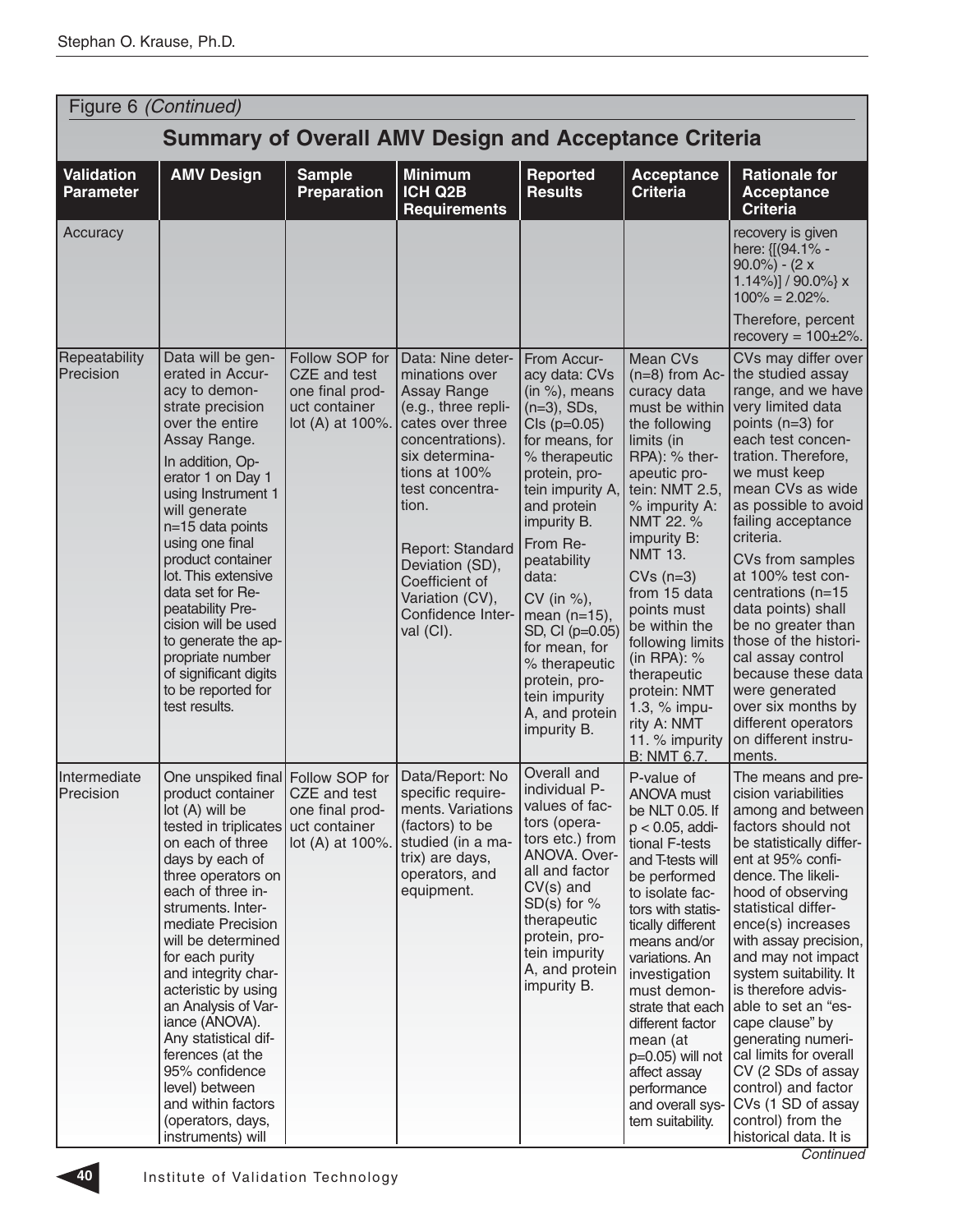|                                       | Figure 6 (Continued)                                                                                                                                                                                                                                                                                                                                                                                                                                                                                                                                                                                                                                                                                                                              |                                                                                                                                                                |                                                  |                                                                                                                                                                                             |                                                                                                                                                                                                                                                                                                                                                                                                                                                                                                                                      |                                                                                                                                                                                                                                                                                                                                                                                                                                                                                                                                                                                                                                                                                                                                                                                 |  |
|---------------------------------------|---------------------------------------------------------------------------------------------------------------------------------------------------------------------------------------------------------------------------------------------------------------------------------------------------------------------------------------------------------------------------------------------------------------------------------------------------------------------------------------------------------------------------------------------------------------------------------------------------------------------------------------------------------------------------------------------------------------------------------------------------|----------------------------------------------------------------------------------------------------------------------------------------------------------------|--------------------------------------------------|---------------------------------------------------------------------------------------------------------------------------------------------------------------------------------------------|--------------------------------------------------------------------------------------------------------------------------------------------------------------------------------------------------------------------------------------------------------------------------------------------------------------------------------------------------------------------------------------------------------------------------------------------------------------------------------------------------------------------------------------|---------------------------------------------------------------------------------------------------------------------------------------------------------------------------------------------------------------------------------------------------------------------------------------------------------------------------------------------------------------------------------------------------------------------------------------------------------------------------------------------------------------------------------------------------------------------------------------------------------------------------------------------------------------------------------------------------------------------------------------------------------------------------------|--|
|                                       | <b>Summary of Overall AMV Design and Acceptance Criteria</b>                                                                                                                                                                                                                                                                                                                                                                                                                                                                                                                                                                                                                                                                                      |                                                                                                                                                                |                                                  |                                                                                                                                                                                             |                                                                                                                                                                                                                                                                                                                                                                                                                                                                                                                                      |                                                                                                                                                                                                                                                                                                                                                                                                                                                                                                                                                                                                                                                                                                                                                                                 |  |
| <b>Validation</b><br><b>Parameter</b> | <b>AMV Design</b>                                                                                                                                                                                                                                                                                                                                                                                                                                                                                                                                                                                                                                                                                                                                 | <b>Sample</b><br><b>Preparation</b>                                                                                                                            | <b>Minimum</b><br>ICH Q2B<br><b>Requirements</b> | Reported<br><b>Results</b>                                                                                                                                                                  | <b>Acceptance</b><br><b>Criteria</b>                                                                                                                                                                                                                                                                                                                                                                                                                                                                                                 | <b>Rationale for</b><br><b>Acceptance</b><br><b>Criteria</b>                                                                                                                                                                                                                                                                                                                                                                                                                                                                                                                                                                                                                                                                                                                    |  |
| Intermediate<br>Precision             | be investigated. (A<br>matrix for Interme-<br>diate Precision is<br>illustrated in Table<br>2 of this article)                                                                                                                                                                                                                                                                                                                                                                                                                                                                                                                                                                                                                                    |                                                                                                                                                                |                                                  |                                                                                                                                                                                             | Overall CV<br>must comply<br>with the follow-<br>ing limits: %<br>therapeutic<br>protein (in<br>RPA): NMT<br>2.5, % impu-<br>rity A: NMT<br>22. % impurity<br><b>B: NMT 13.</b>                                                                                                                                                                                                                                                                                                                                                      | more meaningful to<br>use the historical<br>assay control data<br>(see Table 3) here<br>because product<br>data includes nor-<br>mal variation among<br>different product lots.                                                                                                                                                                                                                                                                                                                                                                                                                                                                                                                                                                                                 |  |
|                                       |                                                                                                                                                                                                                                                                                                                                                                                                                                                                                                                                                                                                                                                                                                                                                   |                                                                                                                                                                |                                                  |                                                                                                                                                                                             | <b>Factor CVs</b><br>must comply<br>with the follow-<br>ing limits: %<br>therapeutic pro-<br>tein (in RPA):<br>NMT 1.3, %<br>impurity A:<br>NMT 11.% im-<br>purity B: NMT<br>6.7.                                                                                                                                                                                                                                                                                                                                                    |                                                                                                                                                                                                                                                                                                                                                                                                                                                                                                                                                                                                                                                                                                                                                                                 |  |
| Specificity                           | Matrix interference:<br>Matrix interference<br>will be evaluated by<br>comparing results<br>for each impurity-<br>spiked (A and B)<br>sample, spiked into<br>final product con-<br>tainer (lot A), to<br>those of spiked<br>assay control, and<br>spiked current final<br>product (lot B). Per-<br>cent recoveries will<br>be compared by<br>ANOVA and, if re-<br>quired, by t-tests to<br>evaluate potential<br>differences be-<br>tween product lot<br>(lot A), the assay<br>control, and current<br>final product (lot B).<br>One operator will<br>run all samples on<br>one day on one in-<br>strument. The fol-<br>lowing samples will<br>be prepared: Three<br>spiked sample pre-<br>parations of each<br>impurity (n=2) for<br>each sample | Matrix interfer-<br>ence: All sam-<br>ples (constant<br>final concentra-<br>tions) will each<br>be spiked with<br>5% of protein<br>impurity A and<br><b>B.</b> | No specific re-<br>quirements.                   | Individual and<br>mean $(n=3)$<br>RPAs and cor-<br>responding<br>percent recov-<br>eries for<br>spiked sam-<br>ples $(n=6)$ will<br>be reported.<br>An ANOVA<br>table will be<br>presented. | No statistical<br>significant dif-<br>ference (at<br>95% confi-<br>dence level)<br>shall be<br>obtained<br>$(p > 0.05)$ in<br>ANOVA. If $p <$<br>0.05, additional<br>F-tests and t-<br>tests will be<br>pertormed to<br>isolate spiked<br>samples with<br>statistically dif-<br>ferent means<br>and/or varia-<br>tions. An inves-<br>tigation must<br>demonstrate<br>that each dif-<br>ferent factor<br>mean (at<br>affect assay<br>performance<br>and overall<br>system suit-<br>ability.<br>The differ-<br>ence(s) among<br>spiked | The means and<br>precision variabili-<br>ties among and be-<br>tween factors<br>should not be sta-<br>tistically different at<br>95% confidence.<br>Similar to Inter-<br>mediate Precision,<br>the likelihood of ob-<br>serving statistical<br>difference(s) in-<br>creases with assay<br>precision, and may<br>not impact system<br>suitability. In addi-<br>tion, we should ac-<br>count for potential<br>differences in re-<br>sults due to sample<br>preparations. It is<br>therefore advisable<br>to set an "escape<br>clause" by generat-<br>$p=0.05$ ) will not $\log$ numerical limits<br>for difference limit<br>(1 SD of assay<br>control) from the<br>historical data. It is<br>more meaningful to<br>use the historical<br>assay control data<br>(see Table 3) here |  |

**Continued** 

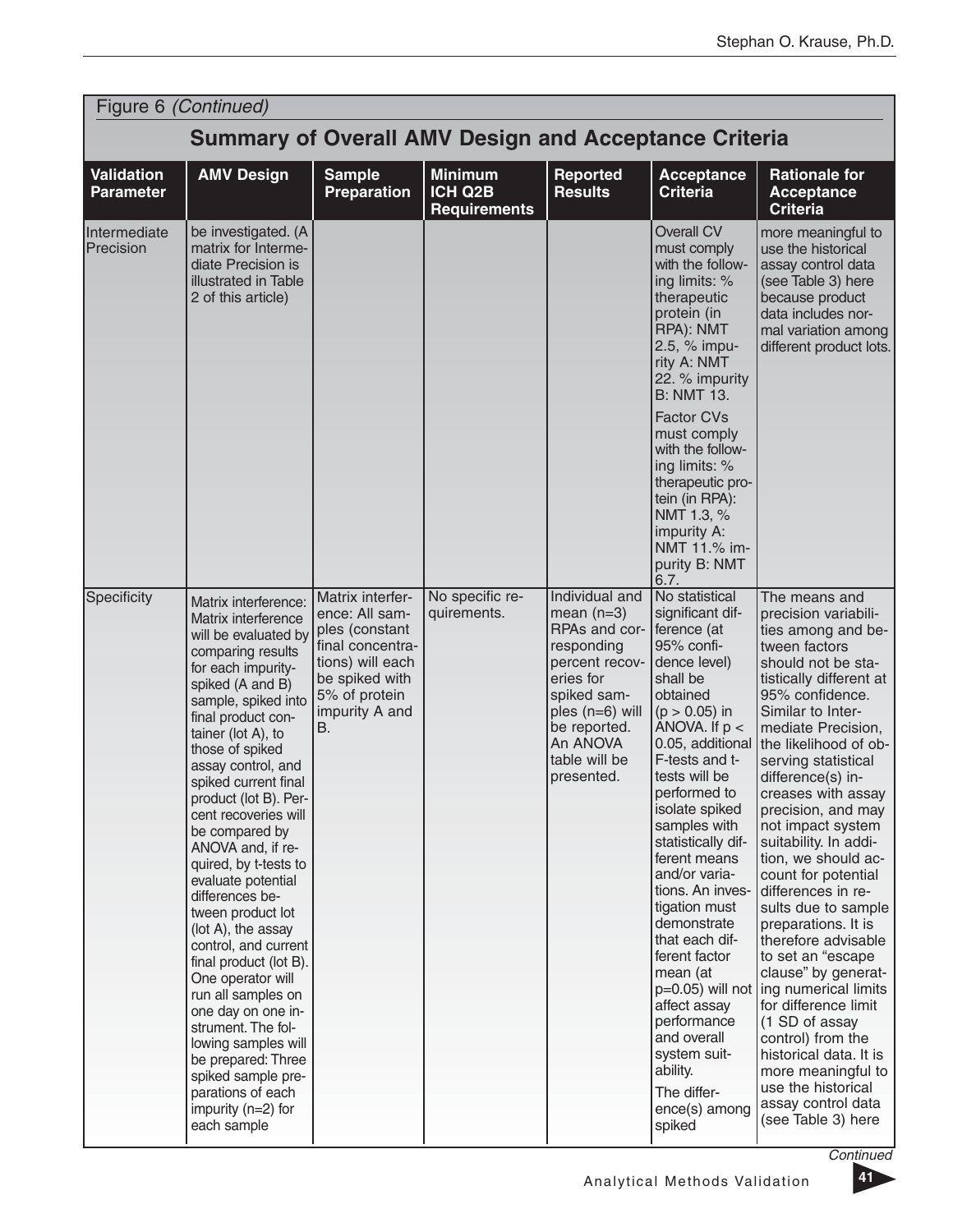|                                       | Figure 6 (Continued)                                                                                                                                                                                                                                                                                                                                                                                                                                                                                                                                                                                                                                                                                                                                                                                |                                     |                                                                                                                                                                                                                                                                           |                                                                                                                                                                                                                                                                                                                                                                                                                                          |                                                                                                                                                                                                        |                                                                                                                                                                                                                                                                                                                                                                                                                                                                                                                                                      |  |
|---------------------------------------|-----------------------------------------------------------------------------------------------------------------------------------------------------------------------------------------------------------------------------------------------------------------------------------------------------------------------------------------------------------------------------------------------------------------------------------------------------------------------------------------------------------------------------------------------------------------------------------------------------------------------------------------------------------------------------------------------------------------------------------------------------------------------------------------------------|-------------------------------------|---------------------------------------------------------------------------------------------------------------------------------------------------------------------------------------------------------------------------------------------------------------------------|------------------------------------------------------------------------------------------------------------------------------------------------------------------------------------------------------------------------------------------------------------------------------------------------------------------------------------------------------------------------------------------------------------------------------------------|--------------------------------------------------------------------------------------------------------------------------------------------------------------------------------------------------------|------------------------------------------------------------------------------------------------------------------------------------------------------------------------------------------------------------------------------------------------------------------------------------------------------------------------------------------------------------------------------------------------------------------------------------------------------------------------------------------------------------------------------------------------------|--|
|                                       |                                                                                                                                                                                                                                                                                                                                                                                                                                                                                                                                                                                                                                                                                                                                                                                                     |                                     | <b>Summary of Overall AMV Design and Acceptance Criteria</b>                                                                                                                                                                                                              |                                                                                                                                                                                                                                                                                                                                                                                                                                          |                                                                                                                                                                                                        |                                                                                                                                                                                                                                                                                                                                                                                                                                                                                                                                                      |  |
| <b>Validation</b><br><b>Parameter</b> | <b>AMV Design</b>                                                                                                                                                                                                                                                                                                                                                                                                                                                                                                                                                                                                                                                                                                                                                                                   | <b>Sample</b><br><b>Preparation</b> | <b>Minimum</b><br>ICH Q2B<br><b>Requirements</b>                                                                                                                                                                                                                          | <b>Reported</b><br><b>Results</b>                                                                                                                                                                                                                                                                                                                                                                                                        | <b>Acceptance</b><br><b>Criteria</b>                                                                                                                                                                   | <b>Rationale for</b><br><b>Acceptance</b><br><b>Criteria</b>                                                                                                                                                                                                                                                                                                                                                                                                                                                                                         |  |
| Specificity                           | $(n=3)$ . All samples<br>will be run three<br>times (total runs:<br>n=3x2x3x3=54).<br>Analyte interfer-<br>ence: Analyte in-<br>terference can be<br>inferred from the<br>matrix interfer-<br>ence studies.                                                                                                                                                                                                                                                                                                                                                                                                                                                                                                                                                                                         |                                     |                                                                                                                                                                                                                                                                           |                                                                                                                                                                                                                                                                                                                                                                                                                                          | matrices (lots A<br>and B, and<br>assay control)<br>for each spiked<br>impurity (n=2),<br>must be no<br>following limits<br>(in RPA): NMT<br>1.3, % impurity<br>A: NMT 11.%<br>impurity B:<br>NMT 6.7. | because product<br>data includes nor-<br>mal variation among<br>different product<br>lots. A reason of<br>caution is how well<br>greater than the differences in sam-<br>ple preparation can<br>be controlled.                                                                                                                                                                                                                                                                                                                                       |  |
| Linearity                             | Linearity will be<br>determined at the<br>low percentage<br>range (approx. 0-<br>20 RPA) to cover a<br>potential impurity<br>range (NMT 5%<br>impurity A; NMT<br>10% impurity B),<br>and at the high<br>percentage range<br>(approx. 75 to 95<br>RPA) to cover the<br>product specifica-<br>tions for the thera-<br>peutic protein (NLT<br>90 %). Three re-<br>gression lines will<br>then be generated,<br>one each for the<br>two low (impurity A<br>and B), and one for<br>the high (therapeu-<br>tic protein) percent-<br>age ranges. In-<br>dividual RPA re-<br>sults (n=3 for<br>each spiked con-<br>centration) for each<br>spiked concentra-<br>tion (0.0, 0.5, 1.0,<br>2.0, 5.0, 10.0,<br>15.0, 20.0%) will<br>be plotted against<br>actual spike con-<br>centrations (in<br>RPA) present. | See Accuracy.                       | Correlation coeffi-<br>cient(s), y-inter-<br>cept(s), slope(s) of<br>regression line(s),<br>and Residual<br>Sum(s) of Squares<br>(RSS) should be<br>reported.<br>A plot of the data<br>(regression line)<br>to be provided.<br>NLT 5 concentra-<br>tions to be<br>tested. | Regression<br>line slopes, in-<br>tercepts, corre-<br>lation coeffi-<br>cients, RSS for<br>each regres-<br>sion line.<br>Plots $(n=3)$ of<br>the regression<br>lines of individ-<br>ual RPA re-<br>sults (n=3 for<br>each spiked<br>concentration)<br>for each<br>spiked con-<br>centration (0.0,<br>0.5, 1.0, 2.0,<br>5.0, 10.0, 15.0,<br>20.0%) versus<br>actual spike<br>concentrations<br>(in RPA) pre-<br>sent will be<br>provided. | Correlation co-<br>efficient $\geq 0.98$<br>for each of<br>three re-<br>gression lines.<br>All three CIs<br>(at 95% confi-<br>dence) for each<br>regression line<br>slope must<br>contain 1.           | Because lack of<br>Accuracy, Repeat-<br>ability Precision,<br>and differences in<br>sample prepara-<br>tion(s) may con-<br>tribute to a de-<br>crease in regres-<br>sion line fit (lower<br>correlation coeffi-<br>cient), a generally<br>acceptable correla-<br>tion coefficient ( $\geq$<br>0.98) should be<br>used here. The<br>confidence limits of<br>the slope should<br>contain 1 since oth-<br>erwise assay re-<br>sponse may not be<br>sufficiently propor-<br>tional to support<br>quantitative results<br>over the entire<br>assay range. |  |
| Assay Range                           | Assay Range will<br>be determined at<br>the low percent-<br>age range (ap-<br>prox. 0-20 RPA) to                                                                                                                                                                                                                                                                                                                                                                                                                                                                                                                                                                                                                                                                                                    | See Accuracy.                       | For therapeutic<br>protein:<br>80 to 120% of<br>test concentra-<br>tion.                                                                                                                                                                                                  | Regression<br>line slopes, in-<br>tercepts, cor-<br>relation coeffi-<br>cients, RSS                                                                                                                                                                                                                                                                                                                                                      | Correlation co-<br>efficients for<br>each of three<br>regression<br>lines. All three                                                                                                                   | All results generated<br>within the deter-<br>mined Assay Range<br>must be accurate<br>and precise. The                                                                                                                                                                                                                                                                                                                                                                                                                                              |  |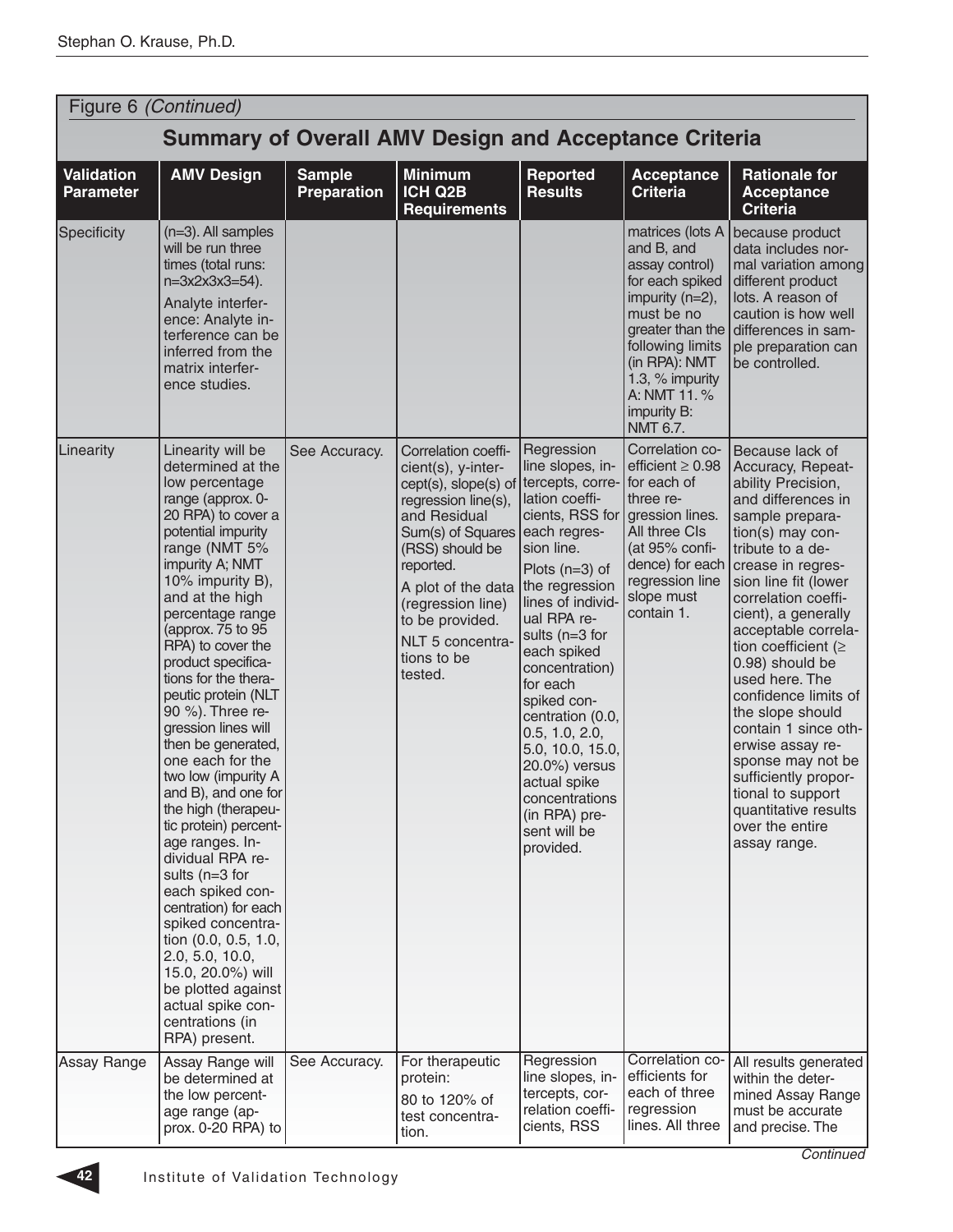|                                       | Figure 6 (Continued)                                                                                                                                                                                                                                                                                                                                                                                                                                                                                                                                                                                                                                                                                                                                                                                                                            |                                                        |                                                                                                                                                                      |                                                                                                                                                                                                                                                                                                              |                                                                                                                                                                             |                                                                                                                                                                                                                                                                                                                                                                                                                                                                                                                                   |  |
|---------------------------------------|-------------------------------------------------------------------------------------------------------------------------------------------------------------------------------------------------------------------------------------------------------------------------------------------------------------------------------------------------------------------------------------------------------------------------------------------------------------------------------------------------------------------------------------------------------------------------------------------------------------------------------------------------------------------------------------------------------------------------------------------------------------------------------------------------------------------------------------------------|--------------------------------------------------------|----------------------------------------------------------------------------------------------------------------------------------------------------------------------|--------------------------------------------------------------------------------------------------------------------------------------------------------------------------------------------------------------------------------------------------------------------------------------------------------------|-----------------------------------------------------------------------------------------------------------------------------------------------------------------------------|-----------------------------------------------------------------------------------------------------------------------------------------------------------------------------------------------------------------------------------------------------------------------------------------------------------------------------------------------------------------------------------------------------------------------------------------------------------------------------------------------------------------------------------|--|
|                                       | <b>Summary of Overall AMV Design and Acceptance Criteria</b>                                                                                                                                                                                                                                                                                                                                                                                                                                                                                                                                                                                                                                                                                                                                                                                    |                                                        |                                                                                                                                                                      |                                                                                                                                                                                                                                                                                                              |                                                                                                                                                                             |                                                                                                                                                                                                                                                                                                                                                                                                                                                                                                                                   |  |
| <b>Validation</b><br><b>Parameter</b> | <b>AMV Design</b>                                                                                                                                                                                                                                                                                                                                                                                                                                                                                                                                                                                                                                                                                                                                                                                                                               | <b>Sample</b><br><b>Preparation</b>                    | <b>Minimum</b><br><b>ICH Q2B</b><br><b>Requirements</b>                                                                                                              | Reported<br><b>Results</b>                                                                                                                                                                                                                                                                                   | <b>Acceptance</b><br><b>Criteria</b>                                                                                                                                        | <b>Rationale for</b><br><b>Acceptance</b><br><b>Criteria</b>                                                                                                                                                                                                                                                                                                                                                                                                                                                                      |  |
| Assay Range                           | cover a potential<br>impurity range<br>(NMT 5% impurity<br>A; NMT 10% im-<br>purity B), and at<br>the high percent-<br>age range (ap-<br>prox. 75 to 95%)<br>to cover the prod-<br>uct specifications<br>for the therapeutic<br>protein (NLT 90<br>%). For details,<br>see Linearity sec-<br>tion.                                                                                                                                                                                                                                                                                                                                                                                                                                                                                                                                              |                                                        | For impurity A<br>and B:<br>From reporting<br>level to 120% of<br>specification                                                                                      | for each re-<br>gression line<br>will be reported.<br>All coefficients<br>of variation<br>(CV) for RPA<br>for each spiked<br>concentration<br>will be reported.<br>An overall CV<br>for each of the<br>three spiked<br>samples series<br>(impurity A, B,<br>and therapeutic<br>protein) will be<br>reported. | slope CIs<br>(95% confi-<br>dence) must<br>contain 1. All<br>acceptance<br>criteria for Ac-<br>curacy, Re-<br>peatability<br>Precision, and<br>Linearity must<br>be passed. | regression line assay response<br>within the Assay<br>Range must be lin-<br>ear. For further de-<br>tails, see sections<br>Accuracy, Repeat-<br>ability Precision,<br>and Linearity.                                                                                                                                                                                                                                                                                                                                              |  |
| Limit of Detec-<br>tion               | The LOD will be<br>determined for<br>each impurity (A<br>and B) concentra-<br>tion from data<br>generated in the<br>Accuracy section<br>and evaluated in<br>the Linearity sec-<br>tion. For details,<br>refer to the Line-<br>arity section. Since<br>final product con-<br>tainer lot (A) may<br>contain significant<br>levels of each of<br>impurity A and B<br>$($ > 1%), the LOD<br>will be determined<br>from the regres-<br>sion lines gener-<br>ated for impurity A<br>and B in the Line-<br>arity section as per<br>section VII.C.1 of<br>ICH Guidance to<br>Industry document<br>Q2B.<br>LOD = $(3.3 \times \sigma) / S$<br>The slopes (S) will<br>be determined from<br>the linear regres-<br>sion data for each<br>impurity (A and B).<br>The standard devi-<br>ation $( \sigma )$ of the re-<br>sponse will be de-<br>termined from | See Accuracy<br>and Repeat-<br>ability Pre-<br>cision. | Approach C (see<br>section LOD of<br>this article):<br>$LOD = (3.3 \times \sigma) /$<br>S, where $\sigma = SD$<br>of response and<br>$S = regression$<br>line slope. | All concentra-<br>tions and re-<br>sults (in RPA)<br>will be tabu-<br>lated. The ap-<br>parent LODs<br>(in RPA) for<br>each impurity<br>$(n=2)$ will be<br>reported.                                                                                                                                         | The LODs for<br>impurity A and<br>B must be<br>NMT 0.4%<br>and 0.9%, re-<br>spectively.                                                                                     | In general, this ICH<br>recommended ap-<br>proach to determine<br>LOD may yield rela-<br>tively high values for<br>LOD (and LOQ) ver-<br>sus some alternative<br>approaches. The<br>level of Accuracy,<br><b>Repeatability Preci-</b><br>sion, and Linearity<br>in results generated<br>by this test system<br>will be reflected in<br>the LOD (and LOQ).<br>The LOD should be<br>less (33%) than the<br>LOQ, which in turn<br>must be significantly<br>less than the histori-<br>cal product impurity<br>means. See also<br>LOQ. |  |

**Continued** 

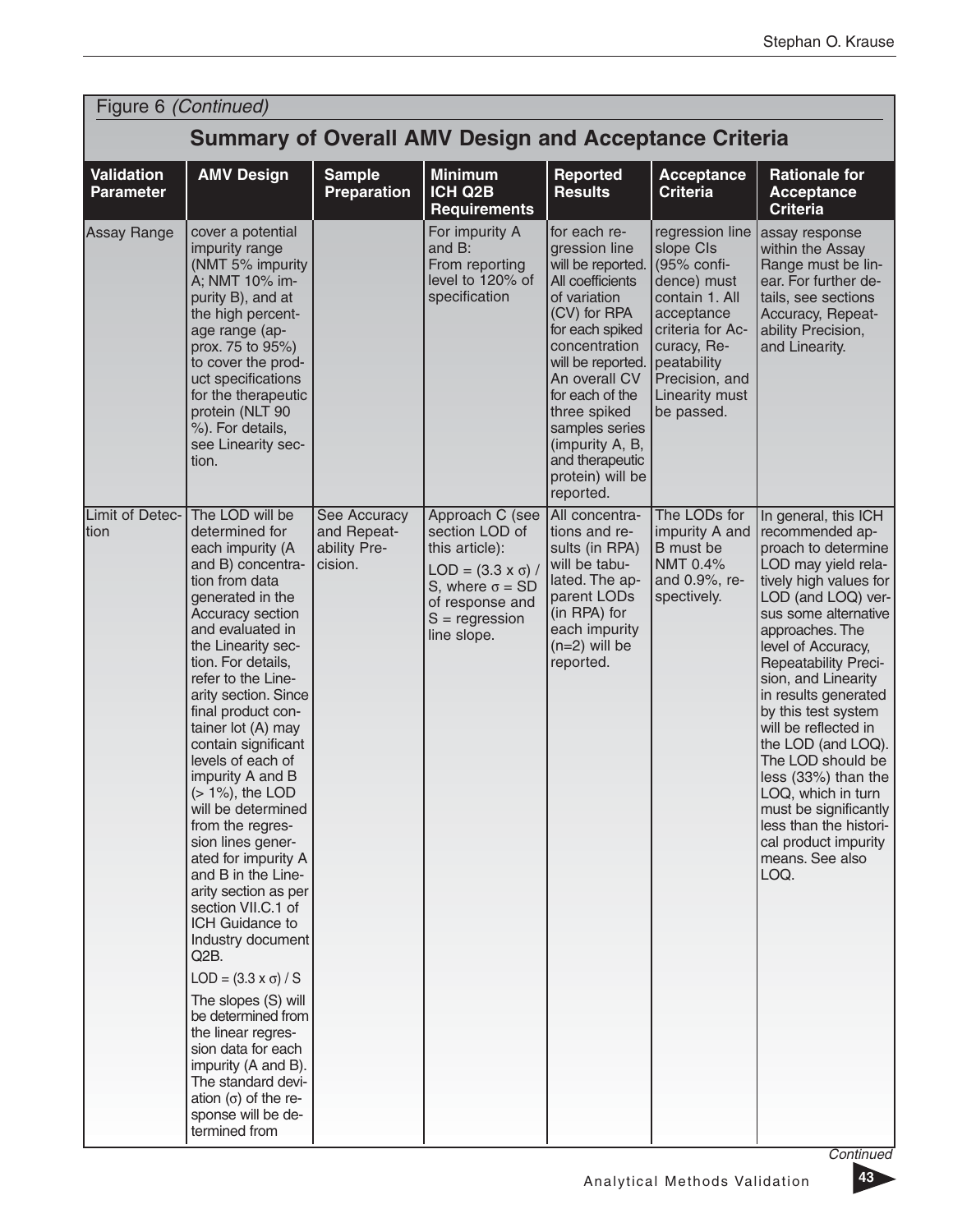|                                | Figure 6 (Continued)                                                                                                                                                                                                                                                                                                                                                                                                                                                                                                                                                                                                                                                                                                                                                                                                                                                                                   |                                                        |                                                                                                                                                                 |                                                                                                                                                                      |                                                                                                                            |                                                                                                                                                                                                                                                                                                                                                                                                                                                  |  |
|--------------------------------|--------------------------------------------------------------------------------------------------------------------------------------------------------------------------------------------------------------------------------------------------------------------------------------------------------------------------------------------------------------------------------------------------------------------------------------------------------------------------------------------------------------------------------------------------------------------------------------------------------------------------------------------------------------------------------------------------------------------------------------------------------------------------------------------------------------------------------------------------------------------------------------------------------|--------------------------------------------------------|-----------------------------------------------------------------------------------------------------------------------------------------------------------------|----------------------------------------------------------------------------------------------------------------------------------------------------------------------|----------------------------------------------------------------------------------------------------------------------------|--------------------------------------------------------------------------------------------------------------------------------------------------------------------------------------------------------------------------------------------------------------------------------------------------------------------------------------------------------------------------------------------------------------------------------------------------|--|
|                                | <b>Summary of Overall AMV Design and Acceptance Criteria</b>                                                                                                                                                                                                                                                                                                                                                                                                                                                                                                                                                                                                                                                                                                                                                                                                                                           |                                                        |                                                                                                                                                                 |                                                                                                                                                                      |                                                                                                                            |                                                                                                                                                                                                                                                                                                                                                                                                                                                  |  |
| Validation<br><b>Parameter</b> | <b>AMV Design</b>                                                                                                                                                                                                                                                                                                                                                                                                                                                                                                                                                                                                                                                                                                                                                                                                                                                                                      | <b>Sample</b><br><b>Preparation</b>                    | <b>Minimum</b><br>ICH Q2B<br><b>Requirements</b>                                                                                                                | Reported<br><b>Results</b>                                                                                                                                           | <b>Acceptance</b><br><b>Criteria</b>                                                                                       | <b>Rationale for</b><br><b>Acceptance</b><br><b>Criteria</b>                                                                                                                                                                                                                                                                                                                                                                                     |  |
| Limit of Detec-<br>Ition       | the RPA results<br>for each impurity<br>(A and B) in the<br>Repeatability Pre-<br>cision section.                                                                                                                                                                                                                                                                                                                                                                                                                                                                                                                                                                                                                                                                                                                                                                                                      |                                                        |                                                                                                                                                                 |                                                                                                                                                                      |                                                                                                                            |                                                                                                                                                                                                                                                                                                                                                                                                                                                  |  |
| Limit of Quan-<br>titation     | The LOQ will be<br>determined for<br>each impurity (A<br>and B) concentra-<br>tion from data gen-<br>erated in the Ac-<br>curacy section,<br>and evaluated in<br>the Linearity sec-<br>tion. For details, re-<br>fer to the Linearity<br>section. Since final<br>product container<br>lot (A) may contain<br>significant levels<br>each of impurity A<br>and B $(> 1\%)$ , the<br>LOQ will be deter-<br>mined from the re-<br>gression lines gen-<br>erated for impurity<br>A and B in the<br>Linearity section,<br>as per section<br>VIII.C.1 of ICH<br>Guidance to Indus-<br>try document Q2B.<br>$LOQ = (10 \times \sigma) / S$<br>The slopes (S) will<br>be determined<br>from the linear re-<br>gression data for<br>each impurity (A<br>and B). The stan-<br>dard deviation $(\sigma)$<br>of the response<br>will be determined<br>from the RPA re-<br>sults for each im-<br>purity (A and B) in | See Accuracy<br>and Repeat-<br>ability Pre-<br>cision. | Approach C (see<br>section LOQ of<br>this article):<br>$LOQ = (10 \times \sigma) /$<br>S, where $( = SD)$<br>of response and<br>$S = regression$<br>line slope. | All concentra-<br>tions and re-<br>sults (in RPA)<br>will be tabu-<br>lated. The ap-<br>parent LOQs<br>(in RPA) for<br>each impurity<br>$(n=2)$ will be<br>reported. | The LOQs for<br>impurity A and<br>B must be<br>NMT 1.1%<br>and 2.8%, re-<br>spectively.                                    | The LOQ should be<br>significantly less<br>than the historical<br>mean impurity re-<br>sults (2.0% and<br>3.9% for impurity A<br>and B, respectively,<br>see Table 3). We<br>can determine the<br>LOQ (and therefore<br>the LOD) by sub-<br>tracting 2SDs for<br>product impurity re-<br>sults from the his-<br>torical mean impu-<br>rity results (e.g., im-<br>purity A: 2.0% - 2 x<br>$0.43\% = 1.14\%).$<br>See also rationale<br>under LOD. |  |
| System Suit-<br>ability        | the Repeatability<br>Precision section.<br>All current criteria<br>for system suita-<br>bility (per SOP)<br>must be satisfied<br>in order for each<br>test to be consid-<br>ered valid. Each                                                                                                                                                                                                                                                                                                                                                                                                                                                                                                                                                                                                                                                                                                           | See all sec-<br>tions.                                 | No specific re-<br>quirements.                                                                                                                                  | Number of val-<br>id and invalid<br>tests. Appro-<br>priate number<br>of significant<br>digits to be<br>used for final                                               | As per SOP.<br>No acceptance<br>criteria for num-<br>ber of invalids<br>and appropri-<br>ate number of<br>significant dig- | System suitability will<br>be demonstrated by<br>passing all accep-<br>tance criteria. Sys-<br>tem suitability criteria<br>of the SOP may<br>change, depending                                                                                                                                                                                                                                                                                   |  |
|                                | failing test will be                                                                                                                                                                                                                                                                                                                                                                                                                                                                                                                                                                                                                                                                                                                                                                                                                                                                                   |                                                        |                                                                                                                                                                 | result reporting. its.                                                                                                                                               |                                                                                                                            | on the number                                                                                                                                                                                                                                                                                                                                                                                                                                    |  |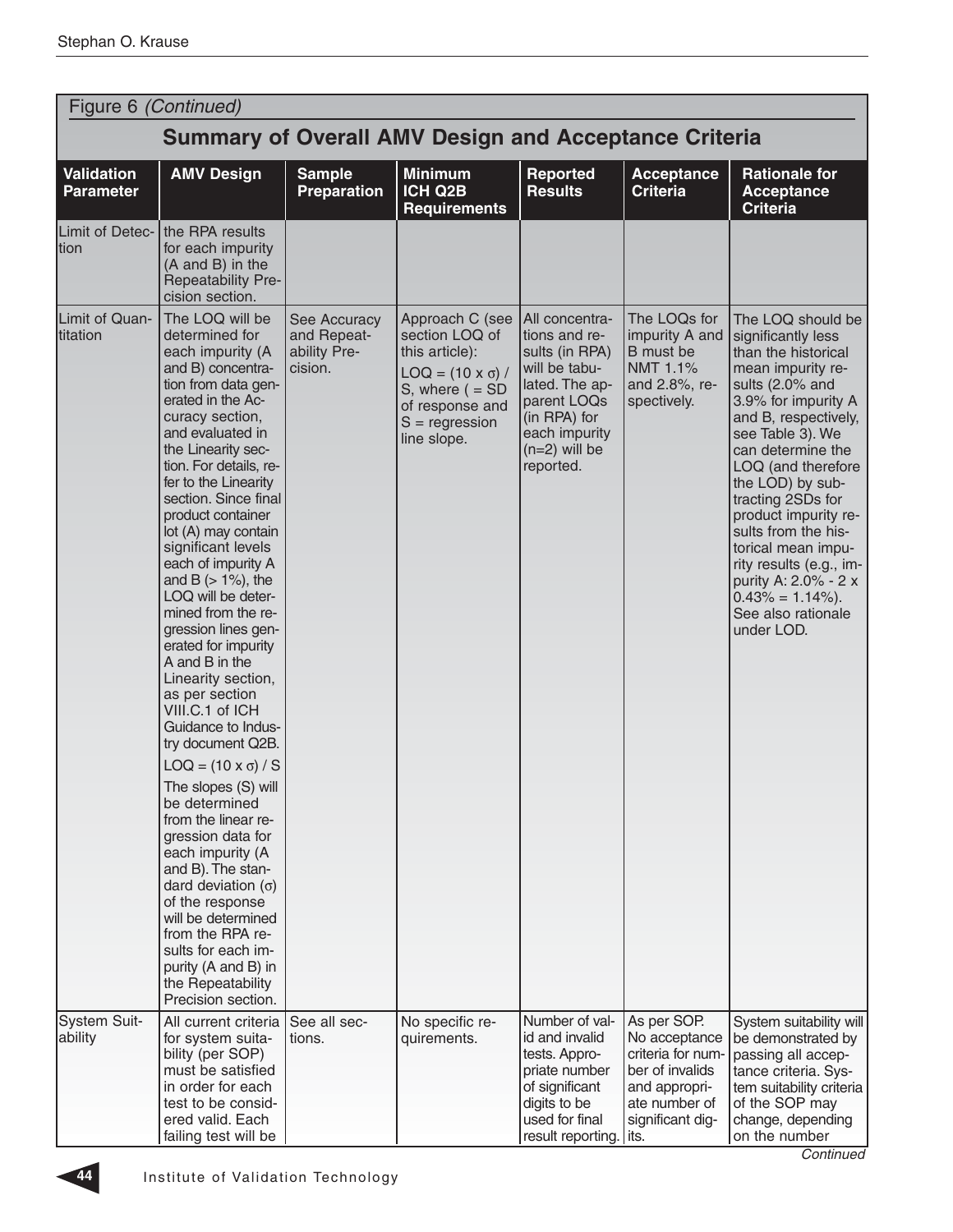|                                | Figure 6 (Continued)                                                                                                                                                                                                                                                     |                              |                                                         |                            |                                      |                                                       |
|--------------------------------|--------------------------------------------------------------------------------------------------------------------------------------------------------------------------------------------------------------------------------------------------------------------------|------------------------------|---------------------------------------------------------|----------------------------|--------------------------------------|-------------------------------------------------------|
|                                | <b>Summary of Overall AMV Design and Acceptance Criteria</b>                                                                                                                                                                                                             |                              |                                                         |                            |                                      |                                                       |
| Validation<br><b>Parameter</b> | <b>AMV Design</b>                                                                                                                                                                                                                                                        | <b>Sample</b><br>Preparation | <b>Minimum</b><br><b>ICH Q2B</b><br><b>Requirements</b> | Reported<br><b>Results</b> | <b>Acceptance</b><br><b>Criteria</b> | <b>Rationale for</b><br>Acceptance<br><b>Criteria</b> |
| <b>System Suit-</b><br>ability | repeated per SOP<br>until the current<br>criteria are met.<br>System suitability<br>will be evaluated<br>by listing invalid<br>tests. The appro-<br>priate number of<br>significant digits in<br>reported results<br>will be determined<br>following ASTM E-<br>$29-02.$ |                              |                                                         |                            |                                      | of valids/invalids<br>generated.                      |

# **Acceptance Criteria System**

When acceptance criteria are determined for each validation parameter, the fact that these are connected may often be overlooked. Each quantitative test system has certain capabilities to yield accurate, precise, and analyte-specific results over the desired assay range. Since every test system has certain limits on its capabilities, the acceptance criteria that ideally should define these limits should be connected. Test perfor-

 $Fig. 7$ 

mance expectations should be reflected in an Acceptance Criteria System (ACS) where all acceptance criteria for the required validation parameters (as per assay classification) are meaningful, and will focus on permissible worst-case conditions.

Like most concepts, the ACS has several drawbacks. One, it takes time and experience to evaluate and integrate all assay performance expectations into one system for all validation parameters, especially when validation data will be generated under QC routine testing

|                                 | $1$ iguit i                                  |                                                                                                                                         |  |  |  |  |  |
|---------------------------------|----------------------------------------------|-----------------------------------------------------------------------------------------------------------------------------------------|--|--|--|--|--|
|                                 | <b>Suggested AMV Protocol Sections</b>       |                                                                                                                                         |  |  |  |  |  |
| <b>Section</b><br><b>Number</b> | <b>Section</b><br><b>Number</b>              | <b>Subsections</b>                                                                                                                      |  |  |  |  |  |
| N/A                             | Protocol Approval                            | Protocol Title; Signatures with Job Titles                                                                                              |  |  |  |  |  |
| N/A                             | <b>List of Protocol Sections</b>             | Table of Content; List of Figures (if applicable); List of Tables                                                                       |  |  |  |  |  |
| $\mathbf{1}$                    | Introduction                                 | N/A                                                                                                                                     |  |  |  |  |  |
| $\overline{c}$                  | Principle                                    | N/A                                                                                                                                     |  |  |  |  |  |
| 3                               | Materials, Equipment, and<br>Instrumentation | Materials; Equipment; Instrumentation                                                                                                   |  |  |  |  |  |
| $\overline{4}$                  | <b>Historical Assay Performance</b>          | Historical Data for Assay Control; Historical Data for Samples<br>(if available); Product Specifications                                |  |  |  |  |  |
| 5                               | Validation Parameters and Design             | Test Method Description (summarizes SOP); Validation Pre-Re-<br>quirements (if applicable); Validation Parameters                       |  |  |  |  |  |
| 6                               | <b>Validation Execution Matrix</b>           | See Table 5                                                                                                                             |  |  |  |  |  |
| 7                               | Data Analysis                                | <b>Calculation Samples; Statistical Software</b>                                                                                        |  |  |  |  |  |
| 8                               | List of References                           | N/A                                                                                                                                     |  |  |  |  |  |
| 9                               | List of Attachments                          | N/A                                                                                                                                     |  |  |  |  |  |
| 10                              | <b>AMV Matrix and Acceptance</b><br>Criteria | Table with Column Headings: Validation Parameters, Validation<br>Approach, Sample Preparation, Reported Results, Acceptance<br>Criteria |  |  |  |  |  |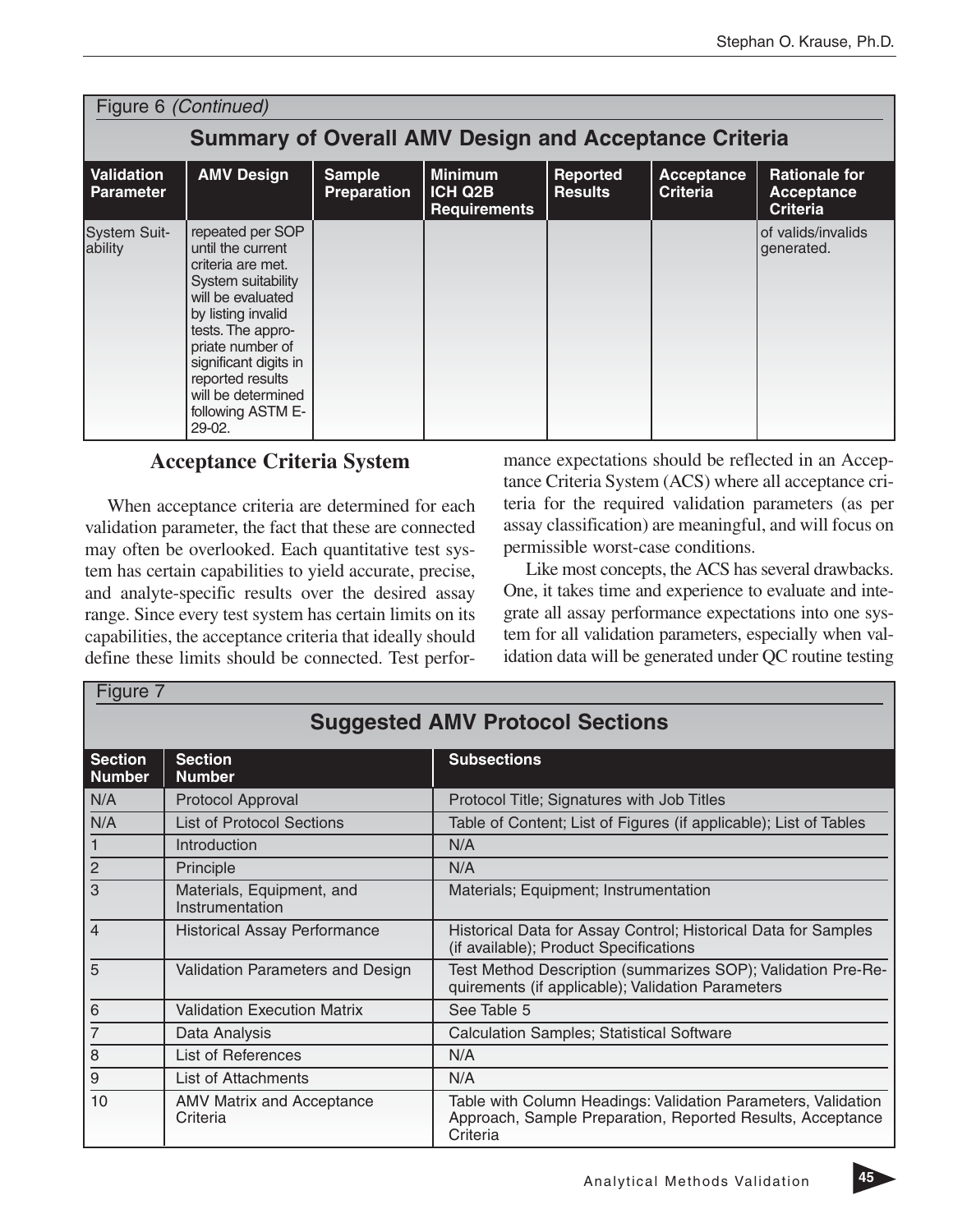| Figure 8                              |                                                                                                                                               |                |                |                |                                        |  |  |
|---------------------------------------|-----------------------------------------------------------------------------------------------------------------------------------------------|----------------|----------------|----------------|----------------------------------------|--|--|
| <b>Validation Execution Matrix</b>    |                                                                                                                                               |                |                |                |                                        |  |  |
| <b>Validation</b><br><b>Parameter</b> | <b>Sample</b><br><b>Run</b><br>Op.<br><b>Day</b><br>Ins.<br><b>Number</b><br><b>Number</b><br>(Spike Conc.)<br><b>Number</b><br><b>Number</b> |                |                |                |                                        |  |  |
| Accuracy                              | 1                                                                                                                                             |                |                |                | (3x): 5, 10, 20, 40, 60, 80, 100, 120% |  |  |
| Repeatability                         | 1                                                                                                                                             | 1              | 1              | 1              | As Accuracy                            |  |  |
| Int. Precision                        | 1                                                                                                                                             | $\overline{2}$ | 1              | $\overline{2}$ | 3x 100% Conc.                          |  |  |
| Int. Precision                        | $\overline{2}$                                                                                                                                | $\overline{2}$ | $\overline{2}$ | 3              | 3x 100% Conc.                          |  |  |
| Int. Precision                        | 3                                                                                                                                             | $\overline{2}$ | 3              | $\overline{4}$ | 3x 100% Conc.                          |  |  |
| Int. Precision                        | $\mathbf{1}$                                                                                                                                  | 3              | $\overline{2}$ | 5              | 3x 100% Conc.                          |  |  |
| Int. Precision                        | $\overline{2}$                                                                                                                                | 3              | 3              | 6              | 3x 100% Conc.                          |  |  |
| Int. Precision                        | 3                                                                                                                                             | 3              | 1              | $\overline{7}$ | 3x 100% Conc.                          |  |  |
| Int. Precision                        | 1                                                                                                                                             | 4              | 3              | 8              | 3x 100% Conc.                          |  |  |
| Int. Precision                        | $\overline{2}$                                                                                                                                | $\overline{4}$ | 1              | 9              | 3x 100% Conc.                          |  |  |
| Int. Precision                        | 3                                                                                                                                             | $\overline{4}$ | $\mathbf{P}$   | 10             | 3x 100% Conc.                          |  |  |
| Specificity                           | 1                                                                                                                                             | 5              | 1              | 11             | Matrix Interference                    |  |  |
| Specificity                           | 1                                                                                                                                             | 5              | 1              | 12             | Analyte Interference                   |  |  |
| Linearity                             | 1                                                                                                                                             | 1              | 1              | 1              | As Accuracy                            |  |  |
| Assay Range                           | 1                                                                                                                                             | 1              | 1              | 1              | As Accuracy                            |  |  |
| <b>LOD</b>                            | 1                                                                                                                                             | 1              | 1              | 1              | As Accuracy                            |  |  |
| <b>LOQ</b>                            | 1                                                                                                                                             | 1              | 1              | 1              | As Accuracy                            |  |  |

conditions. Two, systematic errors introduced during sample preparation for spiking studies (initially, small errors could also be magnified at the end of a dilution series) to determine accuracy (percent recovery) may not be accounted for when the ACS is solely developed using historical data and method capabilities. Three, when one validation parameter will fail its acceptance criteria, in general, all validation parameters will fail, leading to potential complete failure to demonstrate test system suitability. On the other hand, the opposite must then also be true, meaning that all criteria within the complete ACS will be passed when one acceptance criterion will be passed.

Although ACS may only be a concept at this point, and may not be applicable for all AMVs, the potential advantages of a well-developed ACS should outweigh the drawbacks, because the ACS is solid as a system, and can easily be justified and defended. Each individual acceptance criterion is now meaningful, related to all others, and reflects the test system performance capabilities. The concept of ACS should be considered for accuracy, precision (repeatability and intermediate), assay range, LOQ, and specificity. However, deriving acceptance criteria for the linearity parameter will be difficult, since an estimation of the potential

complex. With a well-developed ACS, the auditors can no longer criticize acceptance criteria. Acceptance crite-

ria are now derived as part of the ACS, which in turn, demonstrates method capabilities in respect to product specifications, historical data, and method capabilities. Furthermore, the ACS is a dynamic system that can be readily adapted as a unit to changes to the system, or for other reasons for revalidation. With experience, it will become easier and faster to set up an ACS, even for the AMV of a new test method.

worst-case combination(s) of regression line slope, yintercept, and regression coefficient becomes very

# **Conclusion**

Deriving reasonable acceptance criteria requires experience and a deep understanding of the method capabilities, product specifications, and historical data. This article provides a detailed approach to derive these criteria, which can now be justified and easily defended in an audit. The AMV can now accurately demonstrate that the test system is suitable for its intended use. ❏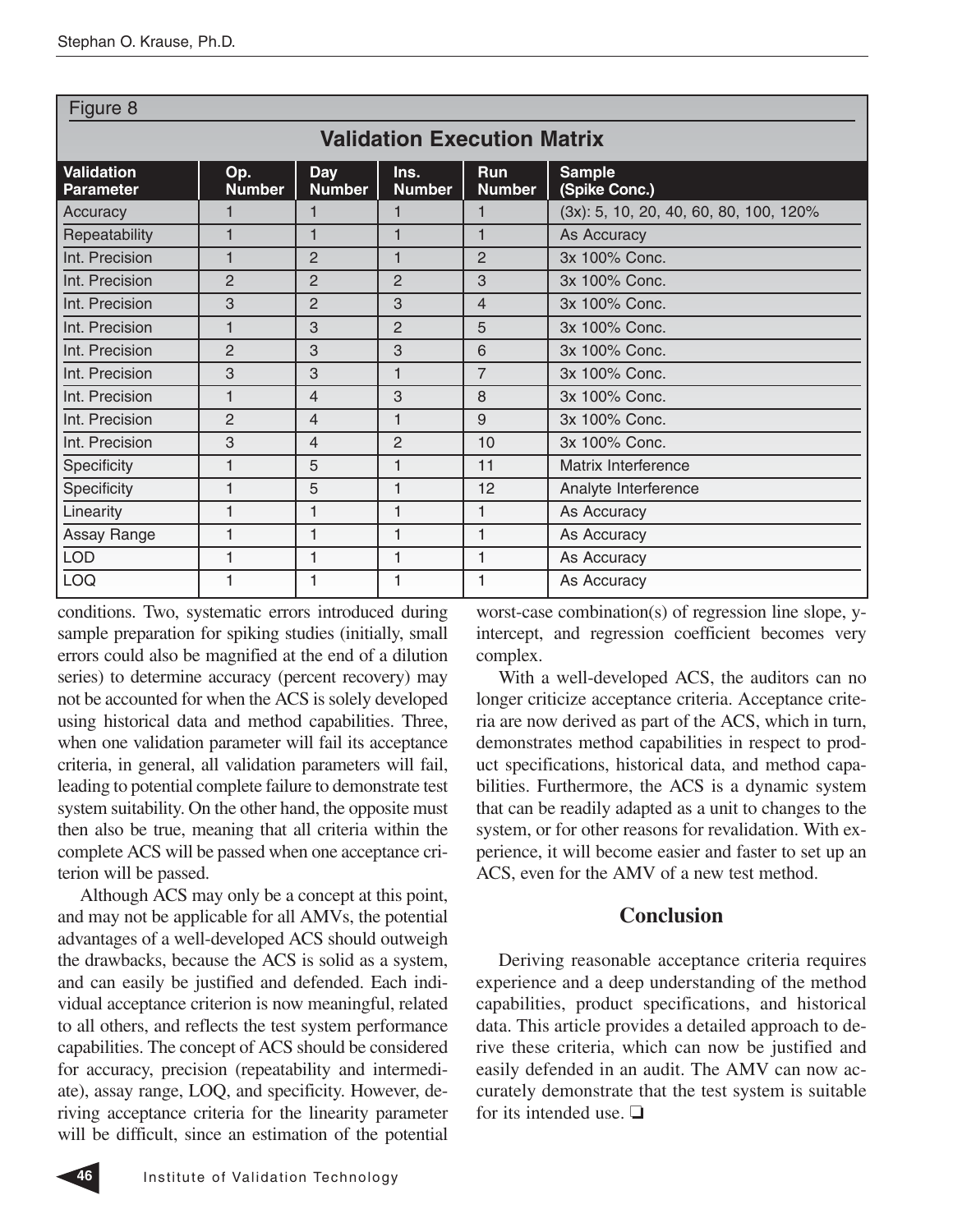#### **About the Author**

Stephan O. Krause, Ph.D. is managing the QC Analytical Validation department within the Biological Products division of Bayer HealthCare Corporation. He received a doctorate degree in bioanalytical chemistry from the University of Southern California. Dr. Krause can be reached by phone 510-705-4191, and by email at stephan.krause.b@bayer.com.

#### **Acknowledgement**

I would like to thank my colleague, Christopher Fisher, for his helpful comments and critical review of this article.

#### **Reference**

1. As per ASTM E 29-02 Section 7.4, the following instructions are given: "A suggested rule relates the significant digits of the test result to the precision of the measurement expressed as the standard deviation  $\sigma$ . The applicable standard deviation is the repeatability standard deviation (see Terminology E 456). Test results should be rounded to not greater than  $0.5 \sigma$  or not less than  $0.05 \sigma$ , provided that this value is not greater than the unit specified in the specification (see 6.2). When only an estimate, s, is available for  $\sigma$ , s, may be used in place of  $\sigma$  in the preceding sentence. Example: A test result is calculated as 1.45729. The standard deviation of the test method is estimated to be, 0.0052. Rounded to 1.457 since this rounding unit, 0.001, is between  $0.05 \sigma = 0.00026$  and  $0.5 \sigma = 0.0026$ .

For the rationale for deriving this rule, refer to ASTM E 29-02. For definitions refer to ASTM E 456.

## **Suggested Reading**

- 1. Krause, S. O., "Good Analytical Method Validation Practice, Part I: Setting-Up for Compliance and Efficiency." *Journal of Validation Technology*. Vol. 9 No. 1. November, 2002. pp 23-32.
- 2. International Conference on Harmonization (ICH), Q2A, "Validation of Analytical Procedures." *Federal Register*. Vol. 60. 1995.
- 3. ICH, Q2B, "Validation of Analytical Procedures: Methodology." *Federal Register*. Vol. 62. 1996.
- 4. United States Pharmacopoeia. USP 25 <1225>. "Validation of Compendial Methods."
- 5. American Society for Testing and Materials (ASTM) E 29-02. "Standard Practice for Using Significant Digits in Test Data to Determine Conformance with Specifications." July, 2002.
- 6. ASTM E 456 96. "Standard Terminology for Relating to Quality and Statistics." September, 1996.
- 7. Miller, J. C. and Miller, J. N. "Statistics for Analytical Chemistry." (2nd ed.). Ellis Horwood Ltd., England. 1988.

# **Article Acronym Listing**

| ACS:          | <b>Acceptance Criteria System</b>           |
|---------------|---------------------------------------------|
| AMD:          | <b>Analytical Method Development</b>        |
| <b>ANOVA:</b> | <b>Analysis of Variance</b>                 |
| AMV:          | <b>Analytical Method Validation</b>         |
| ASTM:         | American Society for Testing and            |
|               | Materials                                   |
| CI:           | Confidence Interval                         |
| CoA:          | <b>Certificates of Analysis</b>             |
| CV:           | <b>Coefficient of Variation</b>             |
| CZE:          | Capillary Zone Electrophoresis              |
| FDA:          | Food and Drug Administration                |
| <b>GAMVP:</b> | Good Analytical Method Validation           |
|               | Practice                                    |
| HPLC:         | High Performance Liquid Chromatog-          |
|               | raphy                                       |
| HPSC:         | <b>High Performance Size Exclusion</b>      |
|               | Chromatography                              |
| ICH:          | International Conference on Harmo-          |
|               | nization                                    |
| LOD:          | <b>Limit of Detection</b>                   |
| LOQ:          | Limit of Quantitation                       |
| MS:           | <b>Mass Spectometry</b>                     |
| NLT:          | No Less Than                                |
| OOS:          | Out-Of-Specification                        |
| QC:           | <b>Quality Control</b>                      |
| RPA:          | <b>Relative Percent Area</b>                |
| RSS:          | Residual Sum(s) of Squares                  |
| SD:           | <b>Standard Deviation</b>                   |
|               | SDS-PAGE: Sodium Dodecyl Sulphate-Polyacry- |
|               | lamide Gel Electrophoresis                  |
| SOP:          | <b>Standard Operating Procedure</b>         |
| SP:           | <b>Standard Practice</b>                    |
| USP:          | United States Pharmocopeia                  |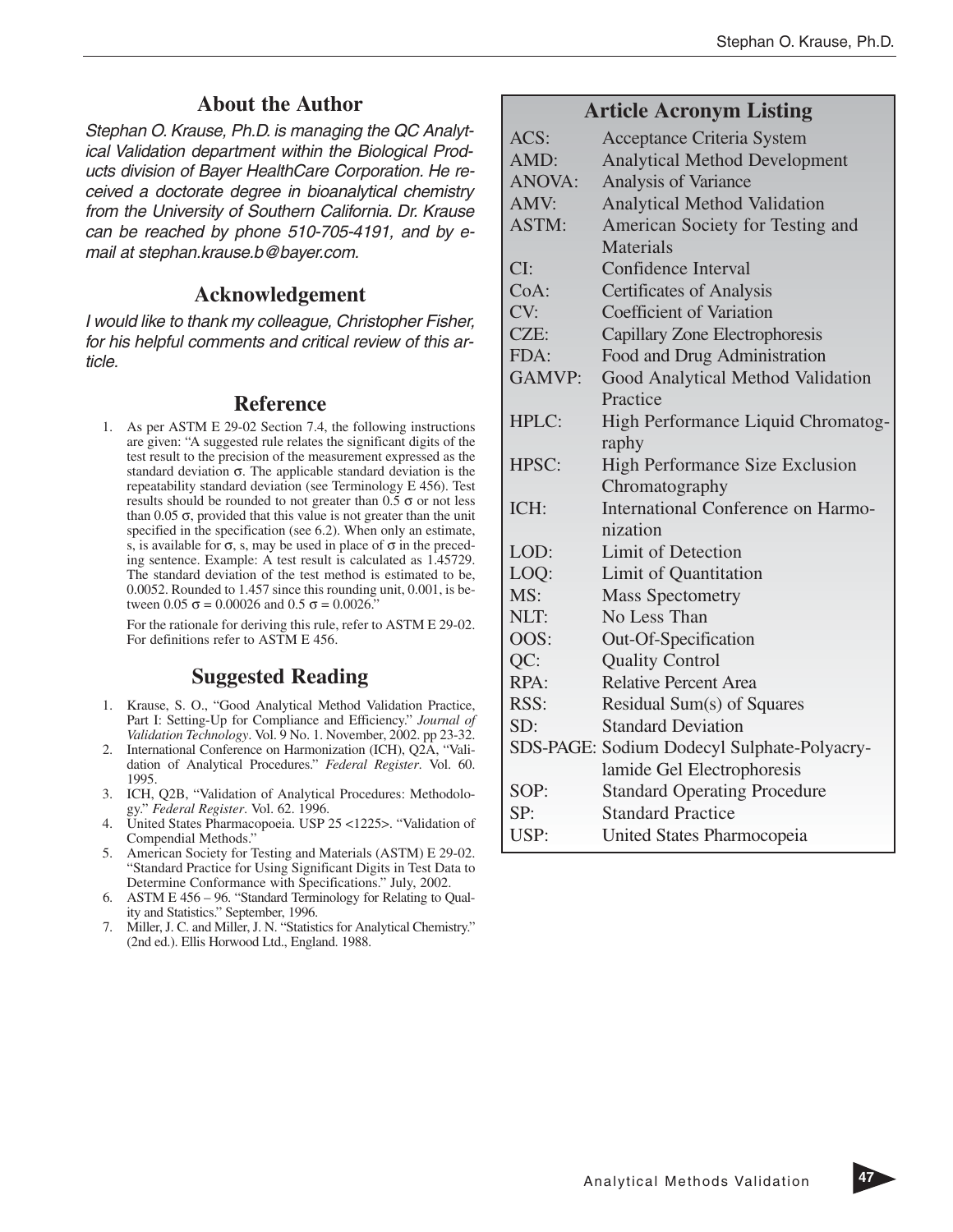# **Good Analytical Method Validation Practice**

# *Setting Up for Compliance and Efficiency: Part I*

By Stephan O. Krause, Ph.D. Bayer HealthCare Corporation

❖

In recent years, Analytical Method Validation (AMV) has become an increasing concern and focus of regulatory agencies. Agenn recent years, Analytical Method Validation (AMV) has become an increasing concern and cies expect companies to continuously modify test methods along the long path from drug development to final release testing of the licensed product. The level of detail and validity within test method qualification and validation documents increases along this path. Although directed towards Quality Control (QC), departments of mid- to large-sized manufacturers for biological and pharmaceutical products, most of the suggestions presented here may also be applied to other industries. The

scope of this article is to illustrate a rigorous AMV program, that when consistently applied, should maintain compliance with regulatory agencies in the future. This article will provide recommendations on how to incorporate compliance requirements into a practical and efficient approach to produce analytical validations.

Good Analytical Method Validation Practice (GAMVP) ensures accurate and reliable test results, and therefore the safety and quality of the product.

❝**Once the FDA has audited AMVs and found general compliance, the Agency will certainly be more confident and trusting in the overall testing results.**❞

How many validation resources a company decides to devote to the AMV program is a business decision like the purchase of insurance for the shipped licensed product. Companies can invest a minimum level of resources, and wait to be eventually hit by the U.S. Food and Drug Administration (FDA) with 483 observations and potential Warning Letters. On the other hand, companies may invest more resources into the AMV program and supporting departments, and this would then pay off later in time when FD-483 observations and warning letters could be avoided. Once the FDA has audited AMVs and found general compliance, the

Agency will certainly be more confident and trusting in the overall testing results. This impression may carry on for years to come, and will furthermore ensure product safety to the patient.

Efforts towards a compliant and efficient AMV program include the generation of a method validation master plan, which aligns the timelines of the regulatory and manufacturing units with validation project completion. To be efficient, the AMV department must be well-organized, and staffed with expe-

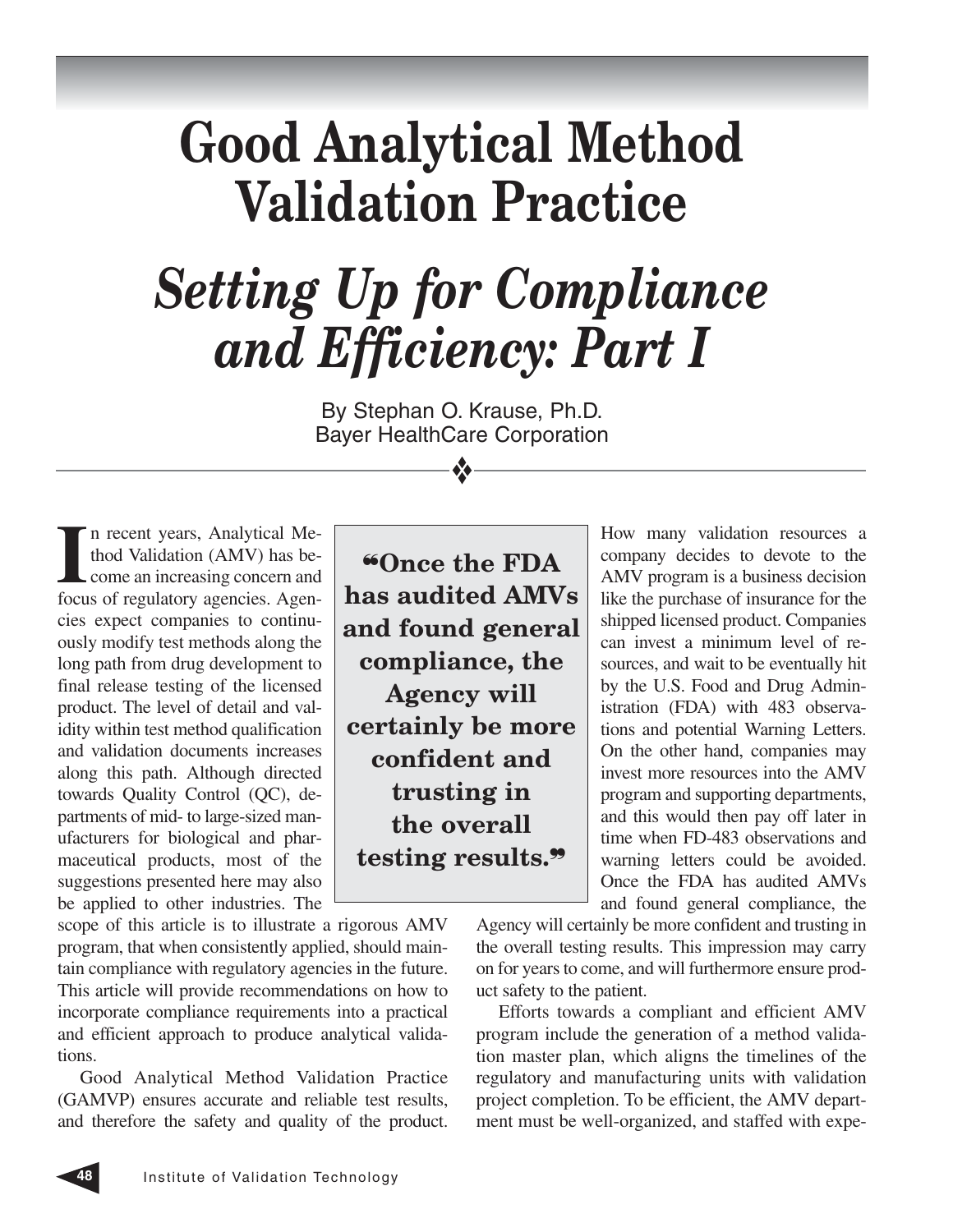rienced scientists who are sufficiently trained to consistently plan and execute validation projects. It is important to realize that the continuously increasing number of required validations must be counterbalanced also by an equivalent staffing increase of Quality Assurance (QA) personnel, delegated for protocol and report review and approval. In order to cope with increasing expectations, the AMV department must be integrated effectively within the QC unit. However, the set-up of the AMV program starts with the generation of the Standard Practice/Procedure (SP) document, which governs the process of AMVs. The SP clearly defines all required AMV procedures and responsibilities.

# **The AMV Standard Practice/Procedure**

#### *Qualification versus Validation*

Differences in the definitions for analytical method qualifications versus validations among regulatory agencies, and often even within a company's functional units, have somehow lead to confusion for the user. Unfortunately, there is currently no guidance available why and when methods must be qualified or validated, with the exception of non-compendial methods used for release testing, which must be validated. It is important that these terms are clearly defined in the governing SP. This document should state at which drug development or process stage methods must be qualified or validated. Since regulatory agencies have still no harmonized classification for the terminology, it is not important how companies define these terms, as long as these are well-defined in the SP, and these definitions are understood and followed by all users.

Method qualification is demonstrating test system suitability. The method qualification report should contain an assessment of the accuracy and precision of the test results, and the appropriate number of samples to be tested. Method qualifications should be performed for all compendial methods used. Pre-set acceptance criteria for system suitability (accuracy, precision, and sample size) should be used in the qualification protocol, but may be "wider" than those in the validation protocol, since method qualification is not intended to challenge a compendial or otherwise validated test method.

Method validation is also demonstrating test sys-

tem suitability, but requires a more rigorous approach. When following regulatory expectations set forth in the SP, a series of validation performance characteristics (see section on Validation Parameters) must be strictly followed. All non-compendial test methods must be validated in addition to those previously qualified, or validated methods, which have been automated or otherwise changed. Method validation must challenge system suitability, and should therefore have "tighter" pre-set acceptance criteria for each validation parameter in the validation protocol. Suggested applications for test method qualifications and validations



are given in *Figure 1* and *Figure 2*, respectively.

Test methods could also be defined as qualified when developed by the Analytical Method Development (AMD) group. This definition would then also correlate with the equipment and instrument terminology (qualification), and the AMD report could then be used as the Performance Qualification (PQ) for the relevant instrument(s) after the Design Qualification (DQ), Installation Qualification (IQ), and Operation Qualification (OQ) are executed and approved.

All test method qualification and validation protocols should contain acceptance criteria for each studied validation parameter. Not only validation, but also, qualification protocols should be generated with clear expectations what criteria an instrument or method must routinely produce. Qualifications may

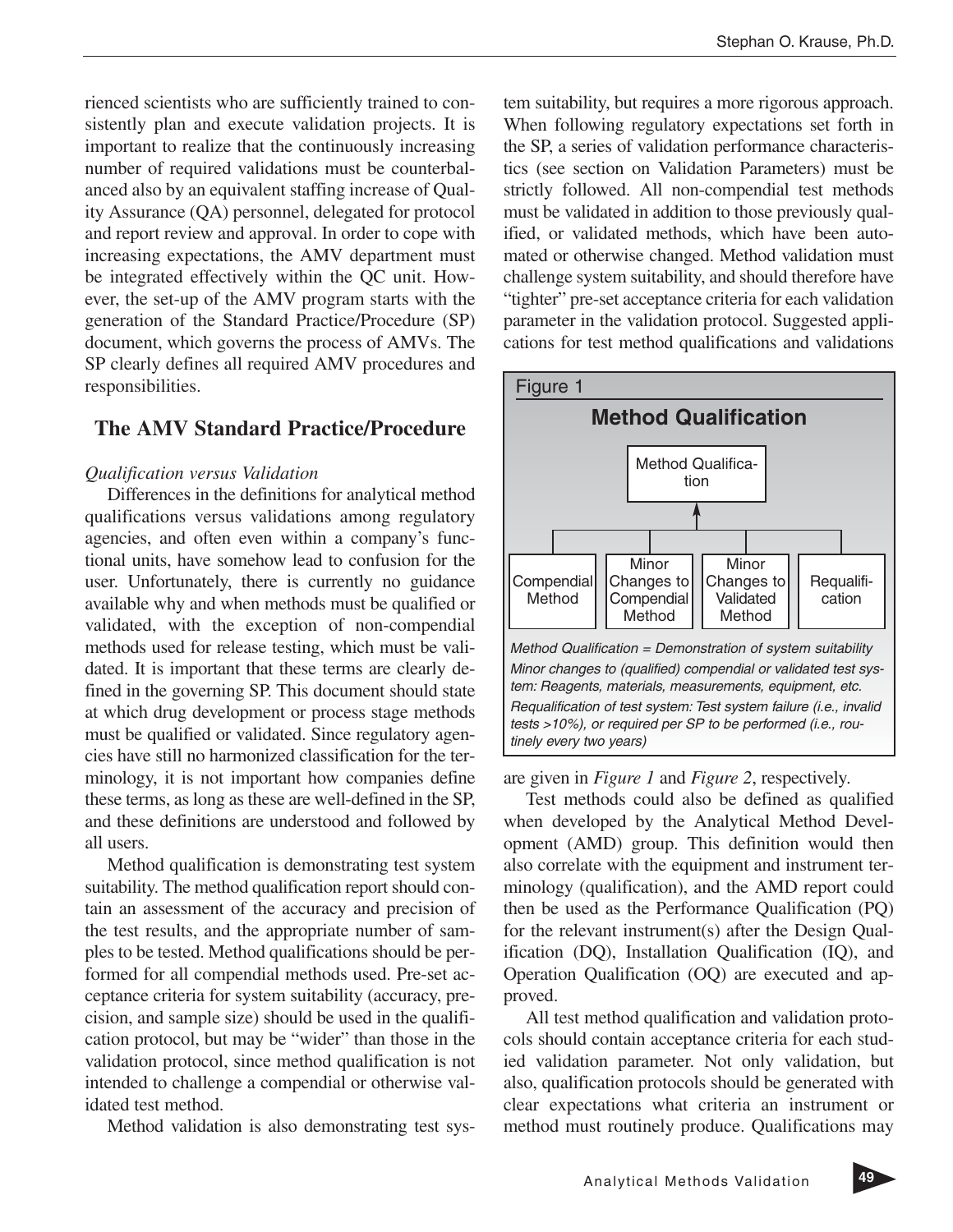

include "wider" acceptance criteria than validations because, in general, less history of system suitability and overall assay performance may be available.

#### *Assigning Responsibilities*

Recent trends of auditors that criticize companies for the lack of assigned responsibility and accountability should be considered when these areas are defined in the SP. The method development reports should be reviewed by the AMV department and approved by QA management. The AMV protocol and report should be prepared by experienced AMV scientists, reviewed by the AMV manager, QC manager or supervisor, and by the leading QC operator. Review by the leading QC operator ensures that all technical details of the protocol are corresponding to the Standard Operating Procedure (SOP), and are followed by the operator(s), and that all data and deviations are properly documented. QA management must approve all documents required by the U.S. Code of Federal Regulations (CFR) Title 21. The AMV department is responsible for the timely completion (i.e., six months) of the validation, data, information integrity, and compiling and archiving of the AMV package. *Figure 3* illustrates the assigned department responsibilities, interfaces, and the overall process flow of a new analytical test method.

## *AMV Documentation*

Nothing demonstrates control and overall integrity more than serialized (in red) pages for the AMV protocols and reports. This is truly the ultimate document control, ensuring that acceptance criteria and results cannot be changed during or after the validations are performed. Although not currently expected from regulatory agencies, this cumbersome effort will be rewarded with an overall positive impression on the regulatory agency auditor that AMVs are performed at the highest quality level.

AMV protocols and reports should have unique identification numbers, such as AMVP-02-001 for Analytical Method Validation Protocol generated chronologically as the first one in the year 2002 (AMVR-02-001 would be the corresponding report). An addition to the protocol or report is defined as an addendum, and should be denoted as such (i.e., AD = Addendum, therefore: AMVP-02-001-AD). A correction or change to the protocol or report is defined as an amendment, and should also be denoted as such  $(i.e., AM = Amendment so AMVP-02-001-AM). All$ identification numbers used for AMV documentation should be defined in the SP and correlate with general company document numbering rules. Ideally, the numbering could start with the analytical method development report (AMDR-02-001), but this may not be practical, since the AMV and AMD departments may report into different departments (i.e., QC versus Research & Development [R&D]).

Validation data must be generated using only acceptable data recording means, such as validated software applications and serial numbered laboratory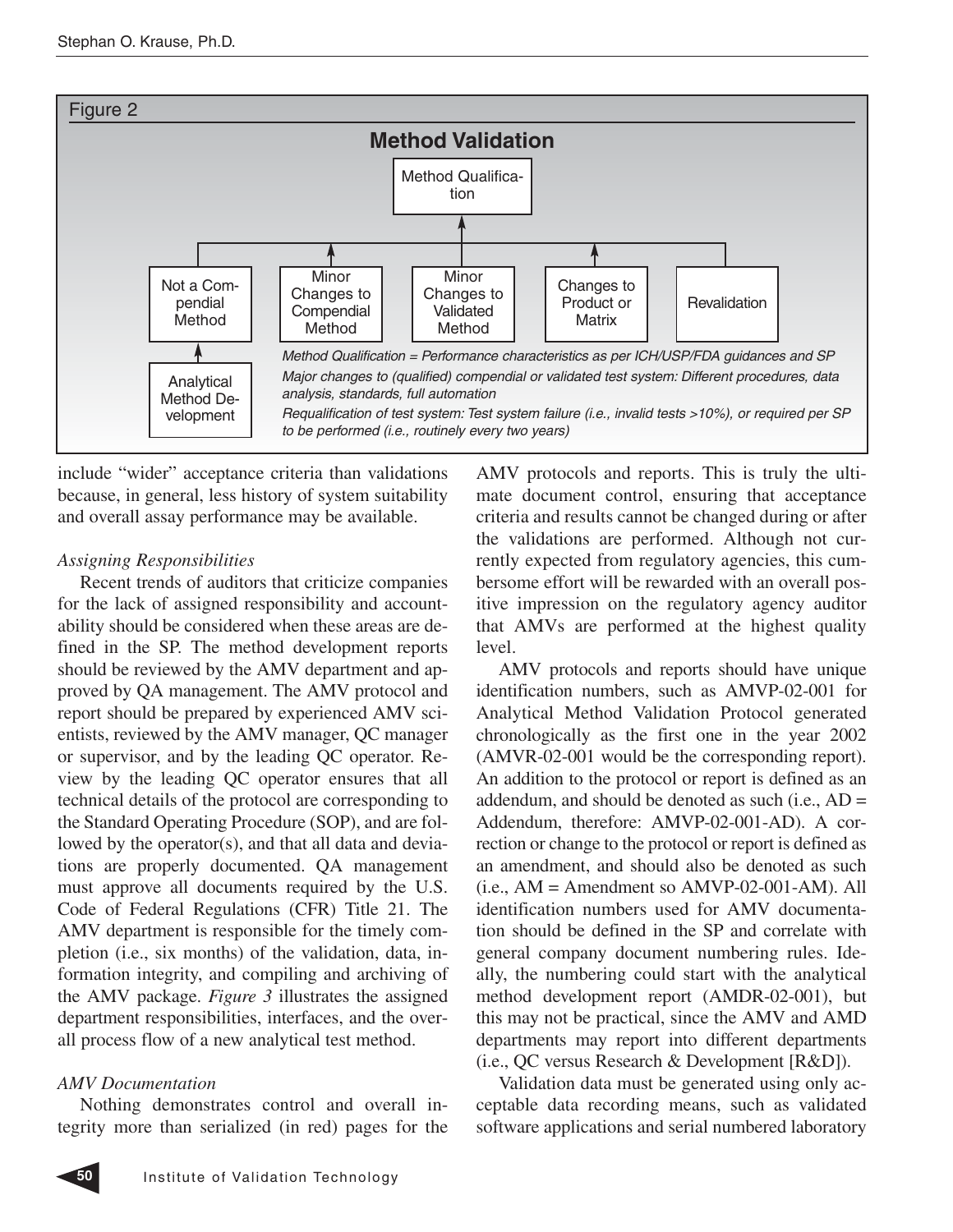notebooks. Validation data should be, if possible, realtime reviewed (same day) by the operator and the relevant QC supervisor. Only original data must be included in the AMV package for archiving. Recommended documents to be included in the AMV package are listed below:

- Original Validation Data
- SOP
- Change Request for SOP (if required)
- Certificates of Analysis (C of A)
- Other Relevant Reagent and Reference Information
- Relevant Sample Information
- In-process and/or Product Specifications
- Operator Training Records
- Instrument Calibration Records
- Instrument User Logs
- Historical Data
- Statistical Analysis
- Operator Notebook Copies (if used)
- Analytical Method Development Report
- Analytical Method Validation Protocol
- Analytical Method Validation Report
- Addenda and/or Amendments (if done)

Once all documents have been reviewed by the AMV study originator, and are organized in a binder, the AMV package should then be archived in a limited access and secure location to avoid any losses of these critical documents. Clearly, nothing indicates disorganization and incompetence more than lost validation documents, which are a company's proof for the validity of all test results. Auditors will use the SP to compare it to the actual AMV documents, and will search for any lack of detail and clear guidance, and deviations or inconsistencies between the SP and AMV documents. The SP, AMV protocol, and AMV report should be well-structured, detailed documents that should be concisely written, well-formatted, and without grammatical or spelling errors.

A limit should be set for the maximum time allowed between the approvals of the AMV protocol and report (i.e., six months). Clearly, an exceeded time limit suggests problems with either the protocol, execution, actual results obtained (AMV is responsible), the lack of resources or subject matter expertise of delegated personnel from QA management. In the worst case, an excessive time delay may indi-

cate problems with the method itself (AMD is responsible). The efficiency in AMV project completions is just as important as the overall quality, since even a poorly executed AMV is still better than a nonexisting AMV.

#### *Agency Guidance Documents*

Depending on where the licensed product will be sold, published guidance from the FDA, United States Pharmacopoeia (USP), and/or International Conference on Harmonization (ICH) should be referred to in the SP, and the minimum requirements in the relevant guidelines should be integrated. Management should keep in mind that regulatory agencies will audit the AMV department based upon current guidance documents and the company's governing SP. It is beyond the scope of this article to discuss regulatory guidelines (Part II of this article will contain recommendations on how to integrate current guidelines into the AMV protocol). The reader can readily find these guidelines over the Internet (www.fda.gov/cber/guidelines.htm). Regulatory agencies will become more experienced in GAMVP, and may expect more solid and stringent AMVs in the future. It may therefore be advisable, in order to achieve long-term compliance, to deliver AMV packages now that can stand up to future expectations.

Although listed in the ICH Q2B guidelines for method validation and USP 25 <1225>, the robustness of a test method should be demonstrated and documented during method development. The validation parameter 'Ruggedness,' in USP 25 <1225> is equivalent to ICH Q2B's 'Reproducibility,' in that they describe overall precision among different laboratories. Both uses of terminology are different from 'Robustness' (deliberate changes to test conditions) and 'Inter-assay Precision' or 'Intermediate Precision' (overall precision within one laboratory). Unfortunately, there is still some confusion among industry experts when and how exactly to apply which terminology. Anyhow, 'Robustness' should be covered during development. This is clearly more economical, and makes more sense, since the validation scientist must know the level of robustness before a method is validated. A method should not be modified once the method development work is completed (including robustness), and the development report is approved. An unfinished method is unlikely to be ro-

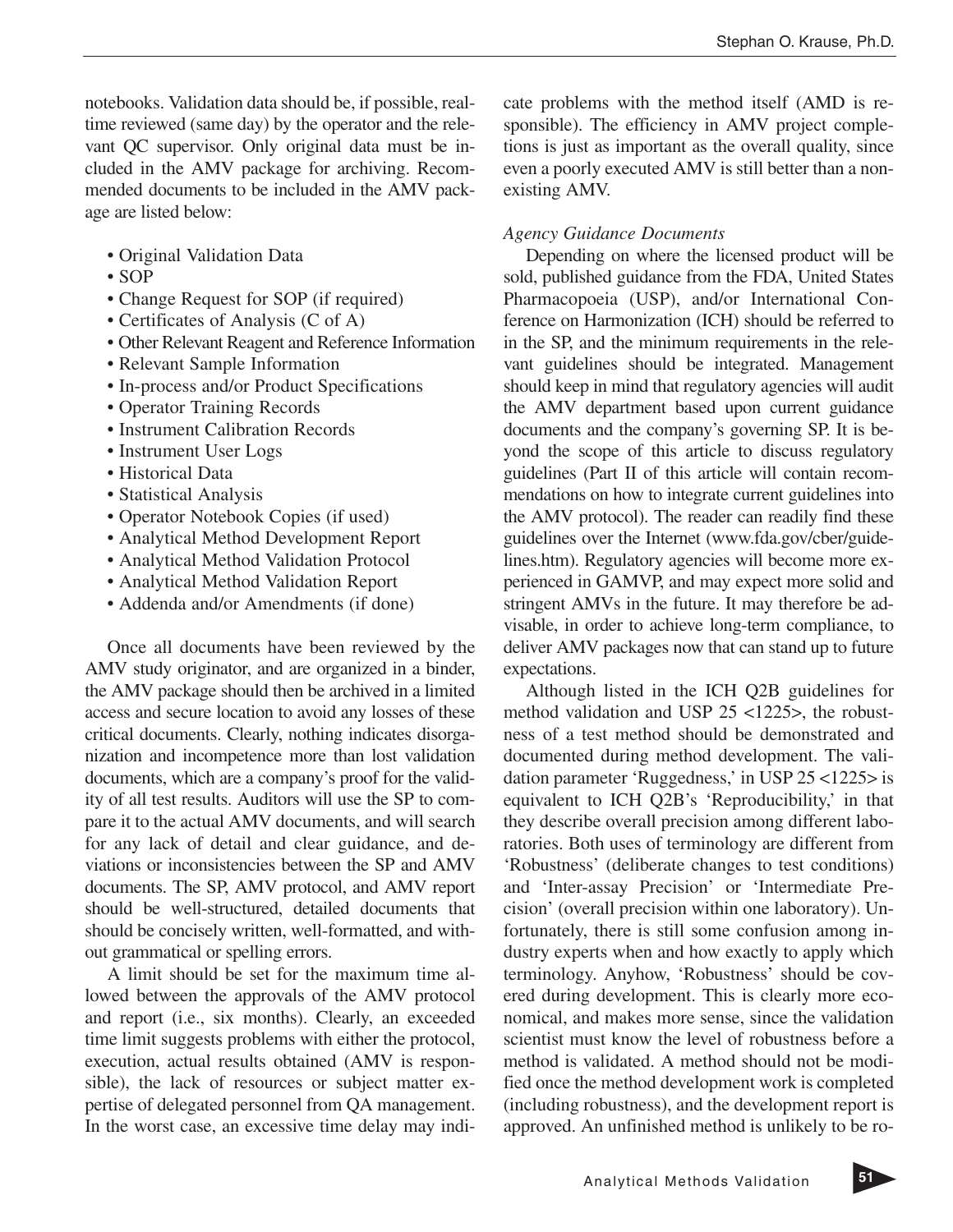bust enough to yield consistent test system suitability over time, and may cause test system failures and potential cumbersome and expensive efforts to fix the system. The function of the AMV department should clearly be to qualify and validate, not to modify and develop test methods.

#### *Biological versus Biochemical/Chemical Methods*

Biological assays are generally less quantitative than biochemical or chemical assays. In addition, less industry guidance on how to validate biological test methods is currently available. Although Agency expectations may therefore be less stringent, this however, does not make the task of biological method validation easier or more economical. Due to this general lack of experience by industry experts, the demonstration of test system suitability is often far from trivial.

The SP should differentiate between biological method qualifications (compendial) or validations (noncompendial), and biochemical or chemical methods (generally more quantitative). Protocol acceptance criteria must be thoroughly determined to incorporate expected results from qualitative versus quantitative tests, and normal versus non-normal (i.e., Poisson statistics) result distributions. Commonly used validation guidance documents (FDA, USP, ICH) should only be used with appropriate test methods. It may not be appropriate to incorporate the validation parameters, quantitation limit, linearity, and assay range when qualifying or validating a microbiological test procedure.

#### *Validation Parameters*

Assay performance criteria, such as accuracy and precision, are defined for chemical and biochemical methods in current guidelines, and should be covered according to assay classification (i.e., quantitative test, limit test). The validation parameters below are listed per ICH guidelines (Q2B):

- Specificity
- Linearity
- Assay Range
- Accuracy
- Repeatability Precision
- Intermediate Precision
- Reproducibility
- Limit of Detection
- Limit of Quantitation
- Robustness (if not done during AMD)
- System Suitability

Attention to assay classifications should be paid when one assay simultaneously tests for the main product and impurities (i.e., an electrophoresis assay may yield concentrations for the desired therapeutic protein, and also for other proteins not completely separated during purification). The SP should state when and how each validation parameter is to be executed. Guidance should be given how to derive acceptance criteria and use statistics (i.e., Analysis Of Variance [ANOVA], t-tests) to express confidence in each validation parameter. In-process or product specifications, historical data (assay development and/or routine testing), and guidelines set forth in the SP should be considered and integrated into each acceptance criterion. Other factors, as listed under *Figure 4*, should also be considered, since different methodologies and instruments may yield different assay performance expectations. More detail will be provided in Part II: Deriving Acceptance Criteria for the AMV Protocol.

#### *Acceptance Criteria and Statistics*

The SP should state guidelines when and how descriptive statistics (i.e., mean, standard deviation) and comparative statistics (i.e., F-test, T-test) are to be used for AMVs, and how they are to be incorporated into acceptance criteria. For example, when using assay variability factors, such as multiple instruments, operators, and days to demonstrate intermediate assay precision (within one laboratory), it is recommended to use, whenever possible, n=3 of each factor. To demonstrate that none of these factors contribute significantly (at 95 % confidence) more than the remaining others, an ANOVA should be used to evaluate intermediate precision. If significant differences among factors are observed, a series of F-tests and Student's T-tests should be used to isolate not only particular factors, but also individual variability contributors, such as a particular operator.

However, statistics should only be applied when the conclusions are meaningful. Due to sample spiking and other non-routine sample handling during the validation execution, systematic errors may not be accounted for with simple statistics, since those assume random data distributions. Acceptance criteria should be derived thoroughly, connected to product specifications, sample size, and assay performance to clearly demonstrate test

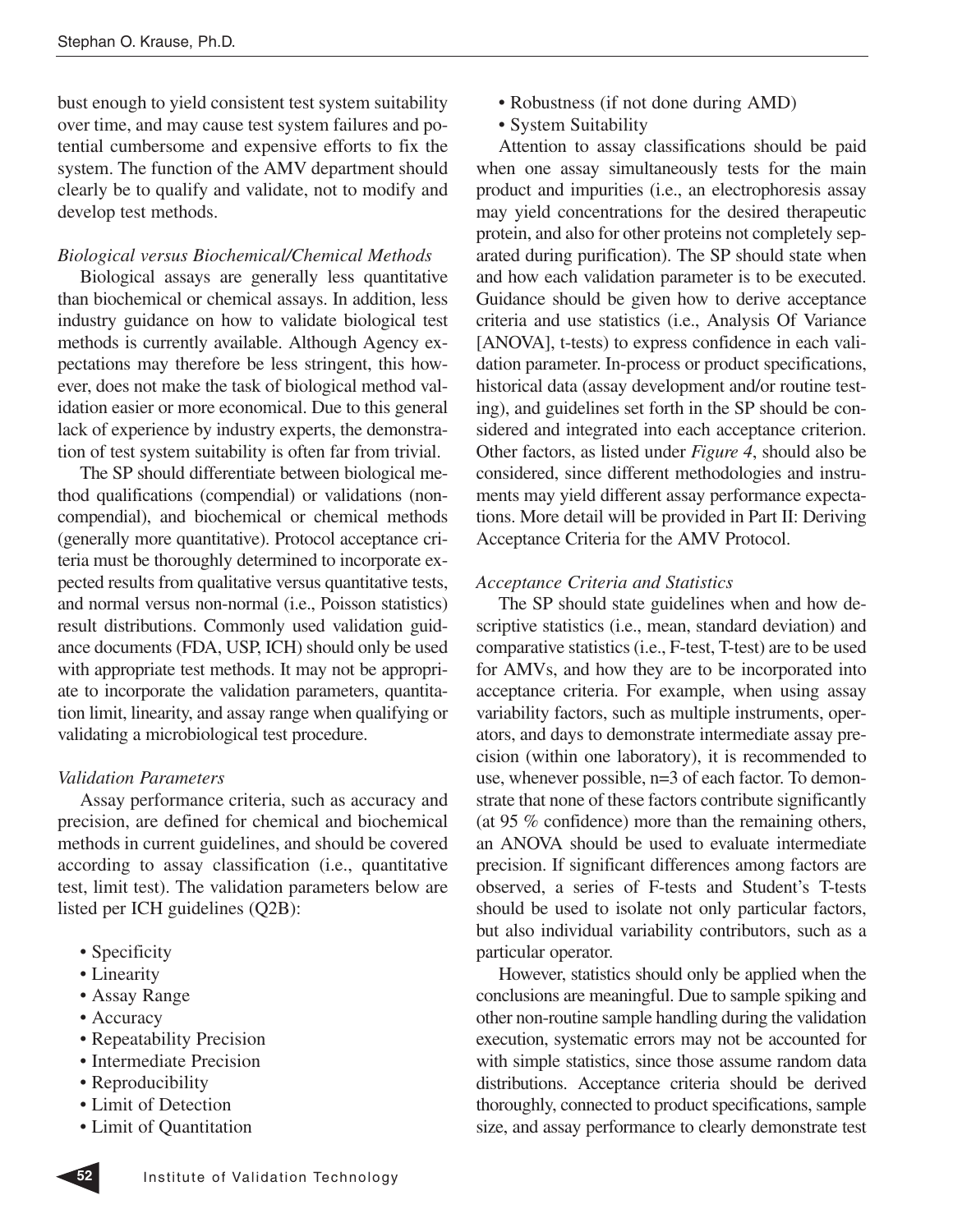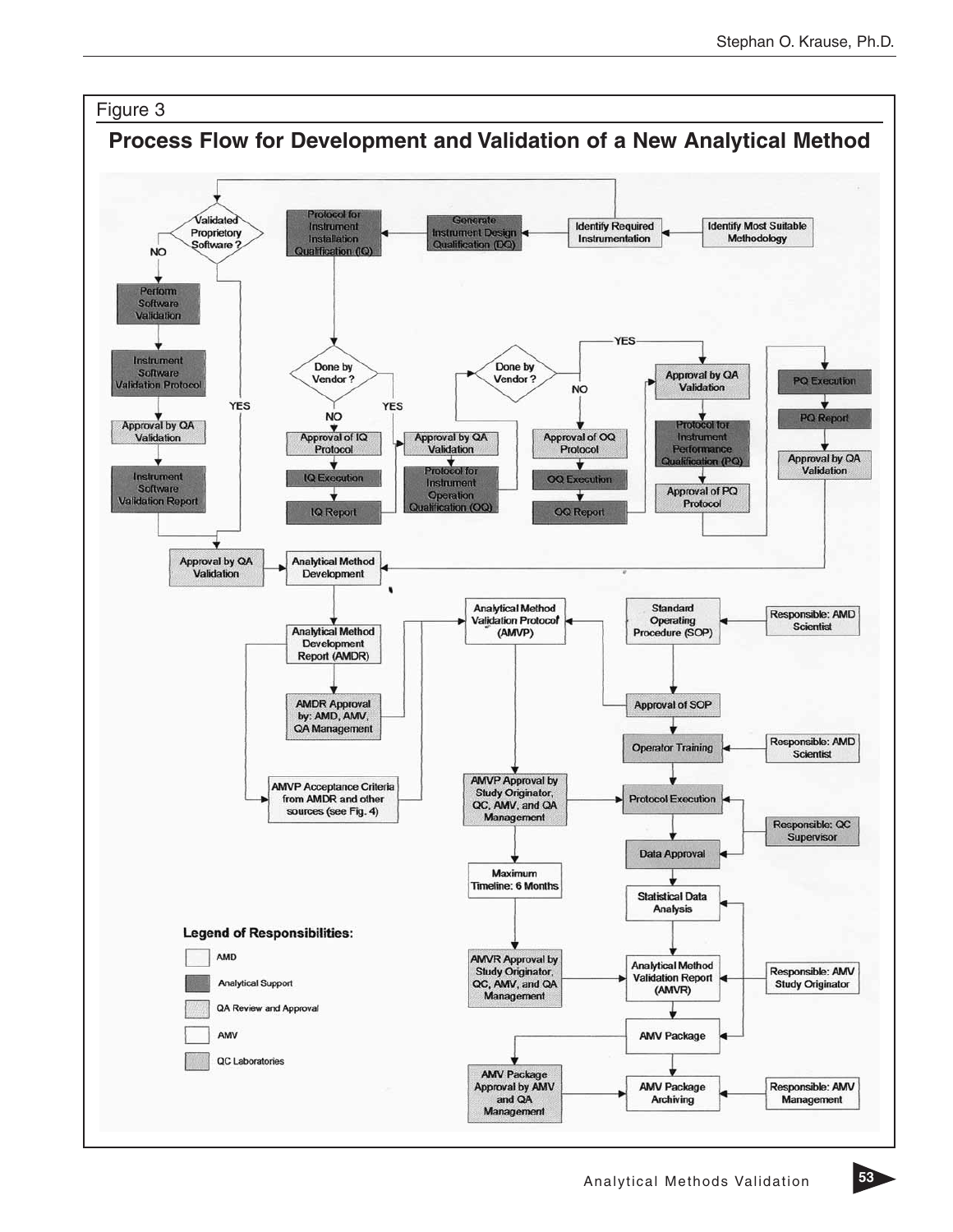system suitability (see also *Figure 4* for more detail). These criteria may therefore be more convincingly derived from numerical limits readily available (i.e., instrument specifications set by the manufacturer). The SP should further include guidelines how the uncertainty of reported results (and therefore the number of significant digits used) is to be determined in AMVs. Whether to derive this uncertainty estimation from a propagation of error analysis, overall assay precision (intermediate precision), repeatability precision, or a combination of precision and accuracy (using an acceptable reference standard) may, at least for now, not be as important as the consistent implementation and adherence to this procedure. It may, therefore, be advisable to keep instructions simple, so that these can be consistently understood and followed by everyone involved. Management must realize that this procedure does impact how final release results and product specifications are to be reported. The author will provide more detail in Part II.

## *Requalifications and Revalidations*

The SP should define when and to what extent test systems are to be requalified or revalidated (depending also on the initial definition for qualification versus validation). *Figure 1* and *Figure 2* provide applications for each of these two classifications. A good practice would be to set timelines for test methods to be requalified or revalidated even when test systems perform as expected, indicated by quarterly or annual QC trend reports. The requalifications or revalidations may then only be performed as partial requalifications and revalidations by demonstrating mainly accuracy and precision.

Whenever changes to the test system are required (i.e., increase in invalid tests), a full requalification or revalidation may be required. Once compendial (USP) methods are modified or automated, these methods should then be validated. Changes to the product, product formulation, or product matrix are considered major changes by the regulatory agencies and require test method validations, since these changes may impact test system suitability. It is, at least partially, a business decision how these conditions are defined in the SP, since any additional AMV projects will require more resources devoted from the AMV, QC, and QA staff to complete these projects, and may potentially interfere with a continuous production process. However, management should keep in mind that the expectations of regulatory agencies

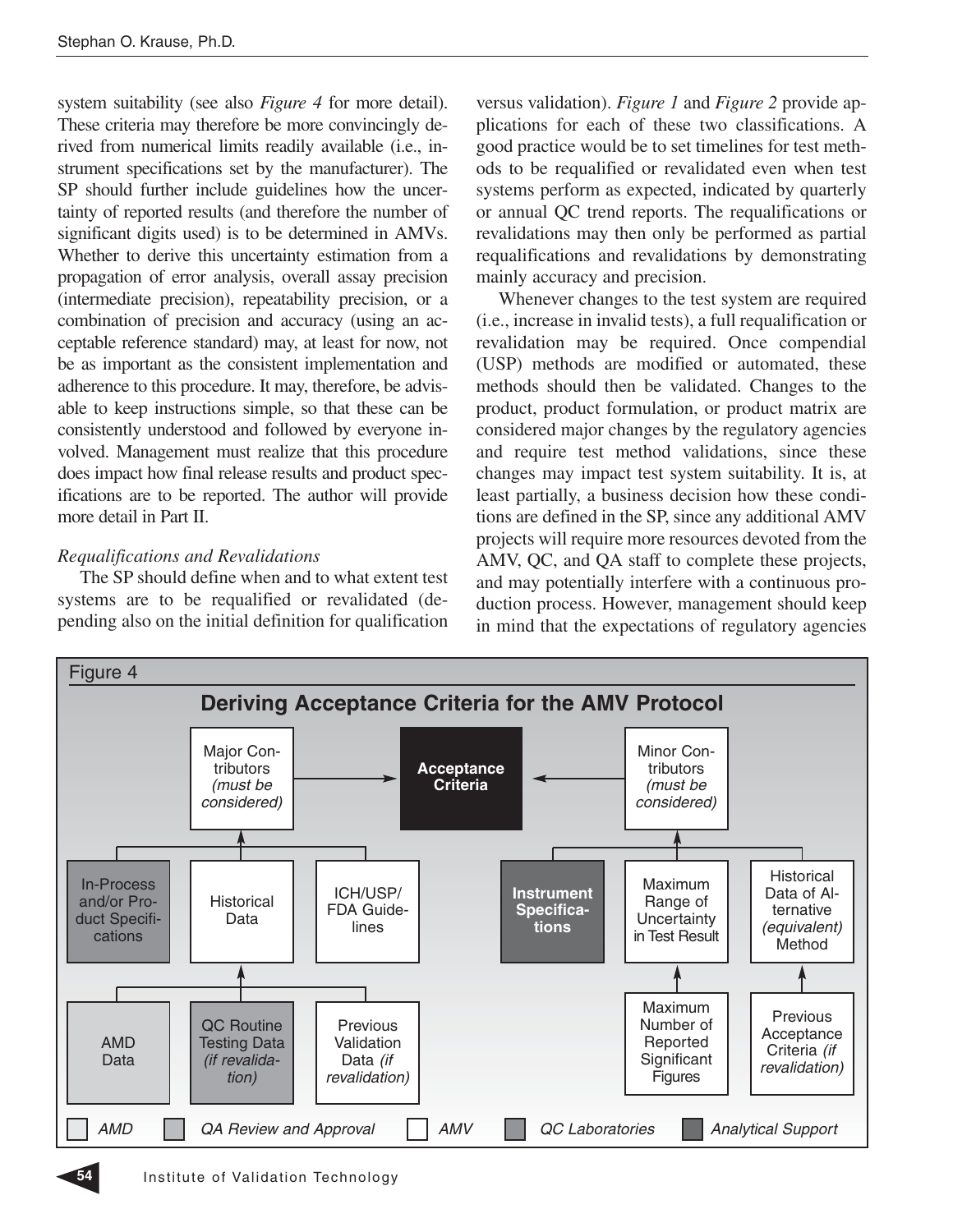## are likely to be more demanding in the near future. **The AMV-AMD Interface**

These two departments should be separate quality units, since one department alone should not be allowed to control development and validation. This is simply the same GMP principle, from a compliance standpoint, that QC validations must be approved by the QA department. Depending on the company size and requirements for AMVs, the AMV-AMD interface could be defined in the SP. Although it may not be necessary to include this in the SP, this interface should be carefully analyzed from a compliance and workflow (economical) point.

The AMV department should be involved in the review and approval process for developed methods, since they are expected to be the best scientific resource on which method can be validated, and will be sufficiently robust to withstand years of problem-free routine QC testing. Problematic assays should never reach the AMV department, since those will be difficult, if not impossible, to validate, and would cause many problems during routine QC testing. On the other hand, the AMD scientists are the method experts, and should be involved in the generation of acceptance criteria and other technical aspects of the validation protocol. Ultimately, the AMV department is responsible for the integrity of all data generated leading to the approved validations. A friendly and professional work environment between these departments is critical for efficiency, workflow, compliance, and overall quality of final method validation packages, thus ensuring product quality and safety to the patient.

# **The AMV-QA Interface**

The QA department oversees and controls the AMV department by their approval of all AMV documents. Whenever the number of AMV projects increases, the staffing of delegated personnel from QA management should proportionally increase to avoid hold-ups of AMV approvals. Although this may be logically concluded, companies often overlook this fact, and must then consequently pay the price by having AMV projects not completed on time; therefore potentially operating out of compliance. The QA department should clearly communicate their expectations for the AMV

program, since they have the final word on why, when, and how things are to be completed.

In case that the AMV department is permitted to run, according to the SP, with a relatively high level of autonomy, the department should educate QA on the principles of AMVs, as performed. In many companies, this may be more likely to be the case, since AMV scientists may be more experienced in how to practically plan and execute AMVs. The QA department will, and should always have, a certain level of control, as it naturally is the department that assures that activities are conducted with the uttermost adherence to compliance and integrity. For the AMV department to be efficient, it should establish and maintain a professional work atmosphere, staffed with qualified personnel where documents are reviewed timely, carefully, and objectively, since this is critical for timely project completion and compliance.

The validation protocol should be executed by trained QC operators who routinely perform this test procedure in the appropriate QC laboratory, using only qualified instruments and equipment. This ensures that validation samples are tested blindly, and that validation results are directly comparable to future routine testing results. Whenever validation projects lag behind manufacturing, or when revalidations are required (new formulation, matrix change etc.), historical QC assay performance must be integrated in the AMV protocols.

The AMV department should also be integrated in the analysis of timely (i.e., yearly) QC test method evaluations to ensure that assays maintain suitability, as demonstrated in the AMV report. This is important because not all QC test methods may contain appropriate system suitability criteria (i.e., blanks, standards, controls, etc.). In addition, assay controls may "drift" over time from the historical average towards the control limits (i.e.,  $\pm 3$  standard deviations), therefore not only potentially increasing the number of invalid results, but also indicating uncertainty in the overall test system suitability. Whenever test system suitability becomes uncertain (i.e., loss of accuracy and/or precision), the overall test system must be reevaluated. Assay control drifts, for example, may be caused by unstable control material, change in reagents, or testing equipment (i.e., chromatography columns). In either case, overall test system suitability may be affected, and any required modifications to

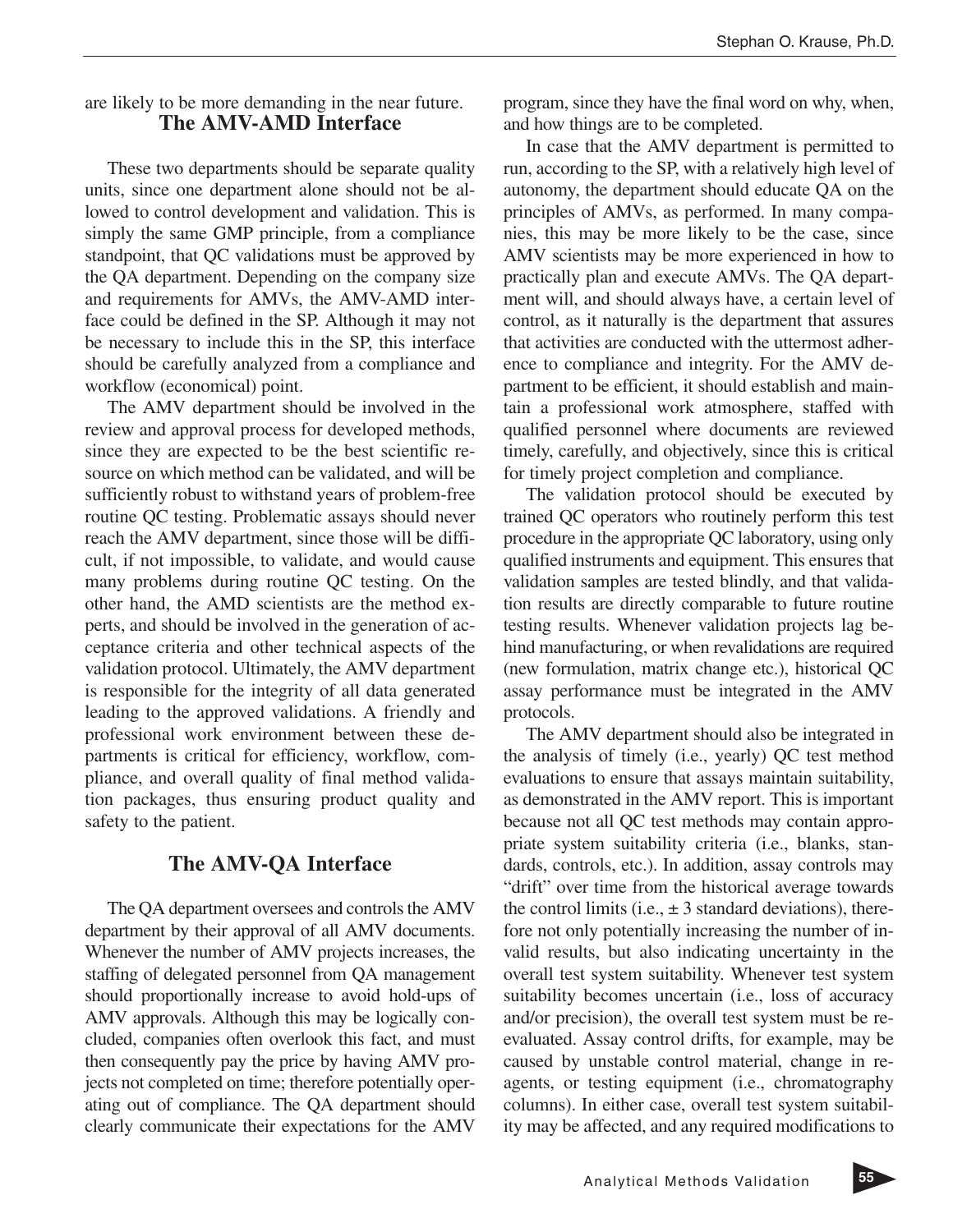qualified or validated test methods should be supported by corresponding requalifications or revalidations.

The SP should also state which procedure to follow in case validation samples are Out-of-Specifi-

cation (OOS). This is important since OOS results for validation samples or routine samples may be otherwise classified as (failing) retesting.

Process and method validation project planning and execution should be well-orchestrated, and be run chronologically parallel to ensure that at some point, the com-

plete production and testing system is validated, and therefore compliant. The process to achieve overall compliance is somehow analogous to the 'chicken and egg' paradox. Technically, the complete process cannot be validated as run during large-scale production without validated test procedures for inprocess and final container testing. At the same time, test procedures cannot be validated for routine production samples when those are not produced under final validated production conditions.

## **Inspections by Regulatory Agencies**

The category of the drug product (i.e., biological) will determine which agency branch (i.e., Center for Biologics Evaluation and Research [CBER], Team Biologics) will be responsible for conducting inspections. The FDA usually sends a team of inspectors, which may include a local representative from the Agency, depending on the district and the company being inspected. When an inspection will take place, and by which team members, can be predicted to some degree. It is also important to realize that different agencies communicate their inspection notes, and schedule their audits among themselves. Finally, inspection records should be provided to the AMV department, so that it can anticipate follow-up requests. Once the inspectors are on-site, and have eventually devoted attention to QC laboratories, senior management should have organized and delegated AMV or QA personnel to defend AMVs at that time. Delegated personnel should be familiar with the content of the AMV SP, and should understand all definitions therein. The inspectors usually (but not always) proceed systematically, requesting documents and clarifications, starting from general to specific procedures. The personnel presenting documents and clarifications to the inspectors have an impact as to

# **"It is also important to realize that different agencies communicate their inspection notes, and schedule their audits among themselves."**

where, and to which detail, the inspection is heading. This is why it is so important to have in place a solid SP that is consistently followed. The inspectors may 'spot-check' particular AMVs once they have familiarized themselves with the SP(s). At this time, a list of all in-process and final container assays (customized for each particular agency), and their qualification/validation status (as defined in the SP) should be provided to the inspectors upon request.

Commitments to the agencies should be conservative, since these will usually require additional resources. Like the level of insurance invested through a solid AMV program, it is again a delicate balance to what degree companies should commit to complete AMVs, since an instant 'pleasing' of the inspectors may not add any value to the AMV program and, therefore, not add to the safety of the patient. Potential severe penalties (i.e., consent decree) may be impinged, and a loss of trust may substantiate if these commitments are not completed by the committed dates. With a solid SP in hand, the defending company delegate may not have to extensively commit to additional AMV projects.

# **Conclusions**

GAMVP is a continuous improvement process. The industry must set new standards to cope with the increasing requirements set forth by regulatory agencies which have, and will themselves, become more educated and experienced. The AMV SP must ensure that all test methods provide accurate and reliable results. The SP will be reviewed by auditors from reg-

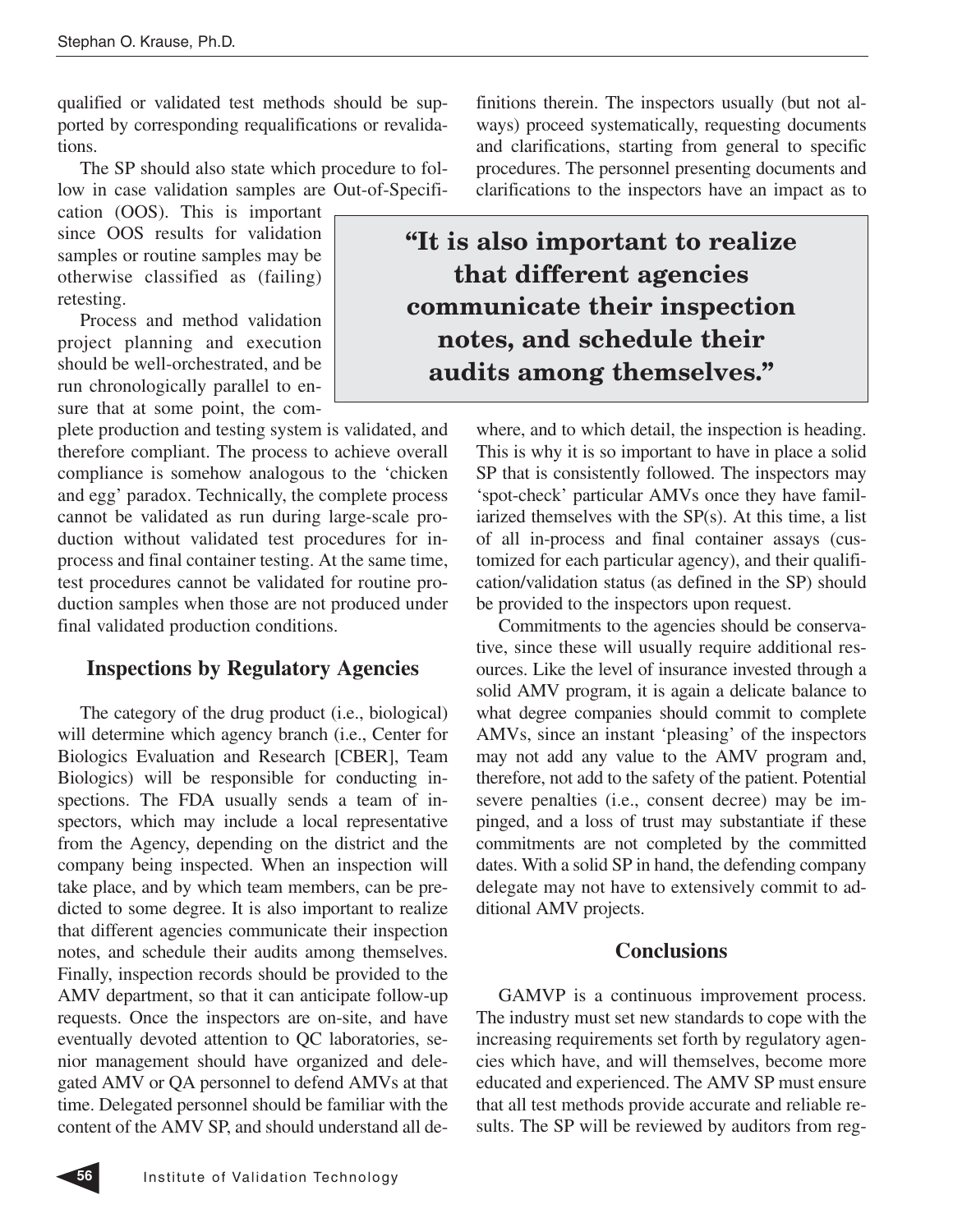ulatory agencies. Auditors will identify any lack of detail and guidance, and evident inconsistencies between the SP and AMV package. The SP will demonstrate to the auditors that the AMV department can consistently control the quality of the validation process. This document directs the number and detail of qualifications and validations to be expected under normal operating conditions. Management must anticipate the level of AMVs required for continuous compliance. The validity and integrity of the test results must be properly demonstrated. Only then may companies produce and sell their product. ❏

### **About the Author**

Stephan O.Krause is the manager of the QC Analytical Validation department within the Biological Products division of Bayer HealthCare Corporation. He received a doctorate degree in bioanalytical chemistry from the University of Southern California. Dr. Krause can be reached by phone 510-705-4191.

# **Suggested Reading**

- 1. Code of Federal Regulations, 21 CFR Part 211. Current Good Manufacturing Practice for Finished Pharmaceuticals. 2001
- 2. FDA. *Guidelines for Validation*. 1994
- 3. FDA. *Guide to Inspections of Pharmaceutical Quality Control Laboratories*.
- 4. International Conference on Harmonization (ICH), Q2A. "Validation of Analytical Procedures." *Federal Register*. Vol. 60. 1995.
- 5. ICH, Q2B, "Validation of Analytical Procedures: Methodology." *Federal Register*. Vol. 62. 1996.
- 6. United States Pharmacopoeia, USP 25 <1225>. "Validation of Compendial Methods."
- 7. Pharmacopoeial Forum, PF <1223>. "Validation of Alternative Microbiological Methods." Vol. 28 No. 1. 2002.
- 8. Huber, L. "Validation and Qualification in Analytical Laboratories." *Interpharm Press.* Englewood, CO. 1999.

# **Article Acronym Listing**

|              | <b>ANOVA: Analysis Of Variance</b>              |
|--------------|-------------------------------------------------|
| AMD:         | <b>Analytical Method Development</b>            |
| AMV:         | <b>Analytical Method Validation</b>             |
| <b>CBER:</b> | Center for Biologics Evaluation and Re-         |
|              | search                                          |
| CFR:         | Code of Federal Regulations                     |
| $C$ of A:    | Certificate of Analysis                         |
| DQ:          | Design Qualification                            |
| FDA:         | Food and Drug Administration                    |
| ICH:         | International Conference on Harmoniza-          |
|              | tion                                            |
| IQ:          | <b>Installation Qualification</b>               |
|              | <b>GAMVP: Good Analytical Method Validation</b> |
|              | Practice                                        |
| OOS:         | Out-of-Specification                            |
| OQ:          | <b>Operational Qualification</b>                |
| PQ:          | Performance Qualification                       |
| QA:          | <b>Quality Assurance</b>                        |
| QC:          | <b>Quality Control</b>                          |
| R&D:         | Research & Development                          |
| SOP:         | <b>Standard Operating Procedure</b>             |
| SP:          | <b>Standard Practice/Procedure</b>              |
| USP:         | United States Pharmacopoeia                     |
|              |                                                 |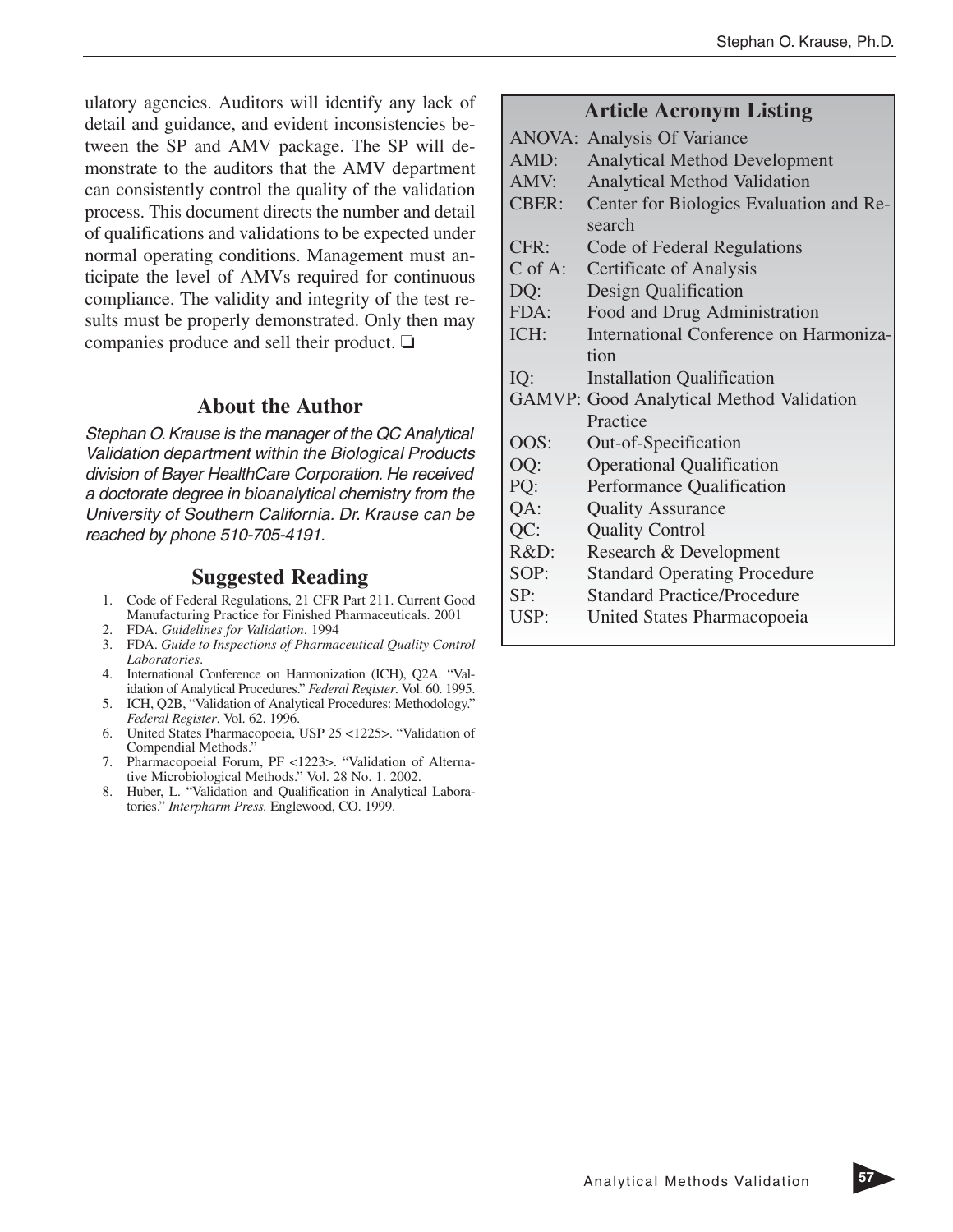# **Validating Immunoassays Using the Fluorescence Polarization Assay for the Diagnosis of Brucellosis**

*An Example and as an Application to ISO Standards 9000 and 17025*

By David Gall and Klaus Nielsen Canadian Food Inspection Agency, Animal Disease Research Institute

❖

**T**he statistical methods presented in this paper are readily available in standard epidemiological texts. Unfortunately, many researchers, diagnosticians, and laboratorians either are unaware or do not use these statistical techniques. Their use in validating immunoassays would greatly enhance confidence in the acceptance of a new assay at national and international levels. For regulatory agencies to accept and approve a new serological test at national or international levels, they must be assured that a new assay can distinguish true positive from true negative samples with minimum false positive and false negative results, with more accuracy than the currently used test. The best way to accomplish this is

**"For regulatory agencies to accept and approve a new serological test at national or international levels, they must be assured that a new assay can distinguish true positive from true negative samples…"**

plate). For the purposes of this manuscript, *brucellosis* will be used as an example using the fluorescence polarization assay of a new test to be validated. A review of the literature suggests that most of the current in use assays for the diagnosis of *brucellosis*, which are often incorrectly called gold standards, have not been validated. Yet, new assays are often compared to these current in use assays resulting in misunderstanding or incorrect conclusions about the new assay. This may result in non acceptance of a perfectly useful assay, due to poor data or choice of statistics. This can be avoided with better test design and the use of appropriate statistical methods to compare and validate new tests with current in use tests. With access to com-

by using the various statistics (i.e., sensitivity, specificity, confidence limits, sample size, and kappa that are available from the authors in an Excel® 97 tem-

puters and software, it is now possible and easier to use statistics such as Receiver Operating Characteristics (ROC).

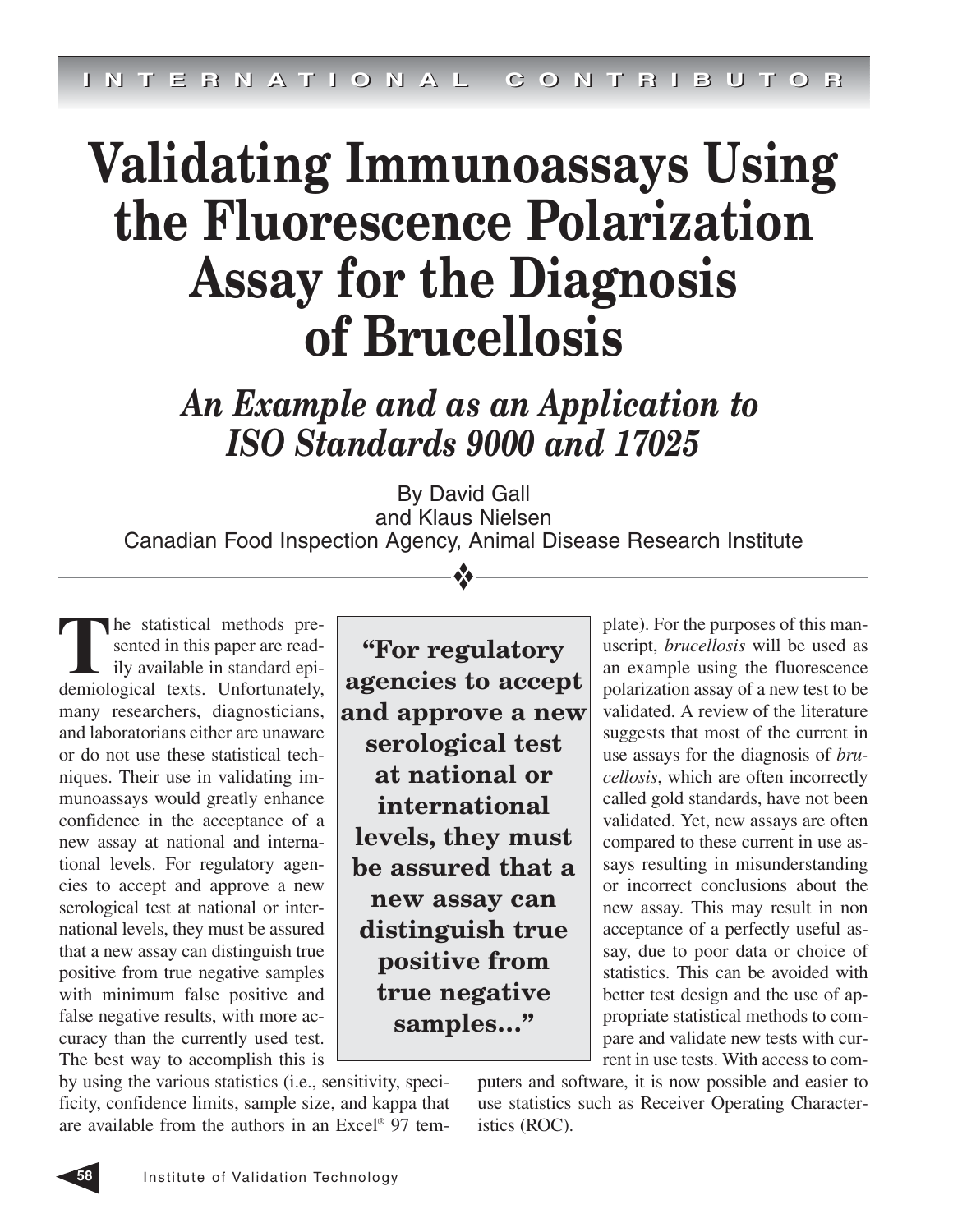Thousands of samples can be measured, tabulated, and analyzed. An example is the validation of the fluorescence polarization assay with a sensitivity  $(n =$ 1084), specificity (n = 23,754) of 99.4% (98.7 – 99.7 95% Confidence Limits [CL]), and 99.8% (99.8 – 99.9 95% CL), respectively. Meeting internationally accepted criteria for validation and measurements of uncertainty as defined in ISO standards 9000 and 17025 will increase the likelihood of acceptance by international and national regulatory agencies. Failure to properly validate a new test may increase the opportunity for litigation.

What is validation? A review of scientific literature regarding general principles of validation is not common, but papers discussing validation of specific procedures or tests are numerous. $1-7$  In the International Organization for Standardization (ISO) standard 8402, validation is defined as "the confirmation by examination and the provision of objective evidence that the particular requirements for a specific intended use are fulfilled."8 This definition is used in ISO standards 9000, 17025, and the earlier reference manual on validation of test methods proposed by the European Cooperation for Accreditation of Laboratories.<sup>9</sup> For serological assays, Jacobson defined validation as an assay that consistently provided test results identifying animals as positive or negative, and by inference, accurately determining the disease status of animals with statistical certainty.<sup>10</sup> In other words, using objective evidence, confirm through examination that the test has fulfilled its intended use.

The United States Animal Health Association (USAHA) proposed criteria for evaluating experimental *brucellosis* tests for specificity and sensitivity.<sup>11</sup> However, new tests would have been subjected to criteria more rigorous than official in use tests required by the United States Department of Agriculture (USDA). For the acceptance of new tests, the association recommended that new tests be more sensitive and/or specific than current in use tests. If the sensitivity and/or specificity were comparable to the in use tests, then they should be less costly, easier to conduct, and adaptable to automation. Similarly, Wright et al., suggested that a new test must be equal or superior concerning diagnostic performance.12 Nielsen et al., validated the Fluorescence Polarization Assay (FPA) for detection of antibodies to *Brucella abortus* using defined reference

positive and negative samples.13 Previous to the FPA, the Indirect Enzyme Immunoassay (IELISA) and the Competitive Enzyme Immunoassay (CELISA) were similarly validated.<sup>14</sup> The data were compared with the current in use tests, thus meeting the ISO definition of examination and objective evidence, the USAHA criteria for better sensitivity, specificity, cost, performance, and adaptation to automation, and superior diagnostic performance as suggested by Wright et al.<sup>12</sup>

Before validation of an assay can commence, a developed test must undergo various verification procedures designed to provide objective evidence that specified requirements have been fulfilled.<sup>8</sup> Optimization and standardization of an assay would be an essential part of this verification.<sup>14</sup> Optimization of a serological assay would include optimizing concentrations or dilutions of reagents, determining variation between replicate samples (i.e., quality control and test sera), determining variation in background activity, determining an initial cutoff and finally, determining initial test performance.<sup>14</sup> Standardization would include a standardized assay format, standardized preparation of all reagents such as buffers, chemicals, and biological reagents, and strict adherence to protocols and procedures between laboratories using the same assay.<sup>14</sup> Laboratories accredited using ISO 9000 and ISO 17025 standards are required to produce and show compliance with approved technical and operating procedures, thus facilitating validation of serological assays and technology transfer.

Test performance can be objectively measured in terms of repeatability and accuracy. Repeatability (a form of precision) is the ability of an assay or procedure to produce consistent results in repeated tests. Consistent results with quality control sera in a serological assay would be a good example of repeatability. Variation between replicate test samples and quality control sera would result in poor repeatability. the accuracy of an assay is the ability to identify positive and negative samples correctly. Noting that assays can be repeatable without being accurate, but not the reverse, is important.<sup>15</sup> Using defined reference samples, the accuracy of an assay can be described as sensitivity and specificity.

Sensitivity is the ability of a test to produce a positive result when the sample is from a diseased animal. It is measured as a percentage of the population with the disease that has a positive result.<sup>16</sup> Similarly,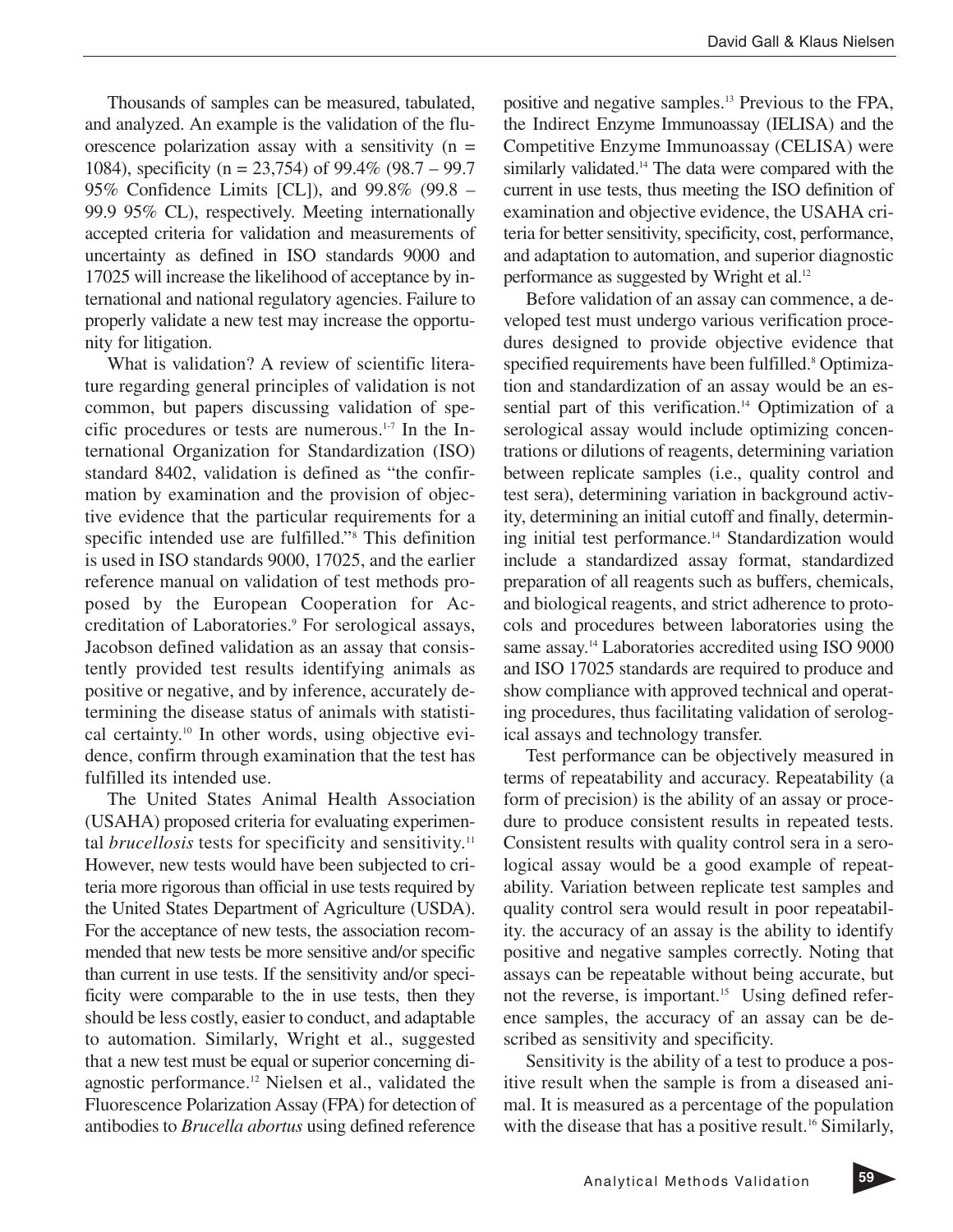specificity is the ability of a test to produce a negative result when the sample is from a healthy animal, and being a percentage of the healthy population that has produced a negative result. The underlying prevalence of a disease does not influence sensitivity or specificity.<sup>16</sup>

Relative sensitivity and relative specificity should not be confused with sensitivity and specificity. Relative sensitivity is the ability of a test to produce a positive result compared with another test or series of tests producing a positive result. Relative specificity is the ability of a test to produce a negative result relative to another test or series of tests. The other test(s) sensitivities and specificities should approach 100% if used to classify animals in the positive category or negative category resulting in a close approximation of the actual sensitivity and specificity. $17, 18$  If ascertaining the actual disease status is difficult or costly, relative sensitivity and specificity may be used.18 In comparing a new test that may be superior to another test or series of tests, the resultant relative sensitivity or specificity may be lower, resulting in false or wrong conclusions.

A known number of reference positive and negative samples representative of the population under study must be assembled for estimation of sensitivity and specificity. Reference positive and negative samples can be defined in any way, if the definition is explicit.19 In veterinary medicine, reference positive and negative samples are usually determined using a "gold standard" which could be another test, procedure or multiple tests or procedures.<sup>16</sup> Ideally, reference positive samples should be obtained from individual animals of known disease status, or from animals whose herd status was known through disease status.12 However, obtaining samples of known disease status may not be possible, so the best available method, such as current in use tests, could be used.16 For example, using immunologically based tests to examine a new immunologically based test is acceptable, but may introduce a bias against the new test because the evaluation of the new test was limited to those animals selected by the other test may not be measuring the same antibody population depending on the antigen used.10, 20 Similarly, a combination of other tests or procedures could be used to define reference negative samples. Once assembled, testing of the samples should be conducted blindly.

How many samples are required when assembling reference samples for validation? Failure to consider sample size may affect sensitivity and specificity estimates. Often, more samples are required to demonstrate small differences in sensitivity or specificity.<sup>19</sup> For example, 15,000 samples would be required to distinguish between tests with specificity differences of  $0.1\%$ .<sup>21</sup> More important, sample size affects the confidence limits for calculated values of sensitivities and specificities. Too few samples result in wide confidence limits, negating any usefulness of the data or resulting in the wrong conclusions about the new test. The greater the sample size, the better the confidence limits for sensitivity and specificity. More data and tighter confidence limits raise the confidence in the test to distinguish between positive and negative, especially near the cutoff. As well, larger size increases the probability of being representative of the field population.

Associated with test performance is uncertainty of measurement which describes dispersion or variation of data about a value. Examples of measures of dispersion are range, standard deviation, and confidence intervals. Sensitivity and specificity estimates are subject to sampling variation, and as such should have CL which are a measure of uncertainty as mentioned in the ISO standard 17025.

# **Materials and Methods**

## *Reference Samples*

The FPA is an appropriate example of test validation.<sup>22</sup> The defined positives  $(n = 1084)$  were samples selected from animals from which *Brucella abortus* was isolated from various tissues or secretions (Gold Standard). The defined negatives  $(n =$ 23,754) were randomly selected Canadian samples submitted for routine testing from animals with no previous clinical or epidemiological evidence of Brucellosis. Canada was officially declared free of *bovine brucellosis* in 1985.

## *Statistical Data Analysis*

Sensitivity, relative sensitivity, specificity, and relative specificity are determined as indicated in *Figure 1* and *Figure 2*. A template in Excel® 97 is available from the authors.

A simple formula for estimating the lower and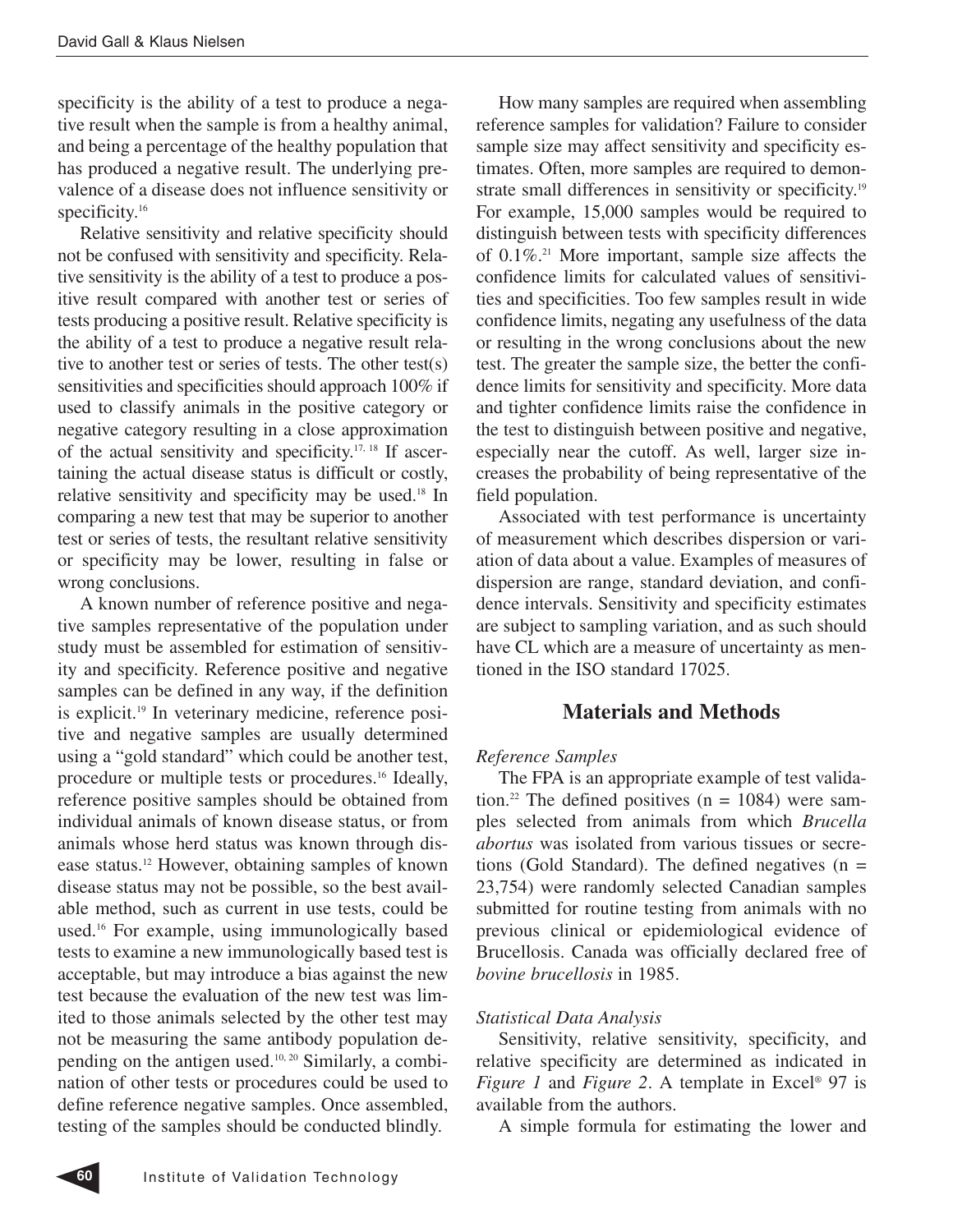| David Gall & Klaus Nielsen |  |
|----------------------------|--|
|----------------------------|--|

| Figure 1<br><b>Determination of Sensitivity and</b><br><b>Specificity (Accuracy)</b> |                                      |                                      |  |  |
|--------------------------------------------------------------------------------------|--------------------------------------|--------------------------------------|--|--|
| <b>Test/Disease</b><br><b>Status</b>                                                 | Disease (+)                          | Disease (-)                          |  |  |
| <b>New Test</b><br>Positive $(+)$                                                    | A<br>(true positives) <sup>a,e</sup> | B<br>(false positives) <sup>c</sup>  |  |  |
| <b>New Test</b><br>Negative (-)                                                      | С<br>(false negatives) <sup>d</sup>  | D<br>(true negatives) <sup>b,f</sup> |  |  |
| True nositives are those samples testing positive and<br>$\sim$                      |                                      |                                      |  |  |

are those samples testing positive and have the disease.

- b. True negatives are those samples testing negative and do not have the disease.
- c. False positives are those samples testing positive and do not have the disease.
- d. False negatives are those samples testing negative and have the disease.
- e. Sensitivity (in percent) =  $(A / A+C) \times 100$
- f. Specificity (in percent) =  $(D / B + D) \times 100$

# Figure 2 **Determination of the Relative Sensitivity or Specificity**

| New Test/<br>In Use Test(s)       | In Use Test(s) $\overline{(+)}$                                                       | In Use Test(s) (-)                   |  |  |
|-----------------------------------|---------------------------------------------------------------------------------------|--------------------------------------|--|--|
| <b>New Test</b><br>Positive $(+)$ | А<br>(true positives) <sup>a,e</sup>                                                  | B<br>(false positives) <sup>c</sup>  |  |  |
| New Test<br>Negative (-)          | С<br>(false negatives) <sup>d</sup>                                                   | D<br>(true negatives) <sup>b,f</sup> |  |  |
|                                   | a. True positives are those samples testing positive and<br>classified postive.       |                                      |  |  |
|                                   | b. True negatives are those samples testing negative and<br>are classified negative.  |                                      |  |  |
|                                   | c. False positives are those samples testing positive and<br>are classified negative. |                                      |  |  |
|                                   |                                                                                       |                                      |  |  |

- d. False negatives are those samples testing negative and are classified positive.
- e. Relative sensitivity (in percent) =  $(A / A+C)$  x 100
- f. Relative specificity (in percent) =  $(D / B + D) \times 100$

upper confidence limits is presented in *Figure 3.*19, 23 A template in Excel 97 is available from the authors. The formula is a normal approximation to calculate 95 percent confidence limits providing symmetrical confidence limits about the point estimate. When the point estimate approaches 100%, the confidence limit often exceeds 100%. This formula may be used when the sensitivity and specificity values are of moderate size  $(0.3 \leq p \leq 0.7)$ .<sup>24</sup> A better estimate of confidence limits is the non symmetrical limits presented in *Figure 4*, especially if the sensitivity or specificity value is near zero or  $100\%$ <sup>24</sup> A template in Excel 97 is available from the authors for the non symmetrical limits.

Frequently, results from known reference positive and negative samples overlap, creating a certain amount of uncertainty regarding the choice of a cutoff and the resultant sensitivity and specificity as depicted in *Figure 5.*<sup>25</sup> The exact placement of the cutoff is subjective. An otherwise excellent assay's chances for acceptance are reduced through a poor choice of cutoff. An ROC curve, plotting sensitivity against specificity results at various cutoff points (*Figure 6*), removes the subjectivity inherent in frequency distributions shown in *Figure 5*. This is the only measure available that is uninfluenced by decision biases and prior probabilities comparing different assays with a common easily understandable scale. <sup>26</sup> *Figure 6* is also a graphic representation of the relationship between sensitivity and specificity estimates that is easily determined using ROC software.<sup>27</sup> Each point on a ROC curve represents a two x two table of sensitivity and specificity estimates associated with a cutoff value from the lowest to the highest value (*Figure 6*). Along the diagonal line, a true positive response equals a false positive response and is often called the chance line. The greater the curve above this chance line, the better the discrimination between the reference positive and negative samples. As well, the Area Under the ROC Curve (AUC) is a good measure of detection, and is useful when distribution assumptions cannot be made or do not hold.25, 28 An AUC of 0.91 implies that a randomly selected sample from the positive group will test higher than a randomly selected sample from the negative group 91% of the time with 95% certainty.<sup>29</sup> ROC curve analysis can also compare the assay performance of two or more tests.<sup>30</sup>

#### *Sample Size*

A simple formula for determining sample size for sensitivity or specificity is presented in *Figure 7*, and is available from the authors in an Excel 97 template. <sup>10, 31</sup> This formula is useful for surveys when an estimate for allowable error, sensitivity, or specificity is available, but could also be used to help a researcher in determining an appropriate sample size for validating

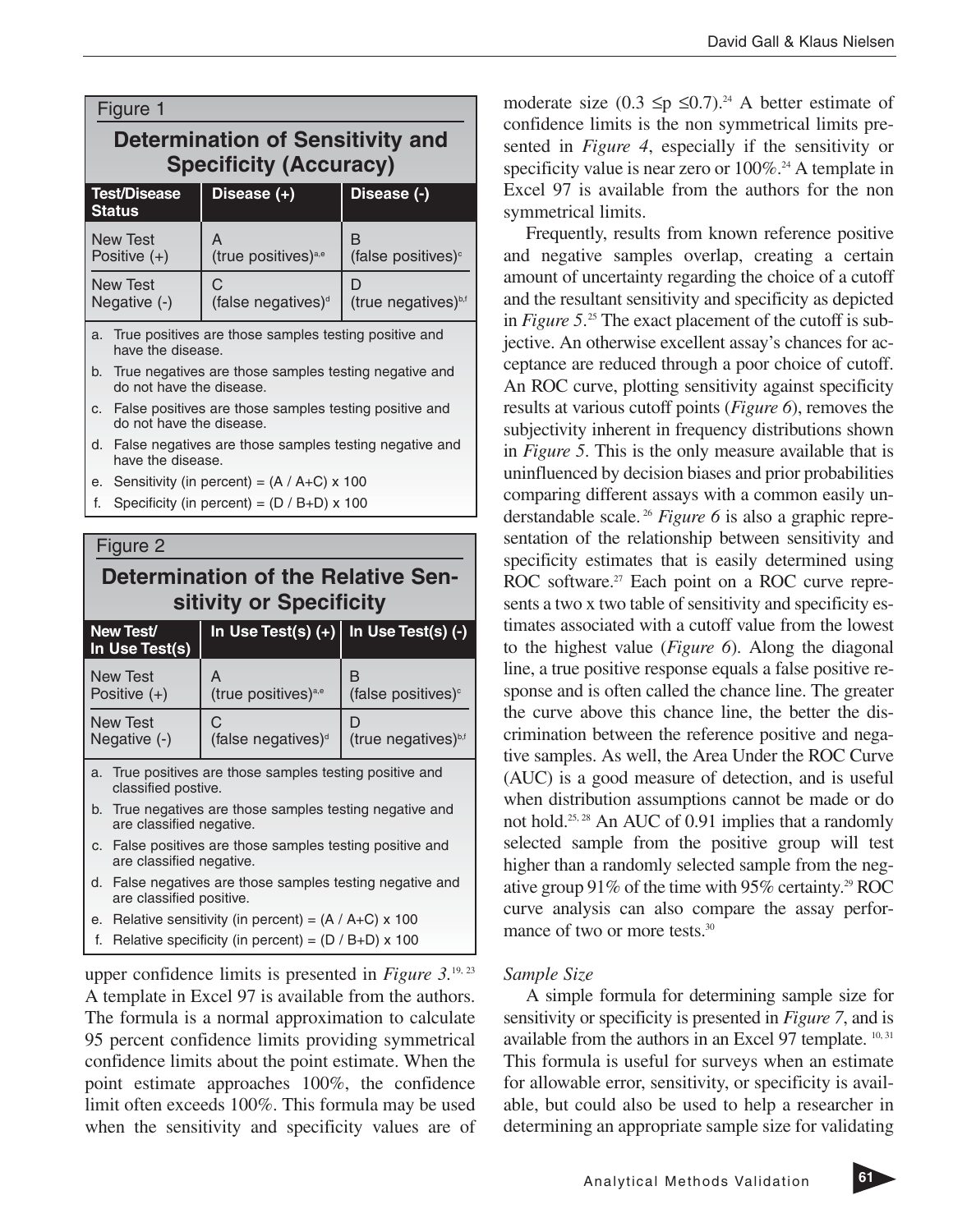

 $P_L = 98.7\%$  $P_{\text{u}} = 99.7\%$ 

expressed as a decimal allowed for the estimate of sensitivity or specificity. Using the formula, the data presented in *Figure 8* are the estimates of the number reference positive animals required for each sensitivity listed at the top of the figure. The allowable error is listed on the left column of the table (i.e., the expected estimate for FPA sensitivity is within 1% of the true level 95% of the time). In brackets, are the calculated non symmetrical 95% confidence limits using the formula presented in *Figure 4* for the expected sensitivities or relative sensitivities. The limits get wider as the sample size decreases. Similarly, the formula can be used to estimate the sample size required for specificity or relative specificity as presented in *Figure* 9.<sup>10, 20, 32</sup> Since specificity or relative specificity is expected to be higher than sensitivity, the range of specificity and allowable errors are different. Due to the greater sample size, the confidence limits are narrow.

# *Results*

The 95% CL presented in *Figure 3* are calculated using the template provided in Excel 97. The limits

are symmetrical and should only be used when either sensitivity or specificity is of moderate value (between 30% and 70%). If 99% confidence limits are required, 2.56 can be substituted for 1.96. From the example for the FPA, the lower 99% for p (sensitivity point estimate) would be 98.8% versus 98.9% for 95% CL, and the upper 99% for p would be 100% versus 99.9% for 95% CL.

For the same data presented in *Figure 3*, the non symmetrical limits presented in *Figure 4* for p at 95%, CL is 98.7% for the lower limit, and 99.7% for the upper limit. When the sensitivity or specificity value approaches 0% or 100%, non symmetrical confidence limits should be used.

Each point on a ROC curve represents a two by  $(x)$ two table of true positive and false positive estimates associated with a cutoff value from the lowest to the highest value as presented by *Figure 6* for the FPA. The sensitivity and specificity for the optimal cutoff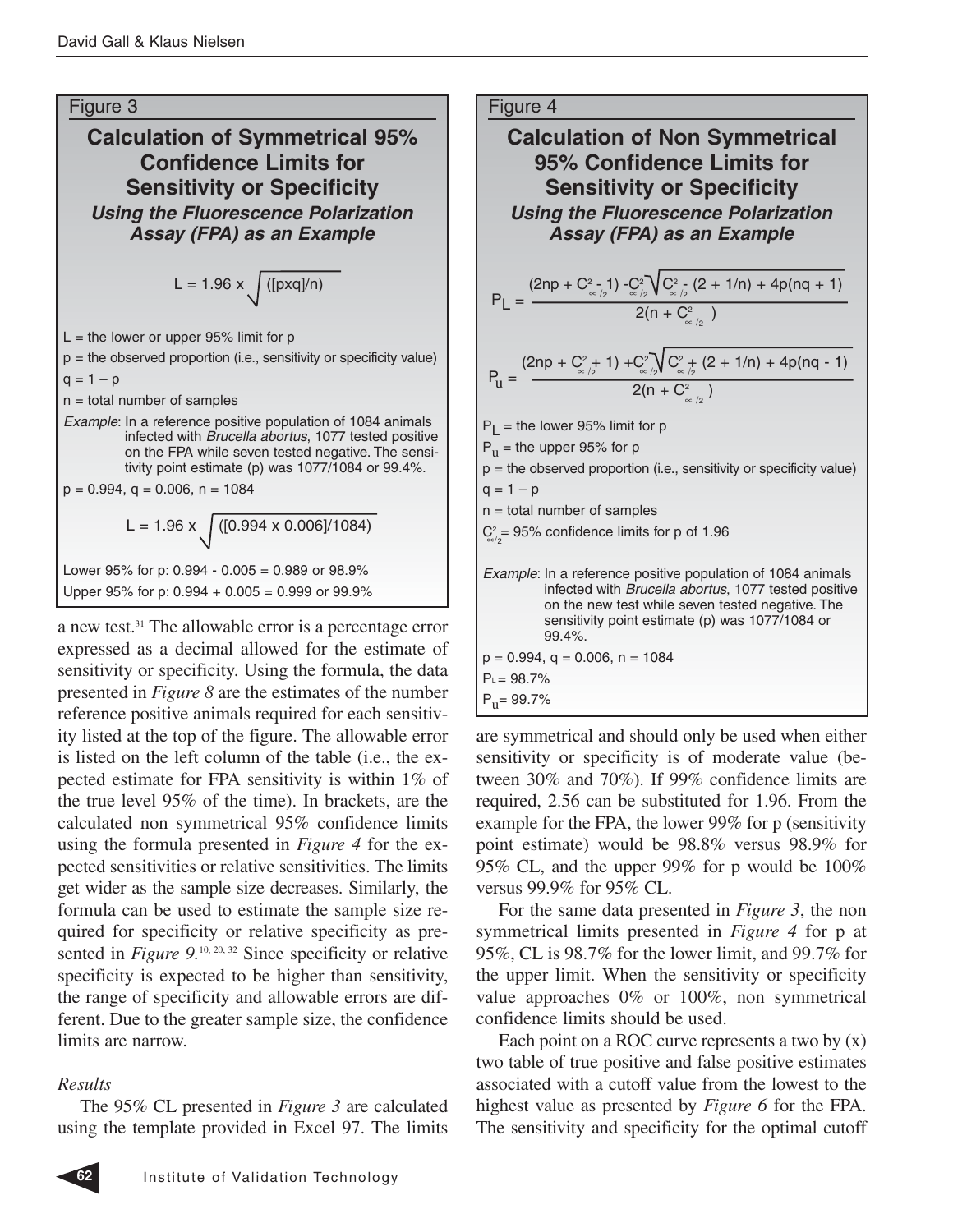

values of 90 mP are 99.4% (98.7 - 99.7) and 99.8% (99.8 - 99.9), respectively. If sensitivity were wanted over specificity, then a lower cutoff value of 90 mP could be chosen as illustrated in *Figure 6,* removing any possibility of false negatives. The converse would be true for specificity. For instance, the sensitivity and specificity for cutoff value 67.6 mP are 100% (100 - 100) and 20% (20.3 - 21.3), respectively, while for cutoff value 274 mP, the sensitivity and specificity are 20% (17.7 - 22.5) and 100% (100 - 100), respectively. The numbers in brackets after each point estimate for sensitivity and specificity are the 95% confidence intervals as determined by software.<sup>27</sup> The AUC for the FPA, as presented in *Figure 6* and determined by software, was 0.999 (0.999 - 1.000) indicating that a randomly selected sample from the positive group will test higher than a randomly selected sample from the negative group 99.9% of the time with 95% certainty.

Using the data presented in *Figure 8*, the sample size required for the FPA (expected sensitivity equals  $99 \pm 1\%$ ) was 396 samples giving confidence limits of



97.3% to 99.7%. The actual size of 1084 samples exceeded the number calculated, resulting in a sensitivity of 99.4% (98.7% to 99.7% CL). Similarly, the sample size required with an allowable error of 0.1% for a specificity of 99% was 39,600 with confidence limits of 98.9% to 99.1% from *Figure 9*. The actual sample size was 23,754, giving a specificity of 99.8% with confidence limits of 99.8% to 99.9%.

As previously mentioned, sample size also affects the confidence limits for sensitivities and specificities. For example, using the formula illustrated in *Figure 3,* the range between the lower confidence limit (98.8%) and the upper confidence limit (100%) is 1.2% for a sample size of 600. Using the same

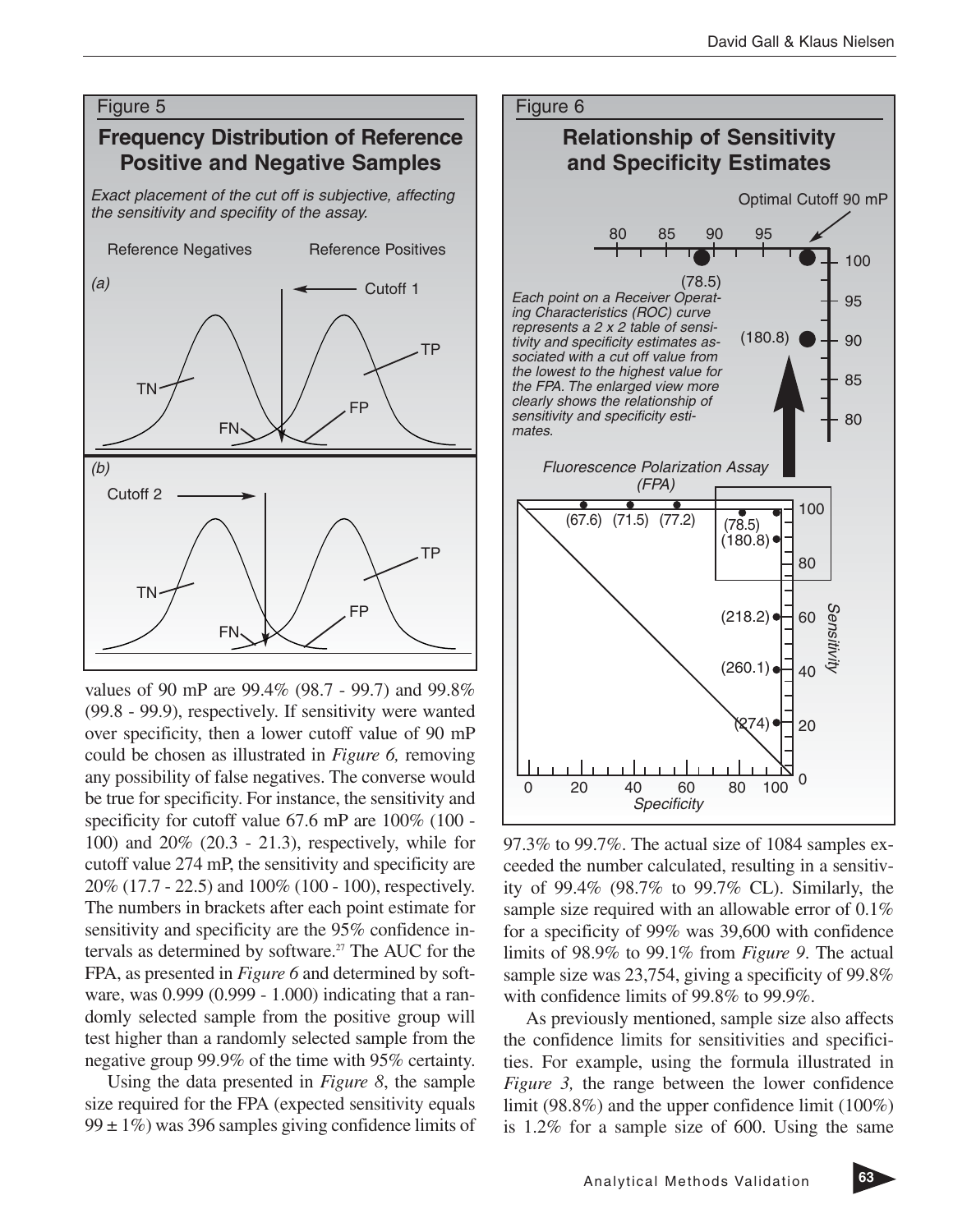#### Figure 7

**Formula for Calculation of the Number of Samples Required for Expected Sensitivity or Specificity The Allowed Error is a Percentage Error Expressed as a Decimal for Each Estimate of Sensitivity or Specificity**

$$
n = ((4 \times p \times q)/L)^2
$$

Where:

| $n =$ the number of samples required                                                                                   |
|------------------------------------------------------------------------------------------------------------------------|
| $p =$ the expected proportion                                                                                          |
| $q = 1 - p$                                                                                                            |
| $L =$ the allowable error                                                                                              |
| The number $4 =$ approximate square of $Z = 1.96$                                                                      |
| which provides a 95% confidence level<br>for 99% confidence level the number 6.6<br>$(z = 2.56)$ should be substituted |
| ex. n = $((4 \times .99 \times .01)/.01)^2$                                                                            |

 $= 396$ 

data, a sample size of 1084 results in a range of 1% between the lower (98.9%) and upper confidence limits (99.9%), resulting in a higher confidence in the data. For a sample size of 10,000, the range is further reduced to 0.4%. For the FPA, the range is very tight for sensitivities and specificities, since the sample sizes for the reference positive and reference negative are large. To decrease the range of the confidence limits from 1% to 0.4% required increasing the sample size approximately nine fold.

The flowchart presented in *Figure 10* summarizes the steps required to validate an assay such as the FPA.

## **Conclusion**

Not covered in this article is another statistic known as "Kappa" used to determine agreement between tests. Kappa may be used when the disease status is unknown, and assembling known reference positive and negative samples is not possible. A kappa value of 0 suggests no agreement beyond chance while a kappa value of 1 reflects perfect agreement. Generally, excellent agreement is greater than  $0.7$ .<sup>16</sup> The possibility exists, however, that agreement can occur by chance alone for two tests being compared when both exceed 50% in sensitivity and specificity.<sup>10</sup> As well, the kappa value is affected by the prevalence of the disease in the population of interest. Two poorly validated tests may have good agreement because they are measuring the same antibody or antigen. Consequently, kappa statistics should be used cautiously. A template in Excel 97 is available from the authors for determination of kappa.

The other statistical techniques presented in this paper are available in standard epidemiological texts.31 However, the use of these techniques for validating immunoassays is sparse. Both Martin and Swets et al. have alluded to this.<sup>18, 33</sup> Use of these statistical techniques would increase the likelihood of successfully validating a new test, and acceptance by regulatory agencies responsible for approving new diagnostic assays. Most new assays or even current in use assays for the serological diagnosis of brucellosis, such as the Rose Bengal Plate Test (RBPT) and the Tube Agglutination Test (TAT), have not been or are not validated.

Of the statistical techniques presented in this paper, the formula for calculation of sample size is the most important. Insufficient sample size could result in wrong conclusions about a newly developed assay or comparisons to other assays. At the very minimum, 300 samples should be selected for estimates of sensitivity or specificity.10 Obtaining the desired number or sample type is not always possible due to resource or logistical limitations, or prohibitive costs. Although the ideal number and type of samples are not available, most assays can still be validated if the sample definitions are clear. Conclusions can be drawn from ROC analysis of as few as 100 samples.19 The CLs for the resulting sensitivities and specificities will, of course, be wider because of fewer samples.

Another longer term approach to validation of an assay is the banking of samples to obtain the number and type of samples.<sup>20</sup> This approach has the added advantage of linking the past, present, and future producing more reliable validation data, and may be the only method available for assays where collection of samples is difficult, hazardous, or costly.

Other factors that can influence validation of an assay are calibration and maintenance of equipment, analyst proficiency, training and laboratory conditions.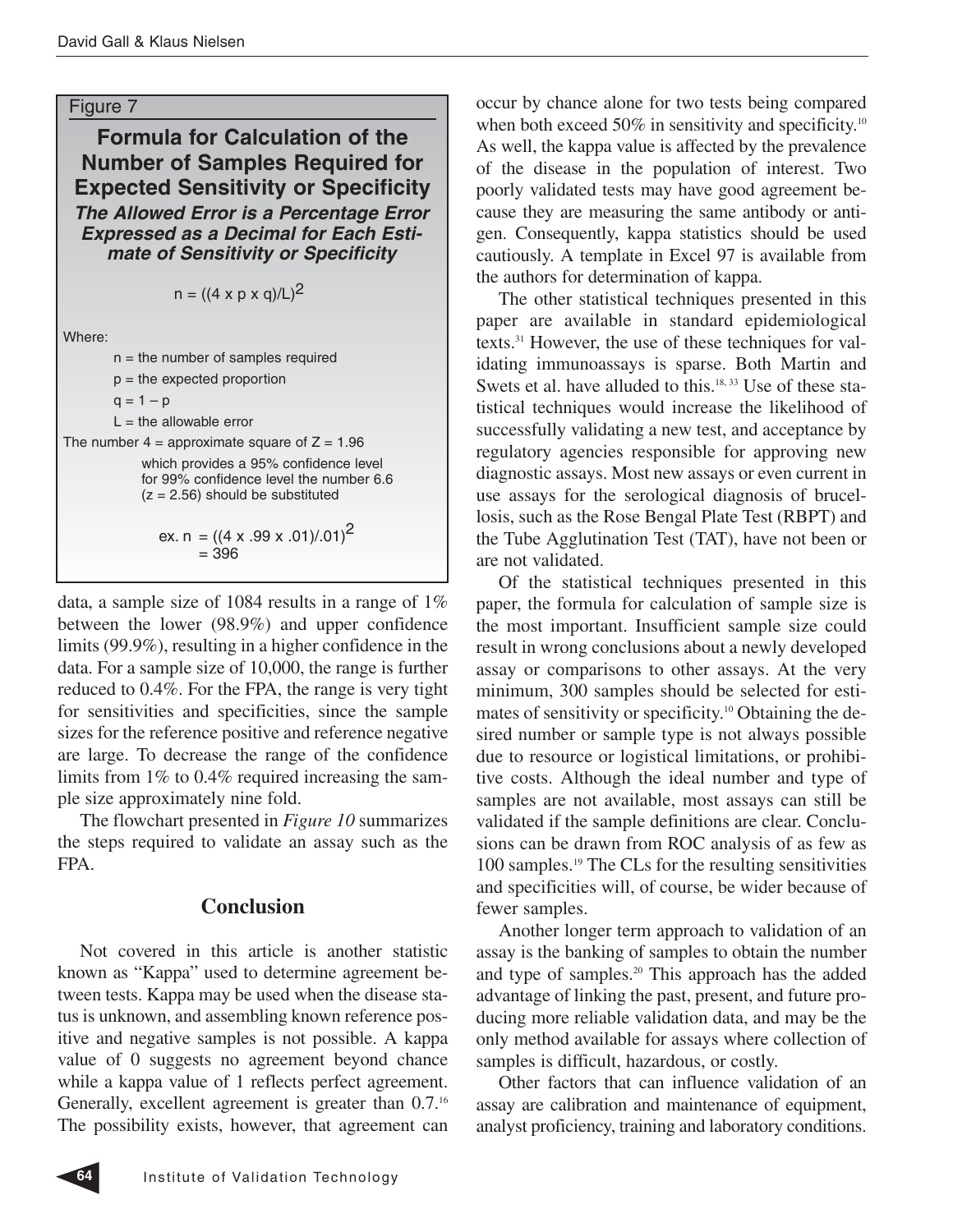## Figure 8

# **Expected Sensitivity or Relative Sensitivity**

Number of reference positive samples required for the expected estimates for sensitivity or relative sensitivity of a new test with an allowable error for sensitivity or relative sensitivity within a percentage of the true level 95% of the time.

| <b>Allowable</b><br>Error | $85\%$ <sup>a</sup>              | 90%                      | $95%$ <sup>a</sup>       | 99%                |
|---------------------------|----------------------------------|--------------------------|--------------------------|--------------------|
| $1\%$                     | $5100^\circ$                     | 3600                     | 1900                     | 396 <sup>e</sup>   |
|                           | $(83.98 - 85.96\%)$ <sup>d</sup> | $(88.96 - 90.95%)$       | $(93.90 - 95.92\%)$      | $(97.27 - 99.68%)$ |
| 2%                        | 1275                             | 900                      | 475                      | 99                 |
|                           | $(82.89 - 86.89%)$               | $(87.81 - 91.84%)$       | $(92.53 - 96.71\%)$      | $(93.71 - 99.95%)$ |
| 5%                        | 204                              | 144                      | 76                       | 16                 |
|                           | $(79.18 - 89.46%)$               | $(83.61 - 94.17%)$       | $(86.71 - 98.44\%)$      | $(74.52 - 99.77%)$ |
| 10%                       | 51<br>$(71.65 - 92.99%)$         | 36<br>$(74.34 - 96.98%)$ | 19<br>$(72.23 - 99.77%)$ | $(38.75 - 98.09%)$ |

a. Estimates of sensitivity.

b. Allowable error for estimate of sensitivity or relative sensitivity within a chosen percentage of the true level 95% of time.

c. Estimate of number of reference positive samples required to achieve sensitivity.

d. Non symmetrical 95% confidence limits for each estimate of sensitivity or relative sensitivity.

e. Example from Figure 7.

#### Figure 9

# **Expected Specificity or Relative Specificity**

Number of reference negative samples required for the expected estimates for specificity or relative specificity of a new test with an allowable error for specificity or relative specificity within a percentage of the true level 95% of the time.

| Allowable<br>Error | $90\%$ <sup>a</sup> | 95%               | $97\%$ <sup>a</sup> | 98% <sup>a</sup>  | 99%               |
|--------------------|---------------------|-------------------|---------------------|-------------------|-------------------|
| $0.01\%$           | 36,000,000          | 19,000,000        | 11,640,000          | 7,840,000         | 3,960,000         |
|                    | $(89.99 - 90.01)$   | $(94.99 - 95.01)$ | $(96.99 - 97.01)$   | $(97.99 - 98.01)$ | $(98.99 - 99.01)$ |
| 0.1%               | 360,000             | 190,000           | 116,400             | 78,400            | 39,600            |
|                    | $(89.90 - 90.10)$   | $(94.90 - 95.10)$ | $(96.90 - 97.10)$   | $(97.90 - 98.10)$ | $(98.90 - 99.09)$ |
| 0.5%               | 14,400              | 7,600             | 4,656               | 3,136             | 1,584             |
|                    | $(89.50 - 90.48)$   | $(94.48 - 95.47)$ | $(96.46 - 97.46)$   | $(97.43 - 98.45)$ | $(98.34 - 99.41)$ |
| $1\%$              | $3,600^\circ$       | 1,900             | 1,164               | 784               | 396               |
|                    | $(88.96 - 90.95)^d$ | $(93.90 - 95.92)$ | $(95.81 - 97.87)$   | $(96.68 - 98.82)$ | $(97.27 - 99.68)$ |

a. Estimates of specificity.

b. Allowable error for estimate of specificity or relative specificity within a chosen percentage of the true level 95% of time.

c. Estimate of number of reference negative samples required to achieve specificity.

d. Non symmetrical 95% confidence limits for each specificity and allowable error.

Data produced from instrumentation that is not well maintained or calibrated is suspect and will affect the validation outcome. The estimates of sensitivity, specificity, and ROC analysis could be erroneous because of poorly maintained and calibrated equipment. In the wrong hands, a new test that performed well in the researcher's laboratory fails because the analyst who was evaluating the test was not properly trained re-

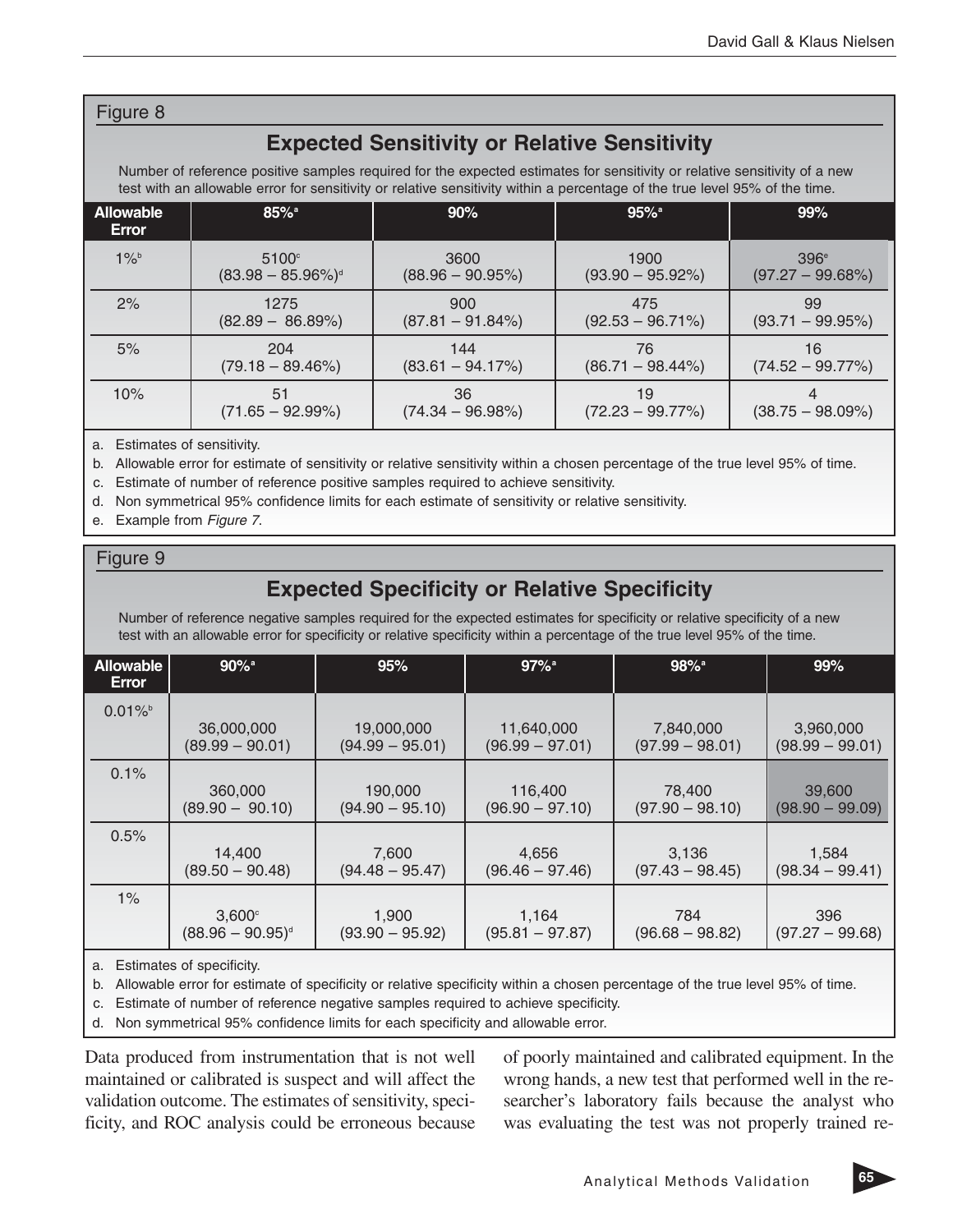

garding the test, or does not have the suitable background for evaluating the test. As a result, the test does not gain acceptance. The analyst may not be proficient due to poor laboratory techniques such as mixing of samples or pipetting of samples. This can be addressed by using proficiency panels to assist the analyst in becoming proficient. Laboratory conditions can affect the validation of assays, such as improper storage of samples, which affects the quality of the samples and the resultant data produced. The above factors are covered in ISO 9000 and ISO 17025 standards. Laboratories accredited through these standards are required to maintain records, thus improving the likelihood of proper validation.

Validation or validated assays elicit various interpretations and responses.34-36 In veterinary medicine, it is an assay that consistently provides results that correctly identify samples as positive or negative.10 Validation to other researchers is a time-limited process, or an ongoing process of the assay performance. Validation is also defined as "the confirmation by examination and the provision of objective evidence that the particular requirements for a specific intended use are fulfilled."<sup>8, 37, 38</sup> The Food and Drug Administration (FDA) defines the term as "Establishing documented evidence which provides a high degree of assurance that the specific process will consistently produce a product meeting its predetermine specifications and quality attributes."39 Regardless of which definition is used, statistical analysis of the data increases the scientific integrity of the assay, therefore gain national and international acceptance. ❏

# **About the Author**

David Gall and Klaus Nielsen of the Canadian Food Inspection Agency, Animal Disease Research Institute have been involved in the development, optimization, standardization, quality control, validation and technology transfer of primary binding assays such as enzyme immunoassays (ELISA), fluorescence polarization assay (FPA) for the past 20 years. Gall and Nielsen have been involved in the successful transfer and acceptance of immunoassays at the national and international levels. They can be reached by phone at 613-228-6698, and by fax at 613-228-6667. David Gall can be reached by e-mail at gall@em.agr.ca.

# **References**

- 1. Biancifiori, F., Garrido, F., Nielsen, K., Moscati, L., Duran, M. and Gall, D. (2000) "Assessment of a Monoclonal Antibody-Based Competitive Enzyme Linked Immunosorbent Assay (CELISA) for Diagnosis of Brucellosis in Infected and REV 1 Vaccinated Sheep and Goats." Microbiologica 23: 2000. pp. 399-406.
- 2. Gall, D., Nielsen, K., Forbes, L., Davis, D., Elzer, P., Olsen, S., Balsevicius, S., Kelly, L., Smith, P., Tan, S. and Joly, D. (2000). "Validation of the Fluoresence Polarization Assay and Comparison to Other Serological Assays for the Detection of Serum Antibodies to *Brucella abortus* in Bison." *Journal of Wildlife Dis.* Vol. 36, No. 3. 2000. pp. 469-476.
- 3. Paulo, P. S., Vigliocco, A., Ramondino, R. F., Marticorena, D., Bissi, E., Briones, G., Gorchs, C., Gall, D. and Nieslen, K. "Evaluation of Primary Binding Assays for Presumptive Serodiagnosis of Swine Brucellosis in Argentina." *Clinical and Diagnostic Laboratory Immunology* Vol. 7 No. 5. 2000. pp. 828-831.
- 4. Samartino, L., Gregoret, R., Gall, D. and Nielsen, K. "Fluorescence Polarization Assay: Application to the Diagnosis of *Bovine Brucellosis* in Argentina." *Journal of Immunoassay*. Vol. 20 No. 3. 1999. pp. 115-126.
- 5. Gall, D., Colling, A., Marino, O., Moreno, E., Nielsen, K., Perez, B. and Samartino, L. "Enzyme Immunoassays for Serological Diagnosis of *Bovine Brucellosis*: A Trial in Latin America." *Clinical and Diagnostic Laboratory Immunology.* Vol. 5 No. 5. 1998. pp. 654-661.
- 6. Vanzini, V. R., Aguirre, N., Lugaresi, C. I., de Echaide, S. T., de Canavesio, V. G., Guglielmone, A. A., Marchesino, M. D. and Nieslen, K. (1998). "Evaluation of Indirect ELISA for the Diagnosis of *Bovine Brucellosis* in Milk and Serum Samples in Dairy Cattle in Argentina." *Preventative Veterinary Medicine*. Vol. 36. 1998. pp. 211-217.
- 7. Nielsen, K. H., Kelly, L., Gall, D., Balsevicius, S., Bossé, J., Nicoletti, P. and Kelly, W. Comparison of Enzyme Immunoassays for the Diagnosis of *Bovine Brucellosis*. *Preventative Veterinary Medicine*. 26: 1996b. pp. 17-32.
- 8. International Organization for Standardization (ISO 8402, 1994). Quality Management and Quality Assurance - Vocabulary.
- 9. European Cooperation for Accreditation of Laboratories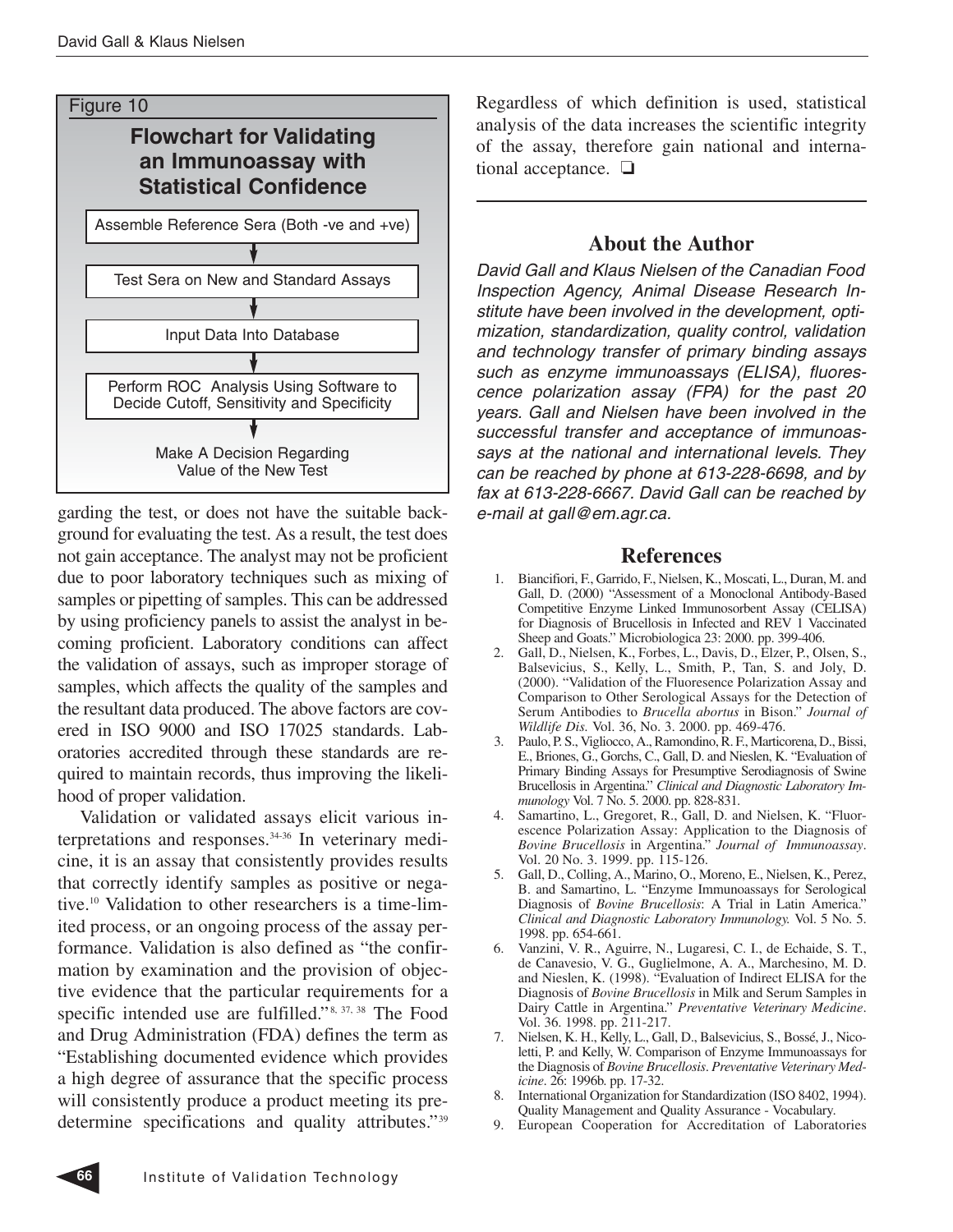(1997). Validation of Test Methods: General Principles and Concepts EA-2/06. 37, rue de Lyon, FR-75012 Paris, France.

- 10. Jacobson, R. H. "Validation of Serological Assays for Diagnosis of Infectious Diseases." *Rev. Sci. Tech. Off. Int. Epiz.* Vol. 17 No. 2. 1998. pp. 469-486.
- 11. The United States Animal Health Association. Brucellosis Scientific Advisory Committee. Critique of Proposed "Criteria for Evaluating Experimental Brucellosis Tests for Specificity and Sensitivity." Appendix F: 1987. pp. 290-293.
- 12. Wright, P. F., Nilsson, E., Van Rooij, E. M. A., Lelenta, M and Jeggo, M. H. "Standardisation and Validation of Enzyme-Linked Immunosorbent Assay Techniques for the Detection of Antibody in Infectious Disease Diagnosis." *Rev. Sci. Tech. Off. Int. Epiz.* Vol. 12 No. 2. 1993. pp. 435-450.
- 13. Nielsen, K., Gall, D., Jolley, M., Leishman, G., Balsevicius, S., Smith, P., Nicoletti, P. and Thomas, F. "A Homogeneous Fluorescence Polarization Assay for Detection of Antibody to *Brucella Abortus*." *Journal of Immunological Methods*. 1996c. pp. 161-168.
- 14. Nielsen, K., Gall, D., Kelly, W., Vigliocco, A., Henning, D. and Garcia, M. (1996a). Immunoassay Development: Application to Enzyme Immunoassay for the Diagnosis of Brucellosis. Agriculture and Agri-Food Canada, 3851 Fallowfield Road, Nepean, Ontario, Canada K2H 8P9. ISBN 0-662-24163-0.
- 15. Cannon, R. M. and Roe, R. T. (1982). "Livestock Disease Surveys: A Field Manual for Veterinarians." Australia Governament Publication Serv. Canberra, Australia. ISBN 0-644- 02101-2.
- 16. Martin, S. W. "The Interpretation of Laboratory Results." *Veterinary Clinical American Food Animal Practice*. Vol. 4 No. 1. 1988. pp. 61-78.
- 17. Baldock, F. C. (1988). Epidemiological Evaluation of Immunological Tests. In: ELISA Technology in Diagnosis and Research, Ed. Graham Burgess, James Cook University of North Queensland, Townsville, Australia.
- 18. Martin, S. W. (1977). The evaluation of tests. *Canadian Journal Comparative Medicine.* Vol. 41 No.1. pp. 19-25.
- 19. Metz, C. "Basic Principles of ROC Analysis. Seminars in Nuclear Medicine." Vol. 3 No. 4. 1978. pp. 283-298.
- 20. McNab, B. (1991). General Concepts for Evaluating Test Performance and Making Decisions: Notes for Program Designers, Managers and Researchers. Agriculture and Agri-Food Canada, Animal and Plant Health Directorate, Nepean, Ontario, Canada (Unpublished).
- 21. Crofts, N., Maskill, W. and Gust, I.D. (1988). Evaluation of Enzyme-Linked Immunosorbent Assays: a Method of Data Analysis. *Journal of Virological Methods*. Vol. 22. pp. 139.
- 22. Nielsen, K. and Gall, D. "Fluorescence Polarization Assay for the Diagnosis of Brucellosis: a Review." *Journal of Immunoassay and Immunochemistry*. 2001. Vol. 22 No. 3. pp. 183-201 (In publication).
- 23. Remington, R.D. and Schork, M.A. "Statistics with Applications to the Biological and Health Sciences." 1970. Prentice-Hall Inc., Englewood Cliffs, N.J. USA.
- 24. Fleiss, J.L "Statistical Methods for Rates and Proportions."

*2nd Edition, Wiley Series in Probability and Mathematical Statistics*. 1981. New York, USA.

- 25. Erdreich, L.S. and Lee, E.T. "Use of Relative Operating Characteristic Analysis in Epidemiology: A Method for Dealing with Subjective Judgement." *American Journal of Epid.* Vol. 114 No. 5. 1981. pp. 649-662.
- 26. Swets, J. A. "Measuring the Accuracy of Diagnostic Systems." *Science* Vol. 240 No.4857. 1988. pp. 1285-1293.
- 27. Schoojans, F., Zalata, A., Depuydt, C.E. and Comhaire, F.H. "MedCalc: A New Computer Program for Medical Statistics." *Computer Methods and Programs in Biomedicine*. Vol. 48. 1995. pp. 257-262.
- 28. Swets, J. A. "ROC Analysis Applied to the Evaluation of Medical Imaging Techniques." *Invest. Radiol*ogy 1979. Vol. 14. pp. 109-121.
- 29. Zweig, M. H. and Campbell, G. "Receiver-Operating Characteristic (ROC) Plots: a Fundamental Evaluation Tool in Clinical Medicine." *Clinical Chemistry*. Vol. 39. 1993. pp. 561-577.
- 30. Griner, P. F., Mayewski, R. J., Mushlin, A. I. and Greenland, P. "Selection and Interpretation of Diagnostic Tests and Procedures." *Annals of Internal Medicine*. Vol. 94 No.4. 1981. pp. 555-600.
- 31. Martin, S. W., Meek, A. H. and Willeberg, P. (1987). Veterinary Epidemiology, Principles and Methods. *Iowa State University Press*. Ames, Iowa, USA. ISBN 0-8138-1856-7.
- 32. McNab, B. (1997). Basic principles of evaluating test performance for making decisions: Ministry of Agriculture Food and Rural Affairs, Epidemiology and Risk Assessment, Guelph, Ontario, Canada. http://www.gov.ca/omafra/english/research/risk/ frameworks/asum2.html.
- 33. Swets, J. A., Dawes, R. M. and Monahan. "Better Decisions Through Science." *Scientific American.* 2000. pp. 82-85.
- 34. Green, C. "Biological Method Validation: A Practical Approach." *Journal of Validation Technology.* 1998. Vol. 4 No. 3. pp. 217-22
- 35. Noy, R. J. "Quality Assurance of Validation Data." *Journal of Validation Technology.* 1997. Vol. 3 No. 2. pp. 148-156.
- 36. Possa, C. "How Much Validation is Enough? The Balancing Act." *Journal of Validation Technology.* 1997. Vol. 3 No. 2. p. 188.
- 37. Mathers, D. D., Marshall, R. T., Caillibot, P. F. and Phipps, M. J. (1994). The ISO 9000 Essentials: A Practical Handbook for Implementing the ISO 9000 Standards. Canadian Standards Association, Mississauga, Ontario, Canada. ISBN 0-921347-40-5.
- 38. General Requirements for the Competence of Testing and Calibration Laboratories (2000). Document CAN-P-4D (ISO 17025). Standards Council of Canada, Ottawa, Ontario, Canada.
- 39. Ferrante, M. "A Simple Way to Establish Acceptance Criteria for Validation Studies." *Journal of Validation Technology* 1999. Vol. 3 No. 4.

# **Article Acronym Listing**

- AUC: Area Under the ROC Curve
- CELISA: Competitive Enzyme Immunoassay
- CL: Confidence Limits
- FDA: Food and Drug Administration FPA: Fluorescence Polarization Assay
- 
- IELISA: Indirect Enzyme Immunoassay ISO: International Organization for Stan
	- dardization
- RBPT: Rose Bengal Plate Test
- ROC: Receiver Operating Characteristics
- TAT: Tube Agglutination Test
- USAHA: United States Animal Health Association
- USDA: United States Department of Agriculture